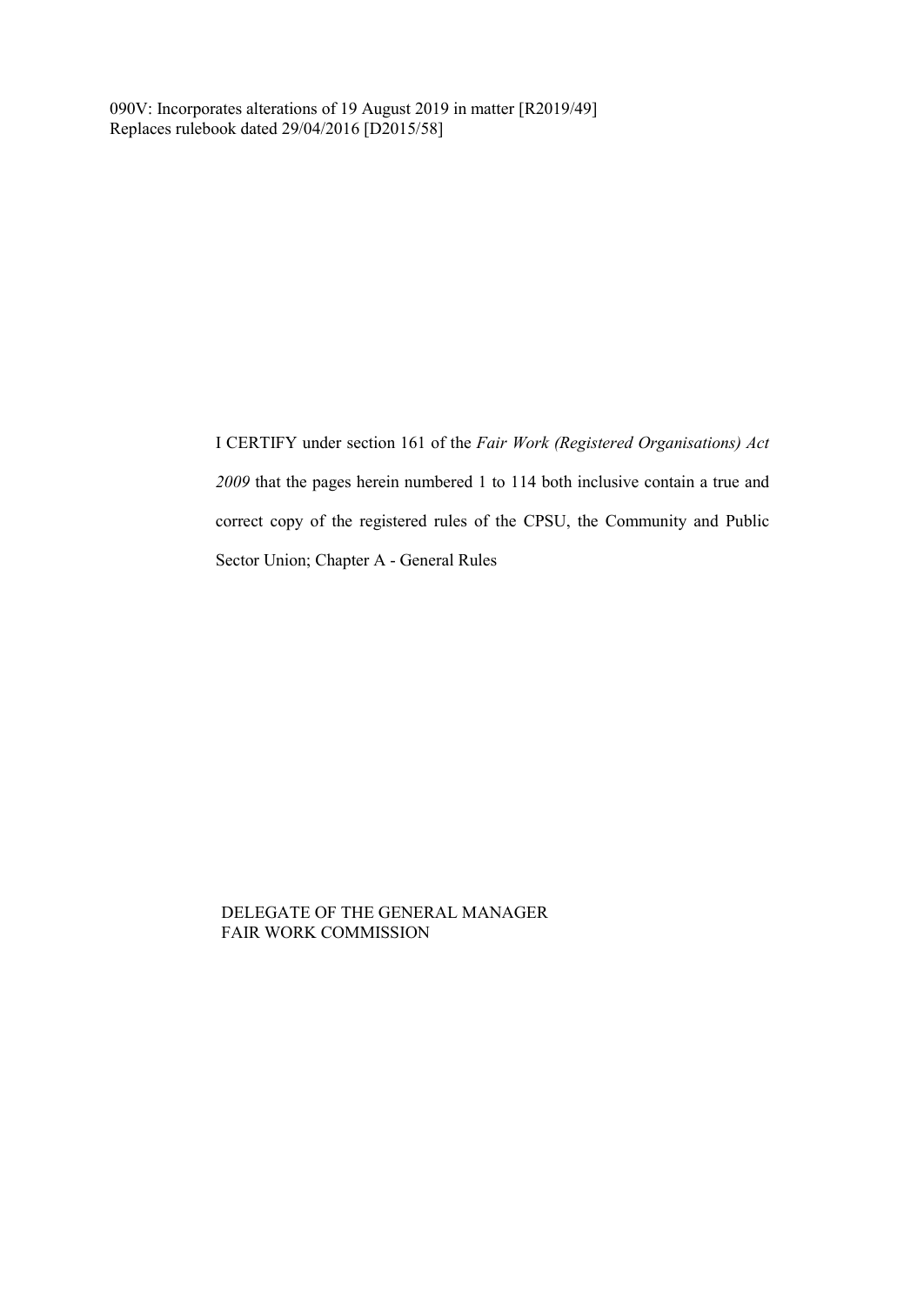# Rules of the CPSU, the Community and Public Sector Union - Chapter A<br>Contents

| 3 - DESCRIPTION OF INDUSTRY IN CONNECTION WITH WHICH THE ORGANISATION IS |  |
|--------------------------------------------------------------------------|--|
|                                                                          |  |
|                                                                          |  |
|                                                                          |  |
|                                                                          |  |
|                                                                          |  |
|                                                                          |  |
|                                                                          |  |
|                                                                          |  |
|                                                                          |  |
|                                                                          |  |
|                                                                          |  |
|                                                                          |  |
|                                                                          |  |
|                                                                          |  |
|                                                                          |  |
|                                                                          |  |
|                                                                          |  |
|                                                                          |  |
|                                                                          |  |
|                                                                          |  |
|                                                                          |  |
|                                                                          |  |
|                                                                          |  |
|                                                                          |  |
|                                                                          |  |
|                                                                          |  |
|                                                                          |  |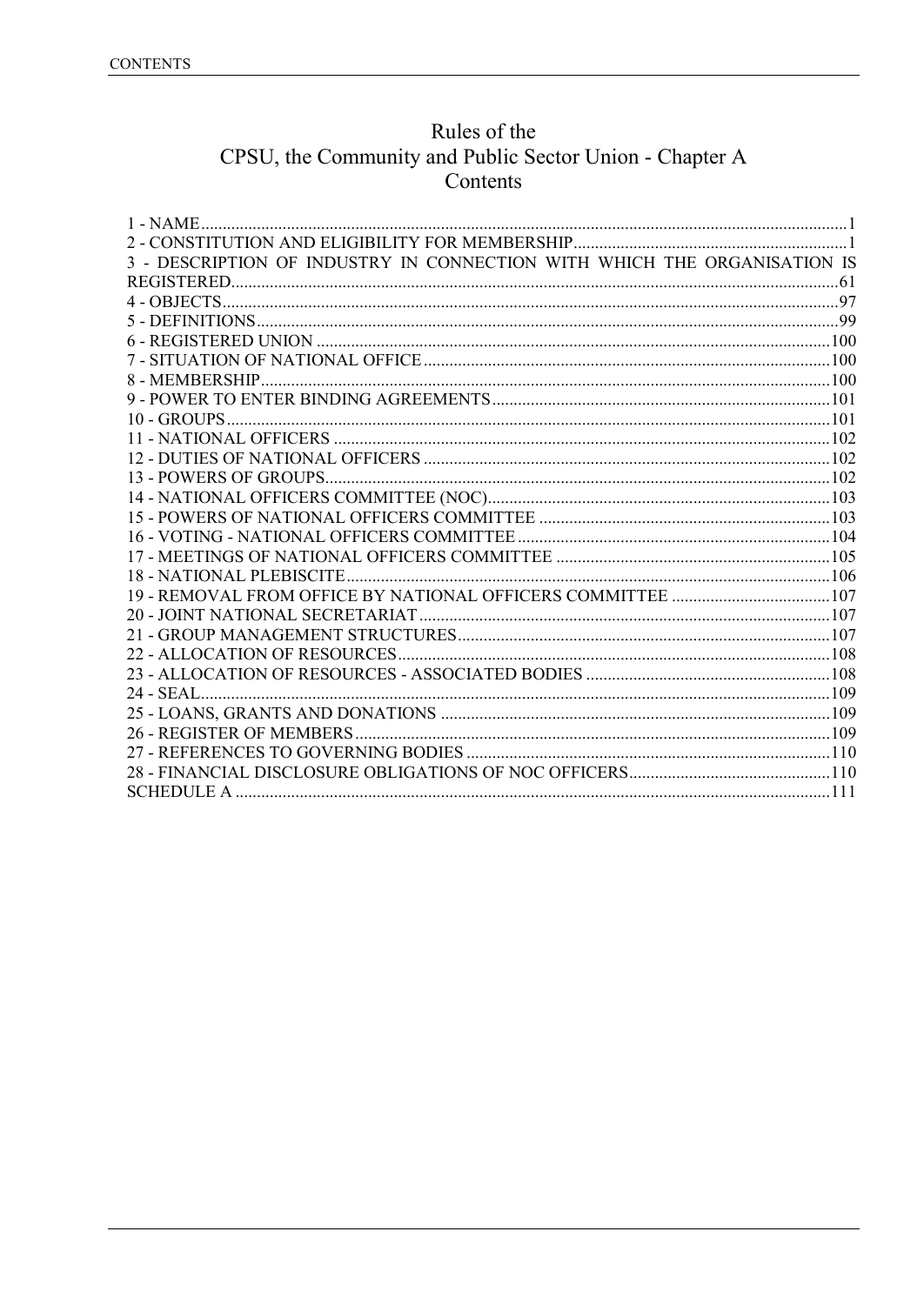# <span id="page-2-0"></span>**CHAPTER A - GENERAL**

# **1 - NAME**

<span id="page-2-1"></span>The name of the Union is "CPSU, the Community and Public Sector Union".

# **2 - CONSTITUTION AND ELIGIBILITY FOR MEMBERSHIP**

Persons shall be eligible for membership of the Union under either Part I, Part II or Part III of this Rule.

#### PART I

- A.1 Without in any way limiting or being limited by subrules B, C, D, E, G and H, the following persons are eligible for membership of the Union;
	- (i) any person employed, usually employed or qualified to be employed by;
		- (a) the Commonwealth;
		- (b) the Northern Territory;
		- (c) the Australian Capital Territory;
		- (d) a body corporate established for a public purpose, whether in whole or in part, by or under a law of the Commonwealth, the Australian Capital Territory or the Northern Territory other than any local Government body established under the Local Government Act (Northern Territory) or other Local Government legislation in the Northern Territory;
		- (e) by a company or other body corporate incorporated under a law of the Commonwealth or of a State or Territory, being a company or other body corporate in which the Commonwealth, the Northern Territory or the Australian Capital Territory has a controlling interest;
		- (f) any other authority or body (whether corporate or not) being an authority or body that is financed in whole or in substantial part, either directly or indirectly by money provided by the Commonwealth except;
			- (A) moneys paid as consideration in a commercial transaction, for the provision of goods or services to the Commonwealth,
			- (B) moneys paid by way of bounty or like payment,
			- (C) moneys paid to a State or States of the Commonwealth, or
			- (D) moneys paid to a Local Authority, City, Municipality, Town, Borough, Shire or like statutory authority which includes electricity, road, transport and port authorities and water or drainage boards,
			- (E) an authority or body that is financed in whole or in substantial part, either directly or indirectly, by money provided by the Commonwealth, pursuant to;
				- 1. the Community Youth Support Scheme, or
				- 2. the Supported Accommodation Assistance Program, or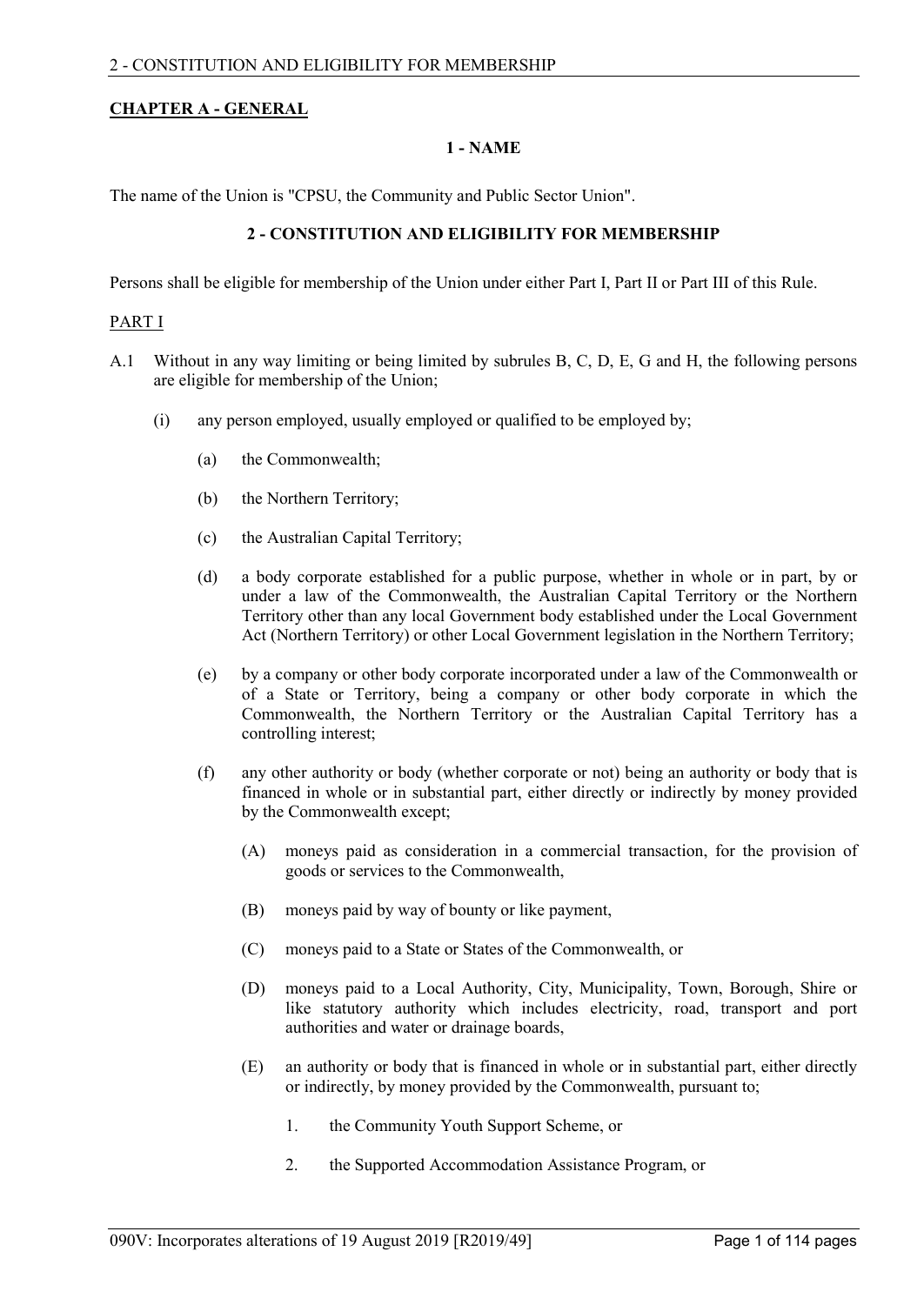- 3. the Family Day Care Services component of the Children Services Program, or
- 4. the Family Support Program, or
- 5. the Grant in Aid Ethnic Social Welfare Workers Program, or
- 6. the Youth Services or Welfare Services components of the ACT Community Development Program,

or any program, scheme or fund directly replacing any one of the above.

- (g) any person employed as a customer service representative or telephone operator or any person employed as a supervisor of the foregoing by a business or part of a business which performs a call centre function for
	- (A) the Commonwealth;
	- (B) the Northern Territory;
	- (C) the Australian Capital Territory;
	- (D) a body corporate established for a public purpose, whether in whole or in part, by or under a law of the Commonwealth, the Australian Capital Territory or the Northern Territory other than any Local Government body established under the Local Government Act (Northern Territory) or other Local Government Legislation in the Northern Territory;
	- (E) a company or other body corporate incorporated under a law of the Commonwealth or of a State or Territory, being a company or other body corporate in which the Commonwealth, the Northern Territory or the Australian Capital Territory has a controlling interest;

to the extent that employees in that business or part of that business are performing those functions.

- (ii) any officer or employee of the Union, or
- (iii) any person who is an employee and who occupies a Statutory Office created under a law of the Commonwealth or the Northern Territory or the Australian Capital Territory or an Office established by the Executive of the Commonwealth, the Northern Territory or the Australian Capital Territory, or
- (iv) all persons employed in the telecommunications industry as defined in Rule 3E by any authority, corporation or other body (other than a person employed by the Crown in the right of a State, or by a statutory authority established under any Act of a Parliament of a State, or by any company in which 50% or more of the shares are held by the Crown in the right of a State).
- 2. Notwithstanding the provisions of subrule 4 A.1, the following persons are not eligible for membership of the Union
	- (i) any person employed by:
		- (a) deleted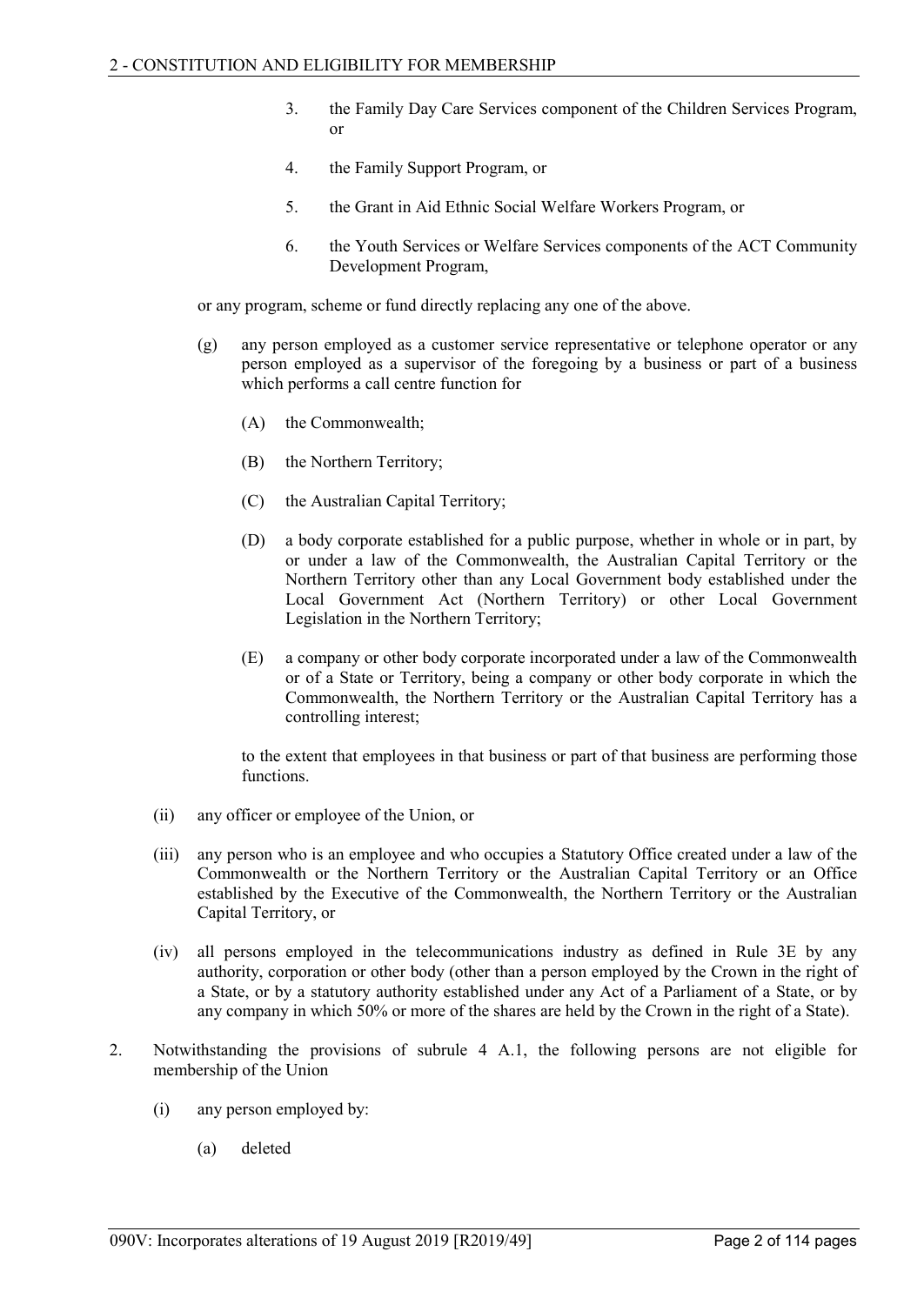- (b) the Australian Shipping Commission trading as Australian National Line;
- (c) the Australian National Airlines Commission;
- (d) the Australian National University;
- (e) Banks established under the Commonwealth Banks Act and Reserve Bank Act;
- (f) Qantas Airways Ltd;
- (g) Universities and Colleges of Advanced Education other than colleges of Advanced Education in the Northern Territory or the Australian Capital Territory;
- (h) the Australian Wheat Board;
- (i) deleted
- (j) the Territory Insurance Office.
- (ii) persons employed as a/an:
	- (a) tradesman;
	- (b) artisan;
	- (c) draftsman, technical assistant or technical officer;
	- (d) deleted;
	- (e) mail officer or linesman;
	- (f) telecommunications technician, telecommunications technical officer or telecommunications electrical worker;
	- (g) postmaster;
	- (h) telegraphist;
	- (i) deleted
	- (j) deleted
	- (k) labourer;
	- (l) primary or secondary school teacher and teachers in non- government early childhood centres, business colleges, language schools or other private educational academies;
	- (m) ships painter or docker;
	- (n) nurse or nursing aide;
	- (o) driver, driver's assistant or conductor;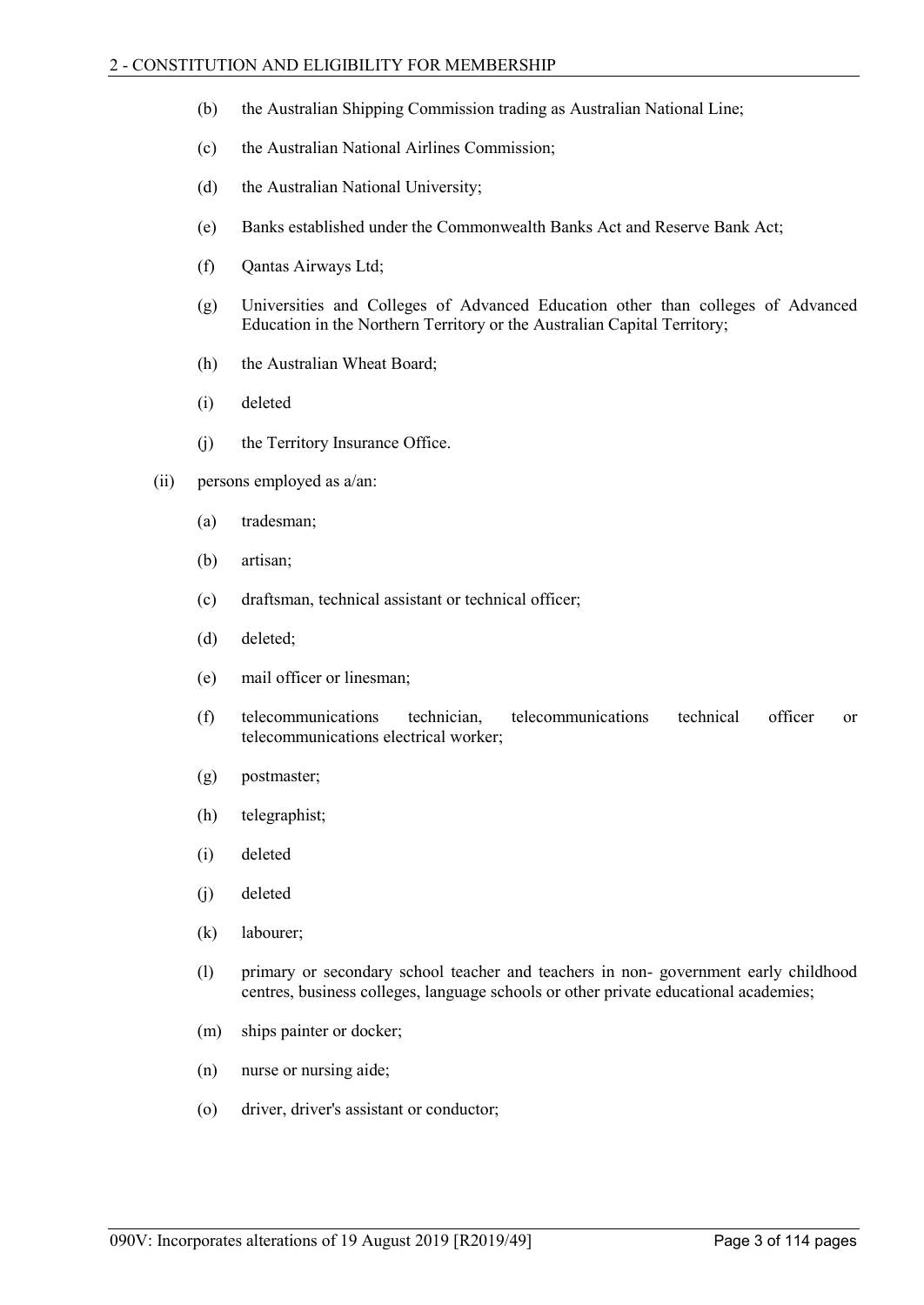- (p) railways employee other than as a senior officer, clerk, booking clerk, traffic inspector, assistant research officer, senior research officer;
- (q) professional engineer;
- (r) theatrical, film, television and video technicians;
- (s) professional scientific staff;
- (t) child care workers, cleaners, domestics or domestic workers, gardeners;
- (u) security officers, attendants, watchmen and/or like designations.
- (iii) (a) deleted
	- (b) persons employed in the professional structures of the Industry for which professional qualifications are mandatory.
	- (c) deleted
	- (d) Persons employed by the Australian Postal Commission and the Australian Telecommunications Commission who are eligible for membership of the Australian Telephone and Phonogram Officers' Association in accordance with its conditions of Eligibility for membership as at 1st September 1986, other than persons employed in Manual Assistance Centres in the position of Manager (M.A.C.) at M.A.6 and M.A.7 levels where the position was previously classified as Traffic Officer.
- B. Without in any way limiting, or being limited by, subrules A, C, D, E, G and H, the membership of the Union shall also consist of any officer, employee or temporary employee of the Public Service of the Commonwealth, the Public Service of the Northern Territory and of the Australian Capital Territory, any public institution, authority or statutory corporation of the Northern Territory and of the service of any public institution or authority of the Commonwealth together with any authority, corporation or body engaged in the telecommunications industry as defined in Rule 3E, designated as:
	- (1) (a) administrative assistant (Darwin Institute of Technology) (all grades), administrative class (AI, A3, A4, A5) (NTPS), assistant (all grades), assistant (audiometry), assistant (canvassing), assistant cashier, assistant (computing), assistant (estimating), assistant keeper of relics, assistant moisture tester (dairy export), assistant publications officer, assistant senior overseer (telegraphs), assistant stamper (dairy export), assistant (stamp sales), assistant stationer, assistant (stationery etc.), assistant welfare officer, attendant and reader, attendant (all grades), attendant (legislative assembly), cabinet and ministerial officer, cashier, checker, checker-in-training, claims officer (all grades), clerical and administrative officer 1, 2 and 3 (Northern Territory Power and Water Authority), clerical assistant (all grades), clerk (fourth division), computing assistant, counter officer (all grades), courier, depot clerk, deputy principal attendant, district employment officer, employment officer, examiner, field assistant, gazette officer, indexer, indexer-in-charge, junior assistant, keeper of printed records, library assistant, medical records officer (Northern Territory Public Service) (all grades), messenger, methods assistant, ministerial messenger, ministerial officer, museum assistant (all grades), officer-in-charge, overseer (stamp sales), overseer (telegraphs) (all grades), overseer (telegraph accounts), postal assistant, postal clerk, principal attendant, principal attendant (legislative assembly), publications officer, purchasing officer, school assistant (all grades), senior assistant (stamp sales), senior attendant, senior attendant (legislative assembly), senior checker,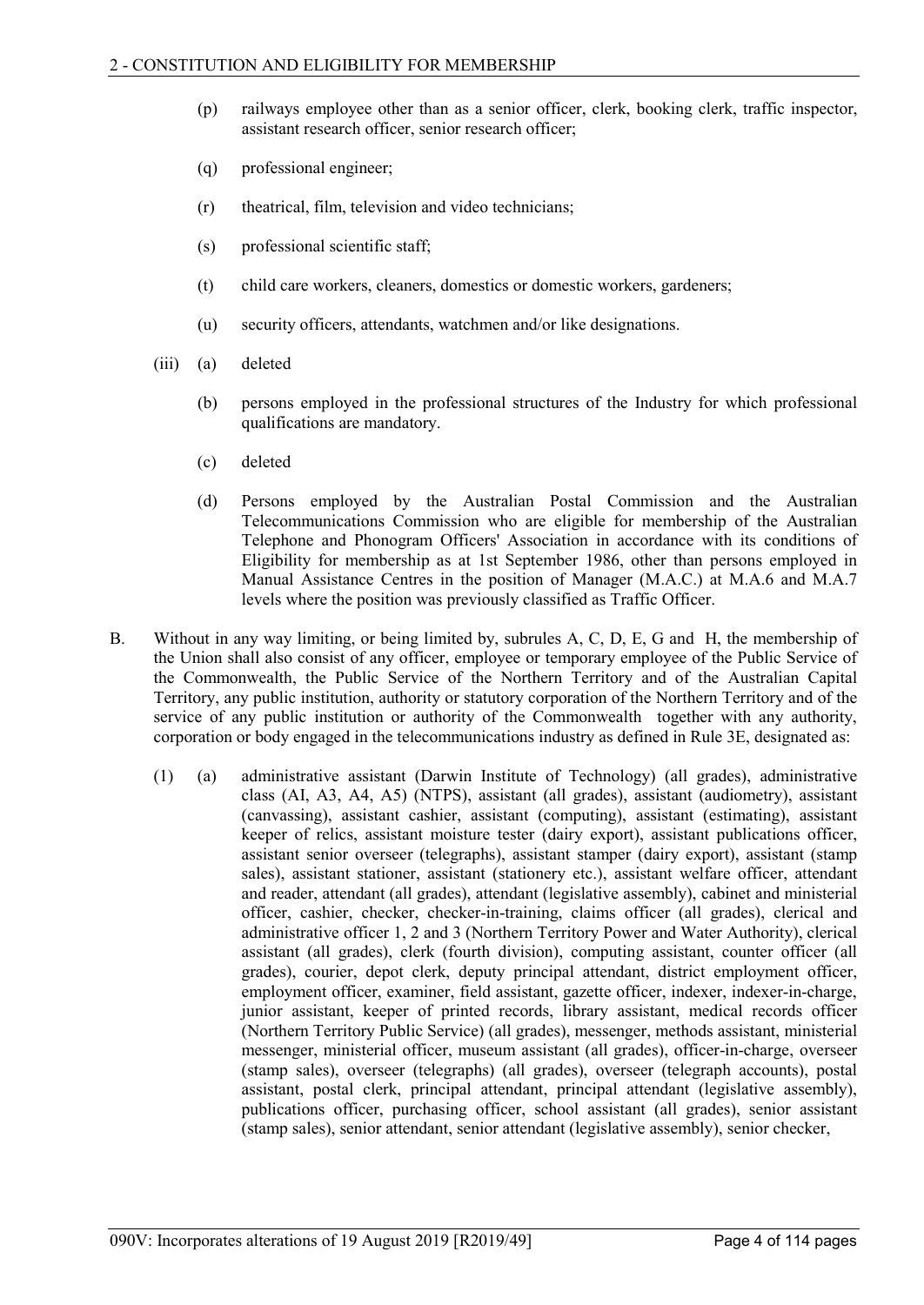senior clerical assistant, senior computing assistant, senior examiner, senior indexer, senior messenger, senior overseer (telegraphs), senior employment officer, senior storemen, senior stores supervisor (all grades), social development assistant, social development officer (all grades), stationer, storeman, stores assistant, stores officer, stores supervisor, superintendent, supervising checker, supervisor (stationery etc.), tip-staff, truancy officer,

- (b) assistant security officer (Weapons Research Establishment Salisbury and Department of Defence Canberra), assistant (transport), assistant transport officer, battery manager, chief custodial officer (Belconnen and Quamby Remand Centres), chief protective service inspector, conveyancing assistant, custodial officer (Belconnen and Quamby Remand Centres), custodial officer grade 3 (Quamby Remand Centre), field officer, inquiry officer (all grades), inspector traffic section, investigation officer (trades), licence inspector (all grades), motor driver, movements officer, movements officer (light transport), movements officer (heavy transport), movements officer (special services), officer-incharge (outdoor inquiry), officer-in-charge (postal investigation), parking inspector (all grades), postal investigation officer (all grades), principal field officer,protective service inspector, protective service officer (all grades), protective service superintendent, searcher (all grades), senior assistant (transport), senior field officer, senior field officer (collections), senior field officer (standards), senior inquiry officer, senior inspector traffic section, senior licence inspector, senior motor driver, senior postal investigation officer (all grades), senior protective service officer (all grades), senior statistical collections officer, senior transport inspector, senior vehicle tester, senior weights and measures inspector, statistical collections officer (all grades), supervising field officer, supply and transport officer (survey) (all grades), traffic officer, traffic officer (inspector) (NTPS), traffic inspector, transport foreman, transport inspector, transport officer, transport supervisor (all grades), vehicle tester (all grades), weights and measures inspector, weights and measures superintendent, works and service officer,
- (c) accounting machinist (all grades) accounting machinist controller (all grades), accounting machinist-in-charge (all grades), accounting machinist-in-training, accounting machinist supervisor (all grades), addressing machine operator, addressing machine operator-incharge, assistant (typing - stenographic) (all grades), assistant private secretary, assistant reception, assistant (typing), card punch operator (all grades), communications operator (all grades), communicator (all grades), computer operator (all grades), court reporting typist (all grades), data preparation officer, data processing operator (all grades), data processing operator-in-training, EDP operator (all grades), electorate secretary, hansard typist, keyboard instructor (all grades), keyboard operator, machine operator, machine operator-in-training, machine tabulator, overseer, personal secretary, receptionist-typist, secretarial assistant, secretary/typist, senior accounting machinist, senior communications operator, senior computer operator (all grades), senior data processing operator, senior machine operator, senior machine tabulator, senior typist stenographer (all grades), stenosecretary (all grades), supervising card punch operator (all grades), supervising communications operator, supervising (accounting machinist) (all grades), supervisor (communications), supervisor (data processing) (all grades), supervisor typists (all grades), telephone supervisor (Northern Territory Public Service), telephonist, teleprinter operator, teleprinter operator- in-charge, teletype facilities control officer, telex service operator, trainee computer operator, typist (all grades), typist controller (all grades), typist controller (word processing) (all grades), typist (photo-litho), typist (secretarial), typist supervisor (all grades), typist- in-charge (all grades), typist-in-charge (photo-litho), word processing supervisor (all grades), word processing typist (all grades),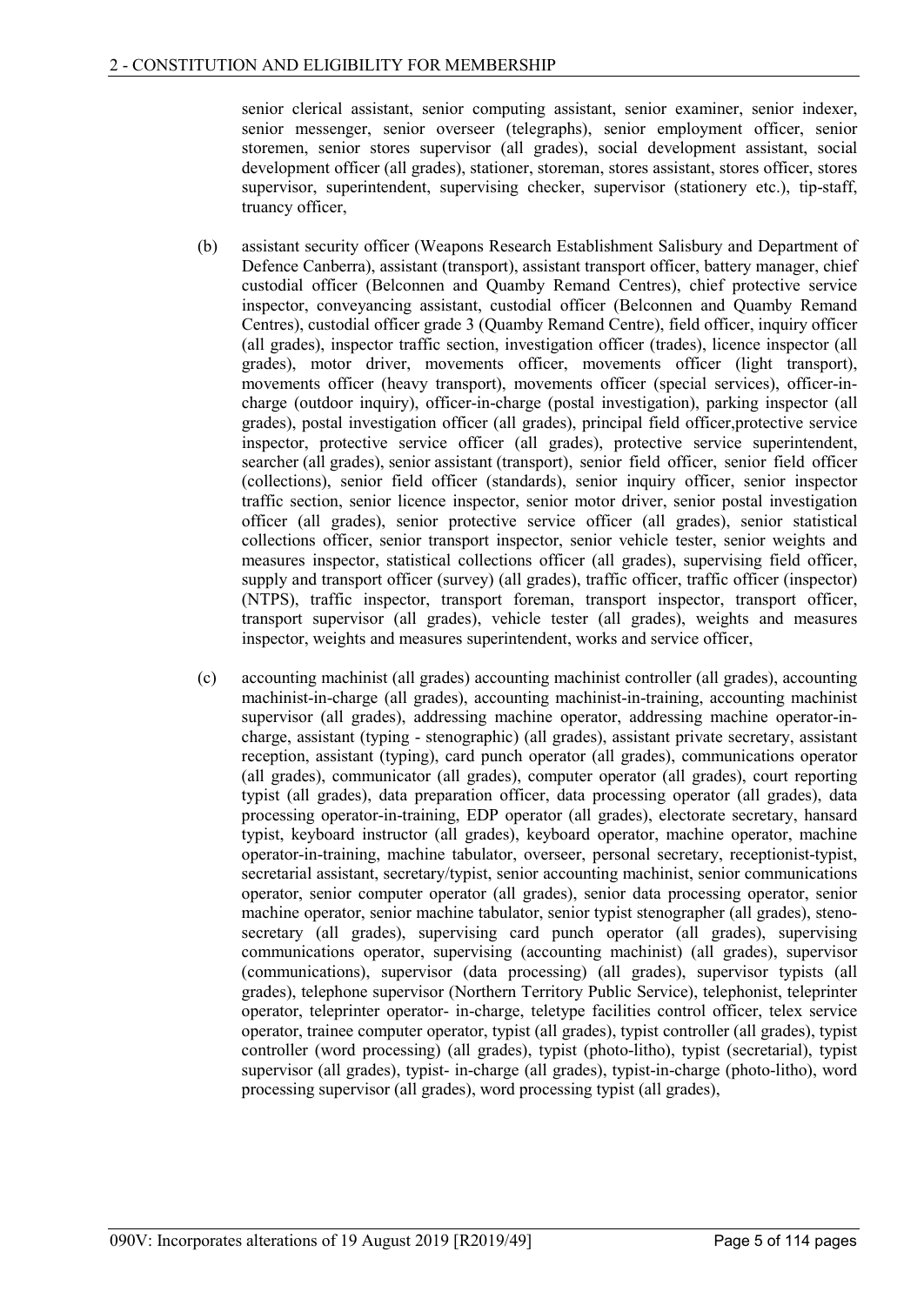- (d) assistant cinematographer, assistant film cutter and biograph operator, assistant film processor, assistant photographer, assistant photography, assistant (plan printing) (all grades), assistant (printing) (all grades), assistant (projectionist), colour film printer, cutter (films), dark-room operator, film cutter and biograph operator (all grades), film officer, film processor, film processing supervisor (all grades), heliographer, officer-incharge (photography and plan production), officer-in-charge (plan printing), overseer (printing room), printing supervisor, projectionist, projectionist (public relations), projectionist (16mm), photographer, photographer-in-charge, scheduling officer, section leader, senior film processor (all grades), senior assistant (photography), senior assistant (printing) (all grades), senior darkroom operator, senior photographer, small offset operator, supervisor (photography and plan production),
- (e) airport foreman (all grades), airport groundsman, airport labourer, airport plant operator, airport safety officer, animal attendant, area officer, assistant (animals) (all grades), assistant barracks officer, assistant stock inspector, barracks officer, boring inspector, boring superintendent, building superintendent, caretaker, chainman, in Victoria Barracks in the State of Victoria only cleaners of all designations, custodian (buildings), district stock inspector, divisional stock inspector, drill foreman, drilling overseer, drilling superintendent, farm assistant (all grades), fisheries inspector, foreman animal attendant, foreman ground maintenance), gardening overseer (all grades), groundsman, groundsman-gardener, labourer groundsman, manager (swimming pool), pastoral inspector, ranger, senior airport groundsman, senior assistant (farm), senior boring inspector, senior chainman (all grades), senior driller, senior farm assistant, senior fisheries inspector, senior groundsman, senior pastoral inspector, senior ranger (all grades), senior stock inspector, station hand, stock inspector, supervisor (agriculture), supervisor (animals), supervisor (farm), supervisor (tree surgery), surveying assistant (all grades), surveying assistant supervisor (all grades), trainee ranger, water control officer (all grades), water control supervisor,
- (f) assistant conservator, airport fire officer (all grades), assistant welfare branch, assistant radio inspector, assistant technical cataloguer, chief fire protection officer, chief health inspector, chief health surveyor, chief quarantine inspector, conservator, dental assistant, dental mechanic, dental technician, dental therapist in the Australian Capital Territory, fire protection officer, fire safety officer (all grades), health inspector, health surveyor, hydrometer tester, inspector, inspector (fire services), inspector (property), inspector (technical) (all grades), instructor (all grades), instructor (counter disaster), laboratory assistant, laboratory attendant, manager welfare branch, manual arts instructor, meatworks standards officer (all grades), medical laboratory assistant, music instructor, night switch operator (Snowy Mountains Hydro-electric Authority) (all grades), observer (all grades), observer (radio), pharmacy assistant, power station control room operator, power station plant operator, power station supervisor, power station unit operator, property inspector, quarantine inspector, radio monitor, regional fire officer, regional health inspector, regional health surveyor, safety instructor (Department of Defence), senior health inspector, senior health surveyor, senior inspector, senior inspector (property), senior instructor, senior observer (radio), senior operator (Snowy Mountains Hydro-electric Authority), senior power station supervisor, senior technical cataloguer (all grades), senior technical officer, senior technical officer (medical laboratory) (all grades), senior technical officer (science) (all grades), senior supervisor communications, station officer (Department of Defence Woomera), supervising technical cataloguer (all grades), supervisor (property), technical assistant (all grades), technical cataloguer, technical officer (all grades), technical officer (medical laboratory),technical officer (science) (all grades), trainee observer, trainee technical officer (medical laboratory), trainee technical officer (science), training instructor, wool sample inspector, wool standards officer,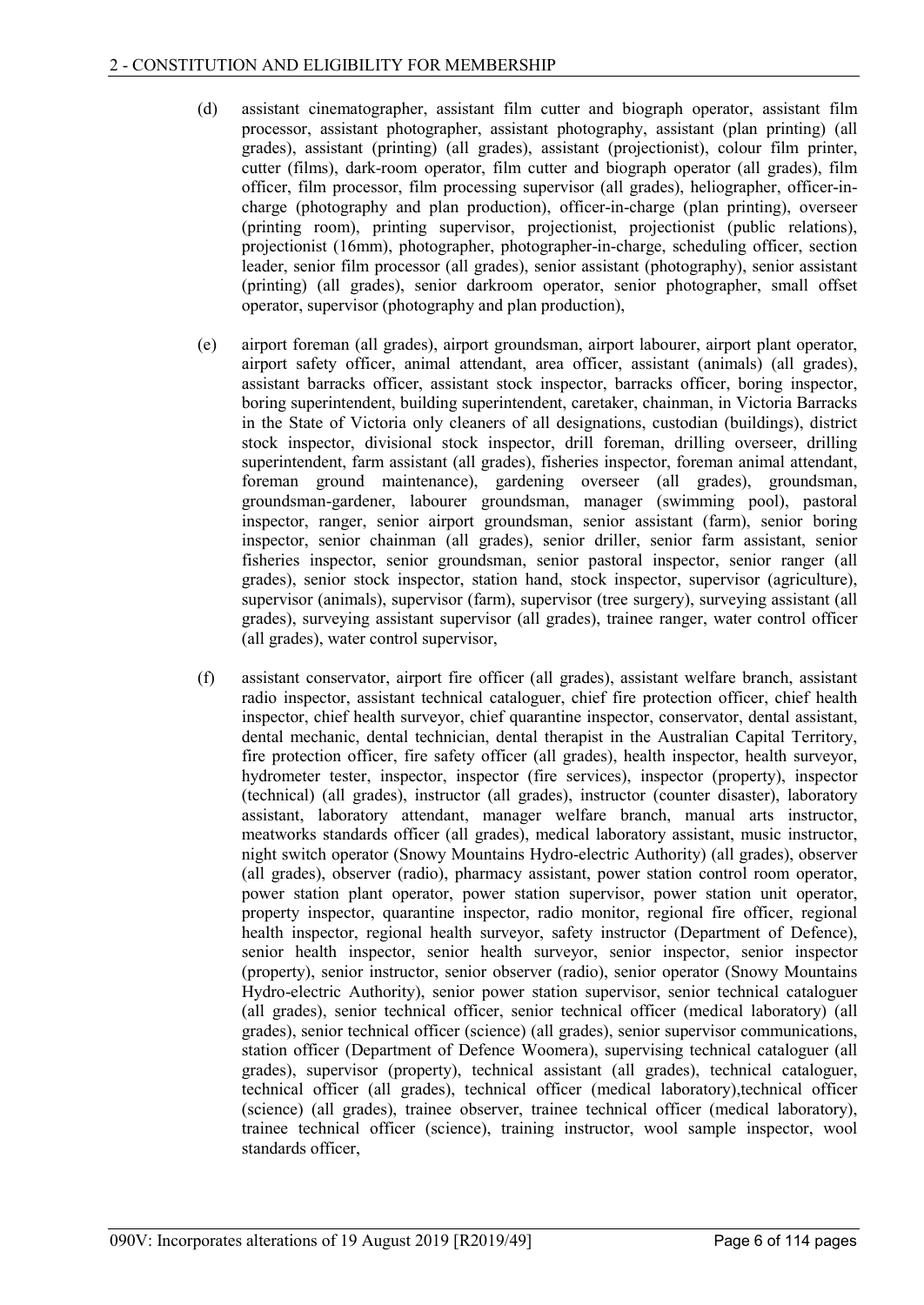- (g) assistant catering adviser, assistant food services, assistant manager (Bars) (Joint House), assistant manager (Dining Rooms) (Joint House), assistant supervisor, assistant supervisor (food services), cafeteria manager (all grades), catering adviser (all grades), catering officer, cafeteria supervisor (all grades), deputy housekeeper (Joint House), deputy matron, food processor (all grades), food service adviser (all grades), food service manager (all grades), home liaison officer, home management instructress, housekeeper (Joint House), house manager (Joint House), matron N.T., senior assistant supervisor, supervisor, supervisor food processing, supervisor (food services),
- (h) assistant chief preventive officer, boat-hand, boatman, chief investigator, chief preventive officer (all grades), coxswain, engine driver, head lightkeeper, inspector, investigator, locker, lightkeeper, marine officer, master of launch, preventive officer, preventive officer-in-training, quarantine assistant (all grades), senior investigator, senior master of launch, senior preventive officer (all grades), senior quarantine inspector, supervising investigator, supervising preventive officer.
- (2) (deleted)
- (3) Together with any officer or employee who is employed by the Australian Postal Commission and who is employed in any designation specified in Part (1) of this rule.
- (4) Together with any officer or employee who is employed by the Australian Telecommunications Commission and/or any other authority, corporation or body engaged in the telecommunications industry as defined in Rule 3E who is employed in any designation or like designation specified in Part (1) of this Rule or designated as a message bureau operator or supervisor.
- (5) Together with any Industrial Officer or Research Officer or other employee of the Union.

Provided however, that the following shall be excluded -

- (a) engineering and architectural technical assistants and technical officers other than those engaged in laboratory work,
- (b) technical officers employed on external plant work associated with the installation and maintenance of telephone, telegraph and radio plants in the Australian Postal Commission and/or the Australian Telecommunications Commission, and/or Aussat Ltd.,
- (c) photographers, the greater part of whose duties is to take and prepare photographs for reproduction in newspapers and magazines,
- (d) employees eligible for membership in the Printing and Kindred Industries Union employed in the establishment of the Australian Government Printer and the Northern Territory Public Service, Department of Transport and Works, Government Printing Office,
- (e) employees of the Australian Postal Commission and/or the Australian Telecommunications Commission and/or Aussat Ltd. designated as telephonists, telex service operator and supervisor (telephone),
- (f) technical assistants, technical officers and senior technical officers employed by the Commonwealth Scientific and Industrial Research Organization.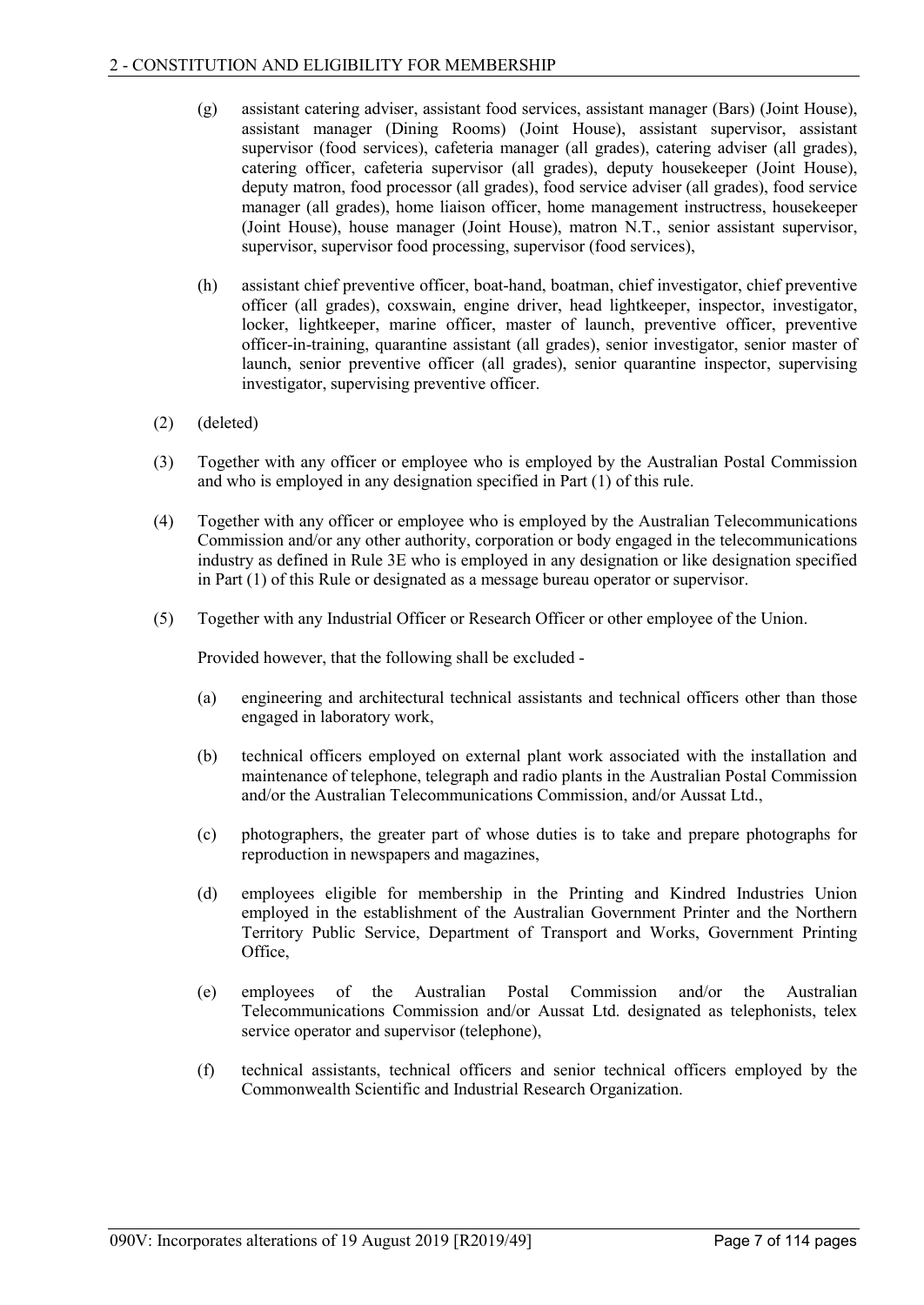- (g) employees of the Territory Insurance Office.
- (h) any person working in or in connection with the telecommunications industry eligible for membership of the Metal and engineering Workers Union in accordance with its conditions of eligibility rule as at 1 July 1991 unless that person was eligible for membership of the Australian Public Sector and Broadcasting Union, Australian Government Employment in accordance with its conditions of eligibility rule as at 1 July 1991.
- C. Without in anyway limiting, or being limited by, subrules A, B, D, E, G and H, the membership of the Union shall also consist of any persons employed by the Australian Broadcasting Corporation with the exception of Actors, Dancers, Vocalists, Musicians, Journalists and persons employed in the following positions:

Deputy General Manager, Assistant General Manager, Assistant General Manager (General), Controller of Technical Services, Controller, News Services, Controller of Programmes, Controller, Management Services, Controller of Finance, Federal Director of Television Programmes, Federal Director of Radio Programmes, Federal Director of Programme Services, Director of Music, Director, Drama and Features (Radio), Director, Drama (Television), Director of Talks, Director of Light Entertainment, Director of Education, Director of Rural Broadcasts, Director of Personnel, Director of News (Radio), Director of News (Television), Director, Sporting Broadcasts, Director, Planning (Radio), Director of Overseas Services, Director, Organisation and Methods, Director of Branch Operations (Television), Director of Operations (Radio), Assistant Federal Director, Television Programmes, Assistant Director of Music (Programmes), Assistant Director of Music (General), Assistant Director of Drama and Features (Radio), Assistant Director of Light Entertainment, Assistant Director of Education, Assistant Director of Rural Broadcasts, Federal Budget Officer, Federal Supervisor, Religious Broadcasts, Federal Supervisor, Production Facilities, Federal Supervisor, Children's Sessions, Federal Talks Supervisor (General Talks), Federal Talks Supervisor (News/Talks), Federal Concert Manager, Chief Film Officer, Head of Special Projects, Head of Science Programmes, Head of Secretariat, Supervisor, Buildings Planning, Superintendent, Office Services, Superintendent, Training and Welfare, Administrative Officer (Concerts), Administrative Officer (Industrial), Manager for Victoria, Manager for Queensland, Manager for South Australia, Manager for Western Australia, Manager for Tasmania, Manager for Papua/NewGuinea, Assistant Manager for Victoria, Assistant Manager for Queensland, Assistant Manager for South Australia, Assistant Manager for Western Australia, Assistant Manager for Tasmania, Director of Programmes, NSW, Director of Programmes, Vic, News Editor, Victoria, Supervising Engineer, NSW, Supervising Engineer, Vic

PROVIDED THAT such members, who have been elected or appointed as Officers or Organisers of the Union shall continue to be financial members of the Union.

- D. Without in any way limiting, or being limited by, subrules A, B, C, E, G and H, the membership of the Union shall also consist of:
	- (a) Any person holding a certificate of competency as meat inspector and employed in such capacity in the Australian Public Service, shall be eligible for membership on written application.
	- (b) Any person from time to time employed in the inspection and/or grading and/or packing of dried and/or fresh and/or canned fruits and/or dehydrated and/or canned and/or frozen vegetables and/or fish and/or fish products by any Australian Government Department or branch.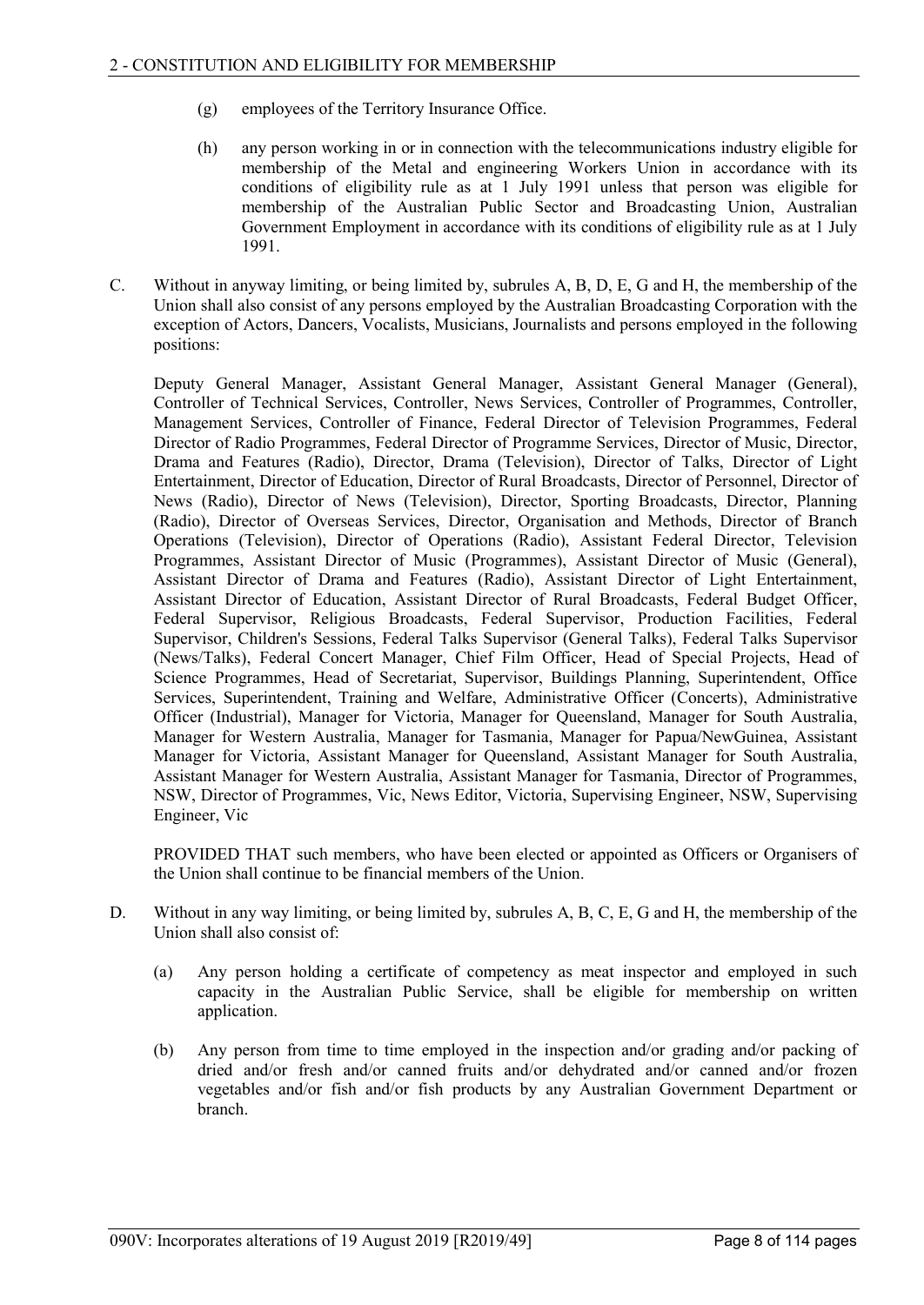- E. Without in any way limiting, or being limited by, subrules A, B, C, D, G and H, the membership of this Union shall also consist of:
	- (1) Any person with professional qualifications permanently or temporarily employed in:
		- 1. The Australian Public Service;
		- 2. The Public Service of the Northern Territory;
		- 3. The Public Service of the Australian Capital Territory;
		- 4. The service of any public institution or authority of the Australian Government whether such service is in the Australian Public Service or not; or
		- 5. The service of any public institution or authority of the Northern Territory Government whether such service is in the Northern Territory Public Service or not, in a professional capacity approved by the National Council on the recommendation of the Division Council shall be eligible for membership.

The following professions are approved:

- 1. Engineers:
	- (a) civil;
	- (b) mechanical;
	- (c) electrical;
	- (d) mining;
	- (e) marine;
	- (f) military;
	- (g) lighthouse;
	- (h) ship construction.
- 2. Architects and quantity surveyors.
- 3. Chemists.
- 4. Analysts and metallurgists.
- 5. Meteorologists.
- 6. Surveyors.
- 7. Draughtsmen.
- 8. Medical Officers, including surgeons.
- 9. Actuaries and statisticians.
- 10. Barristers and solicitors.
- 11. Biochemists.<br>12. Valuers:
- Valuers:
	- (a) those persons who at the 1st day of January 1940 were classified as assistant valuer, valuer, senior valuer or chief valuer;
	- (b) those persons who may be appointed as valuers:
		- (i) who have graduated in architecture, surveying, agriculture or allied professions;
		- (ii) who are members of the Institute of Valuers; or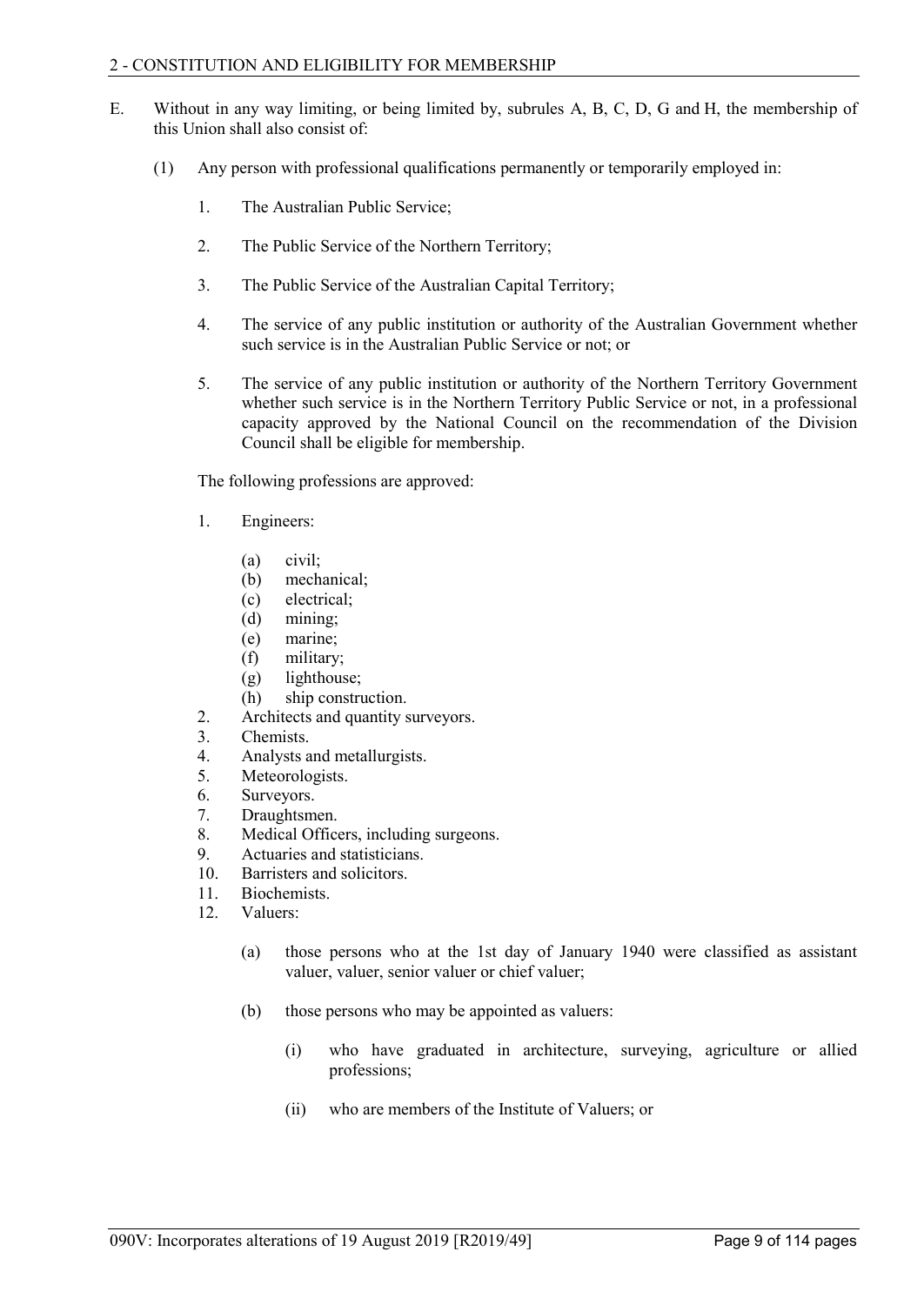- (iii) who have practised as valuers for a period of at least twelve years.
- 13. Any avocation requiring qualifications of a standard equivalent to those required for any of the foregoing professions, and which may be approved by the National Council on the recommendation of the Division Council.

Nothing in this subrule shall affect the rights of existing members.

- (2) In addition to the professions included in Rule 4E(1) above, the following professions are also approved:
	- 14. Agricultural Economist.
	- 15. Agricultural Scientist.
	- 16. Anthropologist.
	- 17. Arboriculturist.
	- 18. Assayer.
	- 19. Bacteriologist.
	- 20. Bibliographer.
	- 21. Biologist.<br>22. Botanist.
	- Botanist.
	- 23. Dentist.
	- 24. Diplomat.
	- 25. Economist.
	- 26. Engineer:
		- (a) Aeronautical
		- (b) Chemical
		- (c) Electronic
		- (d) Radio
		- (e) Communications
	- 27. Entomologist.
	-
	- 28. Forester.<br>29. Geologist 29. Geologist.<br>30. Geophysic
	- 30. Geophysicist.<br>31. Histologist.
	- Histologist.
	- 32. Librarian.
	- 33. Mathematician.
	- 34. Mycologist.
	- 35. Naval Architect.
	- 36. Palaeontologist.<br>37. Pedologist.
	- Pedologist.
	- 38. Psychologist.
	- 39. Scientist.
	- 40. Social Worker.
	- 41. Surveyor:
		- (a) Engineer and Ship
		- (b) Nautical and Ship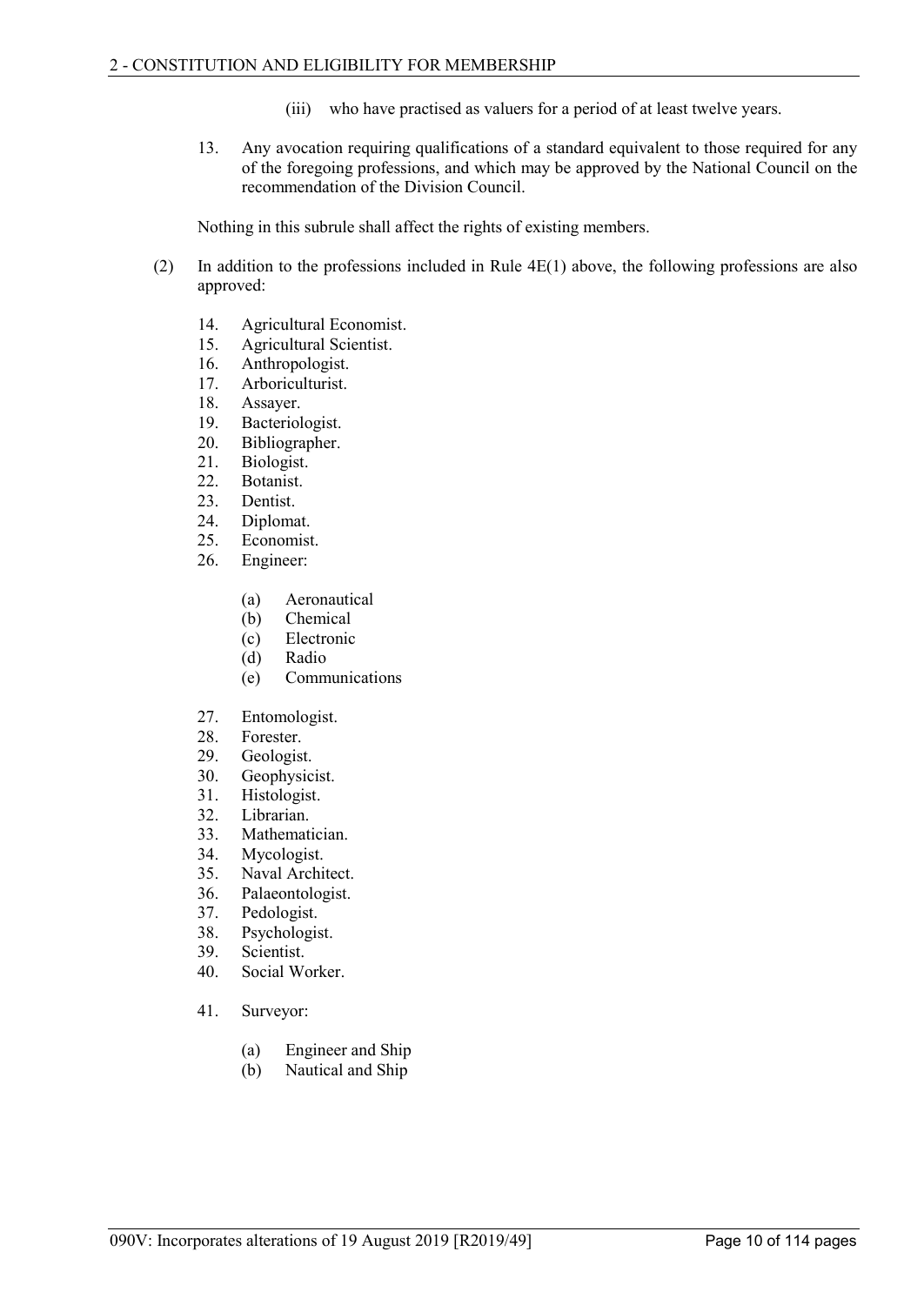- 42. Timber Technologist.
- 43. Veterinarian.
- 44. Educationist.<br>45 Geographer
- Geographer.
- 46. Physicist.
- (3) (deleted)
- (4) Any persons permanently or temporarily employed in:
	- 1. The Australian Public Service;
	- 2. The Public Service of the Northern Territory;
	- 3. The Public Service of the Australian Capital Territory;
	- 4. The service of any public institution or authority of the Australian Government whether such service is in the Australian Public Service or not; or
	- 5. The service of any public institution or authority of the Northern Territory Government whether such service is in the Northern Territory Public Service or not,

shall be eligible for Associate Membership under the following conditions:

- 1. A candidate for Associate Membership shall produce evidence that:
	- (a) he/she is not less than 16 years of age;
	- (b) his/her standard of education is sufficient to admit him/her to a course of tertiary education;
	- (c) he/she is undergoing a course of training leading to a professional qualification; and
	- (d) he/she is recommended for admission as an Associate member by two members of the Union.
- 2. An Associate Member shall submit, annually, a statement of progress of his/her course of training to the Professional Division Secretary. If an Associate Member fails to submit a statement, or if his/her progress is not satisfactory, the Professional Division Secretary shall remove his/her name from the Register of Associate Members.
- 3. The Professional Division Secretary shall, unless special reasons are shown to warrant a further extension, remove from the Register the name of an Associate Member who has not become eligible for ordinary membership under Rule 4E within eight years of the date of his/her admission.
- 4. An Associate Member may attend and vote at all meetings of the Union, take part in the debates, vote in all elections for which he/she is eligible, stand for election for any office in the Union, and be co-opted to any Committee.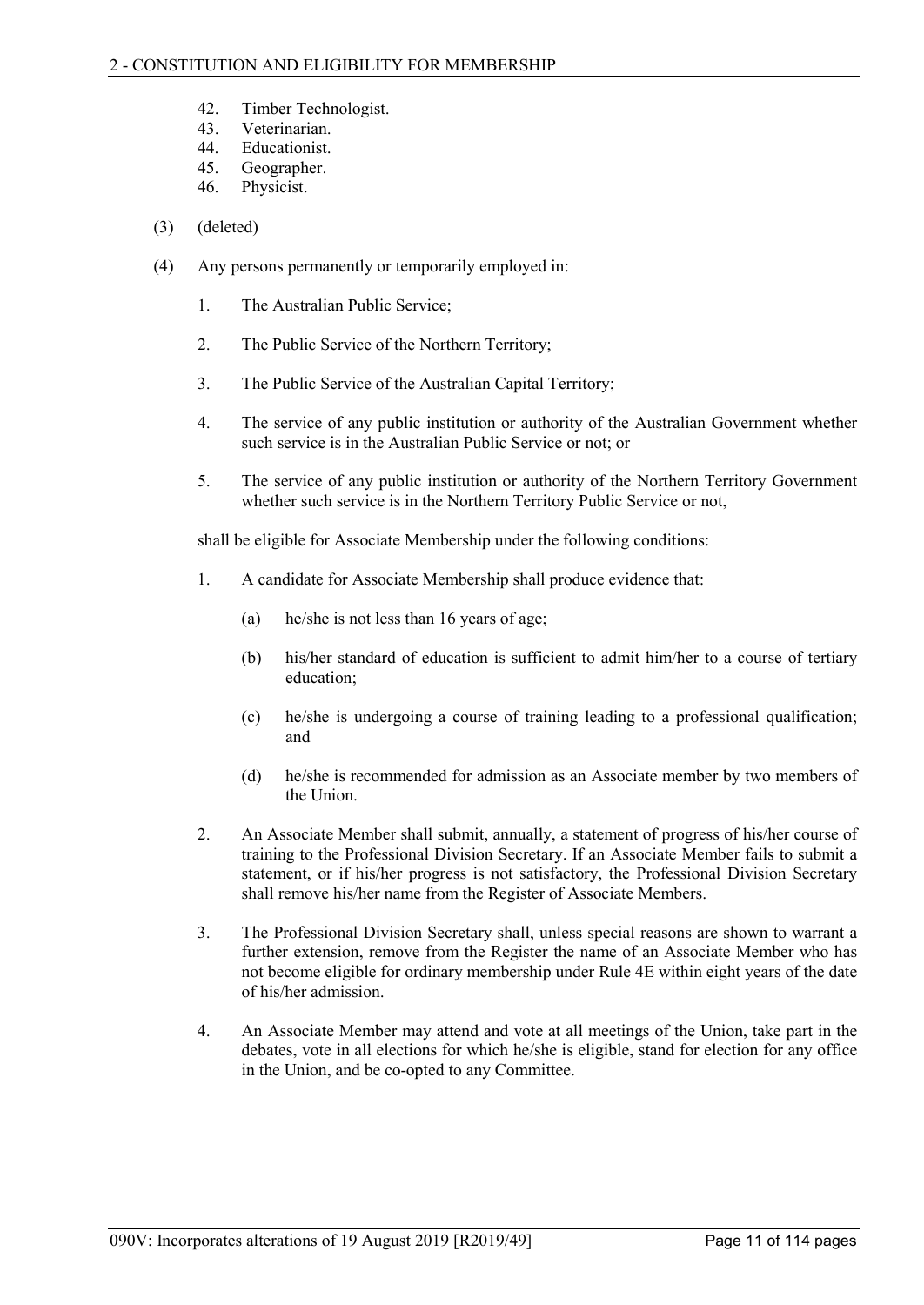- 5. On becoming eligible for admission as an ordinary member under Rule 4E, he/she shall cease to be an Associate Member and automatically become an ordinary member. He/she shall from that date be liable for all moneys due and payable by an ordinary member under these rules.
- F. Notwithstanding anything to the contrary in sub-rules A, B, C, D, E and I:
	- (1) Persons shall not be eligible for membership of the Union if those persons:
		- (a) are engaged in technical, trades or production functions, including persons performing supervisory or managerial duties directly related to those functions, in or in connection with electronic, electrical, or mechanical work in the telecommunications industry, Australian Postal Corporation and the Department of Transport and Communications;
		- (b) are performing operator functions including persons performing supervisory or managerial duties directly related to those functions in the telecommunications industry and the Australian Postal Corporation;

unless those persons are eligible for membership of the Union in accordance with its conditions of eligibility rule as at 27 March 1992.

- (2) Persons who are employed by employers engaged in or in connection with:
	- (a) the manufacture and distribution of cables and other conductors for the transmission of energy, or
	- (b) processes connected with or incidental to such manufacture and distribution,

shall not be eligible for membership of the Union unless such persons were eligible for membership of the Union as at 19 November 1991;

- (3) Persons employed directly in supervising and/or operating and/or installing and/or maintaining and/or servicing an internal telecommunications system and are eligible for membership of the Australian Municipal, Transport, Energy, Water, Ports, Community and Information Services Union pursuant to Rule 5, Part 1 and Part 2 of the Australian Municipal, Transport, Energy, Water, Ports, Community and Information services Union's rules as at 20 November 1991 shall not be eligible for membership unless the person was also eligible for membership of the Australian Public Sector and Broadcasting Union, Australian Government Employment in accordance with its conditions of eligibility for membership rule as at 20 November 1991.
- (4) Persons employed to service, repair, maintain, structurally alter and/or assemble business equipment (excluding typewriters) in the telecommunications industry and are eligible for membership of the Australian Municipal, Transport, Energy, Water, Ports Community and Information Services Union pursuant to Rule 5, Part 3 of the Australian Municipal, Transport, Energy, Water, Ports, Community and Information Services Union's rules as at 20 November 1991 shall not be eligible for membership unless the person was also eligible for membership of the Australian Public Sector and Broadcasting Union, Australian Government Employment in accordance with its conditions of eligibility for membership rule as at 20 November 1991. Without limiting the generality of the foregoing, the term "business equipment" shall be deemed to include inter alia, cash registers, accounting machines, adding machines, calculators, computers and peripheral equipment.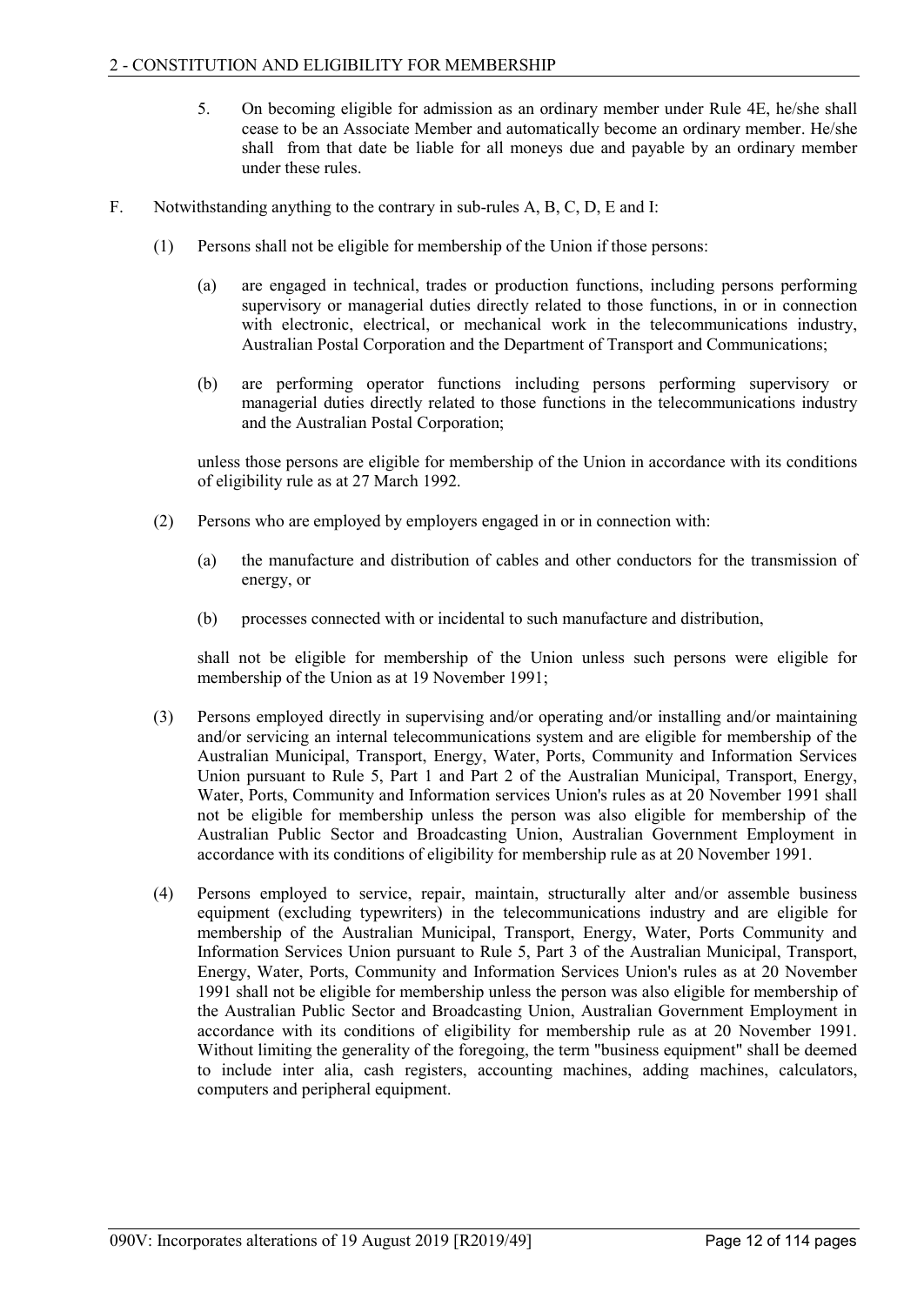- (5) Persons shall not be eligible for membership of the Union if those persons are engaged in technical, trades or production functions, including persons performing supervisory or managerial duties directly related to those functions, in or in connection with electronic, electrical or mechanical work in the electrical, electrical contracting and telecommunications industry, including telecommunications manufacturing and servicing unless those persons are eligible for membership of the Union in accordance with its conditions of eligibility rule as at 27 March 1992.
- (6) Any person eligible for membership of the Australian Postal and Telecommunications Union in accordance with its conditions of eligibility for membership rule as at 18 October 1991 shall not be eligible for membership unless that person was also eligible for membership of the Australian public Sector and Broadcasting Union, Australian Government Employment in accordance with its conditions of eligibility for membership rule as at 18 October 1991.
- (7) Any person eligible for membership of the Communications, Electrical, Electronic, Energy, Information, Postal, Plumbing and Allied Services Union of Australia in accordance with its conditions of eligibility for membership rule as at 18 August 2000 Shall not be eligible for membership unless that person was also eligible for membership of the Community and Public Sector Union in accordance with its conditions of eligibility for membership rule as at 18 August 2000.
- (8) Persons engaged in any of the following:
	- (i) providing postal services, and/or
	- (ii) receiving, sorting, despatching, processing or delivering mail, and/or
	- (iii) providing, installing or maintaining telecommunications services including persons performing the functions which are specified in the communications officer structure as set out in clause 51 of the Telecom/APTU Award as at 30 August 1991, and/or
	- (iv) driving, and/or
	- (v) storing goods and materials, and/or
	- (vi) labouring, patrolling, gardening or cleaning, and/or
	- (vii) cooking, general kitchen duties or serving food, and/or
	- (viii) drafting, and/or
	- (ix) oversighting or supervising any of the above services or functions.

shall not be eligible for membership unless:

(a) that person is performing tasks which if performed by that person in employment with either the Australian Telecommunications Corporation or the Australian Postal Corporation (or any successor thereto) as at 18 October 1991 would make that person eligible for membership of the Australian Public Sector and broadcasting Union, Australian Government employment, or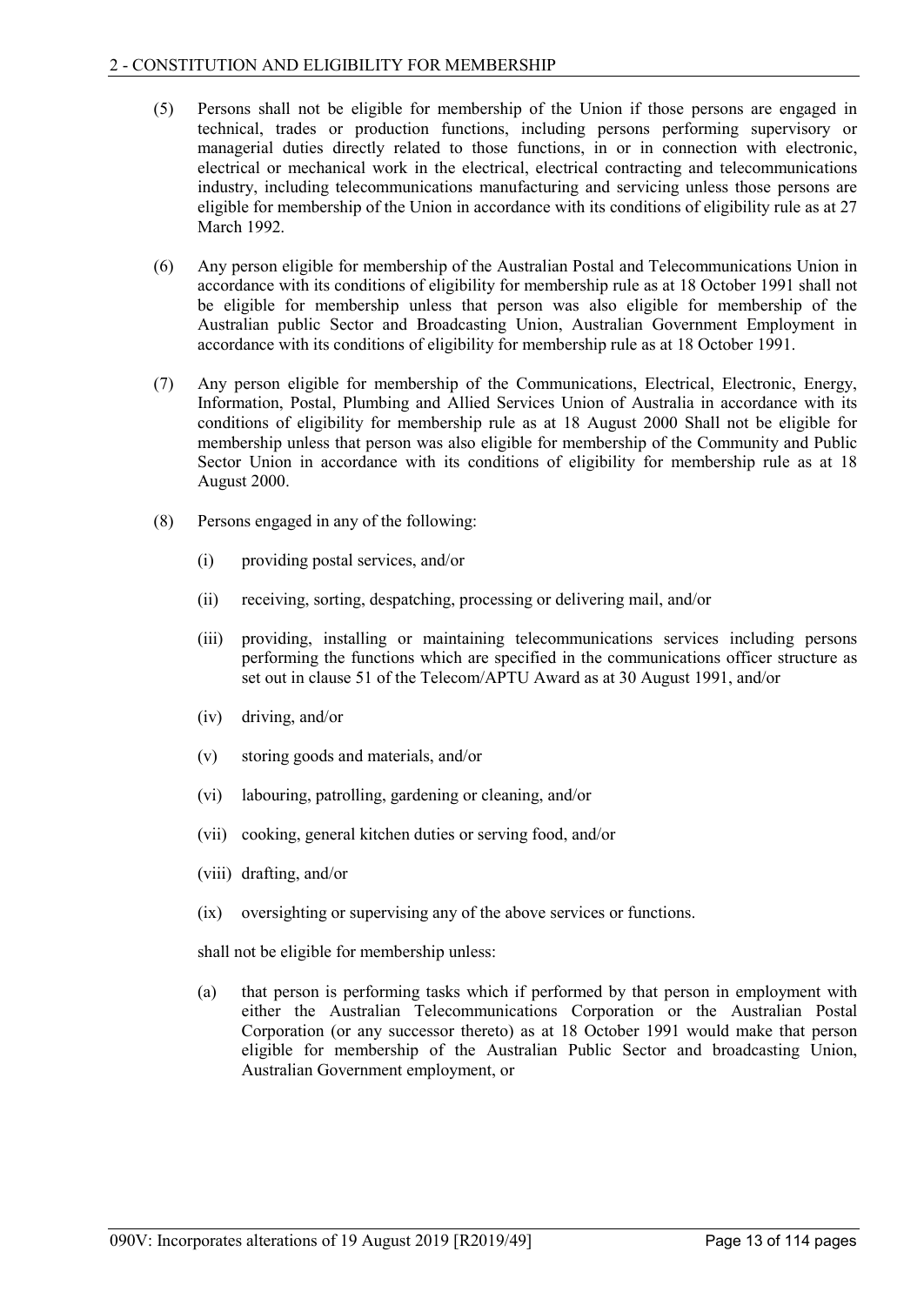- (b) that person would have been eligible for membership of the Australian Public Sector and Broadcasting Union, Australian Government Employment in accordance with its conditions of eligibility for membership rule as at 18 October 1991.
- (9) This sub-rule has no application to persons eligible for membership under sub-rules G and H of this Rule.
- G. Without in any way limiting, or being limited by, subrules A, B, C, D, F and H, the persons eligible for membership of this union shall also include:

All persons engaged or employed in the utilization, operation, control, maintenance, installation, inspection, accounts, rates, instruction, repair and service of apparatus used for radio telegraphy, radio telephony, radio television, radio facsimile, radio signals, cable operations, cable technology, cable engineering, teleprint operation, radar operation, beam and cable accounting and checking, and/or any of their kindred or associated branches as applied to the land, sea, or air; and shall include all persons engaged or employed as marine radio operators, assistant marine radio operators, junior marine radio operators, marine radio inspectors, marine radio technicians, marine radio engineers who carry out installations, service and maintenance of radio apparatus on any vessel, and all radio engineers, radio technicians, radio mechanics, control room operators and panel operators engaged on

broadcasting stations (other than those under the control of the Australian Broadcasting Commission), and all radio engineers, radio technicians, radio operators, operators-in-charge, radar operators, radio examiners, radio inspectors engaged in aeradio stations throughout Australasia and the Islands of the Pacific (Department of Civil Aviation). All superintendent radio engineers, radio station masters, senior radio operators, radio operators, radio technicians, radio mechanics, riggers and assistant riggers engaged on coastal radio service stations throughout Australasia and the Islands of the Pacific, and all radio engineers, radio technicians, radio mechanics, riggers, assistant riggers, and cadets or apprentices engaged on beam wireless transmitting or receiving stations throughout Australasia and the Islands of the Pacific. All superintendents, supervisors, assistant supervisors, house engineers, supervising technicians, technicians, senior telegraphists, telegraphists, junior telegraphists, senior despatch clerks, despatch clerks, counter clerks, service clerks, accounts clerks, rates clerks, invoice clerks, phonogram clerks, bundlers or messengers engaged or employed in beam wireless and cable receiving or transmitting offices of Overseas Telecommunications Commission, Australia, or any branch or depot of such offices throughout Australasia and the Islands of the Pacific. All observers, observers (radio) and senior observers (radio) employed by the Bureau of Meteorology, Department of the Interior. All radio officers, engaged on any aircraft flying within Australasia and the Islands of the Pacific and beyond, and engaged or employed by any Company, Corporation, Commission, Department or Establishment in Australasia or the Islands of the Pacific, who carry out operations or services from the Australian mainland. All instructors engaged in any school or college where wireless or radio theoretical or practical instruction is given or taught, together with other persons whether employed in any of the abovementioned occupations, who are officers of the Union and have been admitted as members thereof.

Provided that nothing herein shall be taken as covering employees engaged in the manufacture of radio apparatus or appurtenant elements or in the maintenance, installation and/or servicing of radio elsewhere than in transmitting, receiving, aviation, radio service depots and/or telegraphic or cable stations, not including the fabrication or erection of masts, machinery, or other gear used in connexion therewith.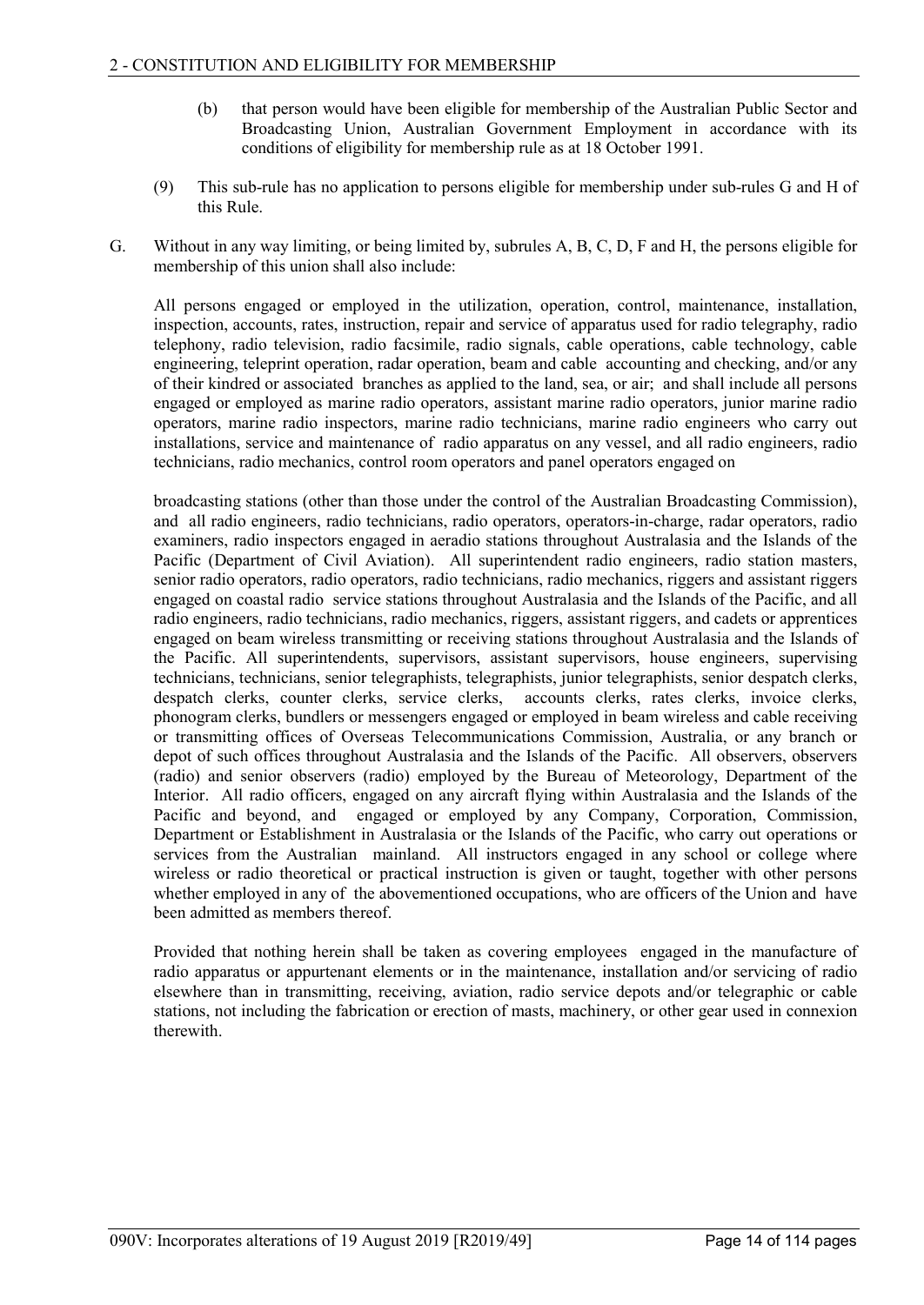- H. Without in any way limiting, or being limited by, subrules A, B, C, D, E, F and G shall also consist of:
	- (i) persons employed by the Commonwealth Scientific and Industrial Research Organisation in the following occupations or industrial pursuits whether in a trainee, practitioner, specialist or managerial capacity:

scientist, engineer, architect, librarian, scientific services officer and translator

or who are engaged in occupations or industrial pursuits the duties of which involve the possession of qualifications equivalent to those involved in these occupations or industrial pursuits.

- (ii) persons employed by the Commonwealth Scientific and Industrial Research Organisation in the following classifications, designations, occupations or industrial pursuits whether in a practitioner, specialist, managerial, or trainee capacity:
	- (a) Senior Technical Officer which expression shall, without limiting the generality thereof, include employees designated as or usually performing the duties of senior technical officer, senior technician, principal technical officer, principal technician, chief technical officer or chief technician by whatever name called.
	- (b) Technical Officer or Technician which expression shall, without limiting the generality thereof, include employees designated as or usually performing the duties of technical officer or technician by whatever name called.
	- (c) Technical Assistant (Laboratory) or Assistant (Laboratory Services) which expression shall, without limiting the generality thereof, include employees designated as or usually performing the duties of technical assistant (laboratory), assistant (laboratory services), technical assistant, laboratory assistant, or laboratory services assistant by whatever name called.
	- (d) Library Officer or Assistant Library Officer which expression shall, without limiting the generality thereof, include employees designated as or usually performing the duties of library officer, assistant library officer, library technician or library assistant by whatever name called.
	- (e) Photographer or Graphic Designer which expression shall, without limiting the generality thereof, include employees designated as or usually performing the duties of photographer or graphic designer by whatever name called.
	- (f) Information Officer which expression shall, without limiting the generality thereof, include employees designated as or usually performing the duties of information officer by whatever name called.
	- (g) Persons whose duties require them to possess qualifications or skills equivalent to those involved in the foregoing classifications, designations, occupations or industrial pursuits.

who are engaged in research or research support, which expression shall, without limiting the generality thereof, include the dissemination or application of research outcomes to industry; together with such other persons, whether employed in the industry or not, as have been appointed or elected officers of the Union and admitted as members of such.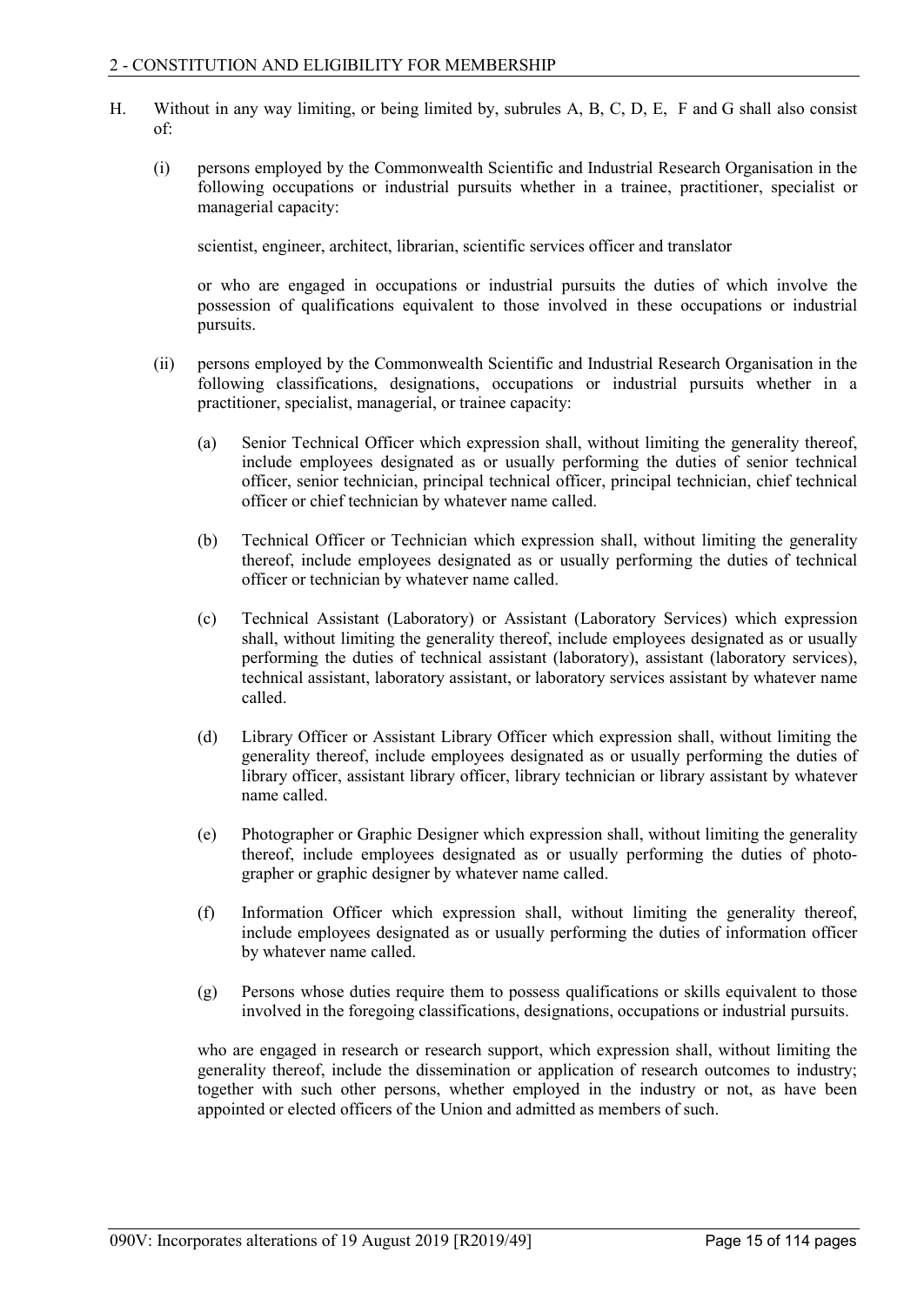- I. Any person who is eligible for membership of the Union under the provisions of any of the subrules in Rule 3 and the preceding subrules in Rule 4 shall not be excluded from membership of the Union by any other subrule in Rule 3 and the preceding subrules in Rule 4.
- J. Notwithstanding anything to the contrary in sub-rules A, B, C, D, E, F, G, H and I, employees of the Australian Federal Police are not eligible for membership of the Union unless:
	- (i) they are declared or appointed to be Protective Services Officers or Special Protective Services Officers; or
	- (ii) they perform administrative and/or clerical functions and were members of the CPSU as at 30 June 2004.

To avoid doubt, persons declared or appointed to be Protective Service Officers or Special Protective Service Officers are eligible for membership of the Union under this part of the rules, but nothing in this part or in any other part of the rules will make eligible for membership any person who is employed or engaged by the Australian Federal Police as a police officer.

K. Notwithstanding anything to the contrary in subrules A, B, C, D, E, F, G, H and J all persons employed by the First Licensed carriers as defined hereunder, in or in connection with the telecommunications industry shall not be eligible for membership of the Union.

"First Licensed carriers" means the holders for the time being of:-

- (a) the licence to operate as a general telecommunications carrier and/or the licence to operate as a mobile carrier, both granted under the Telecommunications Act 1991 and both published in the Commonwealth of Australia Gazette No. 323 dated 26 November 1991, and any body corporate that is related to either of those licence holders within the meaning of the Corporations Law; or
- (b) any licence granted following the revocation of either of the licences referred to in (a) above and any body corporate that is related to the holder of any such licence within the meaning of the Corporations Law.
- L. Notwithstanding anything to the contrary in sub-rule G, all persons employed or engaged in the function of ROV Pilots/Technicians in or in association with the operation, utilisation, control, maintenance, installation, repair and service of remotely operated sub sea vehicles and associated equipment shall not be eligible for membership of the Union.
- M. Notwithstanding anything to the contrary in sub-rules A, B, C, D, E, F, G, H, I and J all persons employed by Telecom Technologies Pty Limited shall not be eligible for membership of the Union.
- N. Notwithstanding anything to the contrary in these rules, persons employed by a CSL Company, other than persons wholly or substantially employed in:
	- (i) engineering and engineering-related trades, supervisory and drafting classifications as are eligible for membership of the Automotive, Food, Metals, Engineering, Printing and Kindred Industries Union as at 26 June 1996;
	- (ii) electrical and plumbing trades and trades assistant duties as are eligible for membership of the Communications, Electrical, Electronic, Energy, Information, Postal, Plumbing and Allied Services Union of Australia as at 26 June 1996;
	- (iii) plant operating duties as are eligible for membership of the Construction, Forestry, Mining and Energy Union as at 26 June 1996; and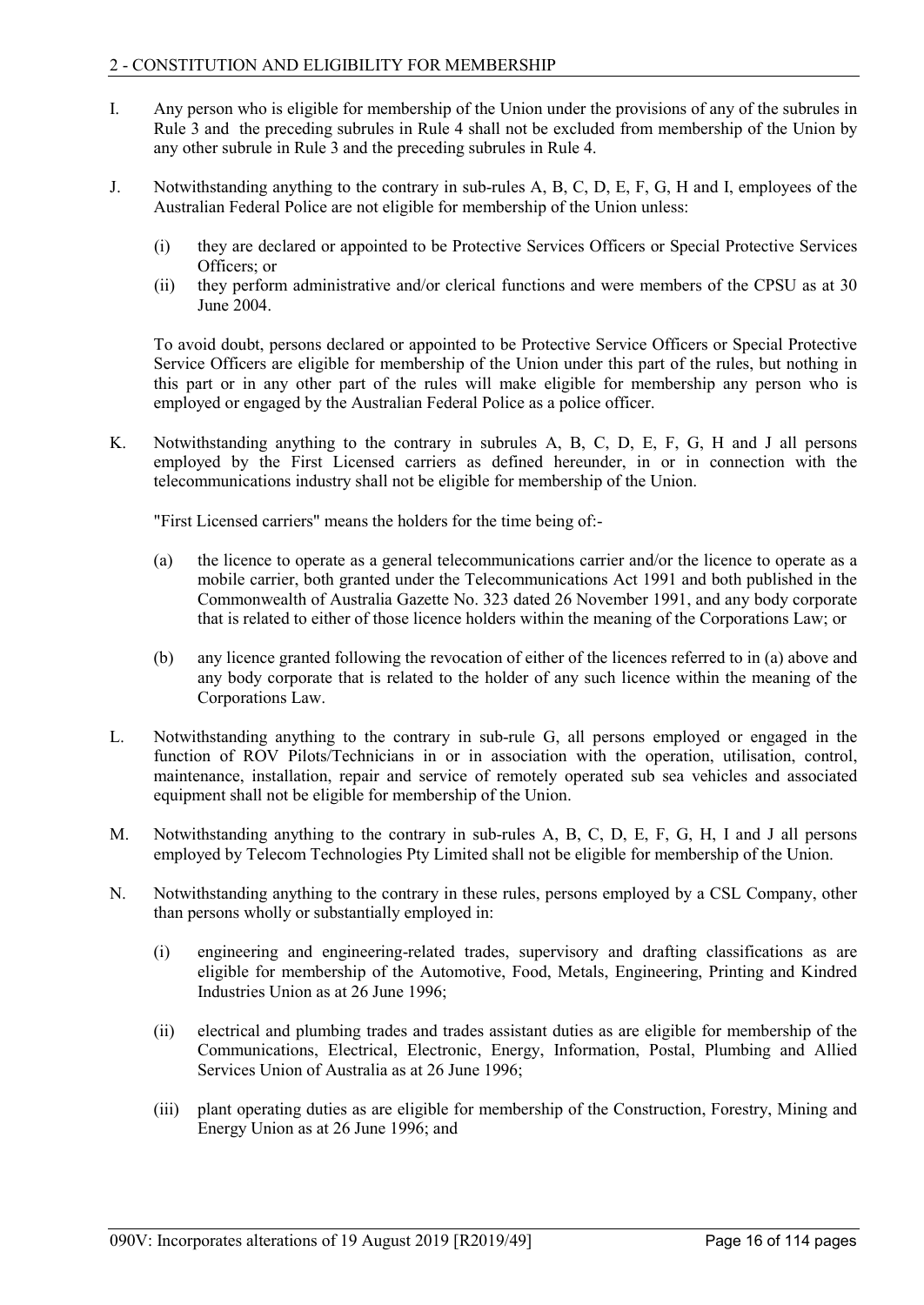(iv) catering and canteen work (except canteen management) as are eligible for membership of the Australian Liquor, Hospitality and Miscellaneous Workers Union as at 26 June 1996;

shall be eligible for membership of the Union.

For the purposes of this sub-rule, "CSL Company" means and includes:

- (a) CSL Limited;
- (b) Filtron Pty Ltd; and
- (c) a company in which CSL Limited has a controlling interest and which is created from operation of CSL Limited as at 26 June 1996; and
- (d) the Animal Health Division of CSL Limited sold to Pfizer on 26th March 2004.
- O. 1. Notwithstanding anything to the contrary in these rules persons will be eligible for membership of the union;
	- (a) if they are performing work that was previously performed by a body listed in part (2) below at the date specified for that body; and
	- (b) they would have been eligible for membership of the union had they been performing the work whilst employed in or by a body listed in part (2) below at the date specified for that body.
	- 2. (a) Federal Airports Corporation as at 7 May 1998.
		- (b) Airservices Australia (at the date of gazettal).
		- (c) Centrelink (at the date of gazettal).
		- (d) Medibank Private (at the date of gazettal).
- *NOTE: A copy of the agreement between the ASU and CPSU which is exhibit ASU 2 in proceedings in matter D2001/23 may be inspected at any of the Registries of the Industrial Registrar.*
	- 3. Provided that where an employee is performing catering, trolley conveyance, cleaning or carparking functions at an airport, and
		- (a) those functions were previously performed by the Federal Airports Corporation, and
		- (b) those functions are subsequently performed by a contractor;

then an employee who performs those functions, and is employed by such a contractor, shall not be eligible to be a member of the union, and;

4. Notwithstanding the foregoing, where an employee is performing airside safety security functions at an airport they shall be eligible to be members of the union.

The term "airside safety" in this sub-rule shall mean the care and maintenance and safety checking of airport facilities within the airside perimeter, but shall not include contract security in the airport terminal or public thoroughfares around the terminal. The airside safety security functions referred to are those functions within the airside perimeter which were previously performed by the Federal Airports Corporation and which functions are subsequently performed by a contractor. Airside safety security functions shall include security functions which are part of, or incidental to airside safety.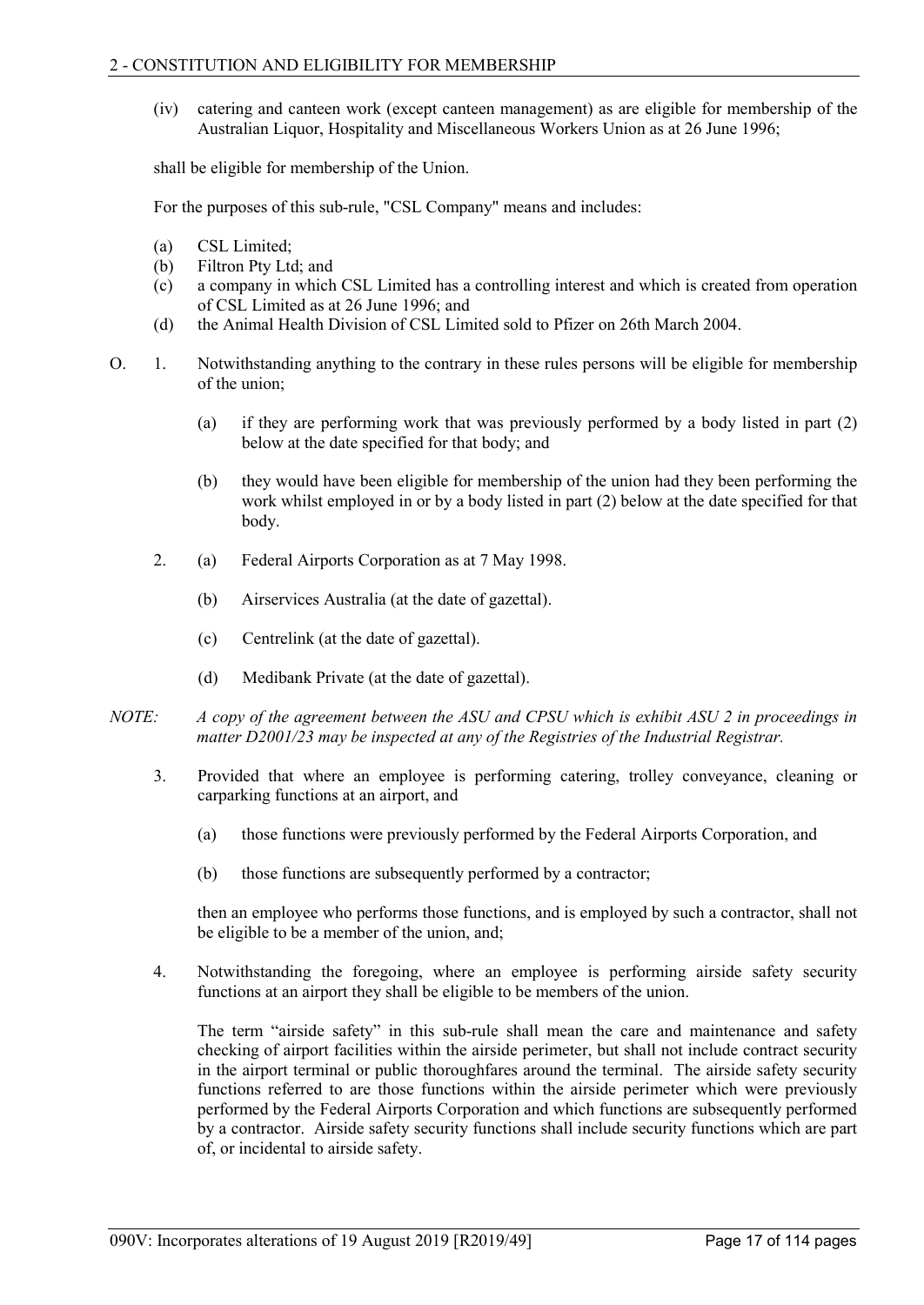- P. Notwithstanding anything to the contrary in these rules, any person employed or engaged in the provision of Commonwealth employment services shall be eligible for membership of the union. For the purposes of this sub-rule, "Commonwealth employment services" means any service, benefit, program or facility that is provided by, or on behalf of, a body or organisation which is a Provider under a Job Network Employment Services Contract in or in connection with the performance of that contract.
	- (a) Provided that a person employed by a Job Network Services Contract Provider:
		- (i) who is eligible to be a member of the Australian Municipal, Administrative, Clerical and Services Union; and
		- (ii) who performs the substantial amount of his or her work other than in or in connection with the performance of a Job network Employment Services Contract;

shall not be eligible for membership of the union.

- NOTE: A copy of the agreement between the CPSU and the ASU which is Exhibit ASU 1 in matter D2002/8 may be inspected at any of the Registries of the Industrial Registrar.
	- (b) Notwithstanding the provisions of sub-rule P persons eligible for membership of The Association of Professional Engineers, Scientists and Managers, Australia under its Rules 3.1, 3.2 and 3.9 who are employed or engaged by a Provider to provide services for the recruitment of professional engineers or scientists or who are employed or engaged in the provision of information technology services to a Provider under a Job Network Employment Services Contract shall not be eligible for membership under subrule P.
	- (c) The provisions of rule 3.13.3.6 of the rules of The Association of Professional Engineers, Scientists and Managers, Australia shall not operate to exclude from membership of The Association of Professional Engineers, Scientists and Managers, Australia persons who are eligible for membership of the union under subrule P.
	- (d) Notwithstanding the terms of subrule P, any person employed by IBM Global Services Australia Ltd or IBM Australia Ltd in the provision of information technology services to a Provider under a Job Network Employment Services Contract shall not be eligible for membership of the union under subrule P.
	- (e) To avoid doubt, the exclusions in subrules (b) and (d) above have no application to eligibility under any other subrules other than sub-rule P.
- Q.1 Despite anything to the contrary in these rules, the following persons are eligible for membership of the Union:
	- (i) persons employed by:
		- (A) Sensis Pty Ltd but excluding any employee who is eligible to become a member of the Automotive, Food, Metals, Engineering, Printing and Kindred Industries Union and whose employment is subject to the Sensis Advertising & Design Agreement 2003-2004 AG828506 PR938287 and any successor or replacement agreement whether certified, lodged, registered or however constituted; or
		- (B) Invizage Pty Ltd.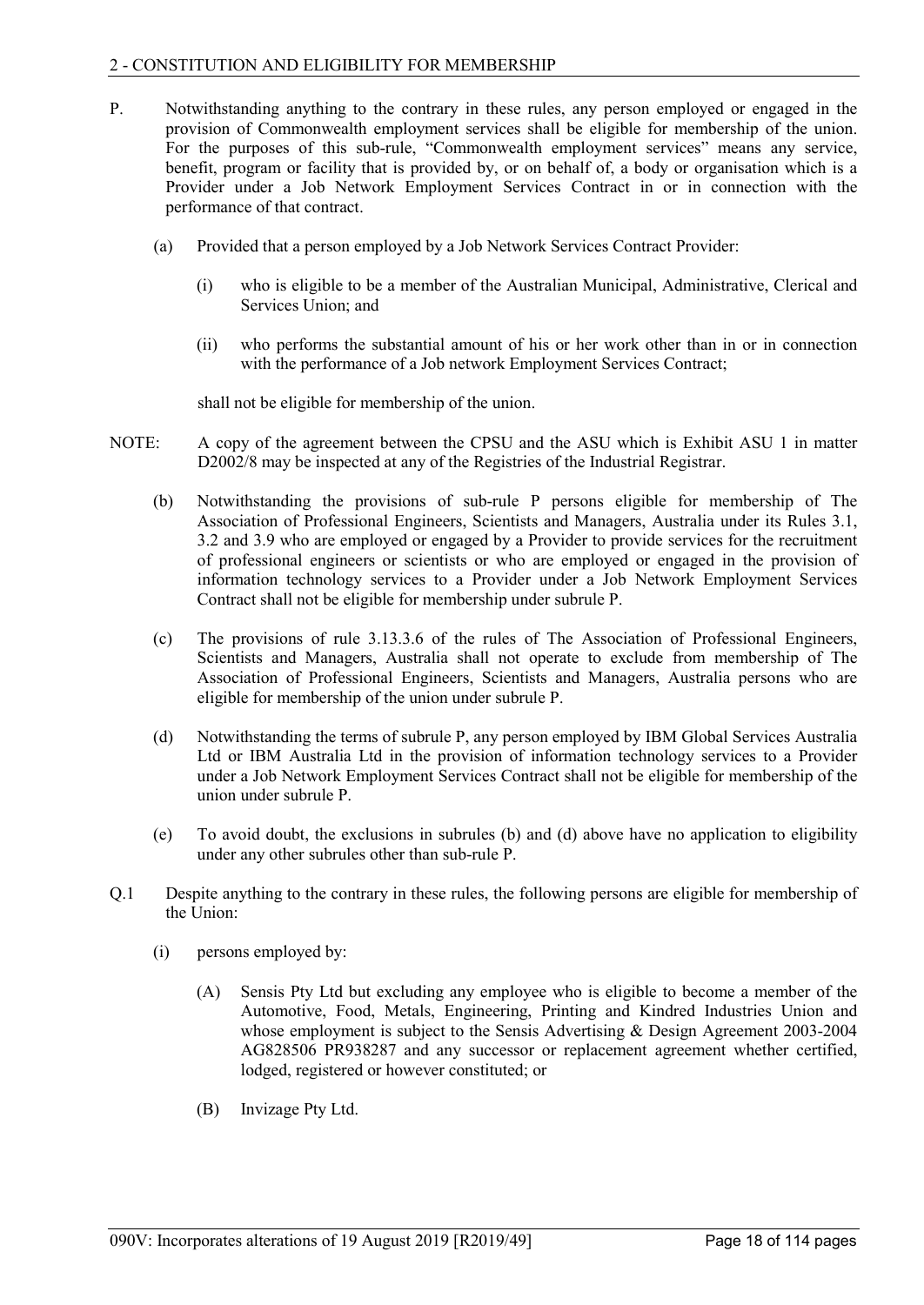- (ii) persons performing work as customer service representatives or telephone operator or a sales representative or a supervisor of the foregoing in Teletech International or any subsidiary of the company within the meaning of the Corporations Act who in the past or are currently performing work for the Commonwealth;
- (iii) persons performing work as customer service representatives or telephone operator or a sales representative or a supervisor of the foregoing in Stellar or Sirius or any subsidiary of the companies with the meaning of the Corporations Act;
- (iv) subject to the proviso in subrule F(7), persons employed as labour hire employees who, if they were employees performing work of the kind which they usually perform as labour hire employees, would be eligible for membership of the union under sub-paragraph (i) or (ii) of this subrule, or Rule 2 Part  $A.1(i)(g)$  or  $A.1(iv)$ .
- Q.2 Provided that persons eligible to be members of the CEPU and employed as tradesman, artisan, draftsman, technical assistant, technical officer, mail officer, linesman, telecommunication technician, telecommunications technical officer, telecommunications electrical worker, postmaster, telegraphist or theatrical, film, television and video technician will not be eligible under this rule.

# PART II

# SECTION 1

In this section -

- (a) References to "this rule" (or similar expressions) shall be construed as referring to this Section only of this rule and shall not be construed as limiting the scope of Section II hereof.
- (b) References to persons not being eligible for membership of the Union (or similar expressions) shall be construed as limited to such persons not being eligible for membership under this Section of this rule.
- (A) The Union shall consist of an unlimited number of employees employed by
	- (i) the Crown in right of any State or States;
	- (ii) any statutory body representing the Crown in right of any State or States;
	- (iii) any instrumentality or authority whether corporate or unincorporate acting under the control of or for or on behalf of or in the interest of the Crown in right of any State or States;
	- (iv) any company or corporation in which at least fifty per centum of the issued shares are held by or for on behalf of or in the interest of the Crown in right of any State or States or if there are no issued shares, in which the governing body by whatever name called includes nominees appointed by or for or on behalf of or in the interest of the Crown in right of any State or States

in or in connection with any one or more of the industries of:

Brickmaking and quarrying

Building and construction

Harbours including dockyards jetties and coastal waters excluding the industry of shipping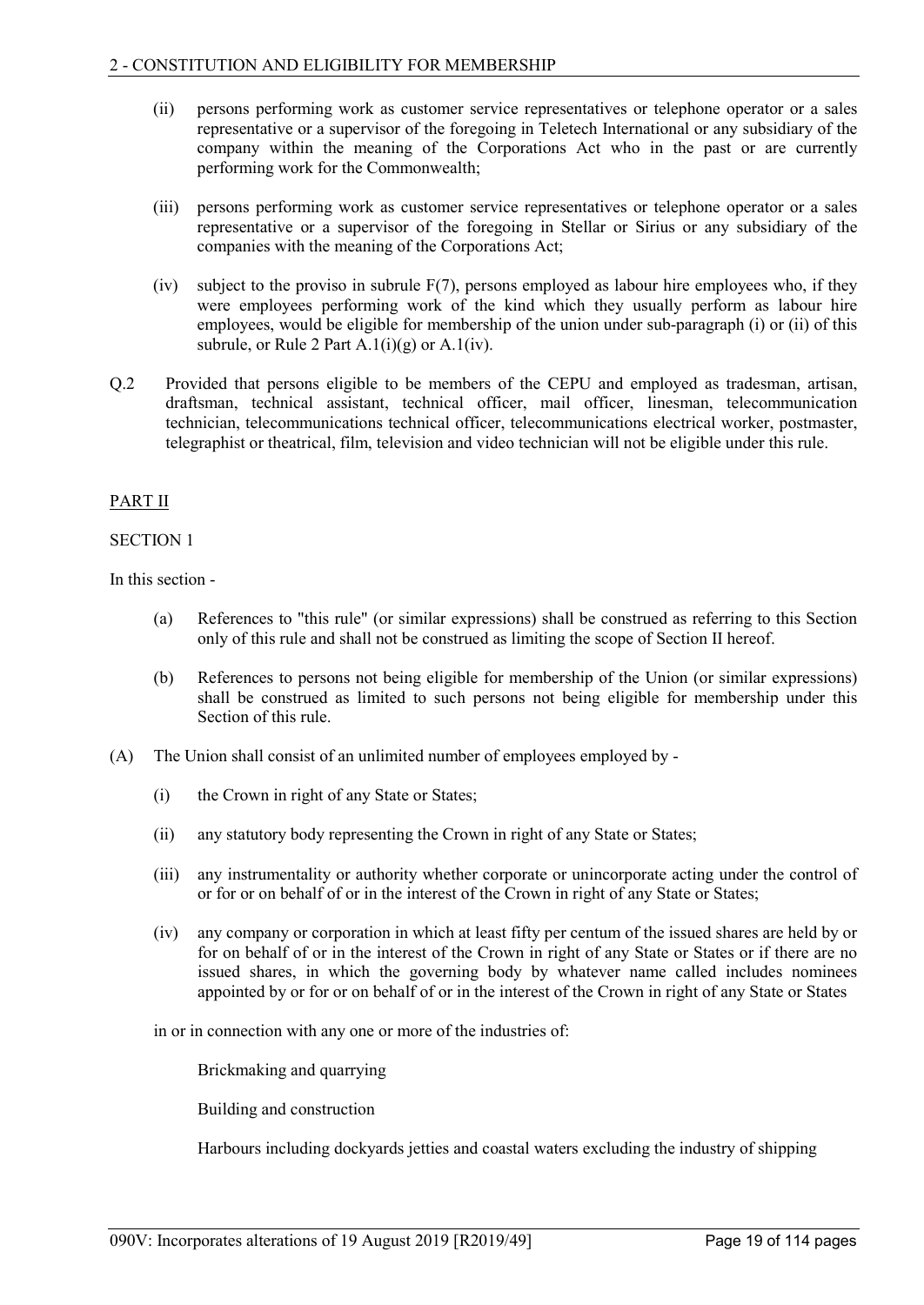# Engineering

Finance and investment in commercial or private undertakings or projects and purposes of a non-governmental character excluding the industries of banking and credit unions

Housing including without limiting the generality thereof the acquisition planning survey subdivision improvement sale or lease of land construction of residential premises for sale or lease and management of developed properties

Insurance but in Queensland, to the extent only of persons who are:-

- (i) permanent employees of the Queensland Government or (in relation to the Crown in the right of the State) of a Crown Corporation, Crown Instrumentality or Minister representing the Crown; and
- (ii) (a) employed in Suncorp Insurance and Finance as that body operated on 1 October, 1991 or any Public Sector successors of that body to the extent that such successor performs the functions of that body, or
	- (b) employed in the Workers' Compensation Board of Queensland as that body operated on 1 October, 1991 or to public sector successors of that body to the extent that such successor performs the functions of that body.

Manufacturing for commercial or private undertakings of purposes of a non-governmental character

The storage, conveyance and marketing of dairy and farm produce, fish, meat, grain, coal and coke but excluding the sale of any of the foregoing commodities by wholesale or retail

Medical officers and paramedical officers excluding legally qualified Medical Practitioners or persons studying or training to obtain such qualifications

#### Mining

Power and fuel supply and sale excluding the manufacture distribution or sale of gas however defined provided that this exclusion shall not apply to salaried employees of The Pipelines Authority of South Australia

Printing and publishing provided that the Union shall maintain but not extend its industrial coverage of employees who are covered by Federal or State Awards and Agreements or State or Federal Determinations in the printing industry

Regional Development and redevelopment including without limiting the generality thereof the acquisition planning survey subdivision improvement sale or lease of land for mixed commercial residential and public use

Theatrical and amusements of any kind whether outdoor or indoor or in or about theatre halls sports exhibitions and agricultural shows but not so as to include employees not engaged in administrative and clerical duties and excluding the industry of professional musicians

Tourism including without limiting the generality thereof the acquisition planning survey restoration improvement management and promotion of Zoological and National Parks, places of historic interest, resorts and tourist attractions generally excluding the transport of passengers or goods by land water or air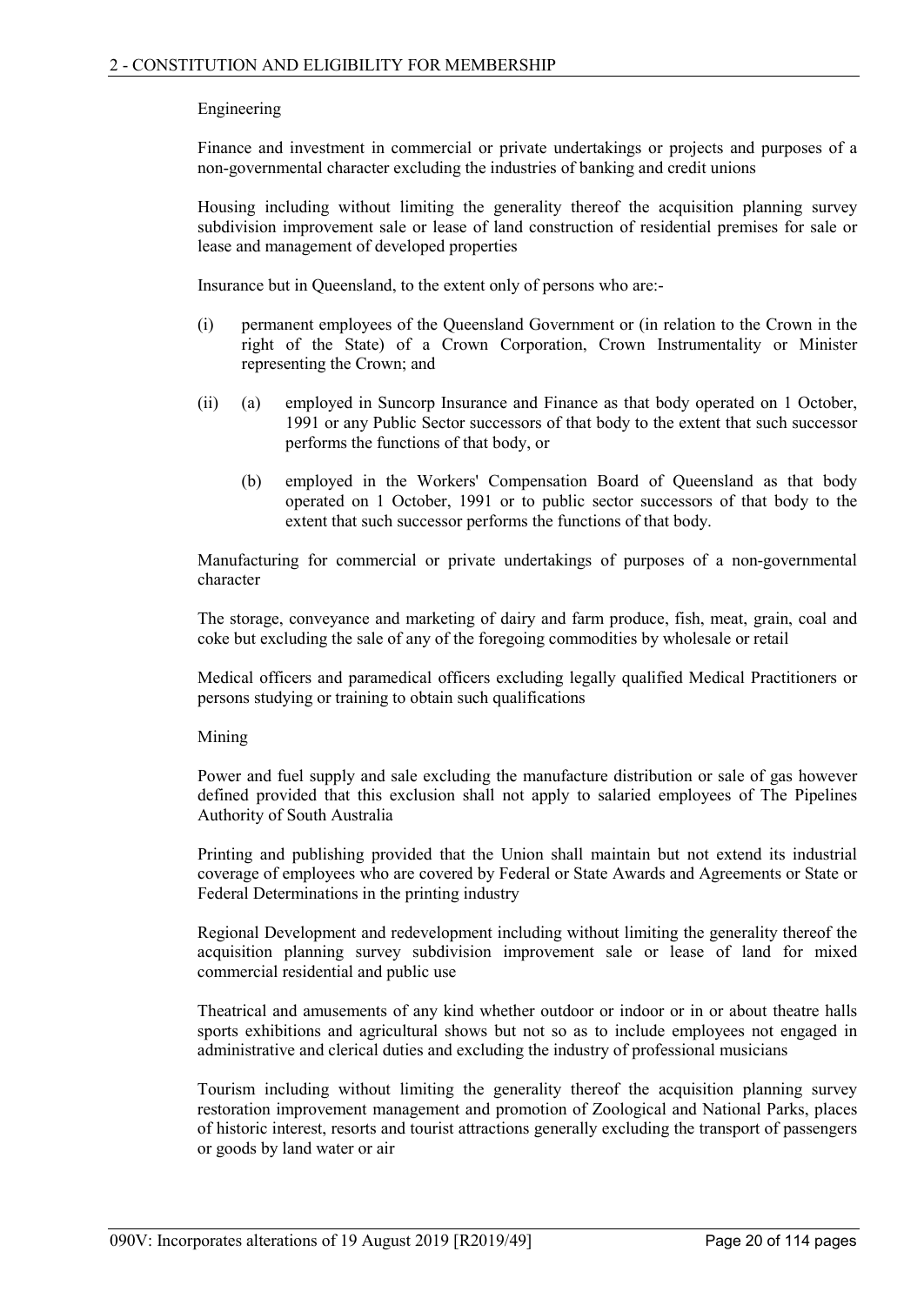Universities and colleges of advanced education but not including academic staff

Water conservation and irrigation including without limiting the generality thereof the storage transport inspection control metering and sale of water

- (B) The Union shall also consist of an unlimited number of employees employed by
	- (i) The Crown in right of any State or States;
	- (ii) any statutory body representing the Crown in right of any State or States;
	- (iii) any instrumentality or authority whether corporate or unincorporate acting under the control of or on behalf of or in the interest of the Crown in right of any State or States;
	- (iv) any company or corporation in which at least fifty per centum of the issued shares are held by or for or on behalf of or in the interest of the Crown in right of any State or States or if there are no issued shares, in which the governing body by whatever name called includes nominees appointed by or for or on behalf of or in the interest of the Crown in right of any State or States

and which employees are engaged in any one or more of the industrial pursuits of

Architects and Naval Architects

Chemical Engineers, Civil Engineers, Communication Engineers, Electrical Engineers, Electronic Engineers, Hydraulic Engineers, Marine Engineers, Mechanical Engineers, Metallurgical Engineers, Mining Engineers, Production Engineers, Radio Engineers, Railway Engineers, Road Engineers, Structural Engineers, Water and Sewerage Engineers and Wireless Engineers

Building Surveyors, Engineering Surveyors, Geodetic Surveyors and Computers, Hydrographic Surveyors, Land Surveyors, Marine Surveyors, Mining Surveyors, Quantity Surveyors, Survey Computers and Topographical Surveyors

Architectural Draughtsmen, Cartographers, Cartographic Draughtsmen, Chemical Engineering Draughtsmen, Civil Engineering Draughtsmen, Electrical Engineering Draughtsmen, Engineering Draughtsmen, Estimating Draughtsmen, Hydraulic Engineering Draughtsmen, Jig and Tool Draughtsmen, Marine Engineering Draughtsmen, Mechanical Engineering Draughtsmen, Mining Engineering Draughtsmen, Photogrammetric Draughtsmen, Production Engineering Draughtsmen, Radio Engineering Draughtsmen, Railway Engineering Draughtsmen, Road Engineering Draughtsmen, Ship Building Draughtsmen, Structural Draughtsmen, Survey Draughtsmen, Water and Sewerage Engineering Draughtsmen, Wireless Engineering Draughtsmen and Technical Illustrators

Medical officers including paramedical officers excluding legally qualified Medical Practitioners or persons studying or training to obtain such qualifications

Tracers

Certified Mine Managers, Engineering Inspectors, Building Inspectors, Testers of Engineering Materials, Supervisors of Engineering Production, Planners of Engineering Production, Construction or Maintenance Work, Weather Officers

Technical Assistants and Technical Officers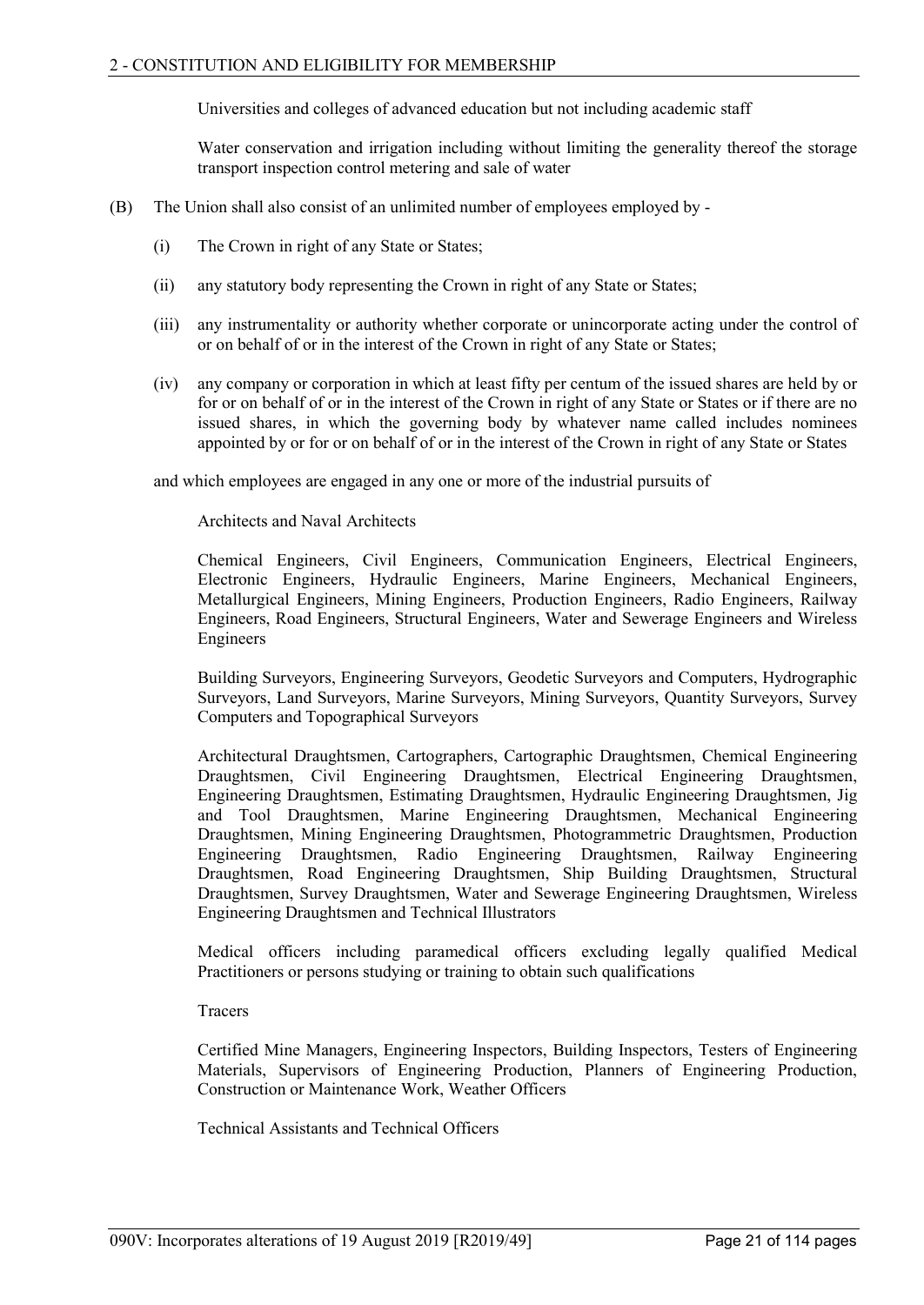Social Welfare Work, Child Care, Provision of Social Services, Charity Work and without limiting the generality of the foregoing probation and parole services including rehabilitation programme management, youth and community services, ethnic affairs, drug referral and rehabilitation, child and family care services, retarded persons services, mental health services and counselling in institutions, community centres and crisis service areas

Non-academic staff employed by Universities and Colleges of Advanced Education

- (C) The Union shall also consist of such other persons (not being any persons employed by any employer excluded in Rules 3(A) or 3(B)) as are officers of the Union or who may lawfully be or become members of a registered organisation of employees having the constitutional coverage and eligibility for membership set forth in sub-rule (A) and (B) of rule 3. Constitution of the rules of the Union.
- (D) In the State of New South Wales the Union shall also consist of
	- (a) Employees of the Crown in Right of the State of New South Wales; for the purposes of this Constitution the term "employees of the Crown" without limiting the ordinary meaning of the term shall include employees of any person, firm, board, trust, company or corporation employing persons on behalf of the Government of the State; and
	- (b) Foreman Engineers and Administration Officers exercising supervisory duties employed by the Board of Fire Commissioners; and
	- (c) (i) Employees who are graduates or graduands of a recognised university or who hold a diploma of a recognised body and who are engaged or usually engaged in any of the following callings or avocations whether as principal or assistant employees or employees in training in a public or private hospital or public dental clinic, namely:

Bacteriologist, Pathologist, Medical Scientist, Scientific Officer (other than Medical Technologist), Bio-Medical Engineer, Physician, Surgeon, Psychologist, Dental Scientist, Dentist, Optometrist, Oculist, Audiologist, Speech Therapist, Occupational Therapist, Music Therapist, Dietician, Librarian, Medical Record Librarian (or Administrator), Social Worker, Physiotherapist, Welfare Officer, Health Education Officer, Alcoholism Counsellor, Nurse Counsellor, Chiropodist (or Pediatrist); together with such other employees who are engaged or usually engaged in the callings or avocations of Welfare Officer, Health Education Officer, Nurse Counsellor and Alcoholism Counsellor, Chiropodist (or Pediatrist), whether as principal or assistant employees or as employees in training and who hold a certificate of a technical college or of an institution deemed by the employer to be of similar standing.

(ii) Employees of any organisation registered or exempt from registration under the Charitable Collections Act, 1934, as amended, who are graduates or graduands of a recognised university or who hold a diploma of a recognised body and who are engaged or usually engaged in any of the following callings or avocations whether as principal or assistant employees or as employees in training, namely:

Bacteriologist, Pathologist, Medical Scientist, Scientific Officer (other than Medical Technologist), Bio-Medical Engineer, Physician, Surgeon, Psychologist, Dental Scientist, Dentist, Optometrist, Oculist, Audiologist, Speech Therapist, Occupational Therapist, Music Therapist, Dietician, Librarian, Medical Record Librarian (or Administrator), Social Worker, Physiotherapist, Welfare Officer, Health Education Officer, Alcoholism Counsellor, Nurse Counsellor, Chiropodist (or Pediatrist), Child Care Officer, Library Officer or Remedial Gymnast;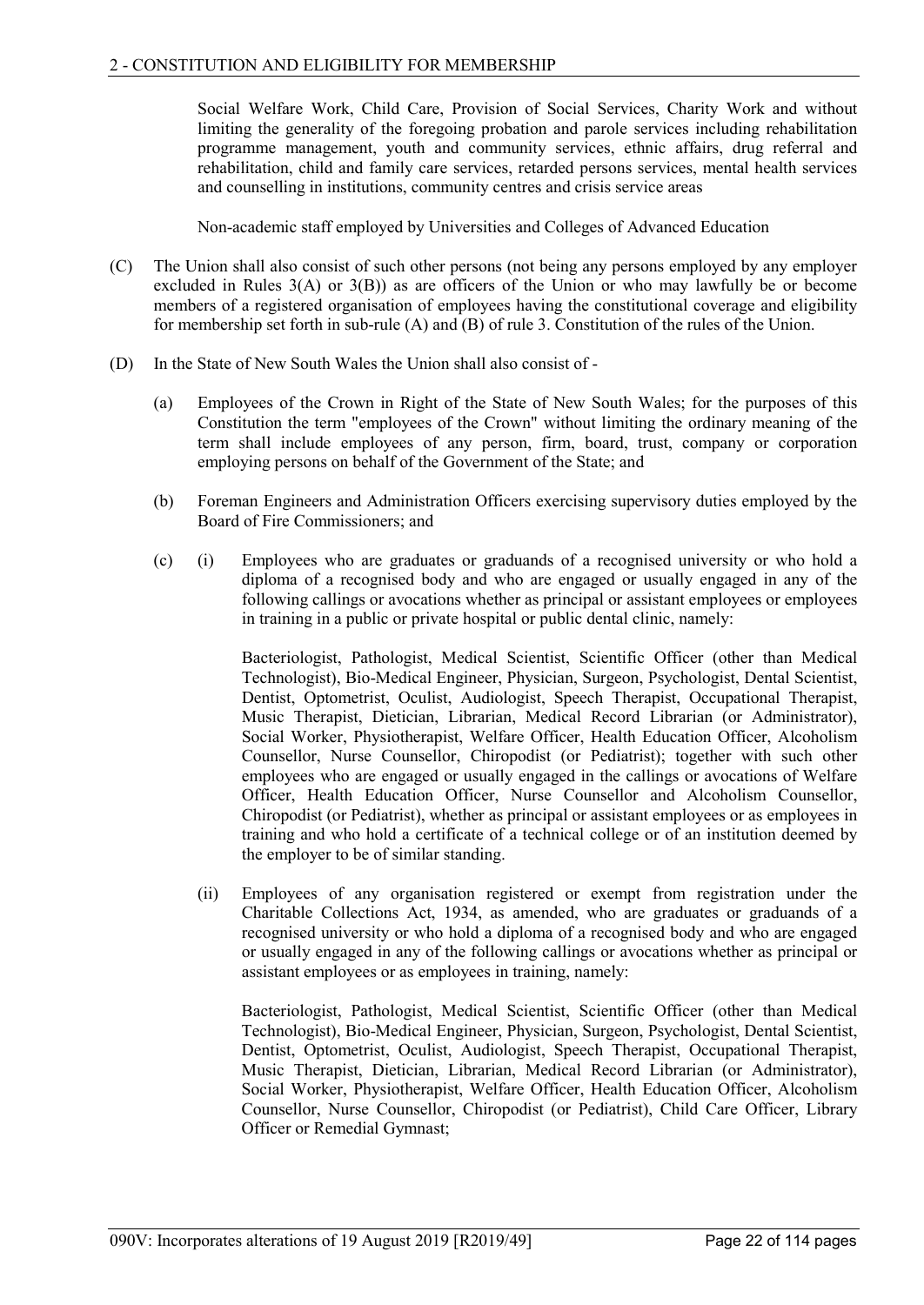together with such other employees who are engaged or usually engaged in the callings or avocations of Welfare Officer, Health Education Officer, Nurse Counsellor, Alcoholism Counsellor, Chiropodist (or Pediatrist), Child Care Officer, Library Officer or Remedial Gymnast, whether as principal or assistant employees or as employees in training and who hold a certificate of a technical college or of an institution deemed by the employer to be of similar standing but excluding employees howsoever qualified who are engaged or usually engaged in the callings or avocations of Child Care Officer, Library Officer or Remedial Gymnast in a Domiciliary institution operated by an organisation registered or exempt from registration as aforesaid.

- (iii) Employees who are engaged or usually engaged in the callings or avocations whether as principal or assistant employees or as employees in training of School Dental Therapist, Dental Chairside Assistant or Dental Technician in a public hospital or by an organisation registered or exempt from registration under the Charitable Collections Act, 1934, as amended, or a public dental clinic.
- (iv) Provided that in the case of the callings or avocations of Nurse Counsellor, Alcoholism Counsellor, Child Care Officer, Welfare Officer and Health Education Officer;
	- (I) The certificate referred to above shall require at least two years full-time or three years part-time post Higher School Certificate level study.
	- (II) The institution referred to above is reasonably and properly 'deemed' by an employer.
	- (III) The employees are or should be reasonably and properly designated and classified as Nurse Counsellor, Alcoholism Counsellor, Child Care Officer, Welfare Officer and Health Education Officer respectively.
- (d) Persons employed by
	- (i) Colleges of Advanced Education;
	- (ii) The University of New South Wales, the University of Newcastle, the University of Wollongong or any Universities formed from a College of these Universities;
	- (iii) Agriculture Colleges;

including in each case

Foreman, Laboratory Craftsmen and those employed in a supervisory capacity

(iv) Persons employed by, or usually employed by or on behalf of The University of Sydney, Macquarie University and the University of New England in or in connection with one or more of the following industries or industrial pursuits

General Library Assistants, Library Assistants, Senior Library Assistants, Assistant Librarians, Librarians, Librarians-in-Charge, Senior Librarians, Library Technicians, Assistant Library Technicians and Library Officers.

- (e) The employees of the United Dental Hospital of Sydney.
- (f) Employees of the administrative, clerical and general staff of the Legislative Assembly and of the Legislative Council.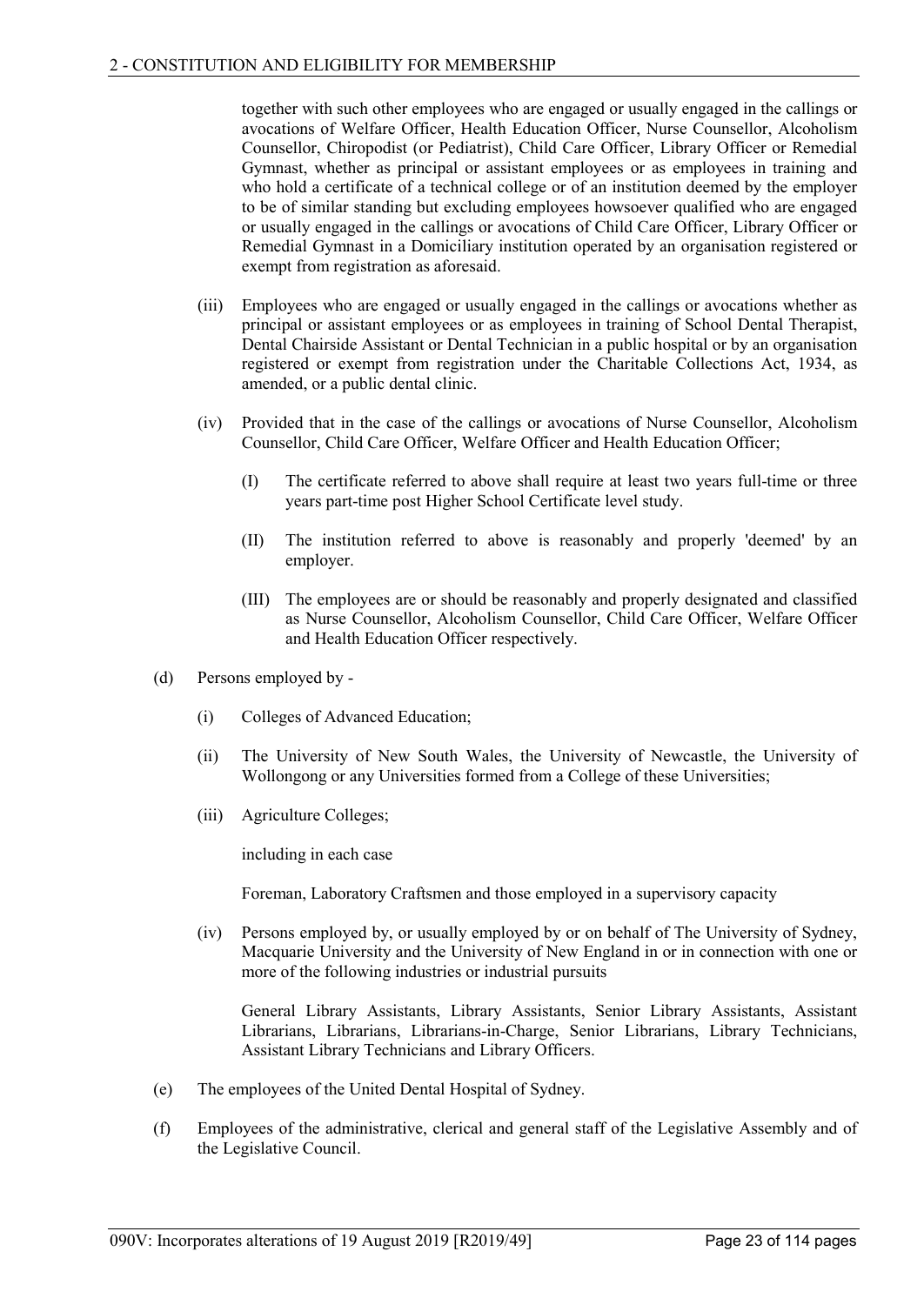- (g) Senior executives, managers country branches, inspectors, sales supervisors, engineers, laboratory staff, floor and production management and senior clerical officers employed by the New South Wales Egg Corporation.
- (h) Persons in the Departments of Education or Technical and Further Education, Colleges of Advanced Education and in such other Departments, Sub-Departments or Institutions who are employed by any New South Wales Education Commission or its agents.
- (i) Associates to Justices.
- (j) Without in any way limiting the application of paragraphs (a) and (c) hereof:
	- (i) Persons employed in regional offices of any Department of State or corporation or body established by statute of the State of New South Wales administering or providing health services in the State of New South Wales and including such persons whose employment fulfils a function of such a regional office but who, due to the nature of their duties, are not employed within the precincts of that office.
	- (ii) Persons employed in or by area or community health services (howsoever called) other than persons engaged in non- professional duties in,
		- (a) a State Public Hospital;
		- (b) a community health centre located within the precincts of a State Public Hospital; or
		- (c) an area health service (not being a community health centre) located outside the precincts of a State Public Hospital.

For the purposes of this sub-paragraph the term "non- professional" duties shall mean duties other than those performed by the persons described in paragraph (D)(c) of this rule.

- (iii) Persons, other than those described in paragraph (D)(c) of this rule, employed at the Sexually Transmitted Diseases Clinic and the Medical Examination and Immunisation Centre whilst such establishments are operated at locations not within the precincts of a Public Hospital by which such persons are employed.
- (iv) Persons employed in or by or in connection with the administration of:

The Drug and Alcohol Authority New South Wales State Cancer Council The United Hospitals Auxiliary The Institute of Psychiatry

- (v) Persons employed in or by or in connection with the administration of any body (whether incorporated or unincorporated) established for the purpose of registering persons for the practice of any profession, calling or vocation in the State of New South Wales.
- (vi) For a period of three years from the making of an order pursuant to the Health Administration Act, 1982, persons other than those referred to in sub-paragraphs (i) - (iv) hereof, who by virtue of that order would not otherwise be eligible for membership in the Union, provided that at the time of the making of the order such persons were members of the Union.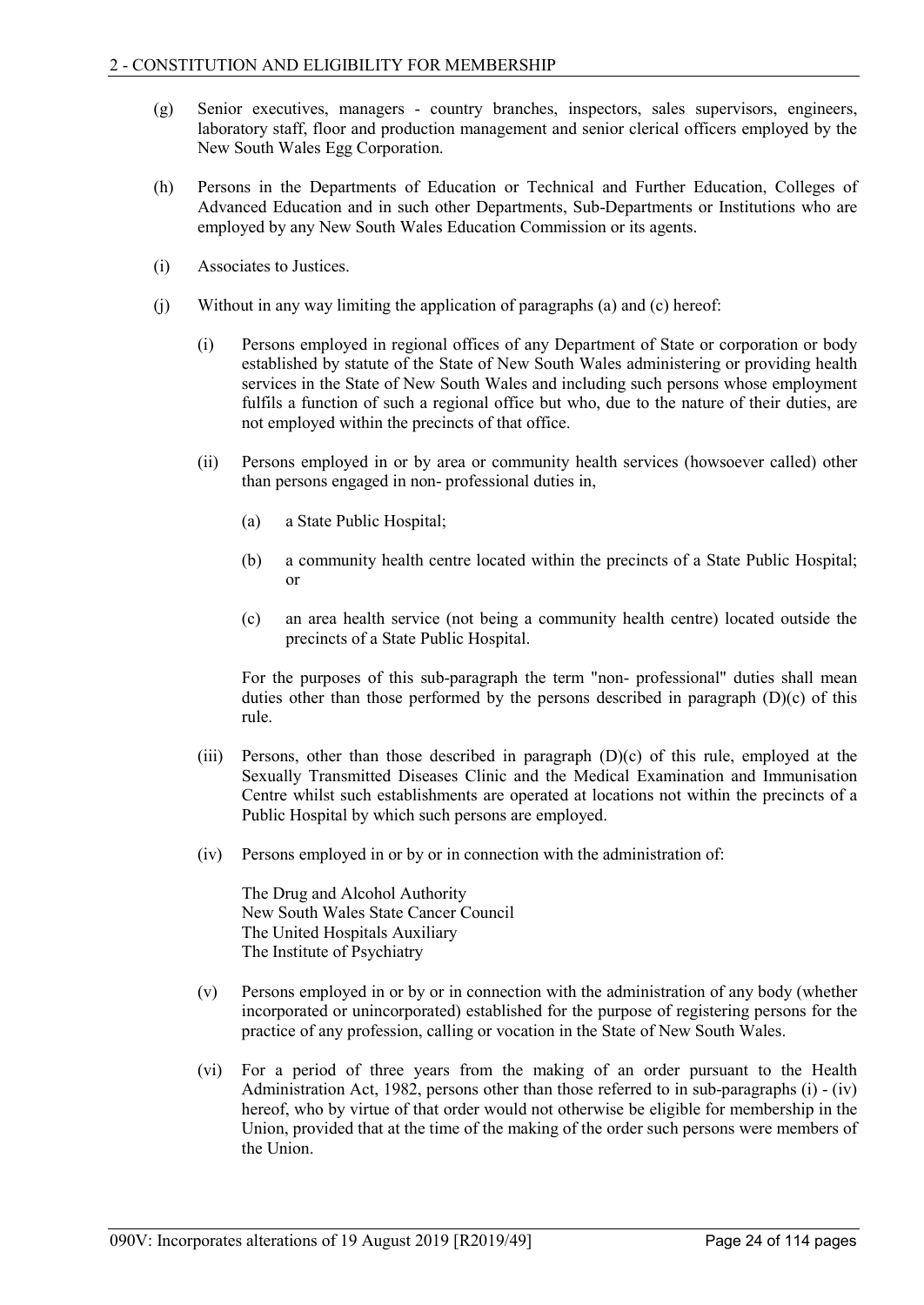Provided that nothing in this paragraph shall render eligible for membership in the Union persons engaged in the professions of nursing or mental nursing employed as trained nurses, trainees and assistants in nursing.

- (k) Without limiting the generality of the foregoing paragraphs hereof, persons employed in or in connection with the provision of or rendering of medical and/or para-medical services in penal or like establishments deemed or proclaimed to be a prison pursuant to the Prisons Act, 1952, to persons incarcerated or otherwise detained.
- (l) Persons employed at the Sydney Entertainment Centre in administrative, clerical, technical, professional or managerial capacities, including employees of any lessee of the Centre for operation as a place of entertainment, provided such persons are not employed to perform frontof-house activities nor engaged in any other capacity in or in connection with the selling of goods.
- (m) Employees of the Australia Music Centre Ltd., and of any successor, assignee or transmittee of the business and/or functions of the said corporation or any part thereof.
- (n) Without limiting the generality of any of the foregoing paragraphs hereof, all employees of the Joint Coal Board and any successor in law to it or any legal entity, whether corporate or unincorporated and whether or not owned by or on behalf of the Crown in right of the State of New South Wales, carrying on the functions described in the Coal Industry Act 2001 (NSW).
- (o) Employees of the Totalizator Agency Board of N.S.W. performing duties for which the commencing salary is above the highest salary level for Branch Assistant Manager.
- (p) Persons employed as barristers, solicitors, barristers and solicitors, lawyers, legal officers, attorneys, patent attorneys or in any other position or under any other title for which the holder is required to possess legal qualifications or be registered as a legal practitioner or hold a practising certificate as a legal practitioner.
- (q) Employees of Coleambally Irrigation Co-operative Limited, Jemalong Irrigation Limited, Lower Murray Irrigation Limited, Murray Irrigation Limited, Murrumbidgee Irrigation Limited and any successor in law to any of the aforesaid, employed as administrative and clerical staff, clerks, clerical officers, professional officers (excluding professional engineers), channel attendants, senior channel attendants, senior operations officer, operations manager, works manager, weeds inspectors, mechanical inspectors, mechanical service officers, technical officers, operations superintendents, engineering assistants, field officers environmental, field officers water distribution channel attendants (excluding field officers employed to carry out general labouring duties).
- (r) Employees of the Museum of Contemporary Art.
- (s) Persons employed or engaged to work in:
	- (i) any private correctional facility, other than the Junee Correctional Centre; and
	- (ii) prisoner transport, including the provision of security escort services to and from correctional facilities, court and/or hospitals

Provided that nothing in this sub-paragraph will render teachers or nurses eligible for membership of the Union.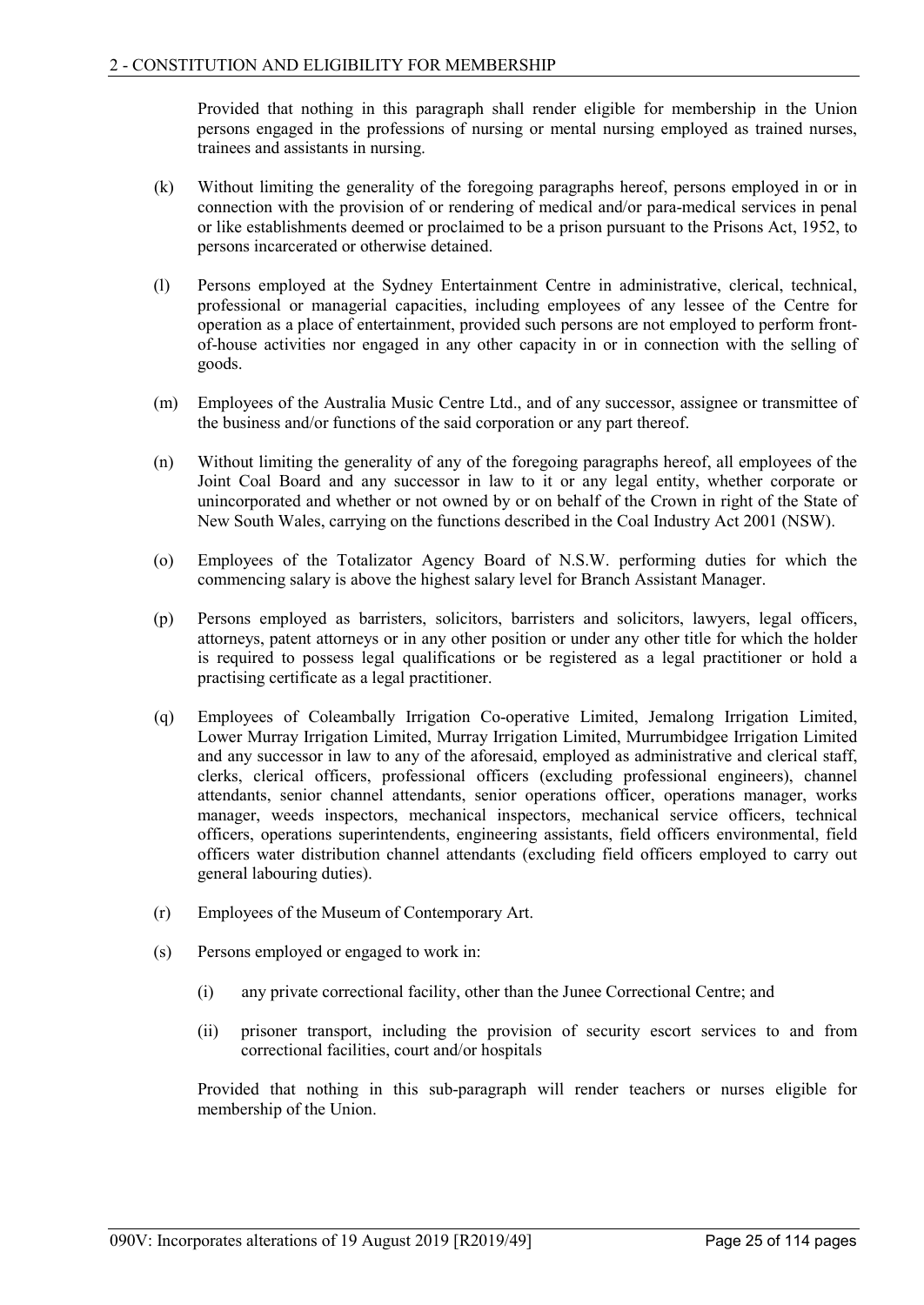Provided further that nothing in this sub-paragraph will render employees eligible for membership of the Union who are:

- (a) not directly employed or engaged by operators of correctional facilities or prisoner transport activities; and
- (b) who are employed, or who become employed, performing either construction, refurbishment or installation work in private prisons or the maintenance or repair of private prison transport vehicles.
- (t) Persons who are, or usually are, employees in the New South Wales electricity supply industry, supplying electricity directly or indirectly to the public in a professional or para-professional capacity requiring theoretical or technical knowledge of accountancy, economics, engineering, law, medicine, science, or surveying or requiring specially acquired knowledge other than that required for crafts, trades or purely clerical work.
- (u) Persons employed in the generation, transmission or distribution of electricity in New South Wales in a professional (but for Professional Engineers), administrative, clerical or salaried technical position.
- (v) Persons employed or to be employed by companies or organisations who are successors to and performing the roles, functions or responsibilities of the Home Care Service of New South Wales, other than those employed in classifications covered by the *Care Worker Employees – Department of Family and Community Services – Ageing, Disability and Home Care (State) Award 2014* as it was at 31 October 2014.
- (E) In the State of South Australia the Union shall also consist of an unlimited number of persons
	- (a) Employed permanently or temporarily in the Public Service within the meaning of the Government Management and Employment Act, 1985.
	- (b) Employed by or under any Board, Trust, Commission, Commissioner, Committee, or other public or statutory authority, appointed by the South Australian Government.
	- (c) Employed as Timekeepers, Foremen, or Inspectors in any department of the Public Service of South Australia.
	- (d) Employed on annual salary in any hospital or institution by or under the control of the South Australian Government.
	- (e) Employed by the Board or Committee of Management of the Adelaide Children's Hospital Incorporated, The Queen Victoria Hospital Incorporated, Lyell McEwin Hospital Incorporated, The Julia Farr Centre Incorporated, Minda Home Incorporated and any Hospital or Health Centre Incorporated under the South Australian Health Commission Act 1975-1976 as amended and any other public or country community hospital or health centre.
	- (f) Employed as Executive Officers or in administrative, managerial or in a professional capacity by the Foundation for Multi Disciplinary Education in Community Health.
	- (g) Employed as nurses by the following State Government Hospitals The Royal Adelaide Hospital, the Queen Elizabeth Hospital, the Flinders Medical Centre, The Modbury Hospital, the Whyalla Hospital, Port Pirie Hospital, Port Augusta Hospital, Port Lincoln Hospital, Mount Gambier Hospital, Walleroo Hospital, Ru Rua Nursing Home.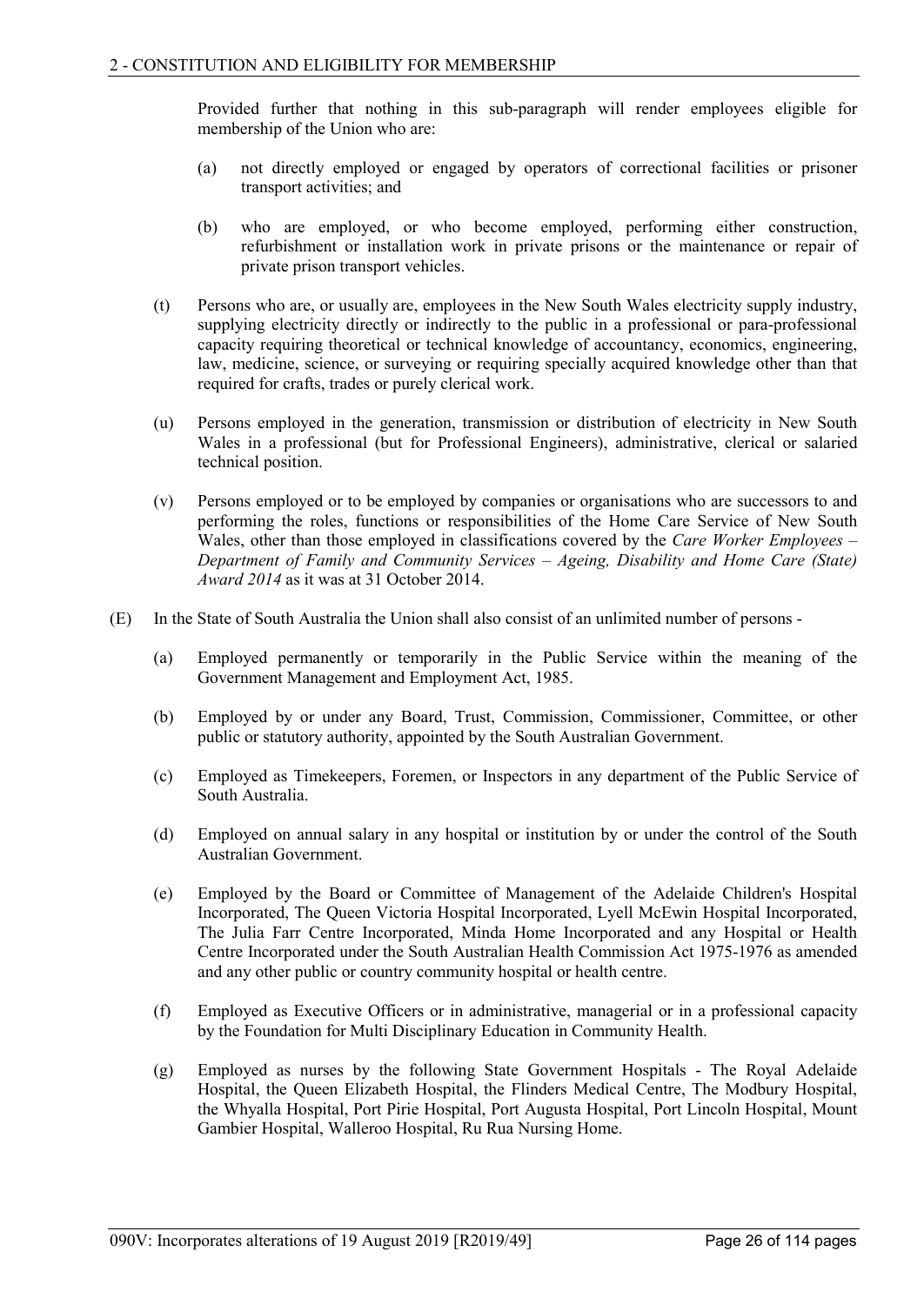- (h) Employed as nurses who are Public Servants within the meaning of the Government Management and Employment Act, 1985 and in particular but without limiting the generality thereof, senior mental health nurses.
- (i) Employed as nurses pursuant to direct Ministerial appointment (but not persons employed by "subordinates" of any Minister in respect of whom the Minister's consent only is required) and in particular, but without limiting the generality thereof, nurses employed pursuant to s.6 of the Alcohol and Drug Addicts (Treatment) Act 1961-1971.
- (j) Employed as nurses in the following psychiatric hospitals and institutions, Enfield Hospital, Glenside Hospital, Hillcrest Hospital, Willis House, Palm Lodge, the Psychiatric Day Hospital, Strathmont Hospital who were members of the Union as at 17 April, 1980, who remain members continuously thereafter.
- (k) Employed as nurses by the Health Commission, any community health centre, the Queen Victoria Hospital, Minda Home, country community hospitals who were members of the Union as at 17 April, 1980, who remain members continuously thereafter.
- (l) Employed as Dental Nurses.
- (m) Notwithstanding anything contained in this rule, persons employed by the State Transport Authority of South Australia in a supervisory, clerical, administrative or inspectorial capacity who are members of the Federation as at 20th day of August, 1993 for so long as they remain members of the Federation and engaged in a supervisory, clerical, administrative or inspectorial capacity within the STA of SA.
- (n) Employed in any capacity by The Crippled Children's Association of South Australia Incorporated, excluding persons eligible for membership of the Australian Nursing Federation.
- (o) For the purpose of giving effect to the orders made on 9 May 1997 and recorded in Print P0067, with effect from 1 October 1997 and subject to further order of the Commission to vary or set aside the orders, employed in any administrative, clerical, managerial, or professional capacity by United Water International Pty Ltd, provided that any person employed by United Water International Pty Ltd:
	- (i) in any technical capacity, other than those persons who were members of the Union at 12 November 1996 and who retain that membership;
	- (ii) in any supervisory positions in non-clerical or non-administrative structures, including positions designated as "plant superintendent", other than those persons who were members of the Union at 12 November 1996 and who retain that membership;
	- (iii) as Managing Director or those Executive Managers that report directly to him or her, other than those persons who were members of the Union at 12 November 1996 and who retain that membership; and
	- (iv) who is eligible for membership of the Union only by virtue of this paragraph and who is eligible for membership of the Australian Liquor, Hospitality and Miscellaneous Workers Union of Australia other than those persons who were members of the Union at 12 November 1996 and who retain that membership

shall not be eligible for membership of the Union.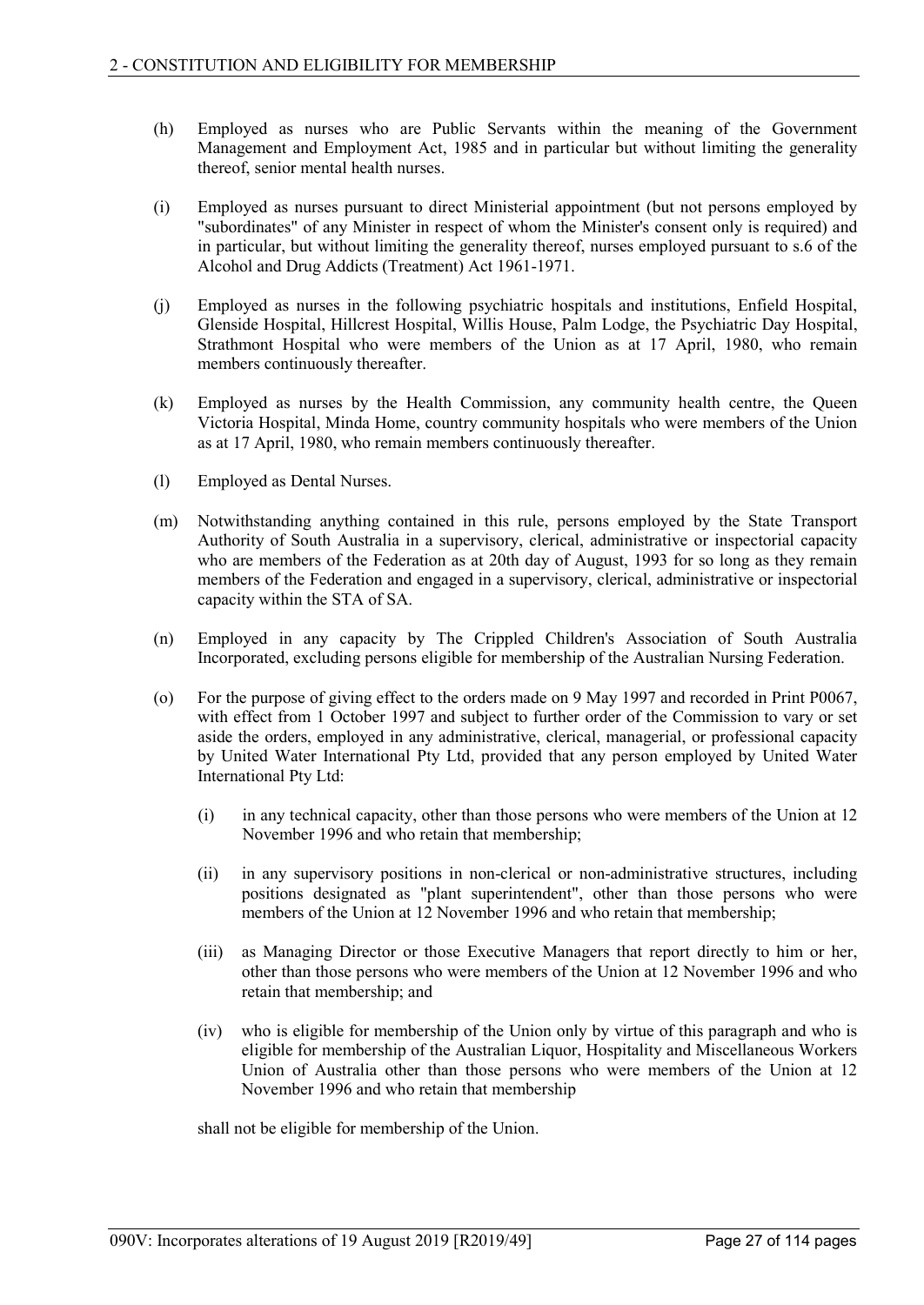- (F) In the State of Tasmania the Union shall also consist of an unlimited number of persons employed in a permanent or temporary capacity by -
	- (a) the State;
	- (b) a State Authority which means any persons or body of persons or Authority, whether corporate or unincorporate, which is constituted or established under the authority of any Act or under Royal prerogative for the State of Tasmania;
	- (c) a State public hospital which means any hospital receiving aid from the State that is prescribed as a State public hospital and with which a board is charged with the management, maintenance, and regulation. Provided that nothing in this paragraph shall render eligible for membership of the Union any person employed on the general staff and/or nursing staff of a State public hospital in the State of Tasmania.
- (G) In the State of Victoria the Union shall also consist of
	- (a) Persons employed in the Public Service of Victoria or employed in any State instrumentality or other undertaking carried on by public authorities, commissions, or corporations under any State charter, statute, enactment, or proclamation of the State of Victoria and including any such person transferred or on loan to the Public Service of another State or to any instrumentality or other undertaking carried on under any statute, charter or enactment or proclamation of any State.
	- (b) Notwithstanding anything contained in this rule, persons employed by the Rural Water Corporation, Wimmera Mallee Rural Water Authority, Southern Rural Water Authority, Gippsland Rural Water Authority, Goulburn Murray Rural Water Authority and Sunraysia Rural Water Authority where the functions and activities of those bodies were undertaken by the Rural Water Corporation as at 22 November 1993.
	- (c) Persons employed by the Australian Council of Educational Research.
	- (d) Persons registered as dental therapists under the Dental Practices Act 1999 or licensed as dental therapists under the Dentist Act 1972, wherever employed.
	- (e) Persons employed or engaged in:
		- (i) any private correctional facility, including but not limited to Fulham Correctional Centre, Port Phillip Correctional Centre and the Melbourne Custody Centre; and
		- (ii) prisoner transport, including the provision of security escort services to and from correctional facilities, court and/or hospitals

Provided that nothing in this sub-paragraph will render managers, teachers or nurses eligible for membership of the Union

Provided further that nothing in this sub-paragraph will render employees eligible for membership of the Union who are:

- (a) not directly employed or engaged by operators of correctional facilities or prisoner transport activities; and
- (b) who are employed, or who become employed, performing either construction, refurbishment, or installation work in private prisons or the maintenance or repair of private prison transport vehicles.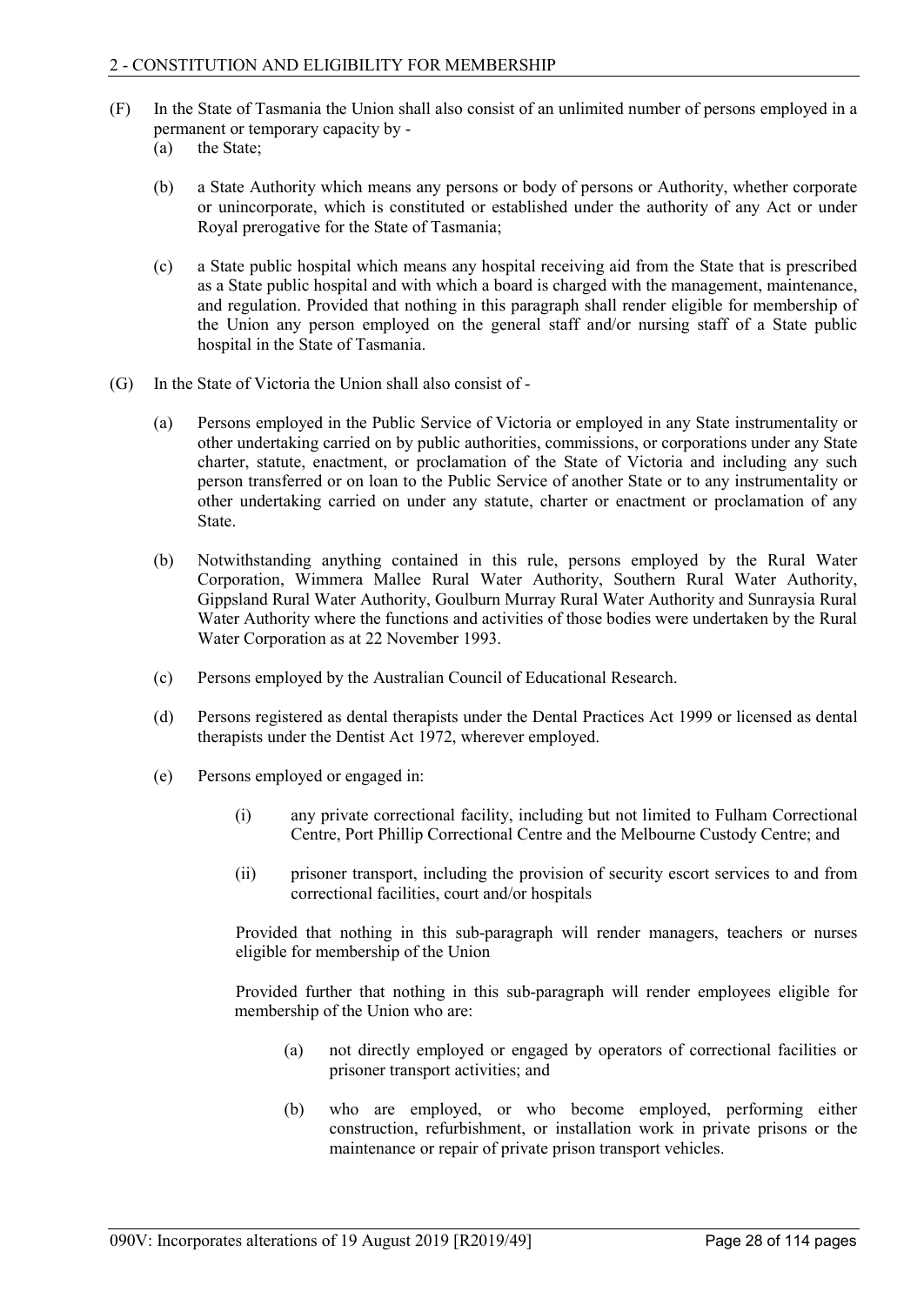(f) Employees engaged to perform work in or in connection with traffic law detection, prosecution and enforcement, court or warrant enforcement, or the collection or enforcement of other criminal or civil court orders not related to traffic law infringement, by any person, corporation or business entity, that undertakes, or is contracted to the Government of the State of Victoria to undertake such work.

Provided that the coverage enabled by this sub-paragraph does not extend to the following classes of employees:

- (i) persons employed to perform electrical/electronic work (including work covered by the National Electrical, Electronic and Communications Contracting Industry Award 1998) in the manufacture, installation, maintenance and service of traffic law detection devices and equipment including traffic lights, traffic cameras, speed cameras and radar equipment.
- (ii) persons employed in or in connection with education institutions including pre-schools, schools, technical and further education, universities, adult education or associated research, or persons employed as teachers or teachers' aids in detention centres or correctional facilities.
- (iii) persons employed or engaged in local government in work involving traffic or parking by-law enforcement.
- (H) In the State of Western Australia the Union shall also consist of an unlimited number of persons
	- (a) employed as an officer under and within the meaning of the Public Service Act, 1978-1980, or
	- (b) employed under the Forests Act, the Main Roads Act, or any Act now in force or hereafter enacted whereby any Board, Commission or other body is constituted to administer any such Act, or
	- (c) otherwise employed in any of the established branches of the Public Service of the State of Western Australia including State trading concerns, business undertakings and government institutions controlled by boards.
	- (d) employed within private prisons or private correctional facilities in the State of Western Australia provided that nothing in this sub paragraph will render eligible for membership of the Union employees in the State of Western Australia who are:
		- (i) engaged solely to work in prisoner transport, including the provision of security escort services to and from correctional facilities, court and/or hospitals; or
		- (ii) nurses employed in private correctional facilities; or
		- (iii) employed by local government or by organisations owned or controlled by local government; or
		- (iv) employed to provide social and or welfare services to prisons or prisoners at a private correctional facility by an employer who is not the operator of the private prison or private correctional facility other than employees of the State of Western Australia; or
		- (v) employed to provide social and or welfare services to prisoners or former prisoners at a location which is not a private prison or private correctional facility except for employees of any private provider who perform sentencing roles, community corrections or parole roles formerly performed by employees of the State of Western Australia ; or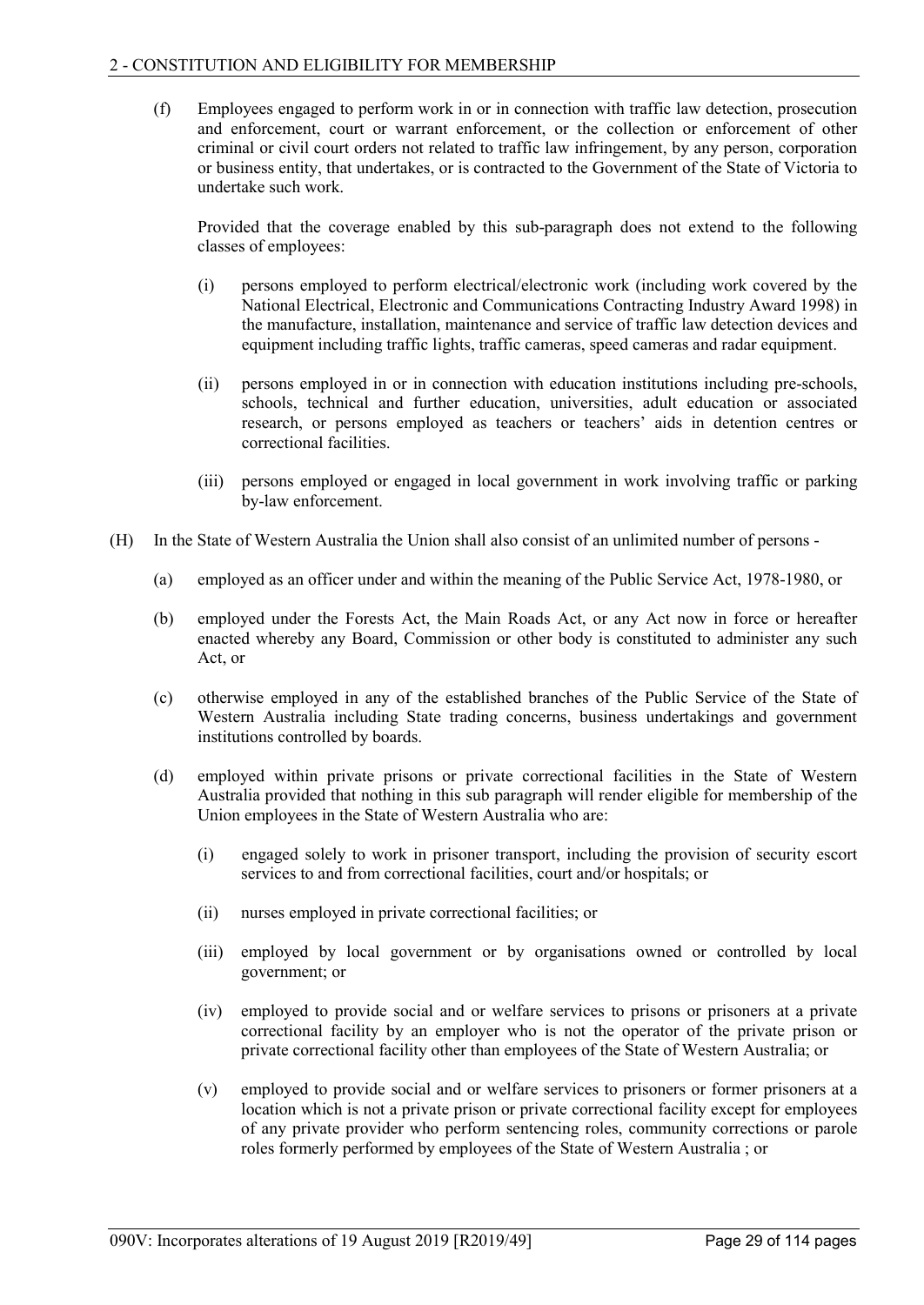- (vi) eligible for membership of the AMWU and who are employed or become employed performing construction, fabrication, installation, refurbishment, project shut down, modification or maintenance work.
- (e) employed by Racing and Wagering Western Australia, or any successor, assignee or transmittee of its business or part thereof in the State of Western Australia, except in the classifications of tote callers, announcers and production assistants.
- (f) engaged to perform clerical, administrative, technical and/or professional work (excepting teaching roles) in or in connection with the provision of vocational, community, or adult education and/or training, by an employer that undertakes, or is contracted to the Government of the State of Western Australia to undertake such work provided that nothing in this subparagraph will render persons eligible for membership of the Union employees in the State of Western Australia employed by Local Government or a community based training organisation or by an organisation owned or controlled by either local government or a community based training organisation.
- (g) employees engaged to perform work for any person, corporation or business entity that undertakes, or is contracted to the Government of the State of Western Australia to undertake, work in or in connection with: traffic law detection, prosecution and enforcement, or the collection or enforcement of other criminal or civil court orders not related to traffic infringement.
- (h) engaged to perform work for any person, corporation or business entity that undertakes, or is contracted to the Government of the State of Western Australia to undertake, work in or in connection with: vehicle learner driver training and assessments, vehicle inspections and/or assessments of road worthiness, the assessing of applications for driver licences and issuing of such licences provided that nothing in this sub-paragraph will render eligible for membership of the Union employees that are:
	- a. eligible for membership of the AMWU who are engaged in classifications covered by the Vehicle, Manufacturing, Repair Services and Retail Award 2010 as at 1 July 2010 whose primary duties are not of a regulatory character in the performance of vehicle inspections, assessments of roadworthiness, assessments for driver licences or the issue of those licenses.

# Exclusions

Notwithstanding anything hereinbefore contained

(i) Any person who is employed by any instrumentality of the Crown including without limiting the generality of the foregoing the following instrumentalities:- Victorian Instrumentalities

Ballarat Water Board Bendigo Water Board Road Construction Authority of Victoria Dandenong Valley Authority Gas & Fuel Corporation Port of Geelong Authority Geelong Water Board Latrobe Water Board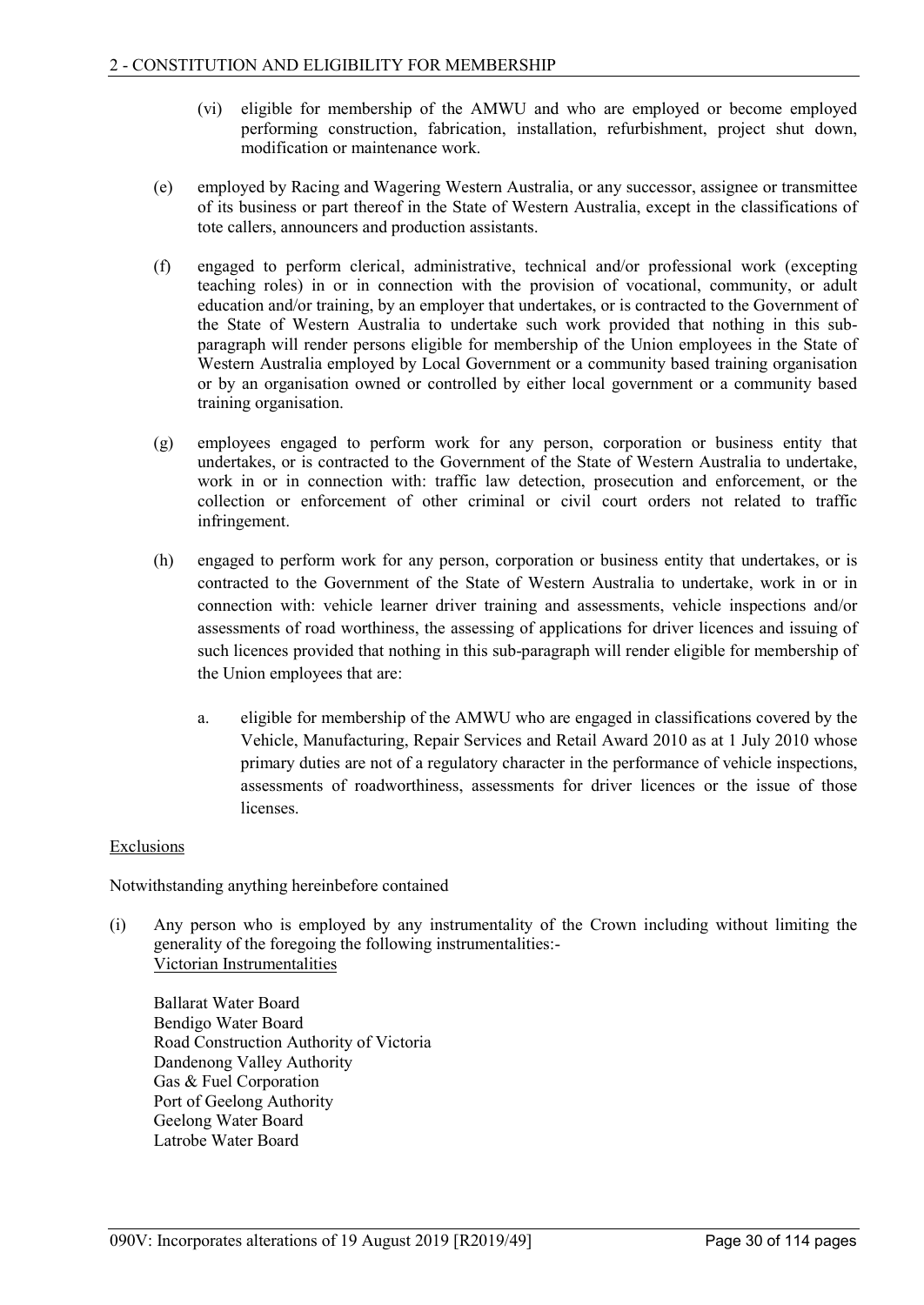Melbourne Harbour Trust Melbourne & Metropolitan Board of Works The Metropolitan Transit Authority Port of Melbourne Authority State Transport Authority State Electricity Commission of Victoria Hospital & Charities Commission Housing Commission

### Western Australian Instrumentalities

Fremantle Port Authority Main Roads Department Western Australia Railways State Energy Commission

#### South Australian Instrumentalities

Electricity Trust of South Australia South Australian Housing Trust The Pipelines Authority of South Australia

#### Tasmanian Instrumentalities

Marine Board of Burnie Marine Board of Devonport Marine Board of Hobart Hydro-Electric Commission Port of Launceston Authority Hobart Regional Water Authority Tasmanian Department of Transport

#### New South Wales Instrumentalities

Electricity Commission Urban Transit Authority Hunter District Water Board Department of Main Roads Maritime Services Board Metropolitan Water, Sewerage and Drainage Board Department of Motor Transport Water Resources Commission State Rail Authority Traffic Authority of N.S.W.

and is or has been a Corporate Member or Graduate Member of The Institution of Engineers, Australia, or has passed the prescribed examinations for or is the holder of qualifications published by The Institution of Engineers, Australia, as granting eligibility for Graduate or Corporate membership of the said Institution or in respect of whom The Institution of Engineers, Australia, has given written notification that his qualifications would render him eligible for Graduate or Corporate Membership of the said Institution shall not be eligible for membership of the Union.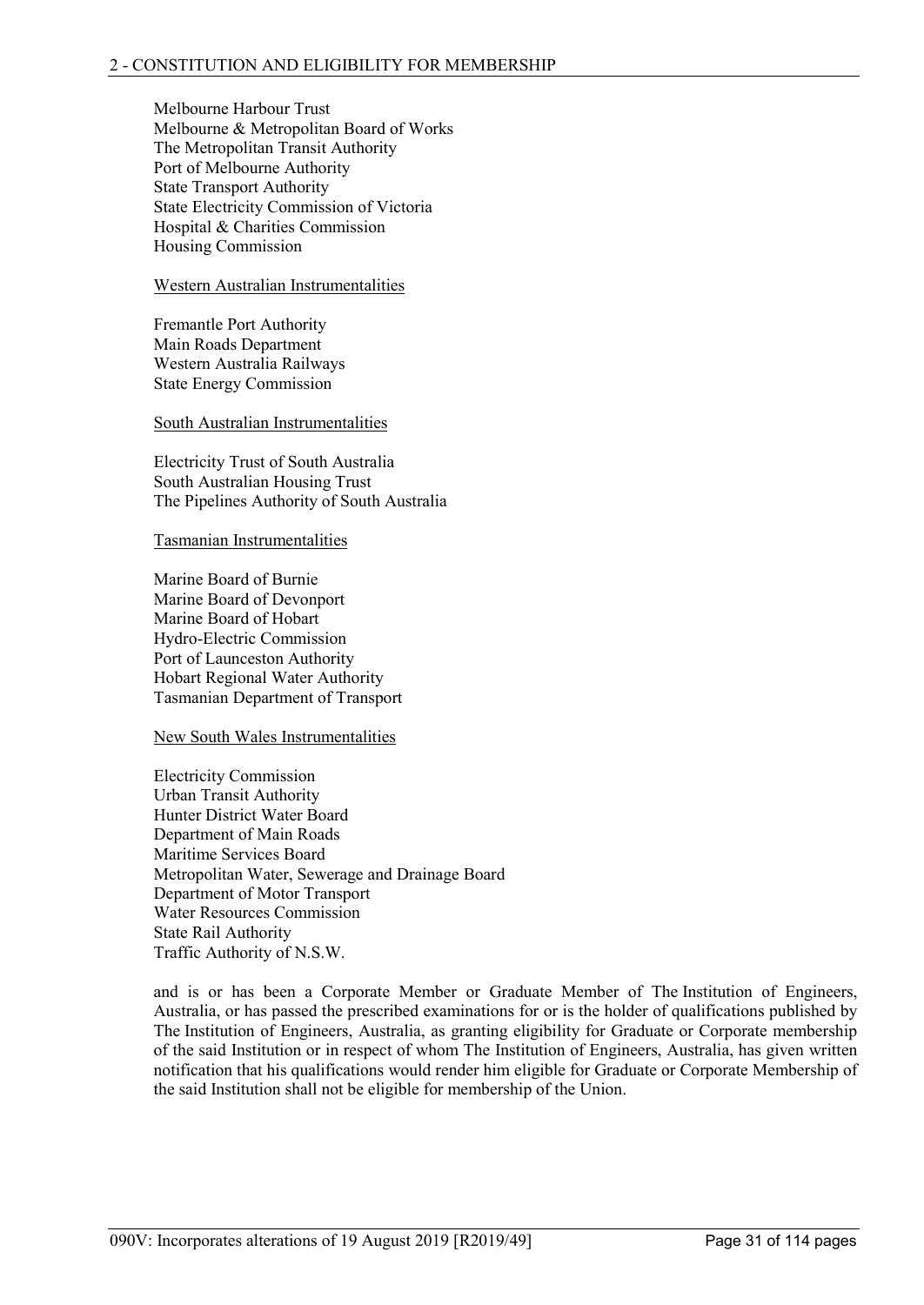(ii) Any person who is employed in the tourist promotion section of the Public Transport Commission of N.S.W., the tourist promotion section of Victorian Railways, the Mt. Buffalo Chalet operated by the Victorian Railways or the tourist section of the marketing division of the N.S.W. Public Transport Commission shall not be eligible for membership of the Union.

(iii) Any person employed by:

Australian National Railways Commission Melbourne and Metropolitan Board of Works Road Construction Authority of Victoria Hydro-Electric Commission of Tasmania Australian Mineral Development Commission Electricity Trust of South Australia State Electricity Commission of Victoria Port of Geelong Authority Melbourne Harbour Trust Port of Melbourne Authority The Metropolitan Transit Authority Metropolitan Transport Trust of Tasmania State Energy Commission of Western Australia Maritime Services Board of N.S.W. Melbourne Wholesale Fruit and Vegetable Market Trust Pest Plant Control Boards in the State of South Australia Vertebrate Pest Control Boards in the State of South Australia [Provided that Pest Plant Control Boards and Vertebrate Pest Control Boards shall neither mean nor include any or all of the Pest Plant Commission, the Vermin Control Administration Committee or the Vertebrate Pest Control Authority each in the State of South Australia] Totalizator Board of Victoria Totalizator Agency Board of South Australia as a casual employee

shall not be eligible for membership of the Union.

(iv) Any person employed in a professional capacity by:

Public Transport Commission of N.S.W., Commissioner for Motor Transport, N.S.W., Victorian Railways Board, Railway Construction Board, Victoria, Transport Commission, Tasmania, Western Australian Government Railways Commission, State Transport Authority of South Australia (Rail Division)

shall not be eligible for membership of the Union.

(v) Employees of Municipal County Shire Councils Trusts or other Local Government Authorities (other than employees of the Sydney Cove Redevelopment Authority), Water Supply Boards or Trusts (other than employees of the New South Wales Water Resources Commission, the Metropolitan Water Authority of Western Australia and the Metropolitan Water Board of Tasmania), Sewerage Boards or Trusts (other than employees of the New South Wales Metropolitan Waste Disposal Authority), Road Boards (other than employees of the New South Wales Department of Main Roads and the Western Australian Main Roads Department), employees (other than administrative or clerical staff) of any Western Australian Park Reserve Racecourse or Cemetery Board or Trust and employees of Port Authorities in the State of Queensland (other than the Port of Brisbane Authority)

shall not be eligible for membership of the said Union.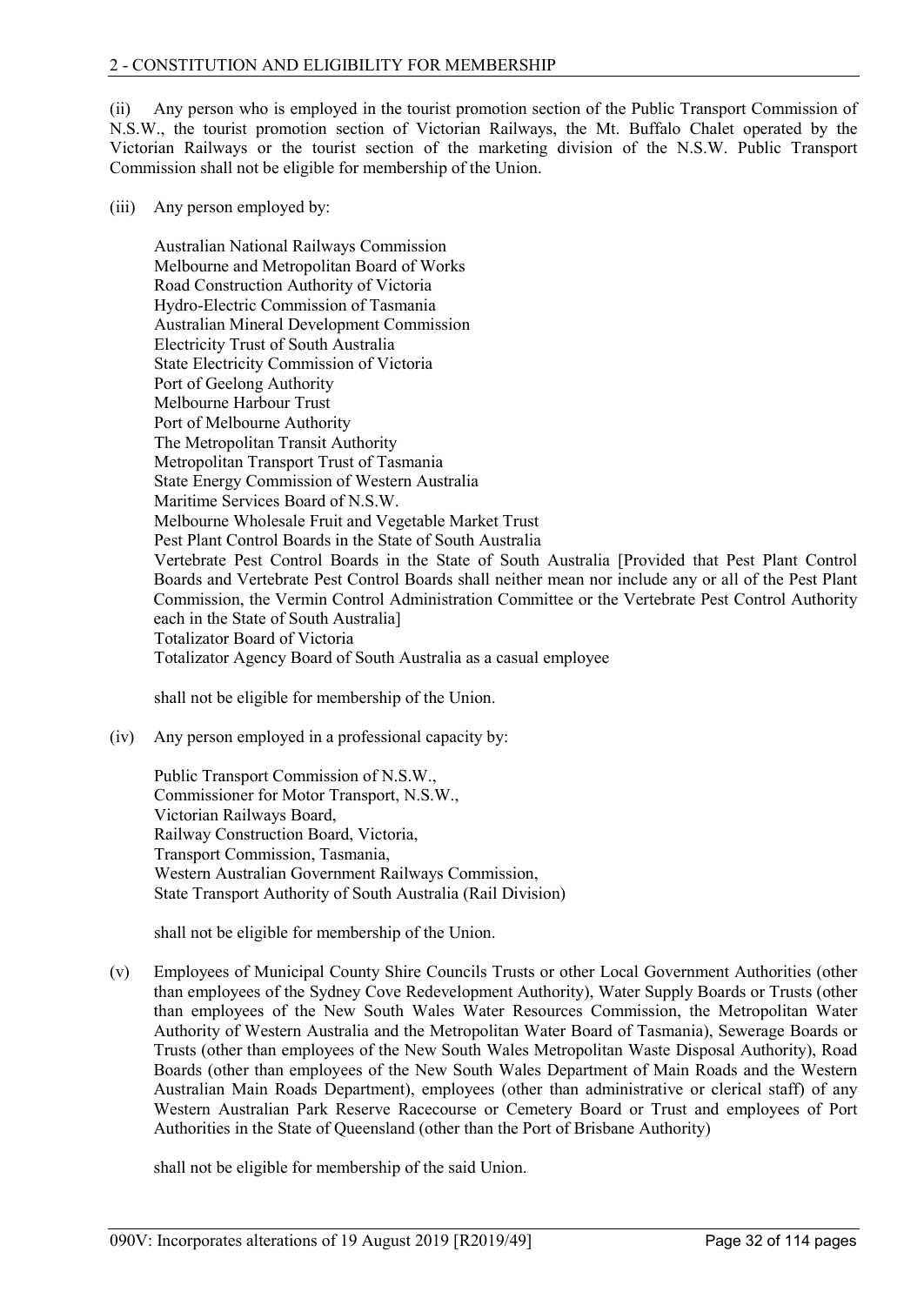(vi) Any person employed by a College of Advanced Education in any State as a member of the academic staff (which shall include Directors, Principals, Deputy and Assistant Directors or Principals, by whatever name called) shall not be eligible for membership of the said Union provided that the following Agriculture Colleges in the State of New South Wales shall not be regarded as Colleges of Advanced Education:

C B Alexander Agriculture College, Tocal The Murrumbidgee College of Agriculture

- (vii) Any person employed by,
	- I. The Crown in the actual operation of a system or systems of public transportation of persons and/or goods, wares, merchandise or any material whatsoever;
	- II. Any,
		- (a) statutory body representing the Crown;
		- (b) instrumentality or authority whether corporate or unincorporate acting under the control of or for or behalf of or in the interest of the Crown;
		- (c) company or corporation in which at least fifty per centum of the issued shares are held by or for or on behalf of or in the interest of the Crown;

which has as its function the actual operation of a system or systems of public transportation of persons and/or goods, wares, merchandise or any material whatsoever; or has as one of its functions the actual operation of such a system or systems of public transportation but only those persons employed in or in connection with the operation of these system or systems; shall not be eligible for membership of the Union.

- III. (A) The foregoing exclusion however shall not render ineligible for membership employees of the following statutory bodies, departments or ministries, notwithstanding that such statutory bodies, departments or ministries did not in the past operate or are not at present operating a system or systems of public transportation:-
	- (a) Western Australian Coastal Shipping Commission
	- (b) Albany Port Authority
	- (c) Bunbury Port Authority
	- (d) Esperance Port Authority
	- (e) Fremantle Port Authority
	- (f) Geraldton Port Authority
	- (g) Port Hedland Port Authority
	- (h) State Transport Commission (WA)
	- (i) Ministry of Transport (Victoria)
	- (j) Road Traffic Authority (Victoria)
	- (k) Commissioner for Motor Transport or Department of Motor Transport (N.S.W.)
	- (l) Department of Transport (S.A.)
	- (m) Any statutory body, department or ministry which in the future assumes the current functions of any of the employers specified in such paragraphs (a) to (l) hereof.
	- (B) Provided further that if any of the bodies, departments or ministries specified or referred to in (A) hereof operates a system of public transportation the persons employed in or in connection with the actual operation of that public transportation system shall not be eligible for membership of the Union.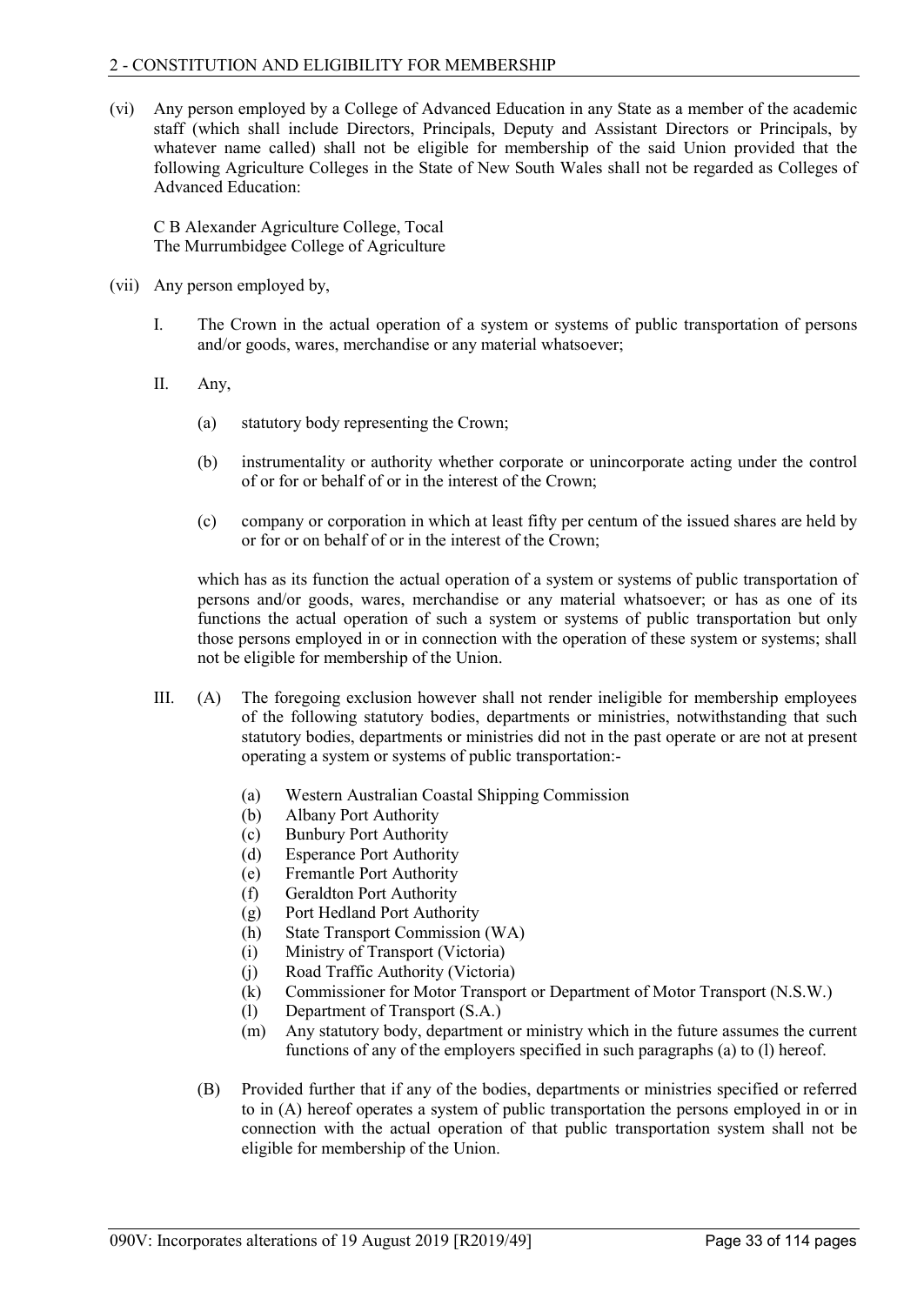- (viii) The following persons shall not be eligible for membership of the Union in the State of New South Wales:
	- (a) Persons employed by Colleges of Advanced Education, the University of New South Wales, the University of Newcastle, the University of Wollongong and any University formed from a college of those Universities whose ordinary duties consist of work usually performed by watchmen, caretakers, cleaners, tea attendants, together with persons (other than foreman, laboratory craftsmen and those employed in a supervisory capacity) employed as carpenters, joiners, tile-layers, bricklayers, tuck-pointers, slaters, roof-tilers, shinglers, ridgers, cement-tilers or roof-fixers, painters, decorators, sign-writers, glazers, glass-cutters, paper-hangers, plasterers, plaster fixers, granolithic floor-layers, plumbers, gasfitters or pipe-fitters.
	- (b) Persons employed by the University of New South Wales, the University of Newcastle, the University of Wollongong and any University formed from a College of those Universities as academic staff.
	- (c) Persons employed by the United Dental Hospital in the profession of nursing as trained nurses, trainees and assistants in nursing.
	- (d) Persons employed by the Legislative Assembly and the Legislative Council as caretakers, cleaners, gatekeepers, lift attendants, tea attendants and watchmen.
	- (e) Persons in New South Wales who are employed as
		- (I) Teachers, supervisors, counsellors (not being counsellors engaged in Social Welfare work or in the practice of social work or psychology or medicine), engaged in pre-school, infant, primary or secondary public education controlled by the Government or employed by the Education Commission;
		- (II) Teachers, supervisors, counsellors (not being counsellors engaged in Social Welfare work or in the practice of social work or psychology or medicine), and trainee teacher advisers engaged in technical and further education or adult migrant education or employed in evening colleges;
		- (III) Education officers (performing teaching duties) and teachers working in the Department of Corrective Services;
		- (IV) Teachers seconded as officers of the Research and Guidance Branch of the Education Department.
	- (f) Persons appointed to be members of the Police Force of New South Wales in a noncommissioned capacity.
	- (g) Persons employed in or in connection with theatrical and amusements of any kind, other than persons employed upon:
		- I Clerical duties
		- II Administrative duties
		- III Professional and/or management duties, not being duties which are an element of Frontof-House or Back-of-House functions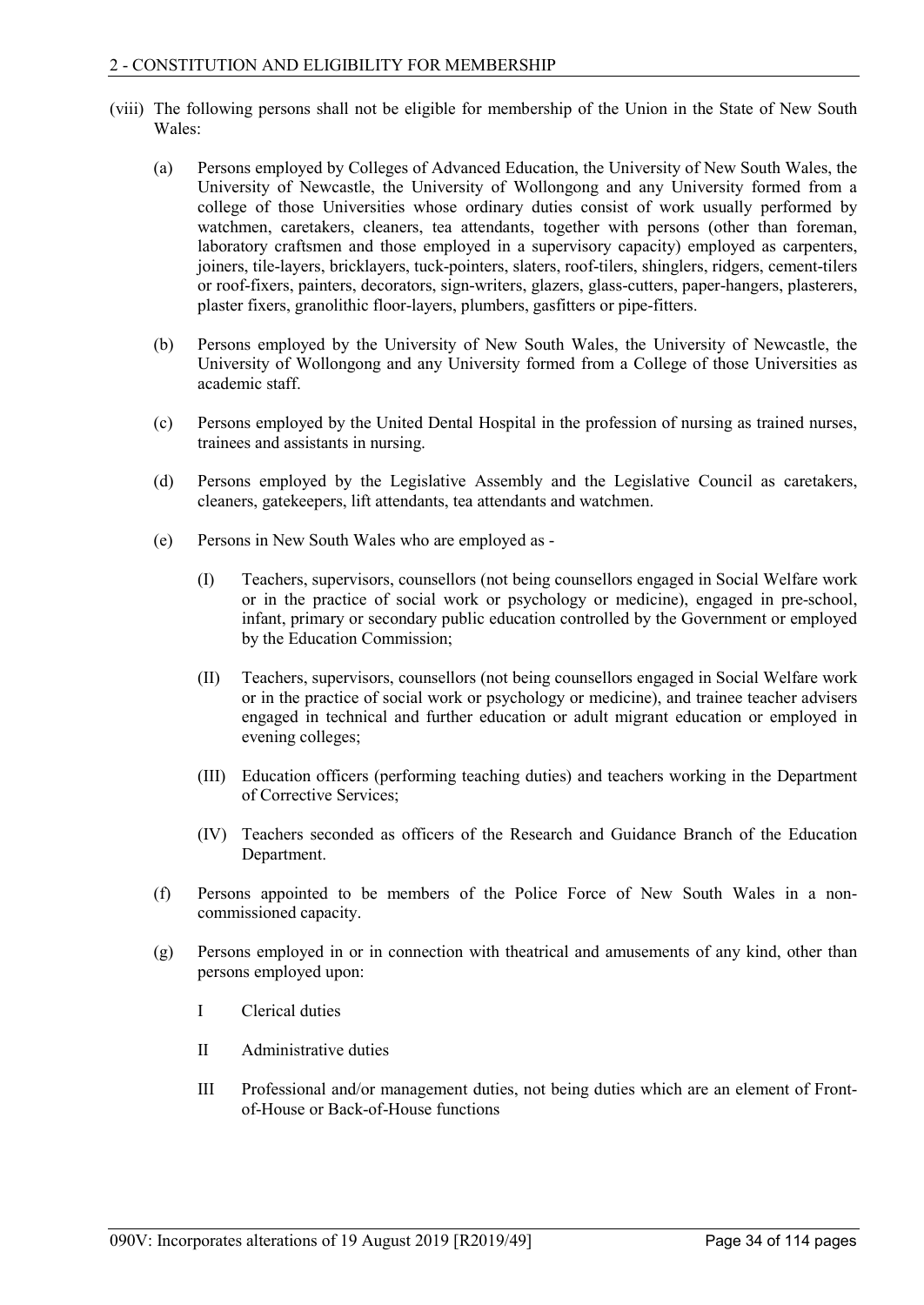Provided that the following persons shall not be excluded from membership of the Union by this sub-paragraph:

Persons employed in zoological parks

Persons employed in or in connection with the operation and administration of Lotteries howsoever described

Persons employed by Totalizator Agency Boards and like organisations providing betting services of any kind but not so as to include Front-of-House staff employed in casinos and like venues

Persons employed by or in connection with the operation of Sporting or Gaming Control Boards howsoever described

Persons employed in or in connection with Departments of Sport and Recreation howsoever described

- (h) Employees of the Totalizator Agency Board of N.S.W. in clerical classifications for which the commencing salary is at or below the highest salary level for Branch Assistant Manager.
- (i) Persons employed by any State Public Hospital in the retail sale of goods.
- (j) Persons employed in the Education Department in or in connection with the operation of school canteens and kiosks but not excluding persons so employed in an administrative, clerical, technical, professional or managerial capacity.
- (k) Persons wholly, mainly or principally engaged (and however designated) in the work of lift attending, porter's work, tea attendant, cleaning and related pollution control (except persons employed in a supervisory capacity above the level of leading hand and persons who perform mixed functions and a substantial part of whose duties comprise other work such as attendants, gardeners, general assistants, guides or messengers) and caretaking (except persons employed in a supervisory capacity above the level of leading hand and persons who perform mixed functions and a substantial part of whose duties comprise other work such as attendants, gardeners, general assistants, guides or messengers and also persons employed in or for a substantial part of their time in Court Houses, historic houses or Government House), or employed in child care centres, day nurseries, or pre-school kindergartens by the Department of Education or the Department of Technical and Further Education (other than teacher aides in pre-school kindergartens and nurseries within the grounds of public schools but excluding nursery cooks or nursery helps employed in the Department of Education Nursery Schools) or under the Youth Employment Scheme by Government Departments, other than by the Department of Corrective Services, but not excluding ancillary staff in schools and persons employed in supervisory positions above the level of the officer in charge of such a child care centre, or persons employed in a professional, inspectorial, administrative, clerical or technical capacity, provided that no persons employed by the United Dental Hospital shall be excluded by reason of this paragraph.
- (ix) The following persons shall not be eligible for membership of the Union in the State of South Australia:
	- (a) Salaried Medical Officers
	- (b) Storemen and Packers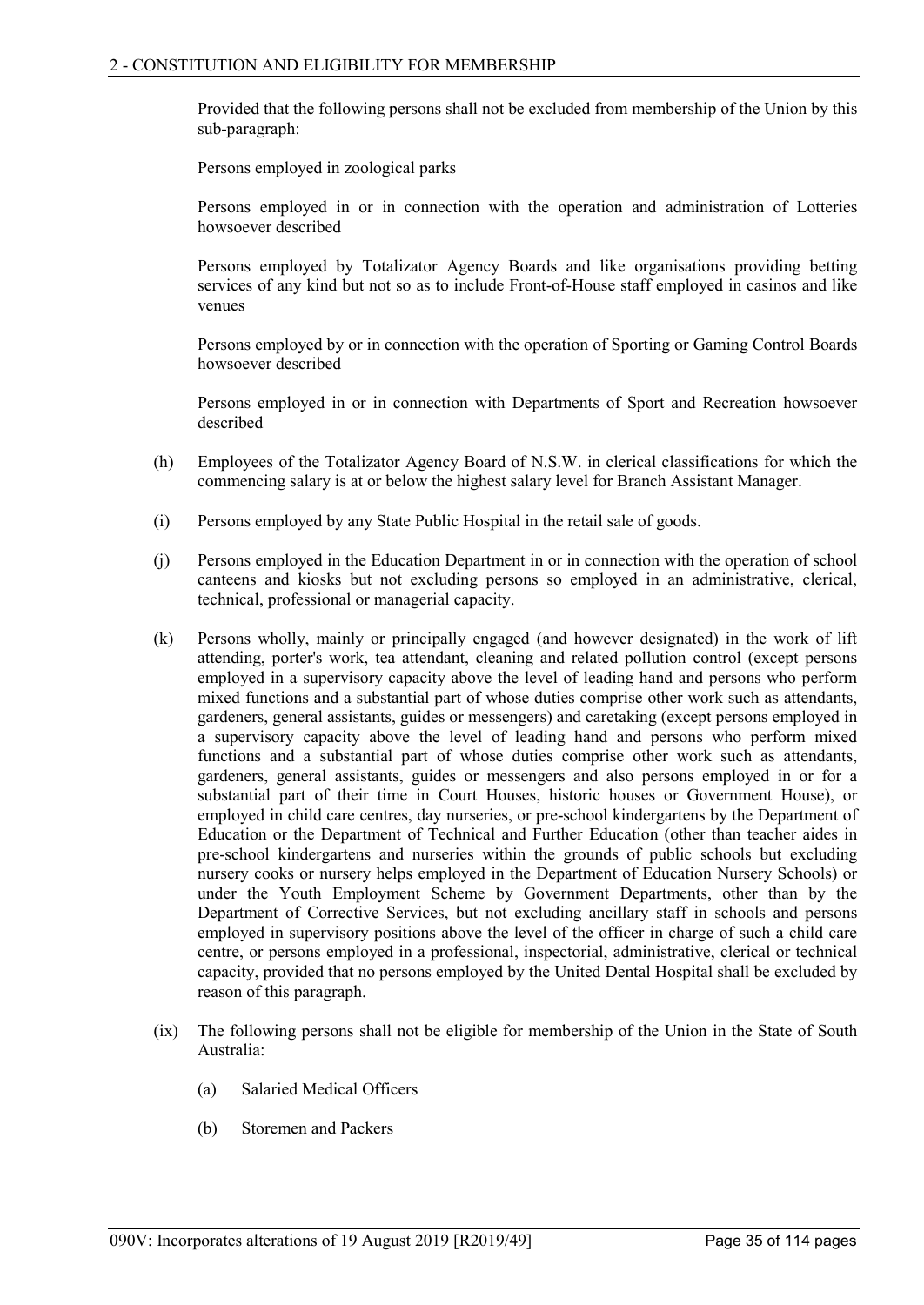- (c) Ministerial Press Secretaries
- (d) Persons employed by Minda Incorporated below the level of and including the occupation of charge attendant and persons employed by the Electricity Trust of South Australia in the occupation of caretaker, cleaner, watchman or security officer.
- (e) Employees engaged or usually engaged as electrical fitters, armature winders, electrical mechanics, battery winders, railway electricians, telephone fitters, radio workers, cable joiners, linesmen and lamp trimmers, electrical labourers, electric crane attendants, rail welders and their assistants, electrical welders whose work is associated with the work of an electrician, electricians engaged or usually engaged or employed in running and maintaining electrical plants dynamo, motor attendants or the like.
- (f) Nurses other than:
	- (I) Nurses employed by the following State Government Hospitals -

The Royal Adelaide Hospital, the Queen Elizabeth Hospital, the Flinders Medical Centre, the Modbury Hospital, the Whyalla Hospital, Port Pirie Hospital, Port Augusta Hospital, Port Lincoln Hospital, Mount Gambier Hospital, Wallaroo Hospital, Ru Rua Nursing Home.

- (II) Nurses who are public servants within the meaning of the Government Management and Employment Act, 1985 and in particular but without limiting the generality thereof, senior mental health nurses.
- (III) Nurses who are employed pursuant to direct Ministerial appointment (but not persons employed by subordinates of any Minister in respect of whom the Minister's consent only is required) and in particular, but without limiting the generality thereof, nurses employed pursuant to S.6 of the Alcohol and Drug Addicts (Treatment) Act 1961-1971.
- (IV) Nurses employed in the following psychiatric hospitals and institutions, Enfield Hospital, Glenside Hospital, Hillcrest Hospital, Willis House, Palm Lodge, the Psychiatric Day Hospital, Strathmont Hospital, who were members of the Union as at 17 April 1980, who remain members continuously thereafter.
- (V) Nurses employed by the Health Commission, any community health centre, the Queen Victoria Hospital, Minda Home, country community hospitals, who were members of the Union as at 17 April 1980, who remain members continuously thereafter.
- (g) Persons who are employed or are usually employed in any capacity whether permanent or casual in or in connection with:
	- (I) breweries, malt houses, bottling establishments, distilleries, wine cellars, wineries and spirit stores;
	- (II) aerated water, cordials, cider and ginger beer or other non-intoxicating beer factories and employees retailing to the public any of the products of these factories;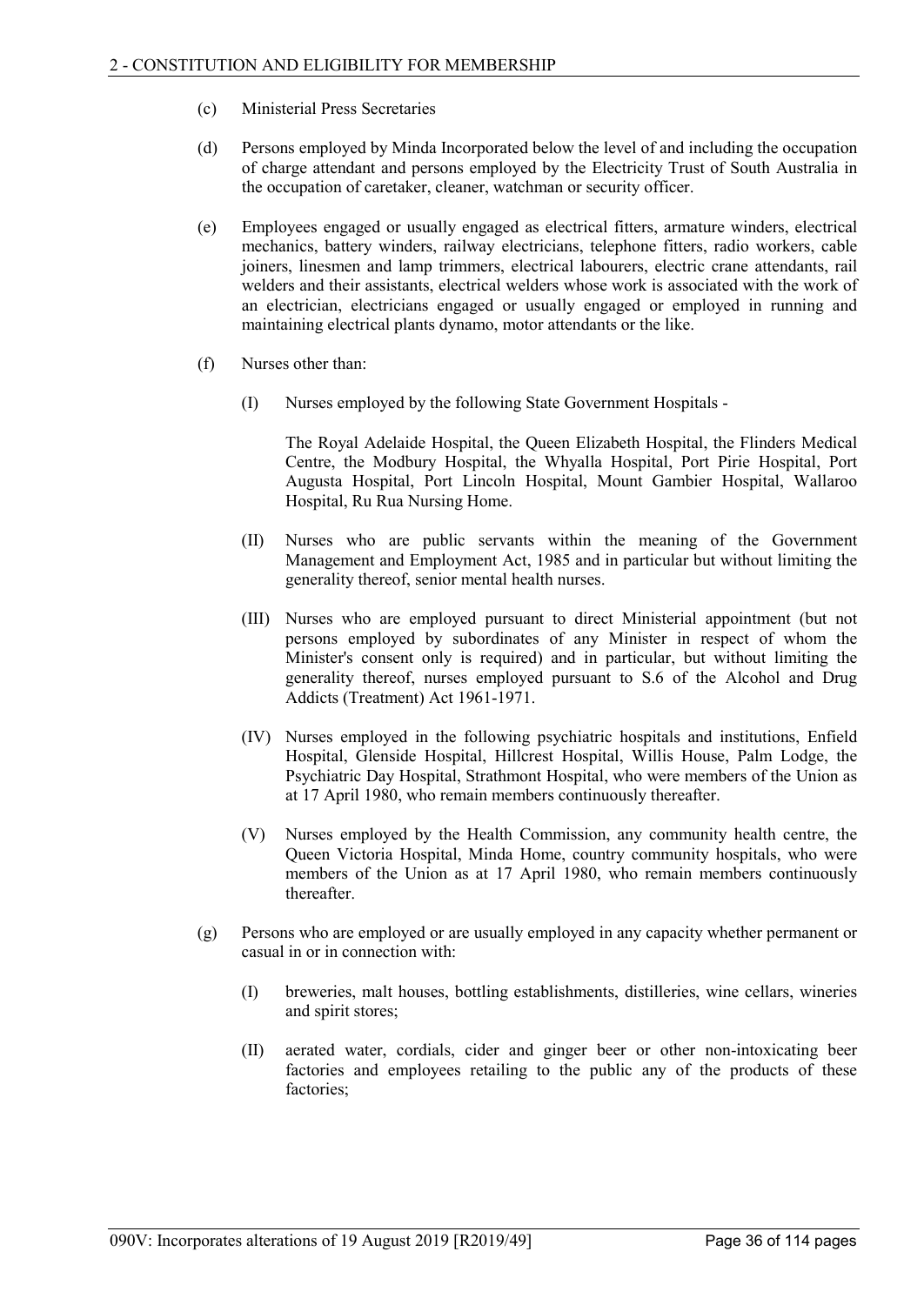- (III) hotels, wine saloons, wine bars, coffee palaces, coffee lounges, tea rooms, soda fountains, milk bars, fruit juice or flavour bars;
- (IV) marine stores or yards, cork cutting factories, bottle washing establishments, patent yeast and vinegar factories;
- (V) clubs, restaurants, meeting houses and board and lodging and apartment houses, catering establishments;
- (VI) race courses, football grounds, cricket, dog racing, coursing and other sports grounds, industrial canteens, motels and casinos.
- (h) Employees below the classification of foreman employed in the printing and kindred industries.
- (i) Persons employed on a weekly or daily basis in the timber industry (provided that notwithstanding the generality of the foregoing, excluding persons employed as mill hands, saw men, timber graders or the like).
- (j) Employees engaged or usually engaged in the process trade or business connected with or incidental to the manufacture, assembling or repairing of carriages, carts, wagons, trucks, railway cars, tram cars, motor cars, motor cycles, side cars, aircraft and other vehicles used in air transit and all other vehicles or parts thereof and whether in wood and/or metal and/or other material.
- (k) Daily or weekly paid employees engaged in any of the following industries or callings:

Agricultural, horticultural, viticultural, construction or maintenance of roads, footpaths, aerodromes, bridges, reservoirs, lochs, drains, dams, weirs, channels, tunnels, school grounds or playgrounds, water and sewerage, land surveying and works and undertakings carried out by or on behalf of any local governing body.

- (l) Persons employed or usually employed or engaged in or in connection with the industries or industrial pursuits of carpenters and joiners or as brick-layers, tuck pointers or in the trade or calling of a slater, roof tiler, shingler, ridger or cement tiler, fixer of roofing sheets of asbestos, fibre, fibrolite or cement mixtures and accessories, malthoid, sisalkraft or bituminous roofing materials and all accessories made of the same or similar materials.
- (m) Carpenters and joiners, including ship's carpenters and joiners.
- (n) Persons employed or engaged in or in connection with the industries of driving and the transport of persons and/or passengers and/or goods, wares, merchandise or any material whatsoever by or on vehicle or animals or by aircraft or by motor steam, oil, electric or other mechanically propelled contrivances, drivers assistants and conductors of same and stable work wheresoever performed, all yard and garage cleaning, and other work in connection with driving and transport, including washing, greasing, oiling, cleaning, polishing, tyre fitting and general attendance of horse or mechanically propelled vehicles and mechanical contrivances, loading and unloading onto and/or from any vehicle.
- (o) Persons employed as roof plumber drainers, gasfitters, sanitary plumbers, registered drainers, plumber welders mechanical services plumbers, water plumbers or the like.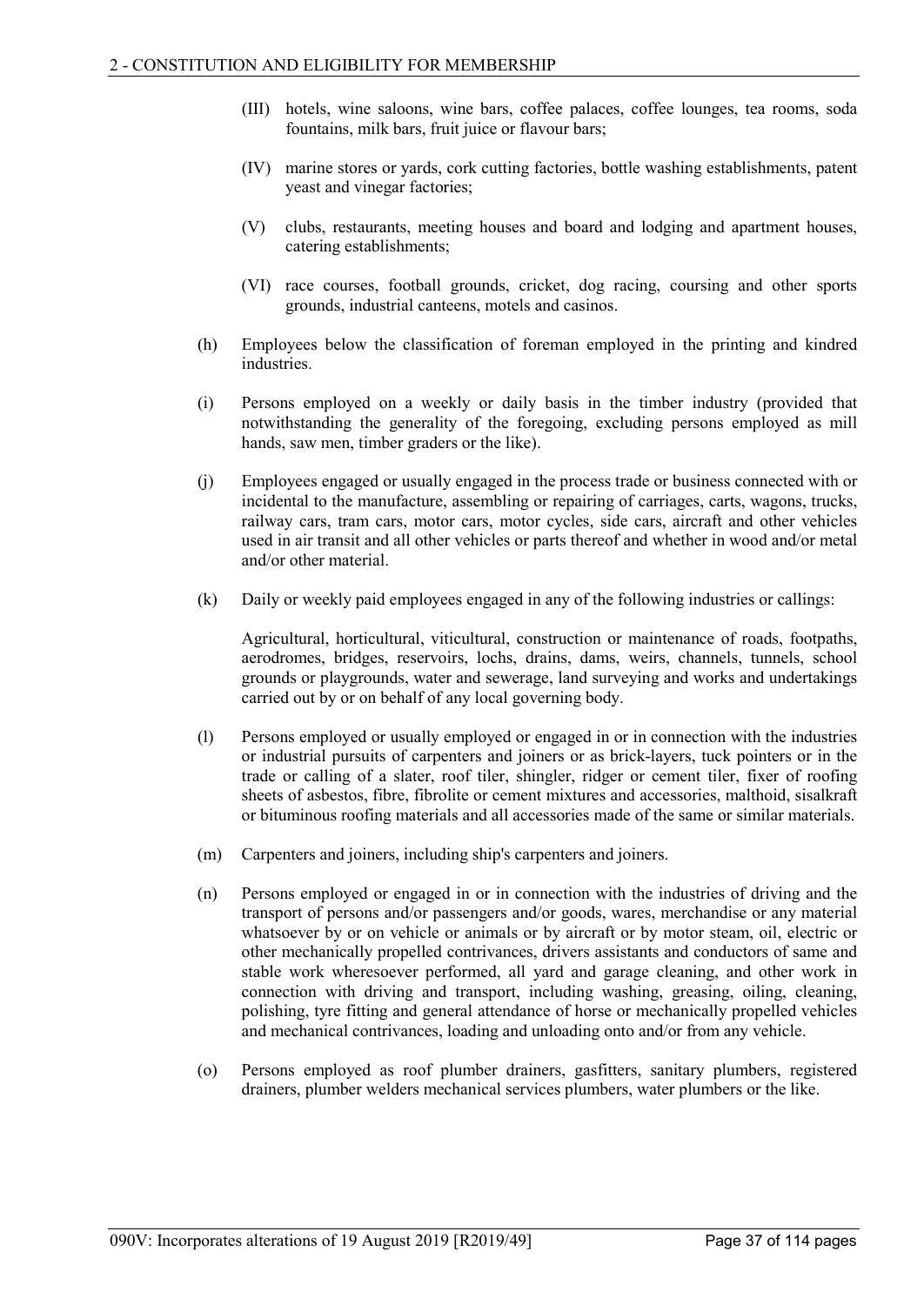- (p) Persons employed in:
	- (I) making and/or repairing the whole or any part of any male or female garment or of any article of wearing apparel whatsoever and the dyeing, cleaning, repairing or pressing or ironing of any such articles;
	- (II) making and/or repairing the whole or any part of any description of umbrella;
	- (III) making and/or repairing any description of handkerchiefs, serviettes, pillow slips, pillow shams, sheets and table cloths, towels, quilts, aprons, mosquito nets, bed valances or bed curtains;
	- (IV) embroidering or otherwise ornamenting any of the abovementioned articles;
	- (V) the industry of a furrier;
	- (VI) the making of chenille and the making and/or repairing of articles of all descriptions as are made of chenille.
- (q) Firefighters, control room operators, probationary firefighters, fire equipment servicemen and hose-room men.
- (r) Persons employed at the Australian Mineral Development Laboratory and the Electricity Trust of South Australia in a drafting capacity or a technical capacity.
- (s) Persons who are employed in South Australia
	- (I) As teachers in any Government school, pre-school, child-parent centre or technical and further education institution;
	- (II) In a technical and further education institution and responsible for the coordination of teaching therein;
	- (III) As pre-school aides OR assistants in child parent centres.
- (t) The Commissioner, Deputy Commissioner, any Commissioned Officer and any other person who is a member of the Police Force of South Australia or who is undergoing training in order to qualify for appointment as a member of the Police Force of South Australia.
- (u) Persons employed in or in connection with theatrical and amusements of any kind, other than persons employed upon:
	- I Clerical duties
	- II Administrative duties
	- III Professional and/or management duties, not being duties which are an element of Front-of-House or Back-of-House functions

Provided that the following persons shall not be excluded from membership of the Union by this sub-paragraph: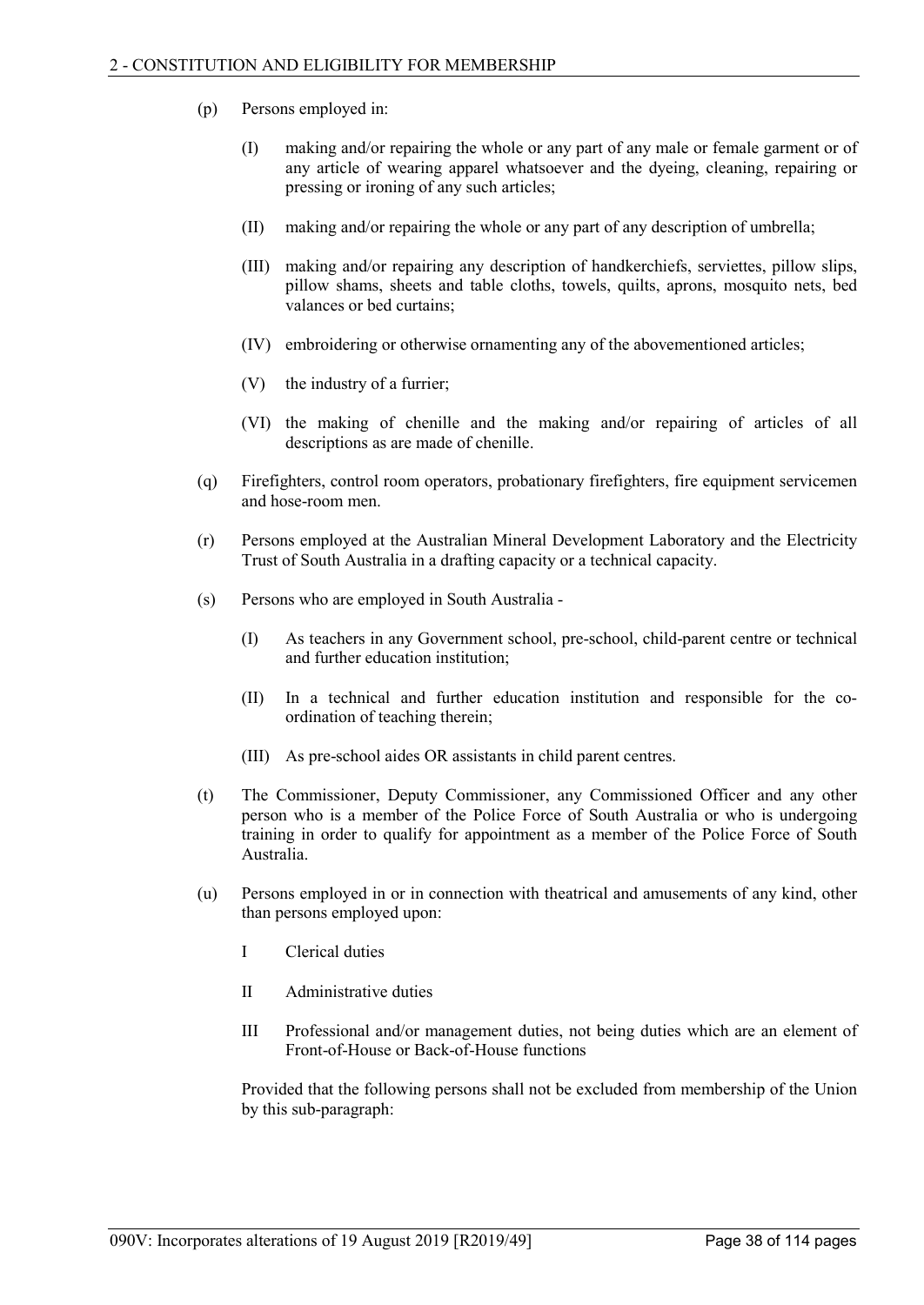Persons employed in zoological parks

Persons employed in or in connection with the operation and administration of Lotteries howsoever described

Persons employed by Totalizator Agency Boards and like organisations providing betting services of any kind but not so as to include Front-of-House staff employed in casinos and like venues

Persons employed by or in connection with the operation of Sporting or Gaming Control Boards howsoever described

Persons employed in or in connection with Departments of Sport and Recreation howsoever described.

- (v) Persons employed by the Adelaide Festival Centre Trust in the retail sale of goods or the supply of food or drink for consumption on the premises or for take away, but not excluding persons so employed in an administrative, clerical, technical, professional or managerial capacity.
- (x) The following persons shall not be eligible for membership of the Union in the State of Western Australia:
- (a) Persons employed as Clerical Officers in -

the State Engineering Works except those who are employed pursuant to the provisions of the Public Service Act;

(b) Persons employed as Clerical Officers in positions which, on a salary basis, are less than the salary paid to the respective Public Service Classifications set out hereafter -

| Western Australian Meat Commission Robbs Jetty, | C 11.6     |
|-------------------------------------------------|------------|
| Western Australia Coastal Shipping Commission,  | C 11 10    |
| Western Australian Egg Marketing Board,         | C 11 7     |
| Fremantle Port Authority,                       | C 11 10/11 |

(c) Persons employed as Clerical Workers by -

the Minister for Water Supply, Sewerage and Drainage, or the Metropolitan Water Supply, Sewerage and Drainage Board, or the Minister for Works in connection with maintenance work in the field, on the job, or elsewhere away from Head Office.

- (d) Persons engaged as wharfinger, assistant wharfingers, officers in charge of goods sheds or clerks at the ports under the control of the Department of Marine and Harbours in Western Australia.
- (e) Deleted.
- (f) Persons appointed as Commission Agents by the Totalizator Agency Board.
- (g) Persons employed as Foreman except those who are employed by the Minister for Mines.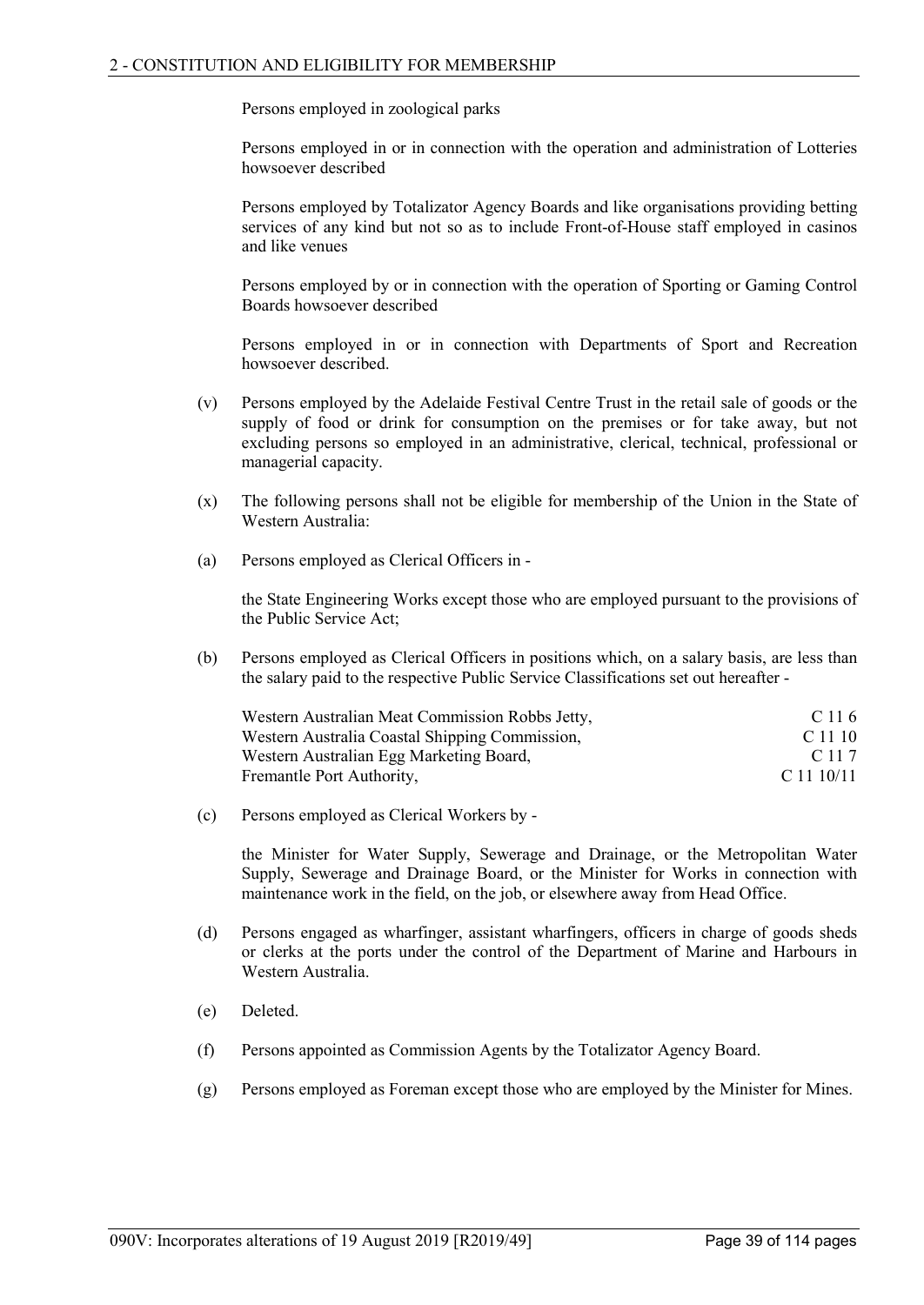- (h) Persons employed as Police Officers, Police Cadets and Police Aides.
- (i) Persons employed as Marine Pilots.
- (j) Persons employed on an annual salary by the Western Australia Government Railways.
- (k) Persons employed on an annual salary in a clerical, inspectorial or professional capacity by the Chairman of the Metropolitan Transport Trust.
- (l) Persons employed in the profession or industry of nursing and being registered or entitled to be registered with the Nurses Board of Western Australia or as student nurses, other than those employed under the Public Service Act or by the Nurses Board of Western Australia.
- (m) Persons employed as Shift Engineers, Royal Perth Hospital.
- (n) Persons employed in the callings of foreman; laundryman; laundress; general hand; driver; gardener; security man; storeman; press operator; seamstress; sorter; cook; tradesman; dry cleaner; presser; cutter in the Hospital Laundry and Linen Service or other persons employed as Laundry Workers.
- (o) Persons employed in Doctors' surgeries.
- (p) Persons employed by the Western Australian Division of the Red Cross Society as Clerks.
- (q) Persons employed by the Spastic Welfare Association as Tradesmen who perform the usual trade duties.
- (r) Persons employed by universities as academic staff.
- (s) Any person employed by the University of Western Australia who has an academic salary nexus and academic status.
- (t) Any person employed by a university in the position of "The University Librarian".
- (u) Persons employed in or in connection with theatrical and amusements of any kind, other than persons employed upon:
	- I Clerical duties
	- II Administrative duties
	- III Professional and/or management duties, not being duties which are an element of Front-of-House or Back-of-House functions

Provided that the following persons shall not be excluded from membership of the Union by this sub-paragraph:

Persons employed in zoological parks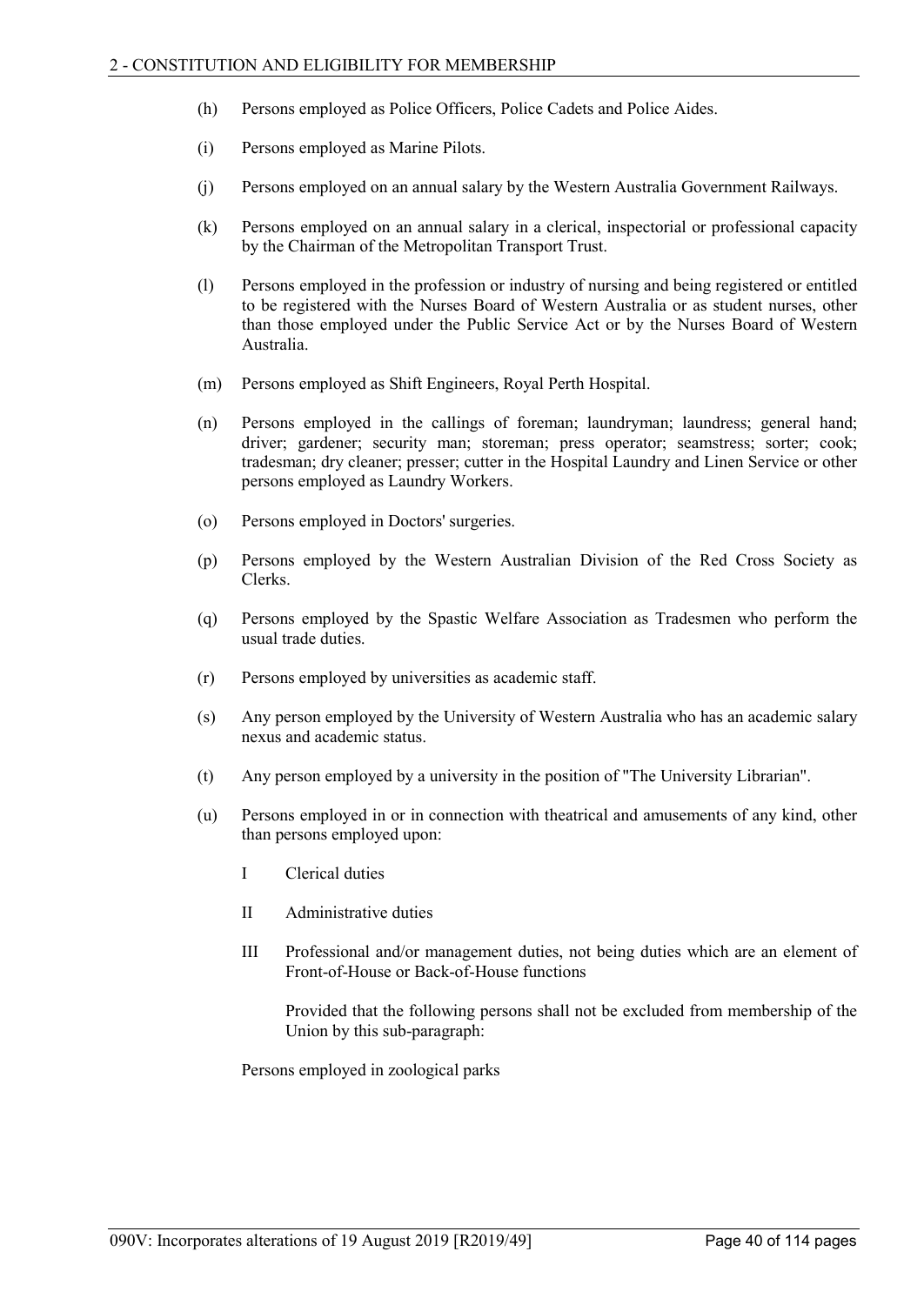Persons employed in or in connection with the operation and administration of Lotteries howsoever described

Persons employed by Totalizator Agency Boards and like organisations providing betting services of any kind but not so as to include Front-of-House staff employed in casinos and like venues

Persons employed by or in connection with the operation of Sporting and Gaming Control Boards howsoever described

Persons employed in or in connection with Departments of Sport and Recreation howsoever described.

- (v) Persons employed by the Totalizator Agency Board of Western Australia in casual or part-time clerical duties.
- (w) Persons employed as wages employees as storemen, storemen operator or storemen-incharge at:
	- (1) Building Management Authority
	- (2) Education Supplies Branch
	- (3) Fremantle Port Authority
	- (4) Government Stores Department
	- (5) Library Board of Western Australia
	- (6) State Engineering Works
	- (7) State Health Laboratory
	- (8) State Housing Commission
	- (9) WA Education Department
	- (10) WA Institute of Technology
	- (11) WA Meat Exports Pty Ltd
	- (12) WA Potato Marketing Board
	- (13) Police Department
	- (14) Any other Government Store listed as a named respondent to the Storemen Government Award 1979, No 20/1969
- (x) Persons in Western Australia who are employed as teachers, education officers, (performing professional duties requiring teaching qualifications) guidance officers, demonstrators or counsellors (not being counsellors engaged in Social Welfare work or in the practice of social work or psychology or medicine), -
	- (I) by the Education Department;
	- (II) in a technical and further education institution;
	- (III) in pre-school centres (provided that teachers in pre- school centres hold or are enrolled in a course leading to a teaching academic qualification); OR
	- (IV) in community colleges.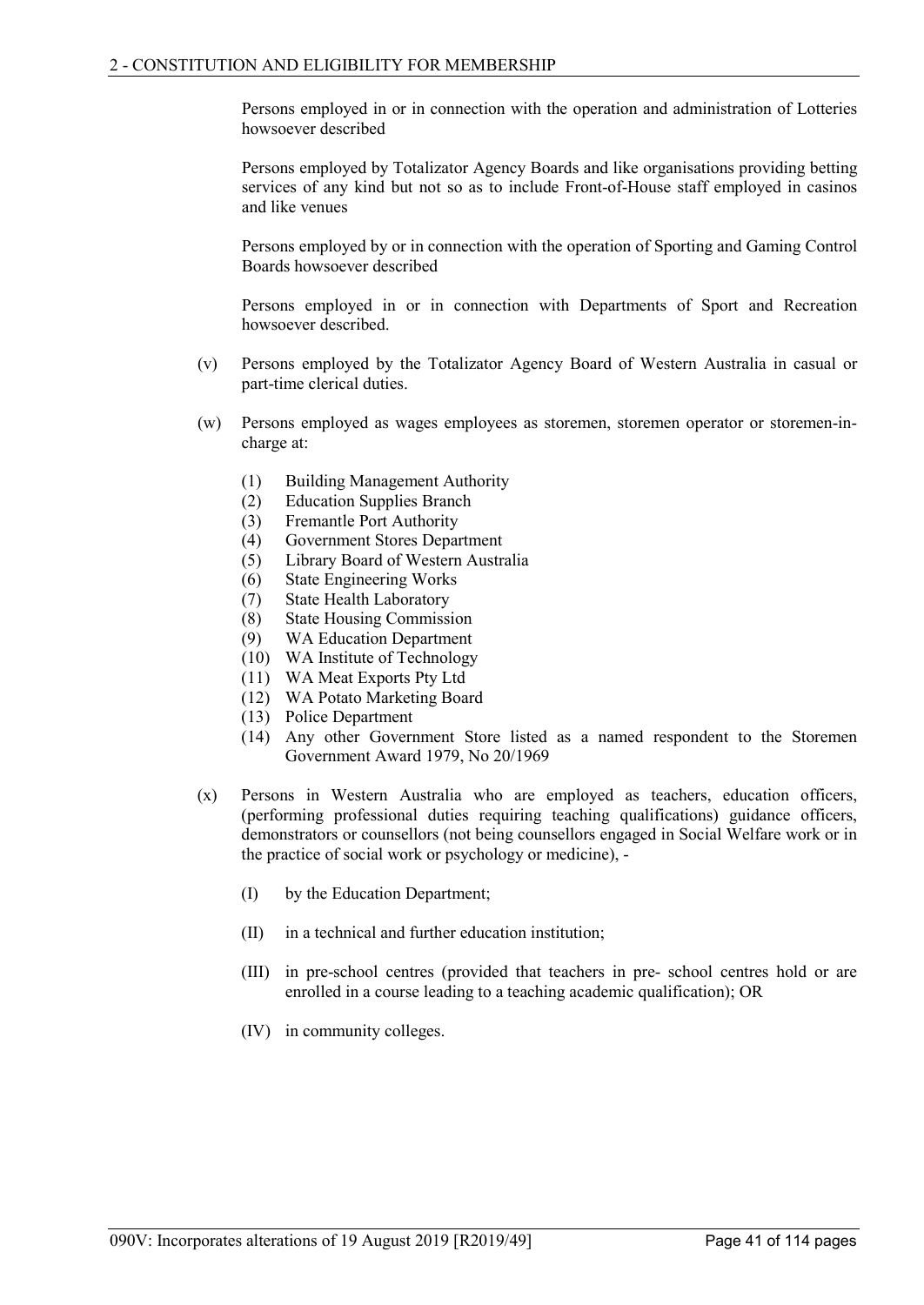(y) (i) Persons employed in the callings of cleaner; caretaker; lift attendant; window cleaner; watchman; charwoman; usher; doorgatekeeper; porter; janitor; cleaning and pollution control; attendant in ladies' retiring rooms; commissionaire; tea attendant; day or night patrolman; gardener; groundsman; gardener's labourer; maintenance labourer; home economics assistant; waiter; waitress; kitchen hand; maid; cook; horticulturist; domestic; trainee horticulturist; apprentice; security man

### but not so as to exclude

persons employed for the purpose of undertaking professional, supervisory, technical, administrative and/or clerical functions including, notwithstanding the generality of the foregoing, maintenance assistants; general assistants; maintenance officers and curators.

- (ii) Persons employed in the callings of the keeper; aquarist or ranger in National Parks and Zoological Gardens.
- (iii) Persons employed in the callings of power-mower operator; tractor-mower operator or leading hand employed by the Building Management Authority Mowing Services.
- (iv) Persons employed in the occupation of teachers' aide.

### but not so as to exclude

school assistants; technical assistants; library assistants; laboratory assistants and attendants.

(v) Domestic work, including leading hands,

### but not so as to exclude

persons employed for the purpose of undertaking supervisory, administrative and/or clerical functions or for the purpose of instructing in domestic work or persons employed as homemakers.

- (vi) Attendants, employed on wages, by the Trustees of the Western Australian Museum or the Board of the Art Gallery of Western Australia.
- (vii) Persons employed in the callings of the first aid attendant or security officer by the State Energy Commission.
- (viii) Persons employed in pre-school centres, child minding centres or day nurseries in the callings of Preschool Teacher or Qualified Child Care Worker or Unqualified Child Care Worker.
- (ix) Persons employed in the calling of car park attendant other than persons employed by Universities or other tertiary education institutions in Western Australia.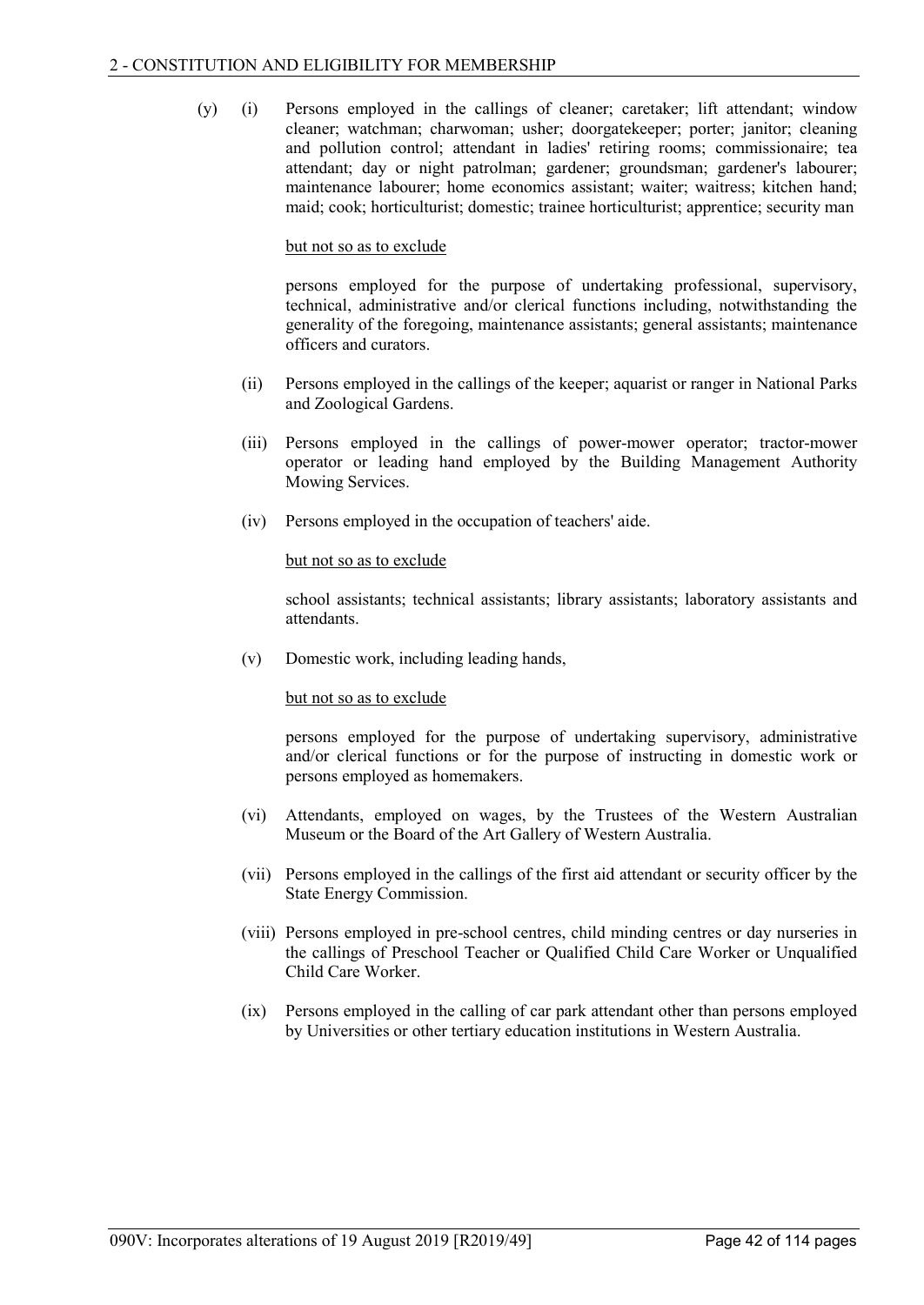- (z) Employees of the Western Australian Water Authority solely or substantially engaged in or in connection with labouring; operation of portable or non-portable machinery or equipment for construction or maintenance purposes; tradespersons leading hands (except salaried supervisors); blacksmith's striker; dresser; oxy or electric welding assistant; driving of motor transport, articulated vehicles or mechanical equipment; and employees solely or substantially engaged in the callings of alarm room attendant; watchman; radio control room operator; caretaker; supervising storeman; senior storeman; storeman in charge; storeman; water treatment plant operator; assistant on water treatment plant; testers (including testers in charge and senior testers); ganger; survey hand; chain man; instrument hand; senior instrument hand; senior catchment warden; catchment warden; ranger; senior ranger; and employees engaged as non-trades foreman or assistant foreman; supervising or senior foreman; and employees engaged on the construction and maintenance of country water supplies as water supply controller, electric pump attendant or pumping station attendant.
- (aa) Persons employed by:-
	- (i) any Public or Private Hospital, or
	- (ii) the SLCG (Inc) or
	- (iii) Silver Chain Nursing Association (Inc.), or
	- (iv) in establishments known as Princess Margaret Hospital for Children, Sir James Mitchell Spastic Centre, Ngal-a Mothercraft Training Centre, The Braille Hospital, Nadezda and Homes of Peace,

### In the callings of

(a) home help or home care aide (Silver Chain Nursing Association (Inc.) only); social trainer (Nulsen Haven and SLCG (Inc) only); cottage parent or assistant supervisor (SLCG only); nursing assistant; enrolled nurse; student enrolled nurse; dental technician (Perth Dental Hospital only); cleaner; domestic maid; gardener; handyman; housemaid; kitchen man; kitchen maid; laundry worker; dry cleaner; orderly; pantry maid; wardsmaid; yardsman; seamstress; washing-machine hand; boiler-firing orderly; shaving orderly; storeman; driver; bus driver; chef; cook; window cleaner; dry cleaner; steward; animal house attendant; gardener and propagator; senior gardener; head gardener; butcher; carpenter; butcher's assistant; car park attendant; laboratory attendant; waitress; cafeteria assistant; theatre orderly; theatre assistant; ward assistant; CSSD assistant; CSSD orderly; farm assistant; head orderly; bootmaker; housemother (Mount Henry, Olive Jones Nurses' Home, Fremantle and Country Hospitals only); telephonist and receptionist (Swanbourne-Graylands Hospital only); training assistant Spastic Welfare Association of W.A. (Inc.))

### but not so as to exclude the callings of:

(b) home help supervisors; supervising dental technician; cleaning services officer or supervisor; general services supervisor; curator; grounds' supervisor; maintenance officer; assistant food supervisor; food supervisor; food staff supervisor; laundry manager; linen service officer; assistant linen service officer; storeman-clerk; stores officer; catering and domestic supervisor; catering officer; animal house technician; garage supervisor; laboratory assistant; warden; physiotherapy assistant; occupational therapy assistant; farm supervisor; manager, orderly and/or transport services; and orthopaedic appliance worker or assistant.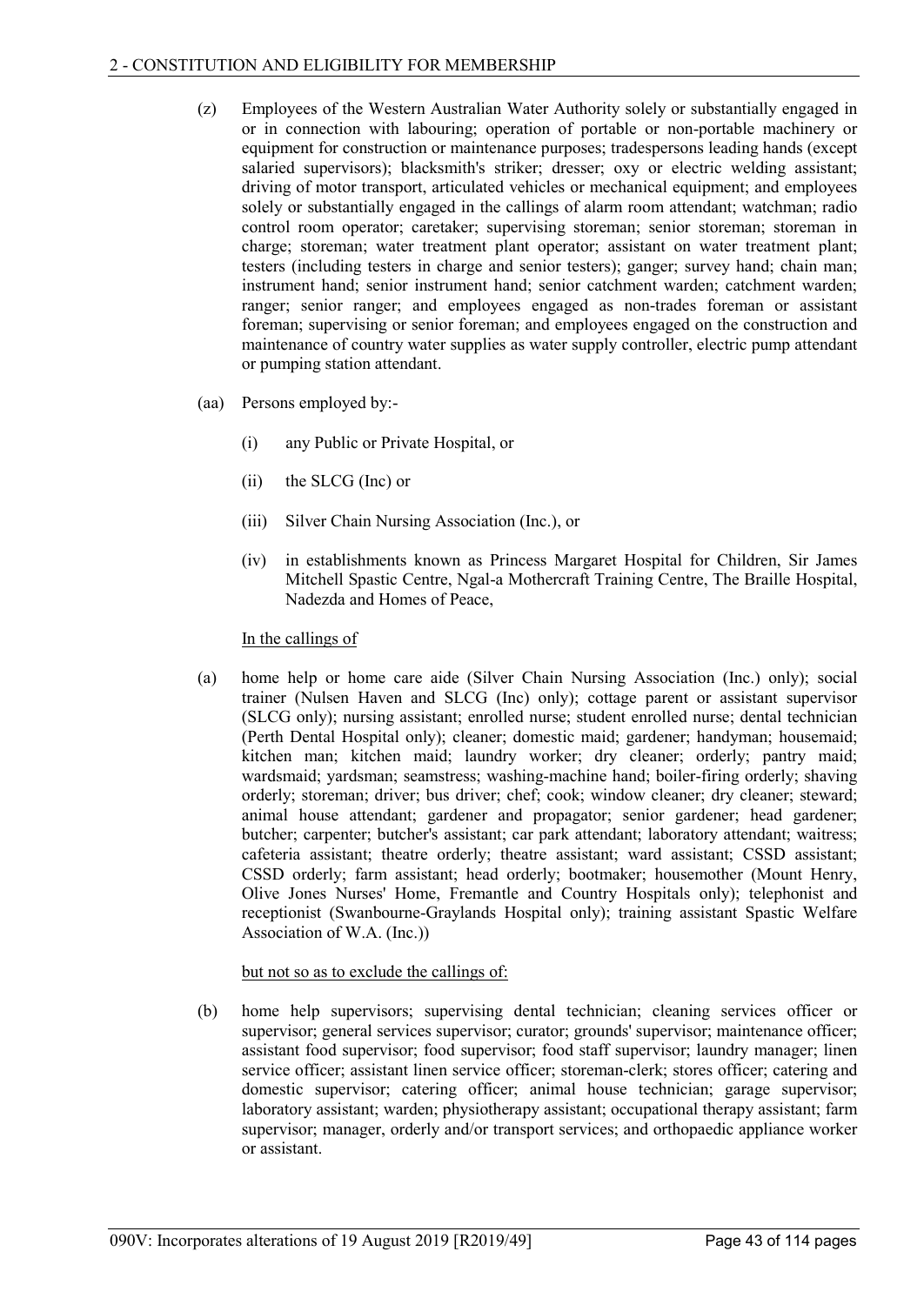- (bb) Employees of the Commissioner for Public Health in the Community Health and Child Health Services Branch of the Health Department in the calling of health worker or health worker (special).
- (cc) Person other than persons employed as officers under and within the meaning of the Public Service Act 1978 to 1980 (W.A.) employed
	- (i) by any public or private hospital;
	- (ii) by the Hospital Laundry and Linen Service;
	- (iii) by the Western Australian School of Nursing or any service ancillary to the practice of medicine, including institutions or facilities all substantially engaged in providing medical laboratory services, radiological services, physiotherapy services, occupational therapy services, speech therapy services, social work services;
	- (iv) by the Western Australian Division of the Red Cross Society;
	- (v) by the Cerebral Palsy Association of Western Australia (Inc.);
	- (vi) by the Silver Chain Nursing Association (Inc.);
	- (vii) by the ACTIV Foundation (Inc.);
	- (viii) by the dentists as dental therapists;
	- (ix) by the Paraplegic-Quadriplegic Association of Western Australia (Inc.), Good Samaritan Industries or F.C.B. industries or facilities or services;
	- (x) in Western Australia eligible for membership of the Health Services Union of Australia and whose class or grade of employment falls within the scope of the Nurses (WA Mental Health Services) Award 1991 as at 17 August 1992.
- (xi) The following persons shall not be eligible for membership of the Union in the State of Victoria:
	- (a) Persons who are members of the Police Force of Victoria of the designations and/or ranks of Constable, Sub-Officer, Commissioned Officer or Commissioner of Police or who are undergoing a full-time course of training the object of which is to qualify such persons for employment as members of the Police Force of Victoria in one or more of the designations and/or ranks aforesaid or who are members of the Retired Police Reserve of Victoria.
	- (b) Persons employed by the University of Melbourne as academic staff.
	- (c) Persons employed in or in connection with theatrical and amusements of any kind, other than persons employed upon:
		- I Clerical duties
		- II Administrative duties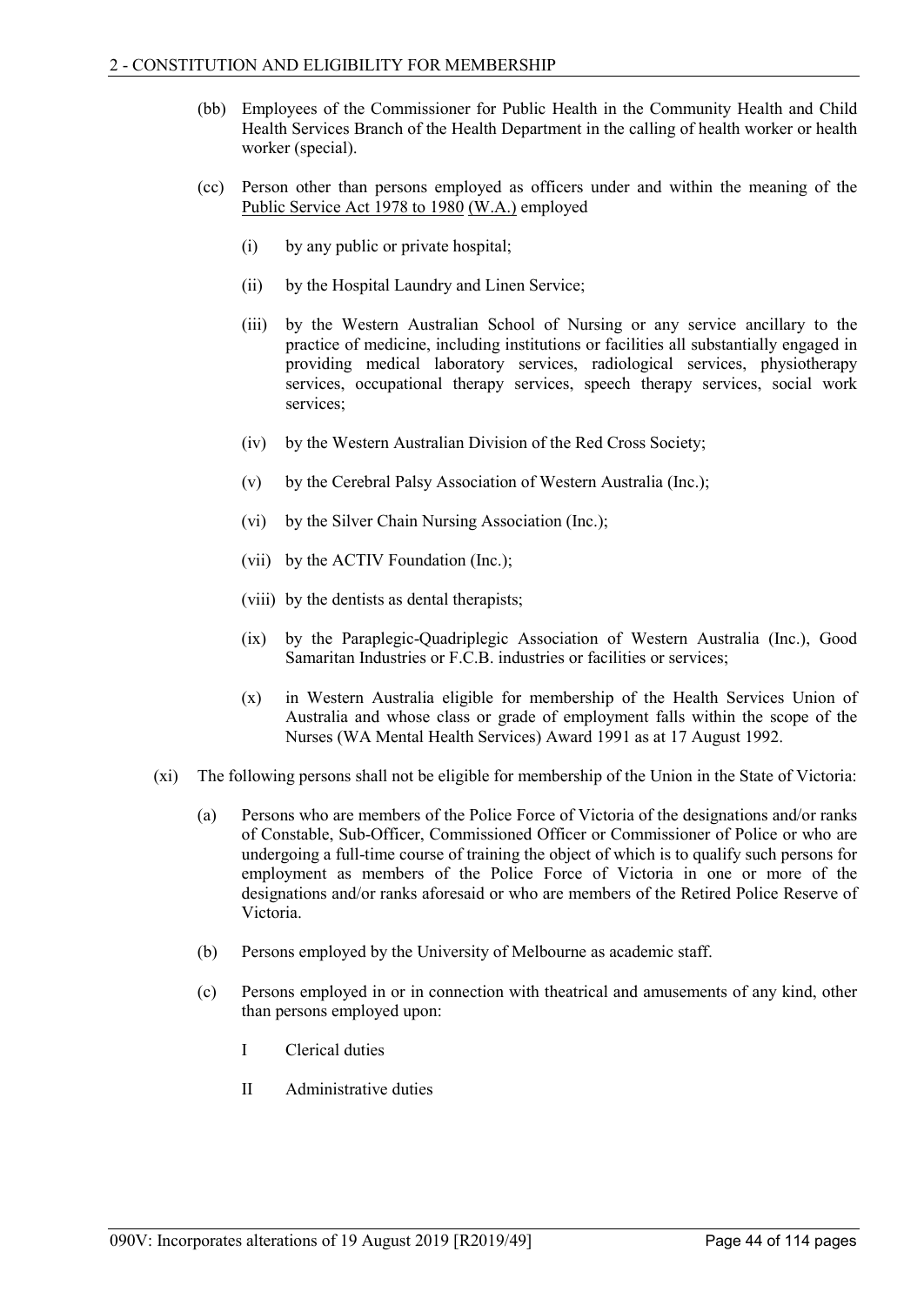III Professional and/or management duties, not being duties which are an element of Front-of-House or Back-of-House functions

Provided that the following persons shall not be excluded from membership of the Union by this sub-paragraph:

Persons employed in zoological parks

Persons employed in or in connection with the operation and administration of Lotteries howsoever described

Persons employed by Totalizator Agency Boards and like organisations providing betting services of any kind but not so as to include Front-of-House staff employed in casinos and like venues

Persons employed by or in connection with the operation of Sporting or Gaming Control Boards howsoever described

Persons employed in or in connection with Departments of Sport and Recreation howsoever described

Persons employed at the State Film Centre of Victoria.

- (d) Persons employed by any State Public Hospital in the retail sale of goods.
- (e) Persons employed by the State Transport Authority and the Metropolitan Transit Authority in the retail sale of goods.
- (f) Persons in Victoria who are
	- (I) employed in technical schools of the Education Department or in technical and further education institutions or in teaching classes administered by such institutions as teachers, lecturers, emergency teachers, teacher librarians, instrumental musicians or in school to work transition programmes;
	- (II) employed as teachers in a Technical-High School or in a High School with a technical education component or a post-primary school;
	- (III) employed as student teachers by the Education Department in technical and further education institutions or in the Technical and Further Education Teaching Service or by a technical and further education institution;
	- (IV) registered by the Victorian Technical Teachers' Education Board or by the Technical and Further Education Teaching Service Registration Board and are employed by the Victorian Institute of Secondary Education or the Victorian State Board of Education or any Victorian Technical and Further Education Board to perform professional duties requiring teaching qualifications;
	- (V) registered or eligible to be registered by the Technical Teachers' Registration Board, the Secondary Teachers' Registration Board or the Primary Teachers' Registration Board and are members of the Victorian Teaching Service employed in non-school positions to perform professional duties requiring teacher qualifications;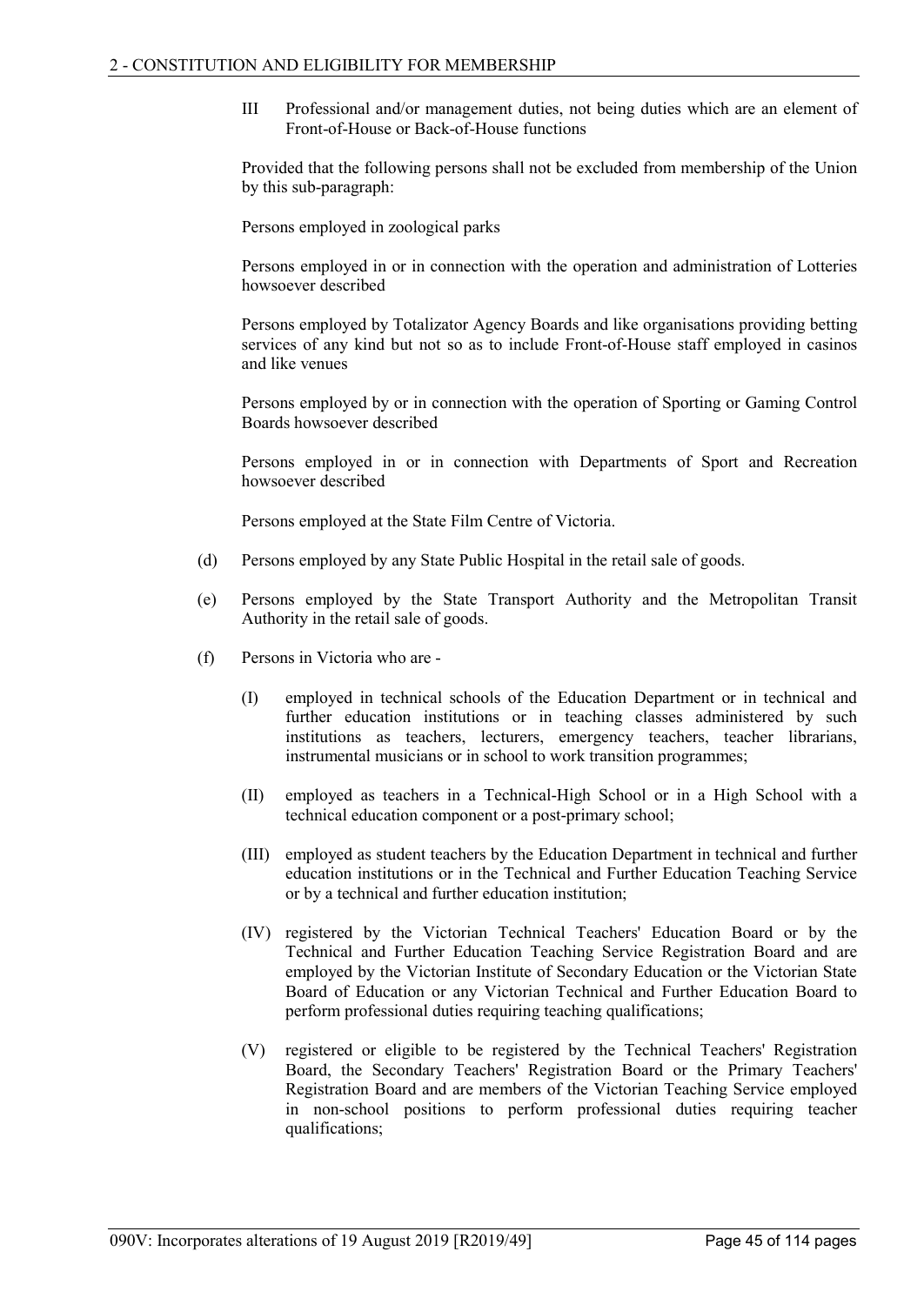- (VI) registered by the Victorian Secondary Teachers' Registration Board and employed in the secondary schools of the Education Department as teachers, librarians, instrumental teachers, remedial teachers, language assistants or persons who are employed by the Victorian Institute of Secondary Education or the Victorian State Board of Education to perform professional duties requiring teaching qualifications or in school to work transition programmes;
- (VII) employed in the teaching service of the Education Department;
- (VIII) who teach or supervise teaching
	- (i) in day training centres registered pursuant to the Mental Health Act 1959 (Victoria) or any Act in substitution or amendment thereof, or
	- (ii) in institutions in Victoria for the education of the socially, physically, sensorily, educationally or intellectually handicapped, or
	- (iii) in institutions conducted by the Victorian Institute of Education Administration.
- (g) (i) Caretakers, cleaners, domestic arts maids, gardeners, home economics assistants, security officers (other than administrative/clerical or above the level of leading hands) and teacher aides (but not excluding ancillary staff in the same areas, such as persons employed as clerical assistants, technical assistants, typists, library assistants, laboratory assistants and attendants, administrative officers and the like) employed other than as permanent or temporary officers of the Victorian Public Service by the Ministry of Education or Schools' Councils constituted pursuant to the Education Act 1975 as amended;
	- (ii) Caretakers, cleaners, gardeners, laundry workers, security officers (other than administrative/clerical or above the level of leading hands) and teacher aides (but not excluding ancillary staff in the same areas such as persons employed as clerical assistants, technical assistants, typists, library assistants, laboratory assistants and attendants, administrative officers and the like) employed other than as permanent or temporary officers of the Victorian Public Service by Colleges of Technical and Further Education pursuant to Section 3 of the Post Secondary Education Act 1978 as amended;
	- (iii) Caretakers, cleaners, gardeners, security officers (other than administrative/clerical or above the level of leading hands) and teacher aides (but not excluding ancillary staff in the same areas, such as persons employed as clerical assistants, technical assistants, typists, library assistants, laboratory assistants and attendants, administrative officers and the like) employed other than as permanent or temporary officers of the Victorian Public Service by Colleges of Advanced Education constituted pursuant to the Post Secondary Education Act, 1978 as amended;
	- (iv) Persons who are employed under Section 41A of the Public Service Act, 1974 or any successor thereto and whose wages or conditions of service are governed by any of the following awards or any instrument successor thereto in relation to such employees in the administrative units listed hereunder or any successor thereto had such employees been employed in their present employment as at 11th November 1986. The awards referred to are:-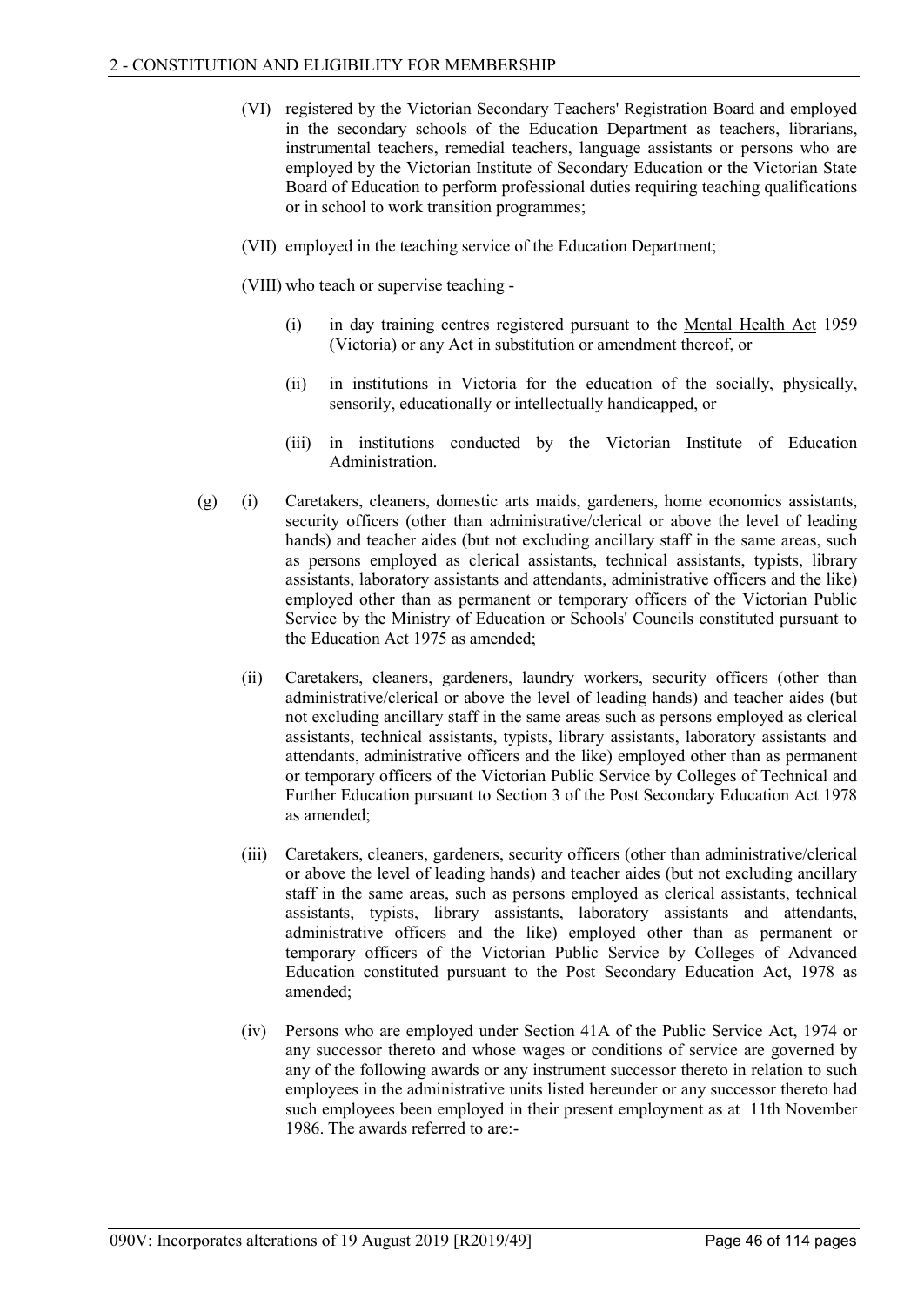- (a) The Award of the Cleaners' Conciliation and Arbitration Board; known colloquially as the Cleaners' Award.
- (b) The Award of the Security Employees' Conciliation and Arbitration Board, known colloquially as the Security Employees' Award.

The Administrative Units referred to are:-

The Department of Property and Services, the Ministry for the Arts, the Law Department, the Ministry for Housing and the Department of Agriculture and Rural Affairs.

- (v) Parking Officers and community guardians employed under Section 41A of Division 8 of the Public Service Act 1974 and/or any successor thereto;
- (vi) Jury keepers (but not so as to exclude jury pool supervisors);
- (vii) Animal attendants, caretakers, cleaners, gardeners, security officers, zoological keepers employed by the Zoological Board of Victoria (other than administrative/clerical or above a level equivalent to that of leading hands);
- (viii) Dental Technicians and Dental Nurses employed by the Cancer Institute, the Royal Dental Hospital, Melbourne or by any hospital registered pursuant to the Health Commission Act, 1977 or other than as permanent or temporary officers of the Victorian Public Service by Community Health Centres;
- (ix) Persons employed in pre-school kindergartens, centres for day or part-day care of children, day or part day nurseries and children's play centres, employed other than as permanent or temporary officers of the Victorian Public Service or except where the functions of such undertakings are carried on within the Victorian Public Service or where such functions are transferred or relocated outside the Victorian Public Service or become carried on by persons redeployed from employment in or by the Victorian Public Service.
- (h) (i) persons employed in the Public Service of Victoria in the classes or grades listed in Schedule 5 of the Salary Schedules made by the Public Service Board under the Public Service Act 1974 (Vic.) in psychiatric, intellectual disabilities and alcohol and drug services;
	- (ii) persons whose employment is within the jurisdiction of the Health professional Services Conciliation and Arbitration Board established pursuant to the Industrial Relations Act 1979 (Vic.) as at 31 July 1992;
	- (iii) persons whose employment is within the jurisdiction of the Health and Allied Services Conciliation and Arbitration Board established pursuant to the Industrial Relations Act 1979 (Vic) as at 31 July 1992;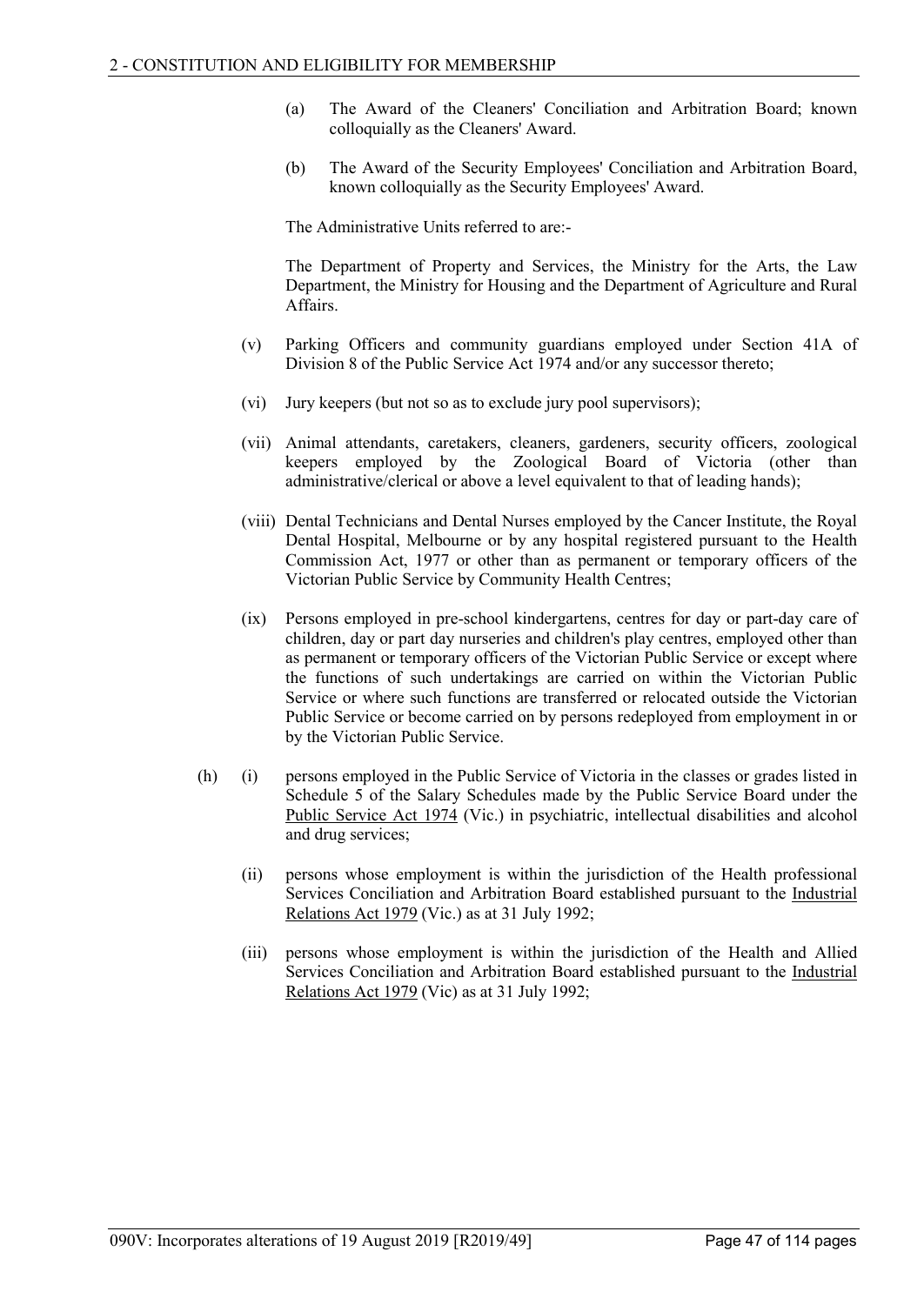# EXCEPT FOR:

persons employed in the Public Service of Victoria in the classifications or grades listed in the Schedules 1-4 of the Salary Schedules who are members of the SPSF as at 12 August 1992 and who remain members of the SPSF and who become employees of another employer as a consequence of the process of integration of services currently provided by the Health Department of Victoria into the public hospital system.

- (j) Persons employed in the public and/or private health and community services sector in the State of Victoria who satisfy the conditions of eligibility for membership of the Health Services Union of Australia as at 18 April 1994.
- (xii) The following persons shall not be eligible for membership of the Union in the State of Tasmania:
	- (a) Persons who are members of the Police Force of Tasmania or who are undergoing a fulltime course of training the object of which is to qualify such persons for employment as members of the Police Force of Tasmania
	- (b) Persons employed in or in connection with theatrical and amusements of any kind, other than persons employed upon:
		- I Clerical duties
		- II Administrative duties
		- III Professional and/or management duties, not being duties which are an element of Front-of-House or Back-of-House functions

Provided that the following persons shall not be excluded from membership of the Union by this sub-paragraph

Persons employed in zoological parks

Persons employed in or in connection with the operation and administration of Lotteries howsoever described

Persons employed by Totalizator Agency Boards and like organisations providing betting services of any kind but not so as to include Front-of-House staff employed in casinos and like venues

Persons employed by or in connection with the operation of Sporting or Gaming Control Boards howsoever described

Persons employed in or in connection with Departments of Sport and Recreation howsoever described

(c) Persons in Tasmania who are employed as -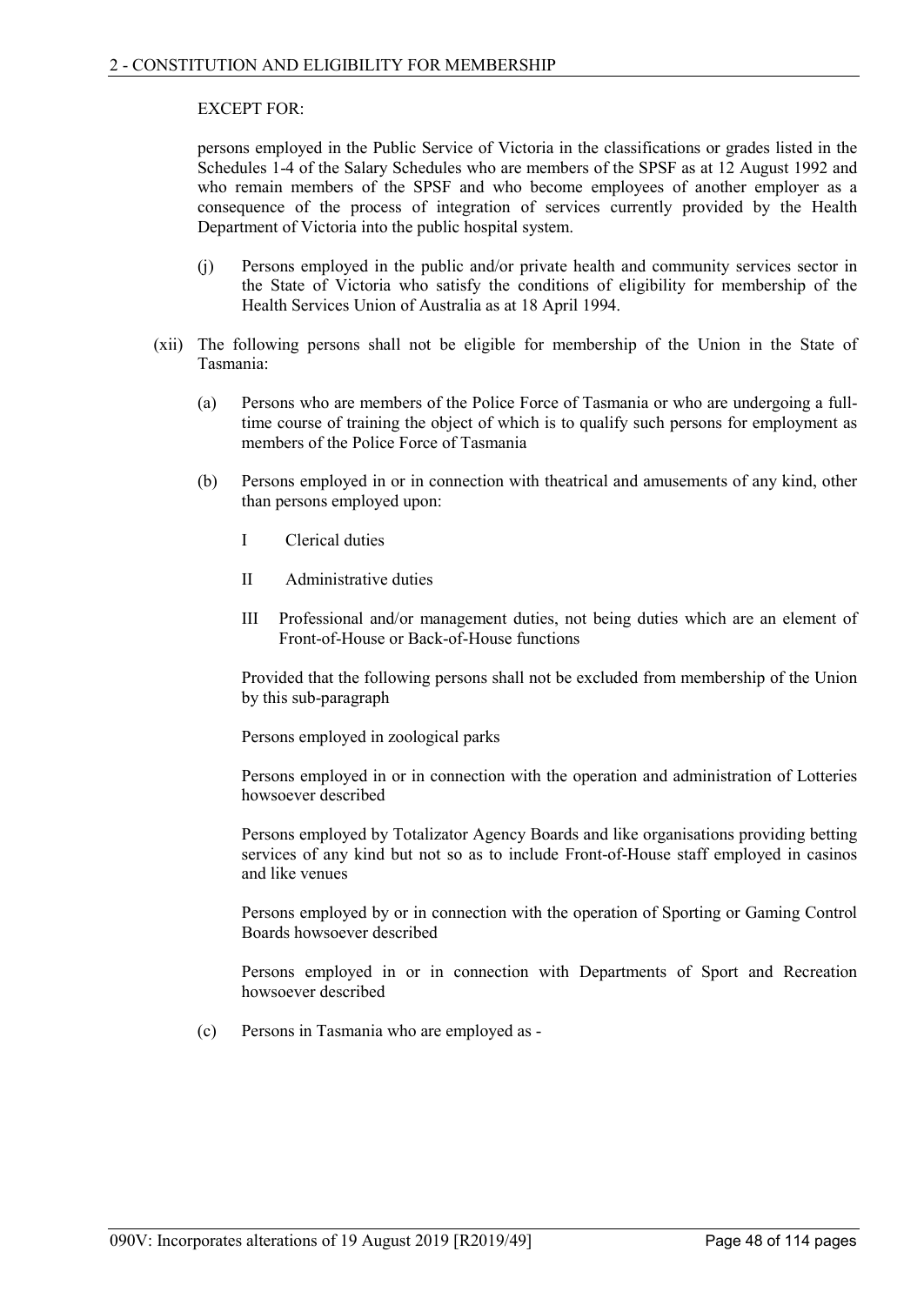- (I) teachers, (including part time and/or relieving teachers, teacher librarians, student counsellors (not being counsellors engaged in Social Welfare work or in the practice of social work or psychology or medicine), supervisors and educational officers or any such other classification of employment incidental to education) engaged in kindergartens, pre-schools, infants, primary, secondary, senior secondary and technical and technical and further education under the control of the Government of Tasmania and such teachers seconded as officers or permanently employed as officers of the Service and Guidance Services branches of the Education Department;
- (II) employed as professional officers in the Education Department to perform professional duties requiring teaching qualifications;
- (III) Recreation Officers in the Education Department;
- (IV) part-time and/or temporary relieving teachers employed by the Government of Tasmania;
- (V) teachers in training on Government studentships
- (d) (i) persons employed in the Department of Education except professional, administrative, clerical, technical and supervisory (above the level of leading hand) staff, teacher aides (including, but not limiting the generality thereof, aide, audiovisual aide, kindergarten aide, kindergarten teacher's aide, teacher's aide, teachers assistant, library aide, bus aide, laboratory aide, library assistant, recreation assistant, visual aides assistant, library/home economic aide, childcare aide), office assistant, machinist, bus driver, driver, store-man, stores officer, material storeman, and employees at the Media Centre Hobart and the Science Centre, Hobart.
	- (ii) cleaners other than employed by the employing authority for public hospitals.
	- (iii) ferry workers employed by Transport Tasmania.
	- (iv) traffic wardens.
	- (v) persons employed by the employing authorities for boarding schools and/or student hostels.
	- (vi) persons performing work presently classified as utility officer in the Department of Education whether or not the same are included in paragraph (i) hereof.
- (xiii) Nurses in Queensland shall not be eligible for membership other than nurses who were on 1 July 1991 financial members of the Queensland State Service Union of Employees and continuously remain financial members thereof thereafter.

### SECTION II

The Union shall also consist of an unlimited number of persons employed, or usually employed by or on behalf of

(a) The Crown in the right of the States of New South Wales and Queensland;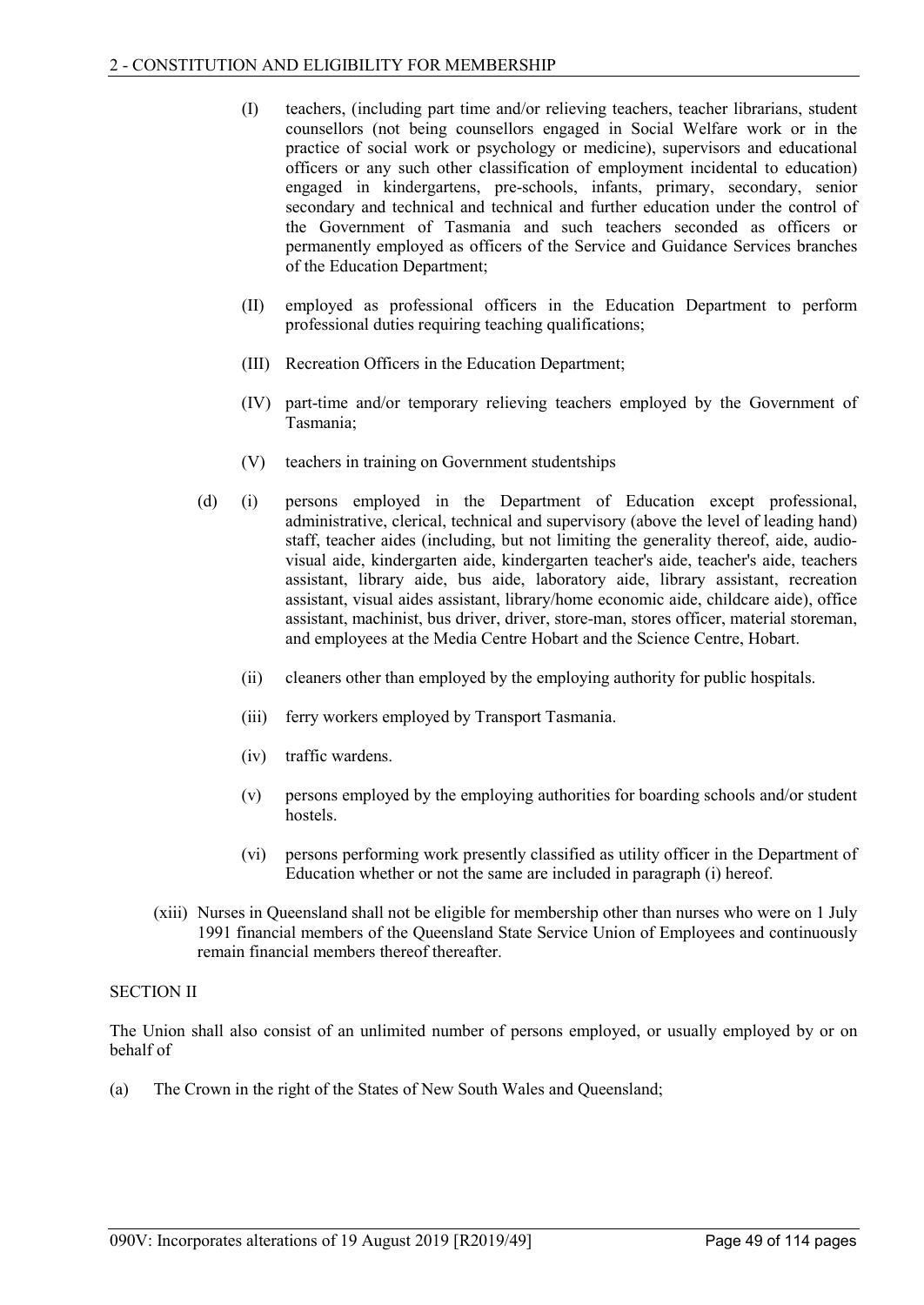### 2 - CONSTITUTION AND ELIGIBILITY FOR MEMBERSHIP

- (b) Any Statutory Corporation, Instrumentality, Authority, or other similar statutory body, whether corporate or unincorporate, established by the Crown in the right of the States of New South Wales and Queensland; and
- (c) The University of New South Wales (excluding the Medical School thereof);
- (d) Any educational institution in the State of Queensland designated as a University or College of Advanced Education;
- (e) The Master Misericordiae Hospitals in the State of Queensland; and
- (f) The Australian Red Cross Society (Queensland Division), Blood Transfusion Service.

and without limiting the generality of the foregoing shall include the following:

# New South Wales

- (a) The Public Employment Industrial Relations Authority, or
- (b) The Water Conservation and Irrigation Commission, or
- (c) The Department of Main Roads of New South Wales, or
- (d) The Electricity Commission of New South Wales, or
- (e) The Maritime Services Board of New South Wales.

### In Queensland

- (a) Chief Executives of State Government Departments under the Public Service Management Act 1988
- (b) General Manager, State Government Insurance Office.
- (c) Senates of Universities in Queensland.
- (d) The Councils of Colleges of Advanced Education in Queensland.
- (e) The Cane Prices Board.
- (f) The Council of the Queensland Institute of Medical Research.
- (g) The Chairman of the Metropolitan Public Abattoir Board.
- (h) Public Hospitals Boards in Queensland (Established under the Queensland Hospital Act).
- (i) The Parliamentary Services Commission.
- (j) The Queensland Corrective Services Commission.

in or in connection with any one or more of the following industries or industrial pursuits in:-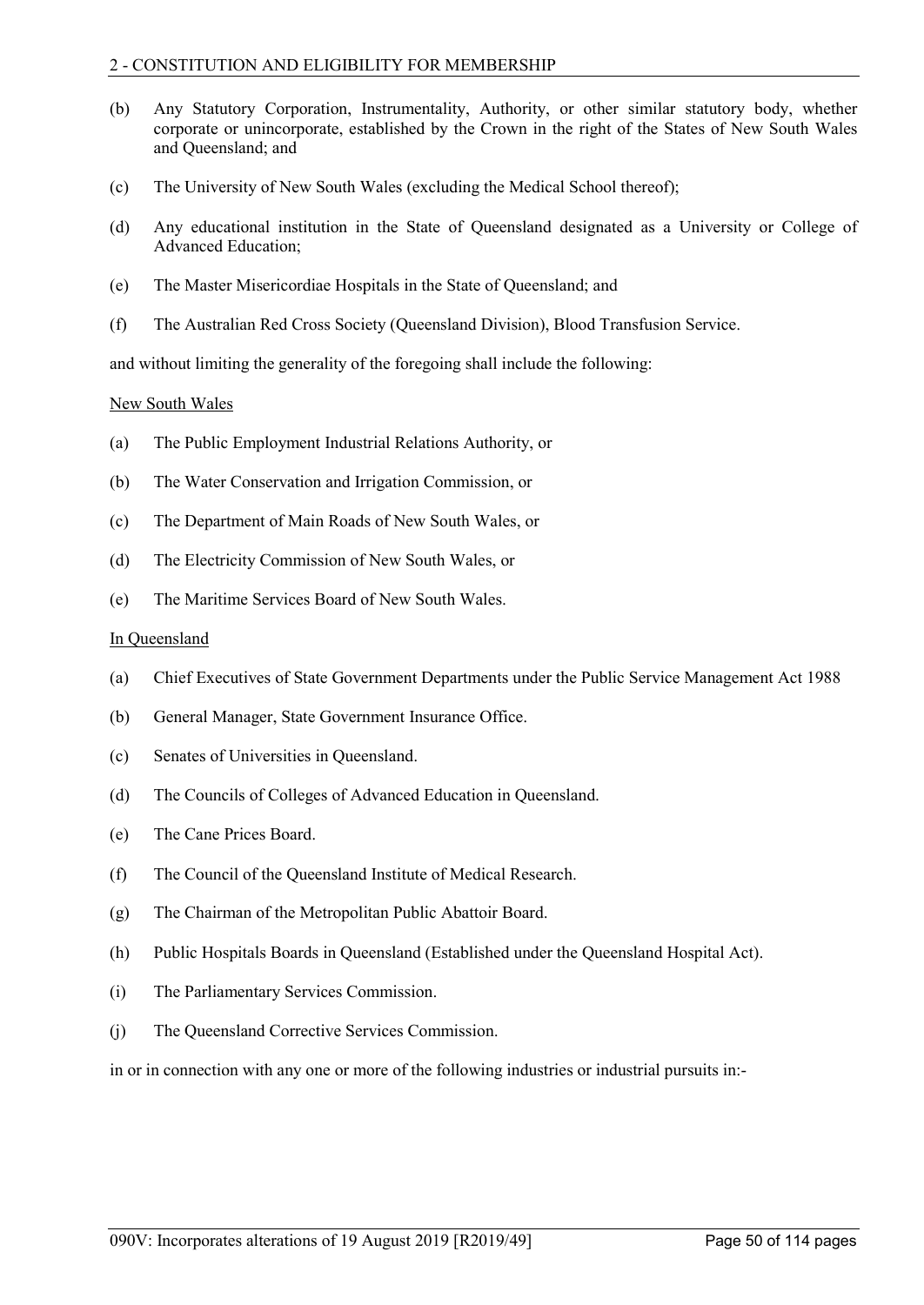# New South Wales

Agronomist Agricultural Machinery Officer Analyst Architect Architectural Assistant Architectural Officer Artist Astronomer

Biologist Biometrician Botanist

Cartographer Chemist Computer Curator Dentist Dental Therapist Dietitian District Officer Draftsman

Engineers Economist Economic Research Officer Editorial Staff Education Officer Engineering Analyst Engineering Geologist Engineering Assistant Entomologist Examiner of Title Extension Officer

Field Officer Forester and Assistant Forester

Geographer

Geologist

Health Inspector Hydrogeologist Hydrographers

Industrial Designer Inspector of Mines and Collieries Inspector Interior Designer Interpreter and Translator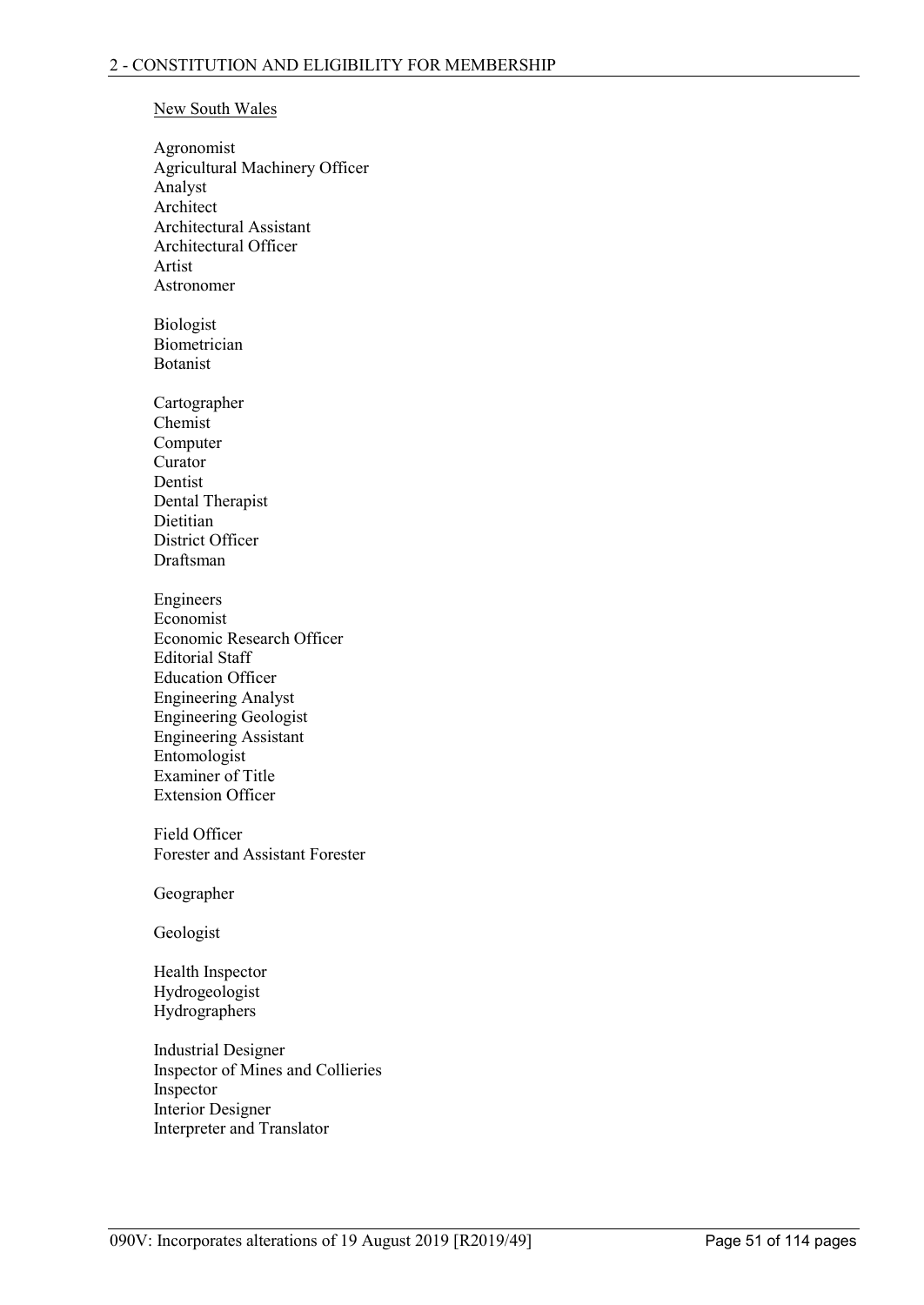Legal Officer Librarian Livestock Officer

Metallurgist Music Teacher

Occupational Therapist

Pharmacist Photogrammetrist Photographic Field Officer Psychologist Physiotherapist Planning Assistant Planning Officer Professional Assistant Professional Officer Public Relations Officer Programmer

Quantity Surveyor

Rangers - (Graduates) Research Officer Research Scientist

**Statisticians** Scientific Officer Scientific Officer (Microbiologist) Scientific Officer (Mycologist) Scientific Officer (Virologist) Search Officer Soil Conservationist Social Worker Specification Writer Speech Therapist Student Welfare Officer Supervising Dredgemaster Surveyors System Analyst

Technical Officer Town Planner and Assistant Town Planner Traffic Survey Technician Training Co-Ordinators

Valuers and Assistant Valuers Veterinary Officer Visual Aids Officer Vocational Guidance Officer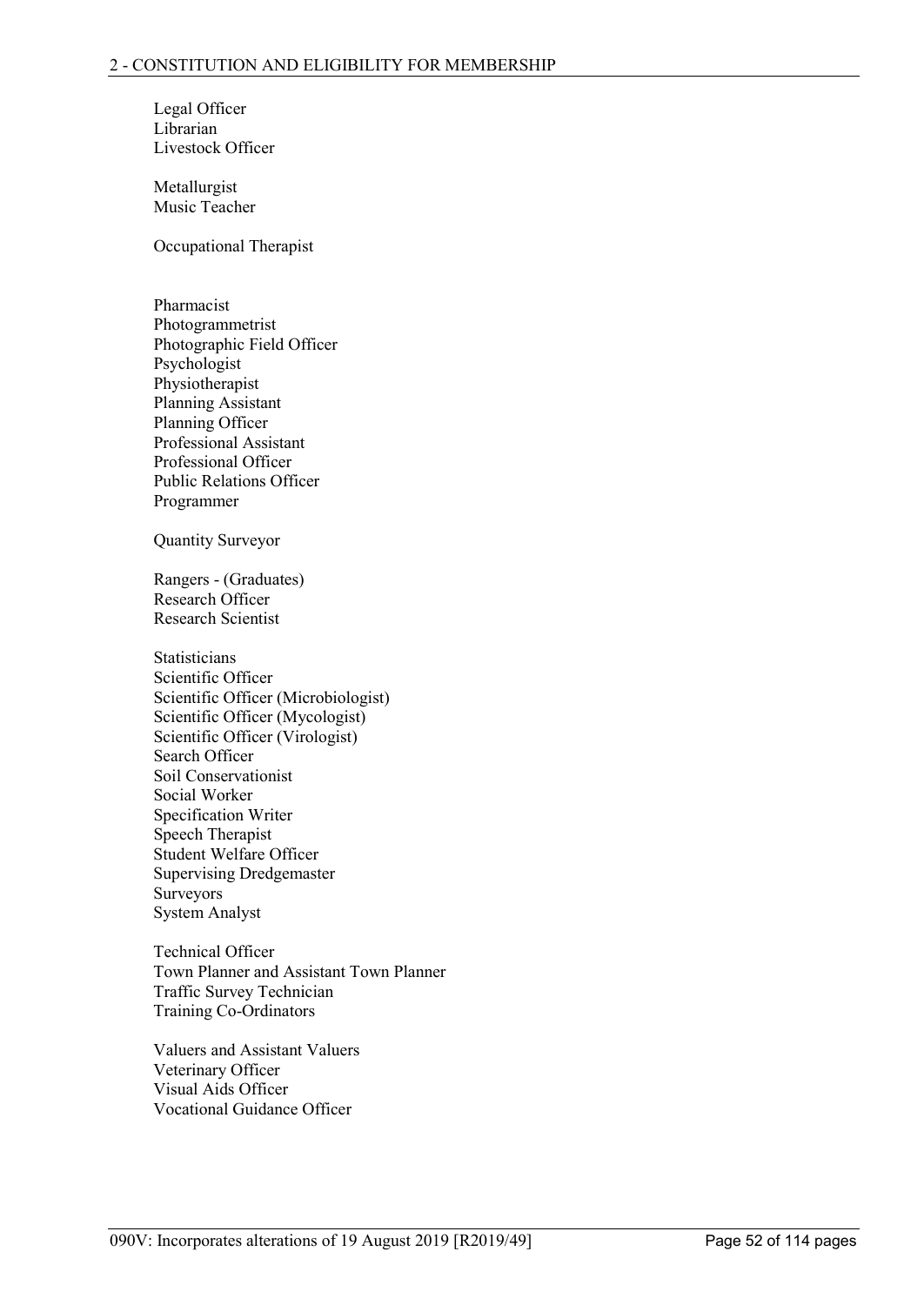Water Rights Officer Welfare Officer Weeds Officer Workshop Superintendent

Queensland

Accountants Actuaries

Administrative Staffs of: The Main Roads Board The Commissioner for Trade The Irrigation Commissioner The Prickly Pear Land Commission The General Manager of Government Sugar Mills The Forestry Board

Administrative and Clerical Officers of the Government Printing Office Advisers and their Assistants Air Pilot, Premier's Department Architects and their Assistants Artists Auditors

Barrier Fence Inspectors (for the purposes of the Barrier Fences Acts) Stock Routes and Pest Destruction Branch, Department of Lands Builders

Cane Testers Cartographers Civilian Testing Officers Chemists and their Assistants Computer Programmers Crown Prosecutors

Dental Servicing Officers Dental Therapists Dentists Designers Dietitians/Nutritionists

Director and Managers, Queensland Cultural Centre Trust Director and Deputy Director of Prosecutions Dock Supervisors Draftspersons and their Assistants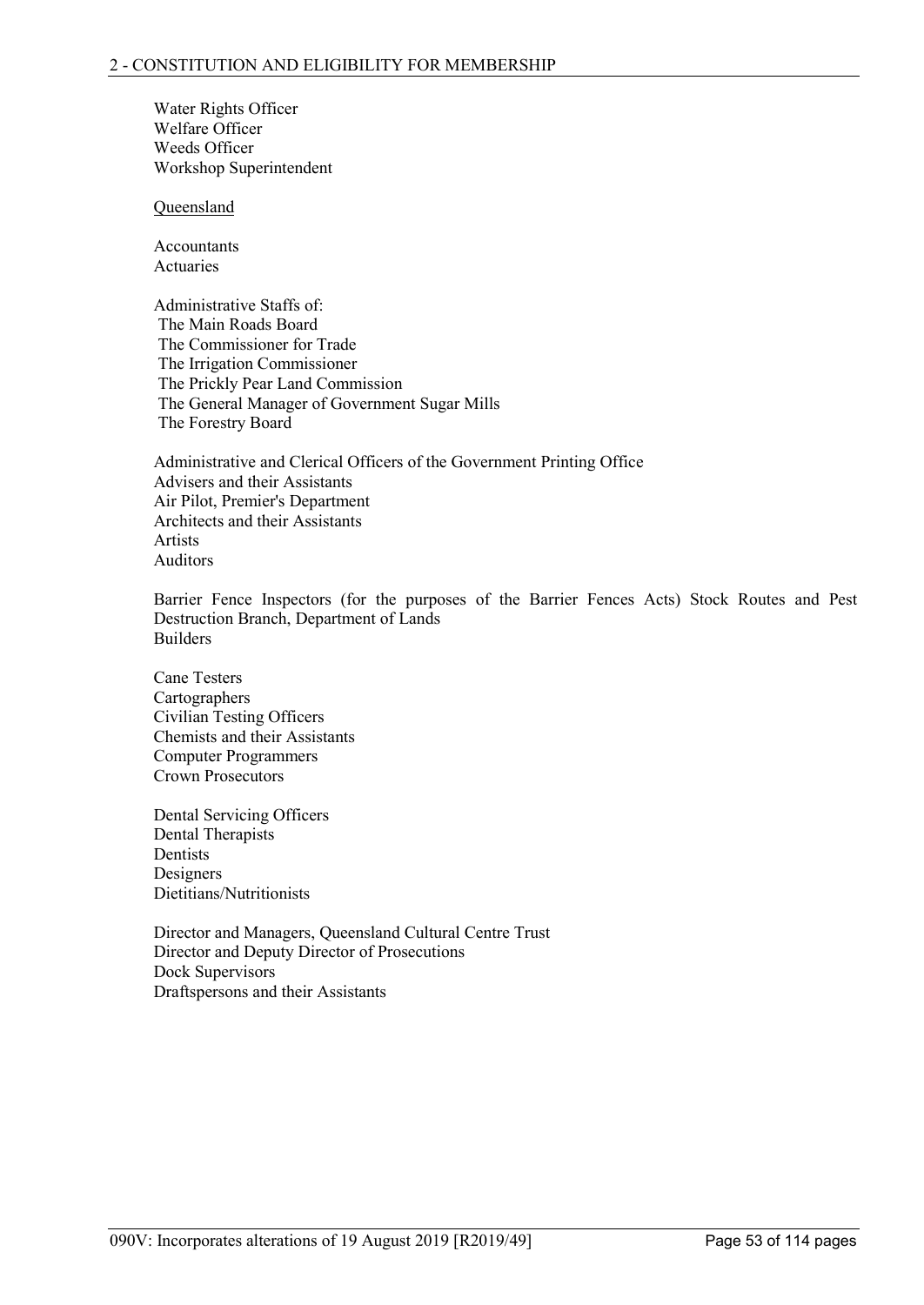Economists **Editors** Education Officers **Electricians** Employees of the Queensland Tourist and Travel Corporation Engineers and their Assistants Experimentalists Extension Officers Finance Officers Forepersons (excluding foreperson stevedores and foreperson carpenters) Foresters

Gas Examiners Geologists and their Assistants Guidance Officers

Harbour Superintendents Head Attendants - Asylums Helicopter Pilot, State Emergency Service Hydrologists and their Assistants Hydrographers and their Assistants

Information Officers Inspectors Inspectors (for the purposes of the Stock Routes and Rural Lands Protection Acts) Stock Routes and Pest Destruction Branch, Department of Lands Inspectors of Weights and Loads **Instructors** Instrument Makers Insurance Commissioner

Journalists

Legal Officers Liaison Officers Librarians and their Assistants Librarians and their Assistants - professional

Management Services Officers Map Mounters Marketing Officers Matrons Medical Officers Medical Records Administrators Medical Records Administrators employed pursuant to the terms of the Professional and Technical Employees' Award - Public Hospitals, Queensland and the Queensland Radium Institute Medical Specialists

Navigational Aids Attendants, Department of Harbours and Marine Nurses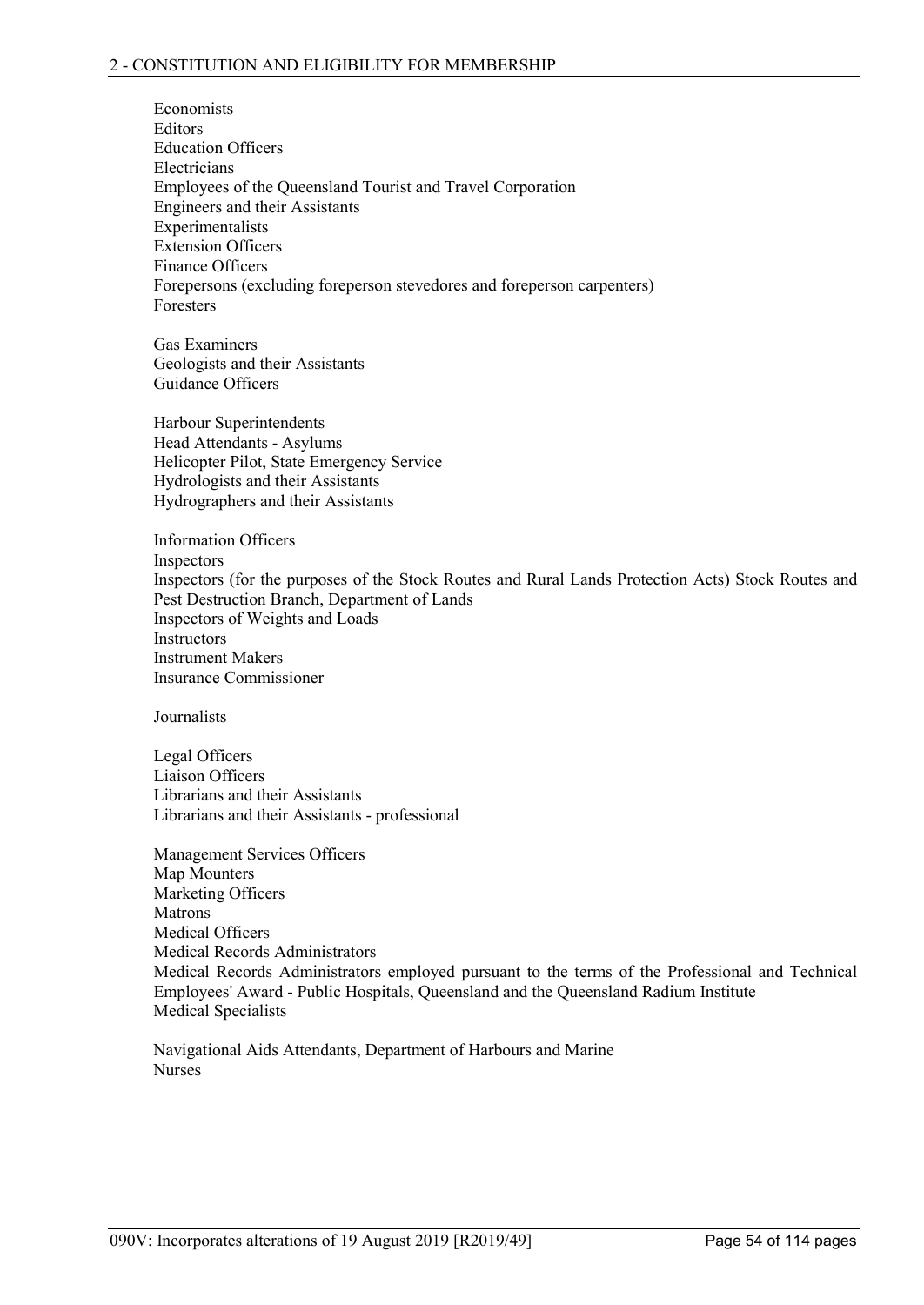### Occupational Therapists

Officers and Employees of the State Government Insurance Office (Queensland) appointed under the provisions of Sections 9 and 10 of the State Government Insurance Office (Queensland) Act 1960 - 1985, and officers and employees of any corporation which is constituted by an Act of the Queensland Parliament that preserves and continues in existence the State Government Insurance Office (Queensland) under a new name and title Officers and employees of the Agent General's Office Officers and employees of the Queensland Government Representative Office, Tokyo

Officers or employees of the Queensland Industry Development Corporation

Organisers - Rural Youth

Organisers - Adult Education **Overseers** 

Parliamentary Officers and Reporters employed under the Parliamentary and Reporting Staff Award - State Patrol Officers

Patrol Superintendents Personnel Officers Pharmacists Photographers and their Assistants Photogrammetrists **Physicists** Physiotherapists Planning Officers Podiatrists Printing Office Forepersons Probation Officers Processing Assistants Programme Officers Property Officers Psychologists and their Assistants

Rangers - Forestry, and their Assistants Rangers - Land, and their Assistants Reception Officers Queensland Police Department Regional Inspectors (Noxious Plants) (for the purposes of the Stock Routes and Rural Lands Protection Act) Stock Routes and Pest Destruction Branch, Department of Lands Research Officers Residential Programme Officers Residential Care Officers Resource Officers

Scientists and their Assistants Secretaries of Hospital Boards Services Officers Social Workers Speech Therapists State Public Servants **Statisticians** Supervisors and their Assistants Superintendents Systems Analyst Surveyors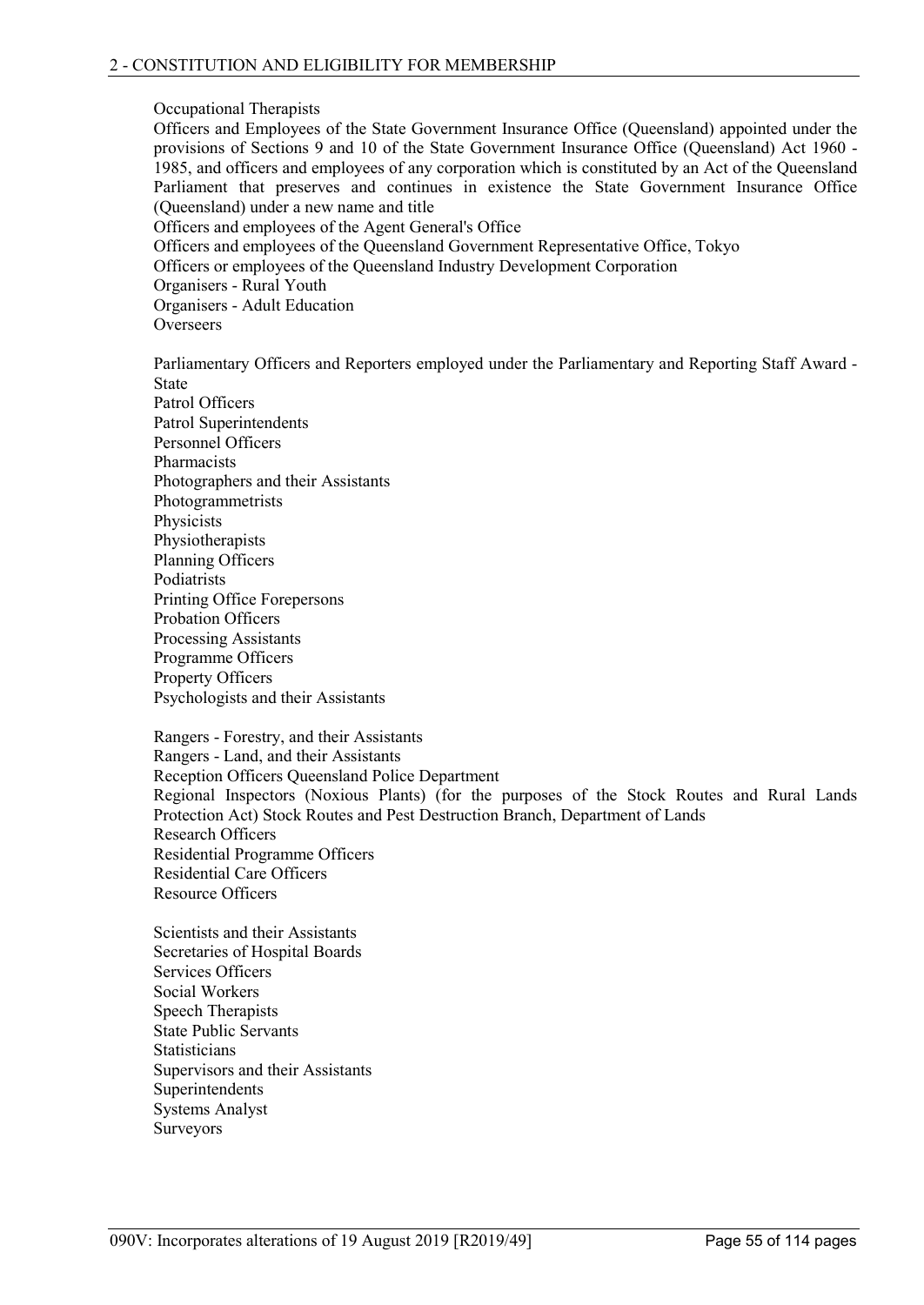Teachers - Technical Teachers - Manual Training Technologists and their Assistants Testing Officers Technicians and their Assistants Technical Advisers Training Officers

Valuers and their Assistants Veterinarians

Water Officers Weighbridge Checking Officers Welfare Officers Works Officers

Provided that the addition by Application No. D30021 of 1990 of the following industrial pursuits to the above does not extend the coverage of the Union to persons employed in such pursuits by Regional Health Authorities in the State of Queensland, Mater Misericordiae Hospitals in the State of Queensland, or the Australia Red Cross Society (Queensland Division), Blood Transfusion Service:

Finance Officers

Librarians and their Assistants Management Services Officers Medical Records Administrators (other than persons employed pursuant to the Professional and Technical Employees' Award -

Public Hospitals Queensland and the Queensland Radium Institute) Personnel Officers Programme Officers Services Officers

EXCEPT THAT notwithstanding anything hereinbefore contained it shall not include under Section II of this rule persons employed by:

- (a) The Public Transport Commission of New South Wales; or
- (b) The Department of Motor Transport of New South Wales; or
- (c) The Sydney Opera House; or
- (d) Brisbane City Council, Queensland Regional Electricity Boards, Queensland Electricity Commission, Northern Electricity Authority of Queensland, Southern Electricity Authority of Queensland, Brisbane Area Water Board, Queensland Electricity Generating Board, Far North Queensland Electricity Board, North Queensland Electricity Board, Mackay Electricity Board, Capricornia Electricity Board, Wide Bay-Burnett Electricity Board, South East Queensland Electricity Board, South Western Electricity Board; or
- (e) Any statutory corporation, authority, instrumentality, or other similar statutory body, whether corporate or unincorporate, which is an undertaking in the theatrical or amusement or motion picture production or processing industry; or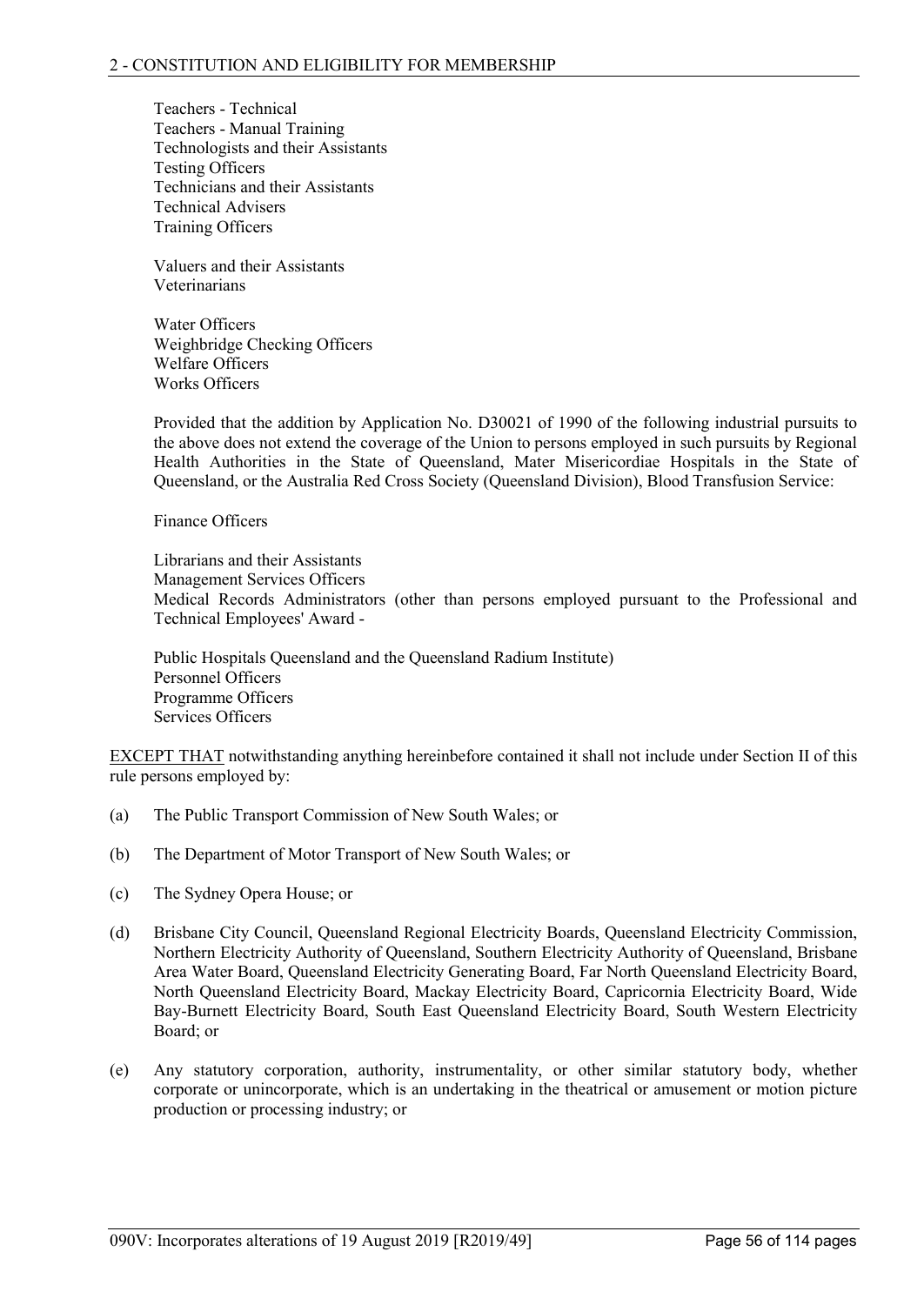# 2 - CONSTITUTION AND ELIGIBILITY FOR MEMBERSHIP

- (f) Municipal, county and shire councils or trusts or other local government authorities (other than employees of the Sydney Cove Redevelopment Authority) water supply boards or trusts (other than employees of the New South Wales Water Resources Commission), sewerage boards or trusts (other than employees of the New South Wales Metropolitan Waste Disposal Authority), road boards (other than employees of the New South Wales Department of Main Roads and the Queensland Main Roads Department) and electricity supply and/or generation authorities (other than professional, administrative, clerical or salaried technical staff of the Electricity Authority or the Electricity Commission of New South Wales
- (g) (i) Any Statutory Corporation, Instrumentality, Authority or other similar body whether corporate or unincorporate, engaged in or in connection with the operation of transport services for the carriage of passengers and/or goods by rail, road, air or water, or the registration and/or licensing of transport or road safety and without limiting the generality of the foregoing shall include the Public Transport Commission of New South Wales, the Department of Motor Transport of New South Wales, the Queensland Government Railways or a successor, transmittee or assignee of any of the foregoing, but notwithstanding anything hereinbefore contained, this exclusion shall in no way affect coverage by the Union of employees of the Department of Main Roads, New South Wales.
	- (ii) Save for employees of the Department of Main Roads, New South Wales, persons eligible for membership of the Australasian Transport Officers' Federation shall not be eligible for membership of the Union under Section II of this rule.
- (h) In respect only of the industrial pursuit of Professional Engineer, any instrumentality of the Crown and, in particular, but without limiting the generality of the foregoing, the following:
	- (i) New South Wales

Electricity Commission; Department of Government Transport; Hunter District Water Board; Department of Main Roads; Maritime Services Board; Metropolitan Water Sewerage and Drainage Board; Water Resources Commission; Public Transport Commission; Department of Motor Transport.

(ii) Queensland

Queensland Railways; all Harbour Boards;

(i) Any university or College of Advanced Education as a member of academic staff

NOR under Section II of this rule persons members of or eligible to be members of:

- (a) The Gas Industry Salaried Officers' Federation; or
- (b) The Merchant Service Guild of Australia; or
- (c) The Professional Officers' Association, Australian Public Service; or
- (d) The Seamen's Union of Australia
- NOR under Section II of this rule persons covered by awards to which the Federated Miscellaneous Workers Union of Employees of Australia Queensland Branch (state registered union of employees in Queensland) is a party and the Queensland Professional Officers' Association (state registered union in Queensland) is not a party.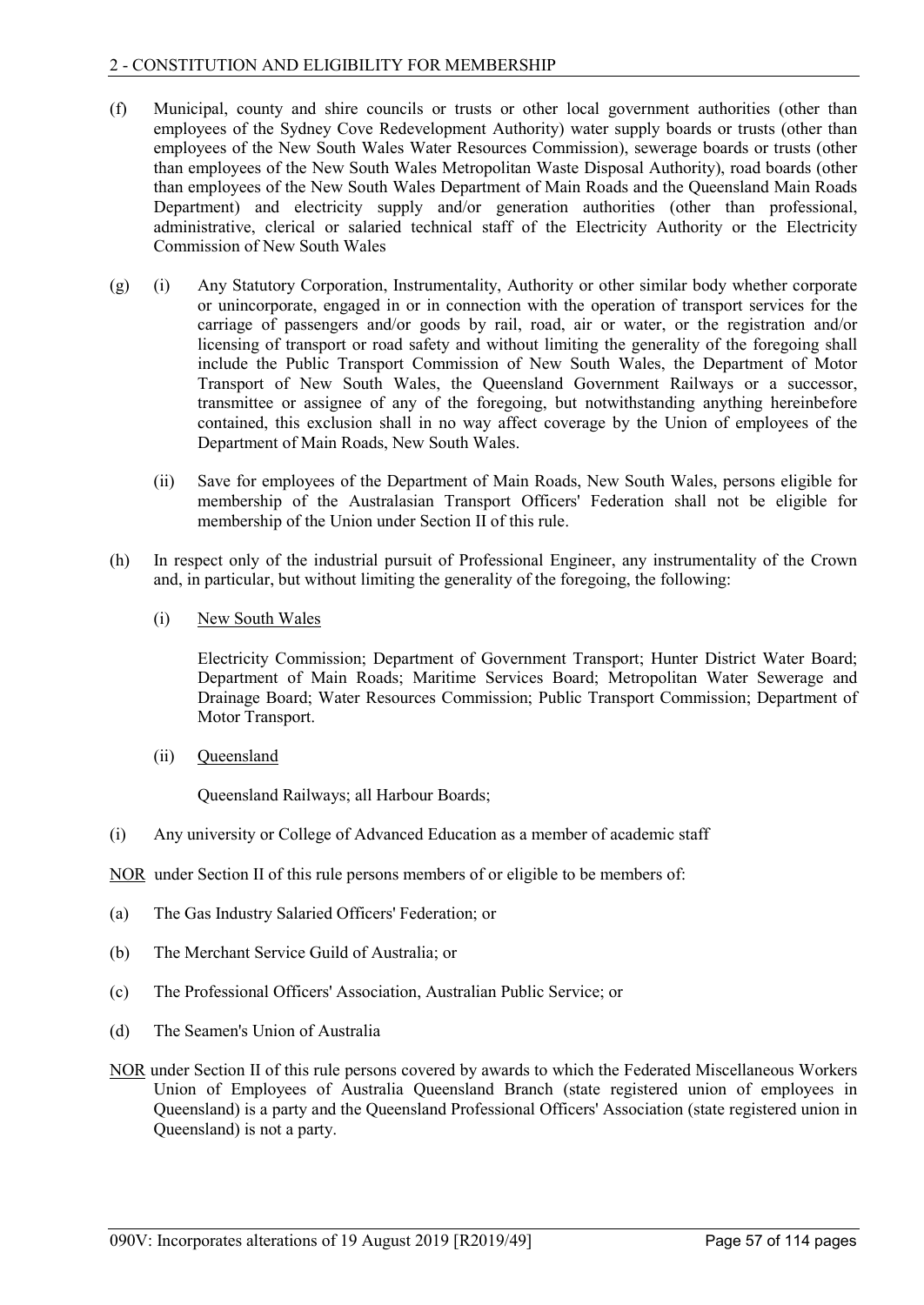Provided that The Union shall maintain but not extend its industrial coverage of employees who are covered by Federal or State awards and agreements or Federal or State determinations of the printing industry.

- (2) Any person who is employed, or usually employed, or qualified to be employed within the industries or industrial pursuits specified in this Section shall be eligible for membership of the Union.
- (3) Persons who may be elected to any office in the Union or who at the date of commencement of operation of this section of this rule held any office in the New South Wales Public Service Professional Officers' Association or the Queensland Professional Officers' Association shall be eligible for membership of the Union, whether or not employed or usually employed or qualified to be employed within the foregoing industries or industrial pursuits.
- (4) Notwithstanding any other provision of this Section a person who is not eligible for membership of an organisation of employees registered pursuant to the Conciliation and Arbitration Act, 1904, as amended, shall not be eligible for membership of the Union pursuant to this section.
- NOR under Section 11 of this Rule shall nurses be eligible for membership other than nurses who were on the 1st day of July 1991 financial members of the Queensland State Service Union of Employees and who continuously remain financial members thereof.

# SECTION III

- 1. Without in any way limiting or being limited by the provisions of sections I and II of this Rule the Union shall consist of an unlimited number of persons, other than academic staff, who are:
	- (a) Employees in professional, administrative, clerical and technical (except trades up to and including the level of leading hand) occupations employed by Murdoch University, Edith Cowan University, the University of Western Australia, Curtin University of Technology and The University of Notre Dame Australia; or
	- (b) Employees employed by Macquarie University; or
	- (c) Employees employed by the University of Technology, Sydney or the University of Western Sydney; or
	- (d) Employees in professional, administrative, clerical and technical (except trades up to and including the level of leading hand) occupations employed by the University of New England; or
	- (e) Employees in professional, administrative, clerical and technical (except trades up to and including the level of leading hand) occupations employed by the Southern Cross University; or
	- (f) Employees employed by the University of Sydney; or
	- (g) Employees in professional, administrative, clerical and technical (except trades up to and including the level of leading hand) occupations employed by the University of New South Wales and the University of Newcastle (other than employees employed by those two universities in their medical schools); or
	- (h) Employees in professional, administrative, clerical and technical (except trades up to and including the level of leading hand) occupations employed by Charles Sturt University or the University of Wollongong; or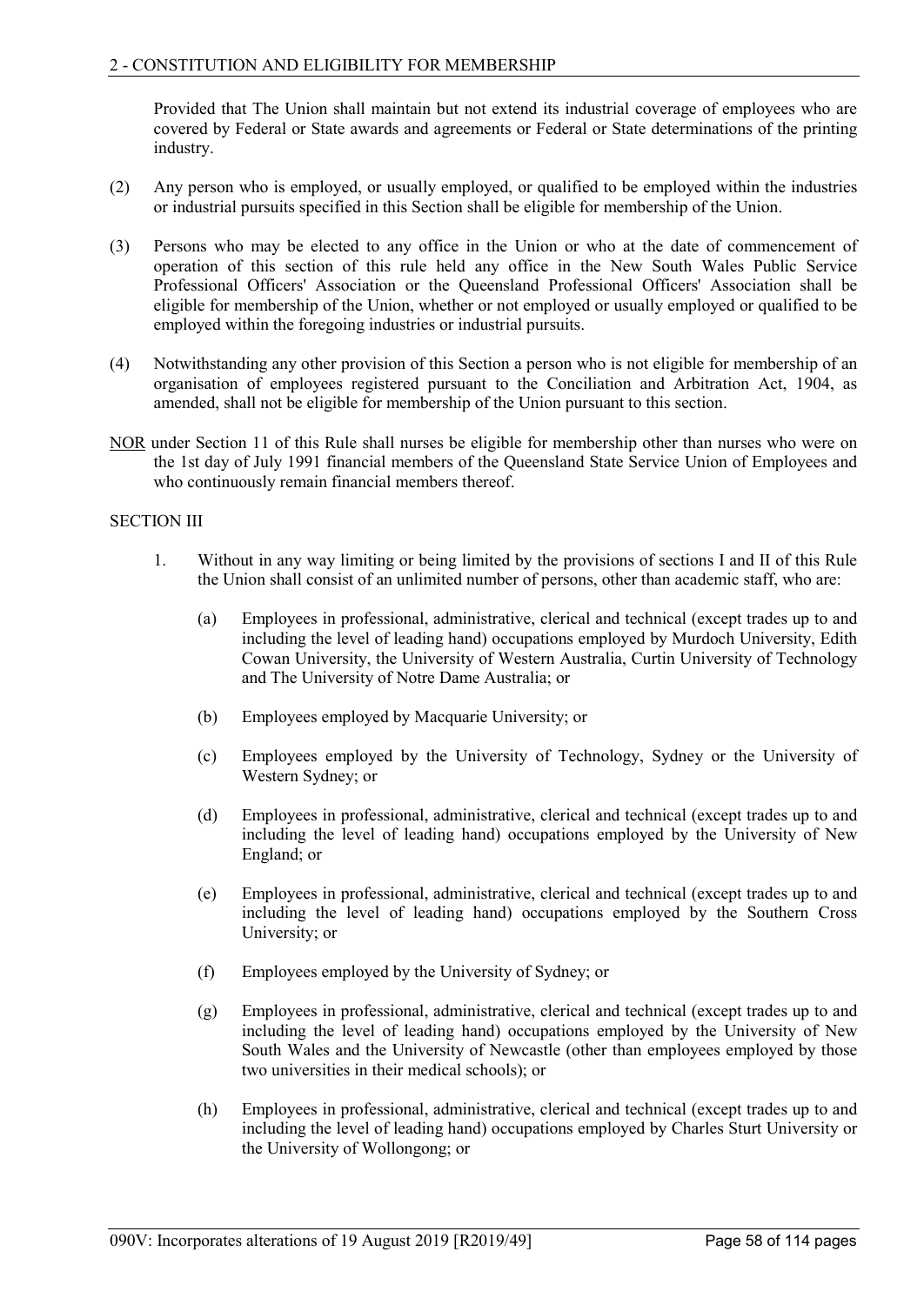- (i) Employed in professional, administrative, clerical and technical (except trades up to and including the level of leading hand) occupations employed by the University of Melbourne, or LaTrobe University or the Victorian College of Agriculture and Horticulture Limited; or
- (j) Employees in professional, administrative, clerical and technical (except trades up to and including the level of leading hand) occupations employed by the University of Tasmania; or
- (k) Employees in professional, administrative, clerical and technical (except trades up to and including the level of leading hand) occupations employed by the University of Adelaide; or
- (l) Employees in professional, administrative, clerical and technical (except trades up to and including the level of leading hand) occupations employed by Flinders University of South Australia; or
- (m) Employees in professional, administrative, clerical and technical (except trades up to and including the level of leading hand) occupations employed by the University of South Australia; or
- (n) Employees in professional and technical (except trades up to and including the level of leading hand) occupations (but not including administrative or clerical occupations) employed by the University of Queensland or Griffith University, or James Cook University of Northern Queensland, or Queensland University of Technology, or the University of Central Queensland, or the University of Southern Queensland; or
- (o) Employees in professional (other than engineering), administrative and clerical occupations employed by the University of New South Wales at the Australian Defence Force Academy; or
- (p) Employees in professional and technical (except trades up to and including the level of leading hand) occupations (but not including administrative or clerical occupations) employed by the Australian Catholic University in Queensland; or
- (q) Employees in professional, administrative, clerical and technical (except trades up to and including the level of leading hand) occupations employed by the Australian Catholic University in New South Wales; or
- (r) Employees in professional, administrative, clerical and technical (except trades up to and including the level of leading hand) occupations employed by the University of Canberra; or
- (s) Employees in professional, administrative, clerical and technical (except trades up to and including the level of leading hand) occupations employed by the Northern Territory University.
- (t) Employees in all professional, administrative, clerical, computing and technical occupations (not including catering, cleaning, security, parking attendants, caretakers and handy persons, gardening, child care, trades up to and including the level of leading hands, and health, fitness and leisure instructors and attendants, but including managerial positions) employed by student unions, associations, guilds or councils howsoever titled in higher education in New South Wales, Tasmania and Northern Territory.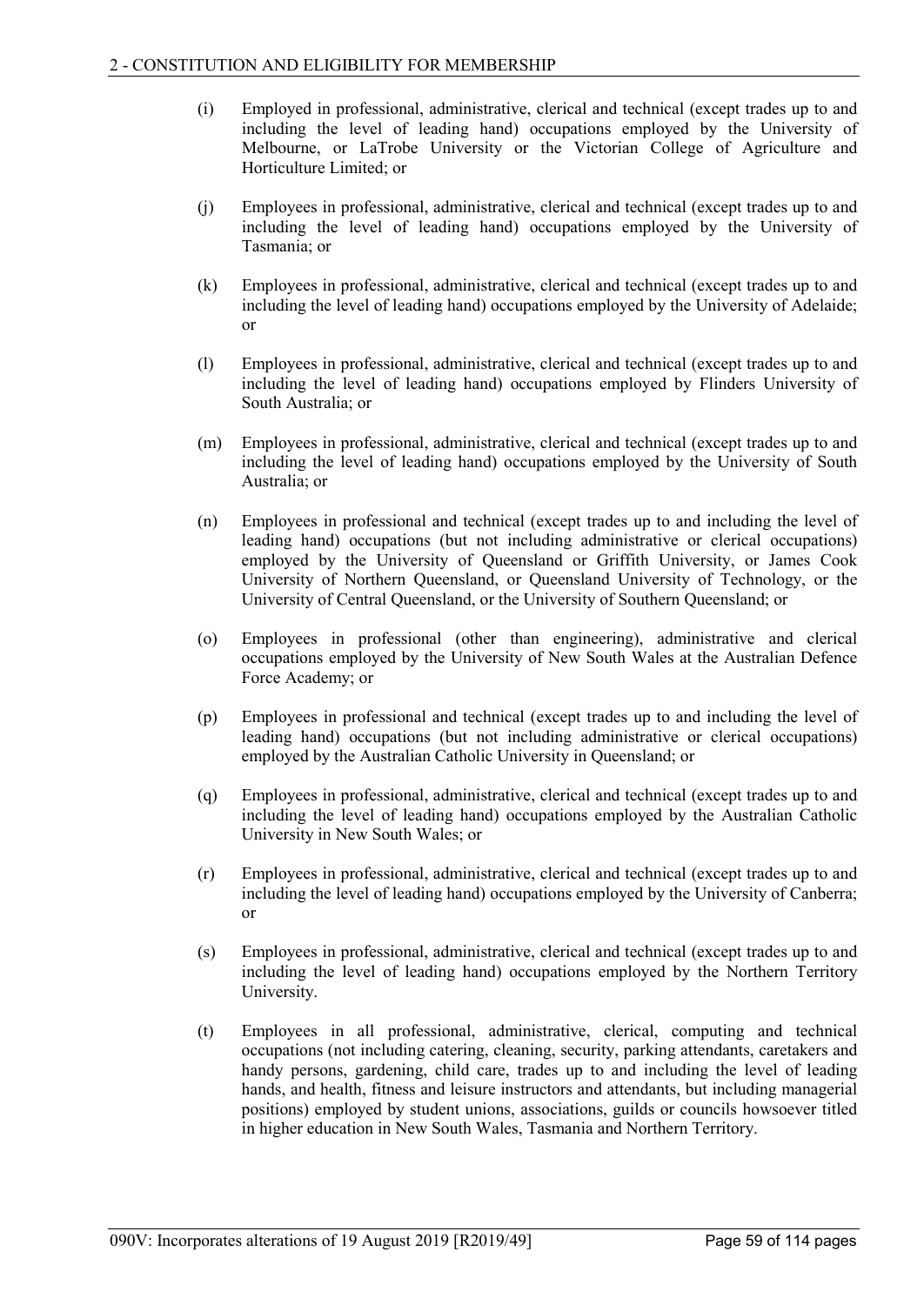- (u) Employees in all professional (other than teachers), administrative, clerical, computing and technical occupations (except trades up to and including the level of leading hand) employed by any company or corporation or any successor to any company or corporation in which the controlling shareholding is held by or, if there are no issued shares, of which the governing body by whatever name called includes nominees appointed by or for or on behalf of or in the interest of any university or consortium (however titled or described) of universities or any nominee or nominees of a university or universities or any successor or successors in law to that university or any successor or successors in law to that university or universities or part of that university or parts of those universities.
- (v) Employees of Campus Living Villages Pty Ltd and Campus Living Funds Management Limited, and of any successor, assignee or transmittee of the business and/or functions of the said corporations or any part thereof, other than employees engaged in construction or employees, up to the level of leading hand, engaged in maintenance functions.
- 2. In the interpretation of the terms professional, administrative, clerical, technical and trades occupations which appear in this rule (with the exception of Rule 3, Section  $3(1)(n)$ ), assistance in the ascertainment of the meaning of those terms shall be given by consideration of the broad functions described in, and the indicative classifications set out in the demarcation agreement between The State Public Services Federation and the Federated Miscellaneous Workers Union relating to coverage of general staff in Higher Education dated 24 August 1990 [which agreement is set out as Schedule A to these Rules].
- 3. Notwithstanding anything contained elsewhere in these rules all professional, administrative, clerical, computing and technical (except trades up to and including the level of leading hand) occupations of non-academic staff employed by or in Howard Florey Institute, the Walter and Eliza Hall Institute, the Ludwig Institute and the Murdoch Institute but not so as to include persons registered or enrolled or entitled to be registered or enrolled by any nursing authority, nor assistants in nursing employed in New South Wales or Queensland; and, medical practitioners not engaged in research and/or teaching and medical practitioners engaged in a research and/or teaching capacity who are also employed by a teaching hospital; and, persons employed by the Victorian Clinical Genetics Service Ltd shall not be eligible for membership.

# SECTION IV

Without in any way limiting or being limited by the provisions of Sections I, II or III of Part II of this Rule, the Union shall consist of an unlimited number of persons employed in or in connection with the administration of superannuation schemes operating for the benefit of persons eligible for membership of the Union; except persons eligible to be members of the Australian Municipal, Administrative, Clerical and Services Union employed to administer the:

Local Authorities Super Pty Limited (Vic), Quadrant Superannuation Fund (TAS), Local Government Super Scheme (SA/NT), West Australian Local Government Superannuation Plan (WA), Western Power Superannuation Fund (WA), Queensland Local Government Superannuation Scheme, Brisbane City Council Superannuation Plan, Queensland Electricity Supply Industry Employees Superannuation Scheme, Local Government Industry Superannuation Fund (NSW), Energy Industry Superannuation Scheme Pty Ltd (NSW) and successor funds.

### PART III

Independent contractors who, if they were employees performing work of the kind which they usually perform as independent contractors, would be eligible for membership of the Union under Part I or Part II of this Rule shall be eligible for membership of the Union.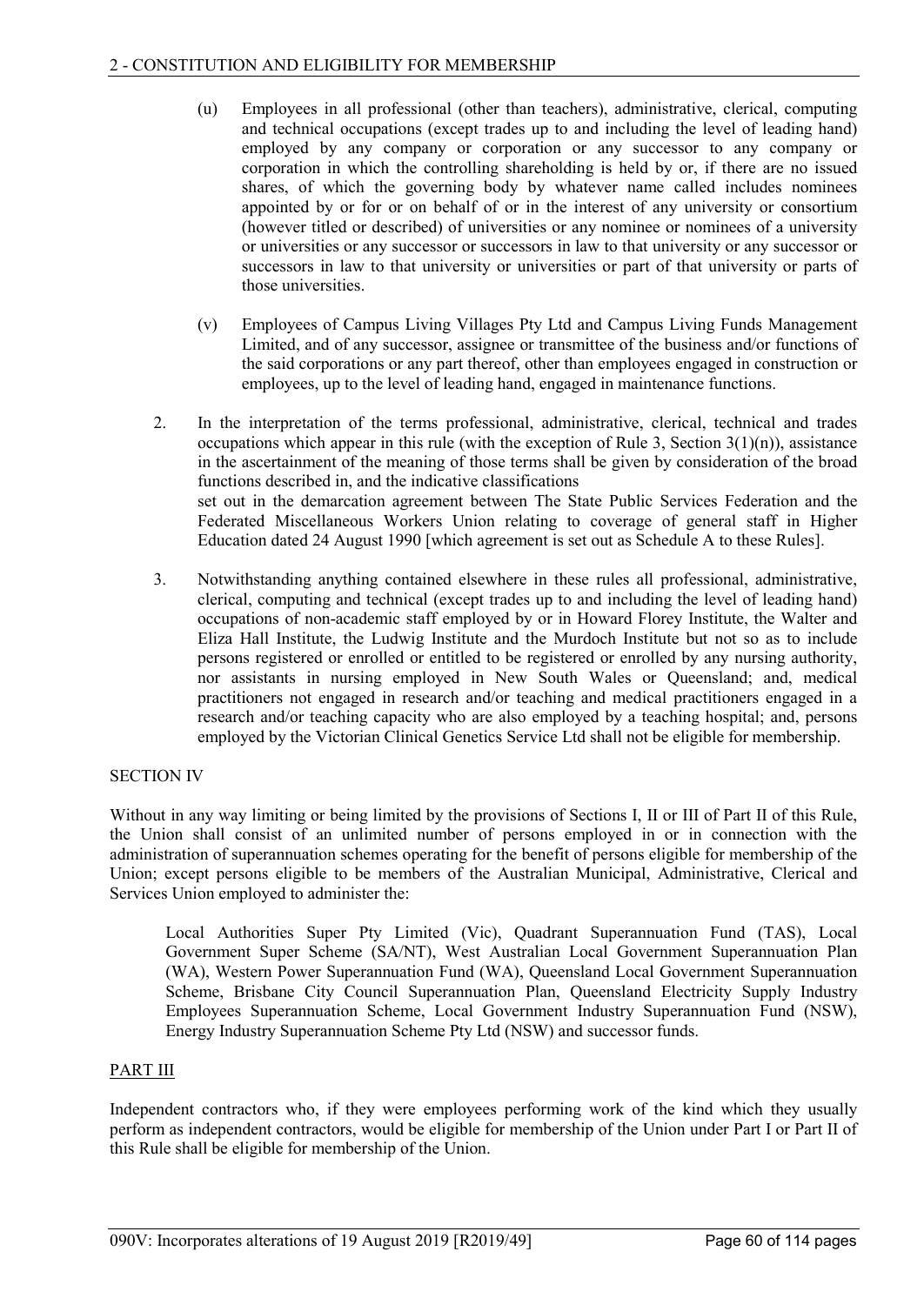### 3 - DESCRIPTION OF INDUSTRY IN CONNECTION WITH WHICH THE ORGANISATION IS REGISTERED

# PART IV

No restriction or qualification to the eligibility for membership under Part I of this Rule shall restrict or qualify eligibility under Part II of this Rule and no restriction or qualification to the eligibility for membership under Part II of this Rule shall restrict or qualify eligibility under Part I of this Rule.

### **3 - DESCRIPTION OF INDUSTRY IN CONNECTION WITH WHICH THE ORGANISATION IS REGISTERED**

The Industry in connection with which the Union is registered is as described in Part I, Part II, and Part III of this Rule.

### PART I

- A. Without in any way limiting, or being limited by, the provisions of subrules B, C, D, E, F and G, the industry in or in connection with which the organisation is registered is the Australian Public Service Industry, Australian Government boards, instrumentalities, corporations, commissions and statutory authorities industry, the Public Service of the Northern Territory Industry, Northern Territory Government boards, instrumentalities, corporations, commissions, statutory authorities Industry and the Public Service of the Australian Capital Territory Industry, and;
- B. Without in any way limiting, or being limited by, subrules A, C, D, E, F and G, the industry in connection with which the organisation is registered is employment by:
	- (a) the Commonwealth;
	- (b) the Northern Territory;
	- (c) the Australian Capital Territory;
	- (d) a body corporate established for a public purpose, whether in whole or in part, by or under a law of the Commonwealth, the Australian Capital Territory or the Northern Territory other than any local Government body established under the Local Government Act (Northern Territory) or other Local Government legislation in the Northern Territory;
	- (e) by a company or other body corporate incorporated under a law of the Commonwealth or of a State or Territory, being a company or other body corporate in which the Commonwealth, the Northern Territory or the Australian Capital Territory has a controlling interest;
	- (f) any other authority or body (whether corporate or not) being an authority or body that is financed in whole or in substantial part, either directly or indirectly by money provided by the Commonwealth except:
		- (A) moneys paid as consideration in a commercial transaction, for the provision of goods or services to the Commonwealth,
		- (B) moneys paid by way of bounty or like payment,
		- (C) moneys paid to a State or States of the Commonwealth, or,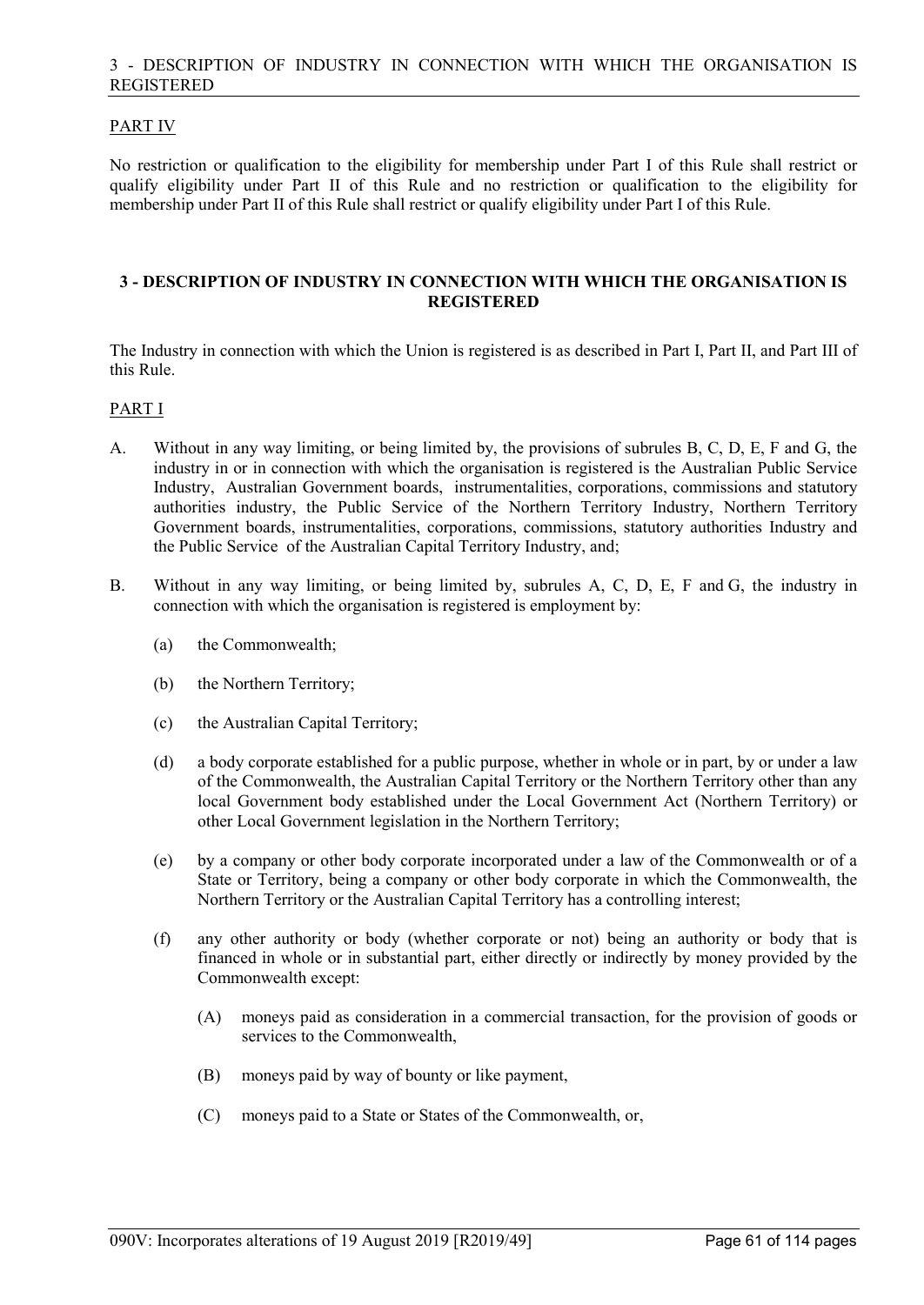- (D) moneys paid to a Local Authority, City, Municipality, Town, Borough, Shire or like statutory authority, which includes electricity, road, transport and port authorities and water or drainage boards.
- (E) an authority or body that is financed in whole or in substantial part, either directly or indirectly, by money provided by the Commonwealth, pursuant to;
	- 1. the Community Youth Support Scheme, or
	- 2. the Supported Accommodation Assistance Program, or
	- 3. the Family Day Care Services component of the Children Services Program, or
	- 4. the Family Support Program, or
	- 5. the Grant in Aid Ethnic Social Welfare Workers Program, or
	- 6. the Youth Services or Welfare Services components of the ACT Community Development Program,

or any program, scheme or fund directly replacing any one of the above.

- (g) in a Statutory Office created under a law of the Commonwealth, the Northern Territory or the Australian Capital Territory or established by the Executive of the Commonwealth, the Northern Territory or the Australian Capital Territory.
- C. Without in anyway limiting, or being limited by, subrules A, B, D, E, F and G, the industry in connection with which the organisation is registered is the broadcasting and television industry in the Australian Broadcasting Corporation in accordance with the Australian Broadcasting Corporation Act, 1983.
- D. Without in any way limiting, or being limited by, subrules A, B, C, E, F and G, the industry in connection with which the organisation is registered is the employment of persons in -
	- 1. The Australian Public Service;
	- 2. The Public Service of the Northern Territory;
	- 3. The Public Service of the Australian Capital Territory;
	- 4. The service of any public institution or authority of the Australian Government whether such service is in the Australian Public Service or not; or
	- 5. The Service of any public institution or authority of the Northern Territory whether such service is in the Northern Territory Public Service or not.
- E. Without in any way limiting, or being limited by, sub-rules A, B, C, D, F and G, the industry in connection with which the organisation is registered is the telecommunications industry.

For the purposes of these Rules, the telecommunications industry means: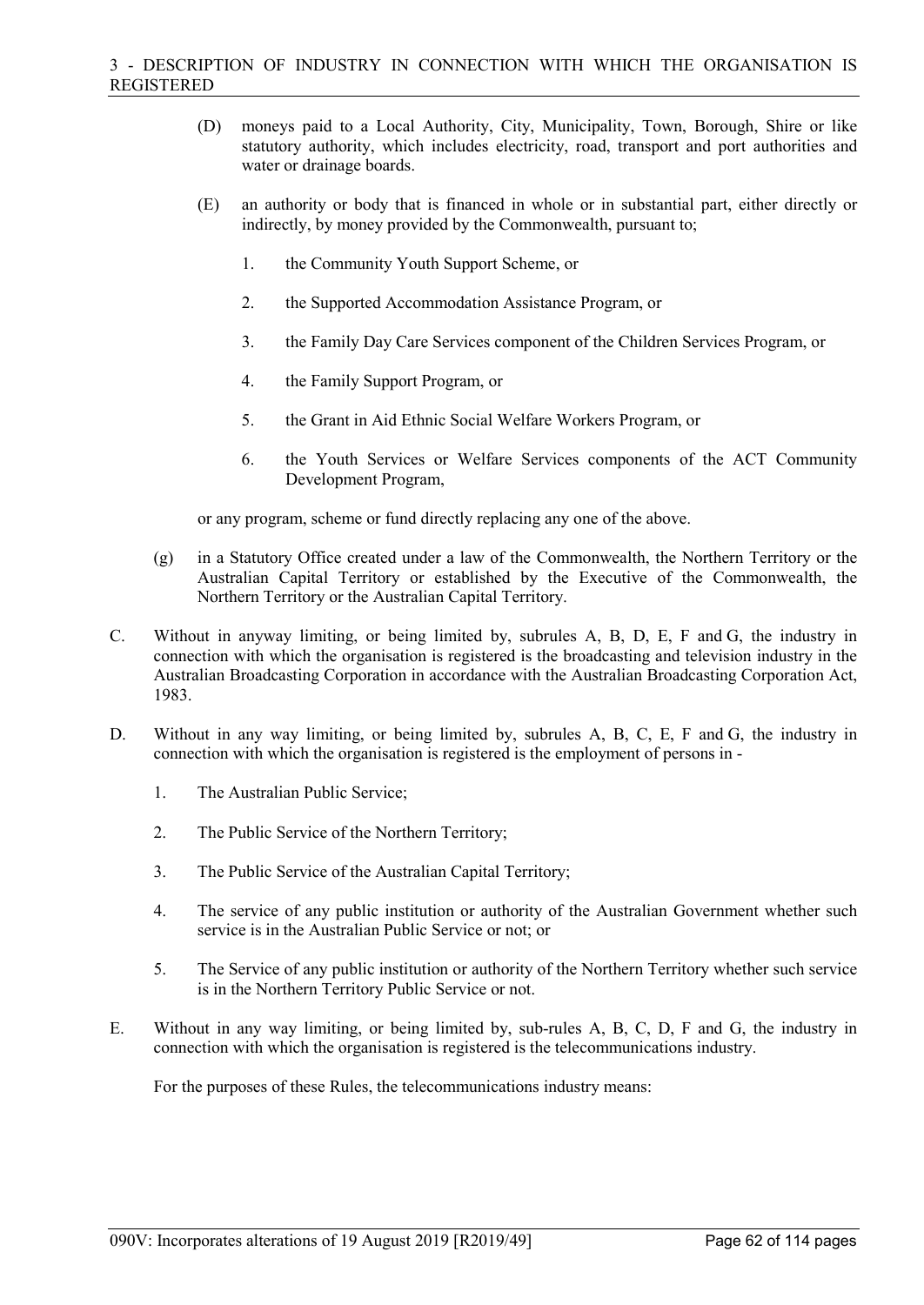- (a) Any business, or part of a business, whose principal function is carrying on the supply and/or installation and/or maintenance of telecommunication services as defined in the Telecommunications Act 1991 and includes any business whose principal function is the supply and/or installation and/or maintenance of value added telecommunications services; and/or
- (b) Any business, or part of a business, whose principal function is incidental, ancillary or complimentary to the supply and/or installation and/or maintenance of telecommunication services as defined in the Telecommunications Act 1991; and/or
- (c) Any business, or part of a business, whose principal function is carrying on the installation and/or maintenance of equipment and line as defined in the Telecommunications Act 1991.

Provided always that this definition does not extend to or include any business whose principle function is the manufacture and supply of equipment and line as defined in the Telecommunications Act 1991 whether or not such business also installs and maintains equipment and line as defined.

- F. Without in any way limiting, or being limited by, subrules A, B, C, D, E, and G, the Industry in or in connection with which the organisation is registered is the Radio Telegraphy, Radio Telephony, Radio Technology, Radio Television, Radio Facsimile, Radio Signals, Cable Operations, Cable Technology, Cable Engineering, Teleprinter Operation, Radio Operation, Beam and Cable Accounting and Checking Industry.
- G. Without in any way limiting, or being limited by subrules A, B, C, D, E and F, the industry in connection with which the organisation is registered is the scientific and industrial research industry.

# PART II

#### SECTION 1

In this section -

- (a) References to "this rule" (or similar expressions) shall be construed as referring to this section only of this rule and shall not be construed as limiting the scope of Section II hereof.
- (b) References to persons not being within the industries in or in connection with which the Union is registered (or similar expressions) shall be construed as limited to such persons not being within the industry in or in connection with which the Union is registered under this Section of this rule and shall not be construed as limiting in anyway the scope of Section II hereof.
- (A) The industries in or in connection with which the Union is formed are the activities undertaken by and carried on by or by employees of
	- (i) The Crown in right of any State or States;
	- (ii) any statutory body representing the Crown in right of any State or States;
	- (iii) any instrumentality or authority whether corporate or unincorporate acting under the control of or for or on behalf of or in the interest of the Crown in right of any State or States;
	- (iv) any company or corporation in which at least fifty per centum of the issued shares are held by or for or on behalf of or in the interest of the Crown in right of any State or States or, if there are no issued shares, in which the governing body by whatever name called includes nominees appointed by or for or on behalf of or in the interest of the Crown in right of any State or States.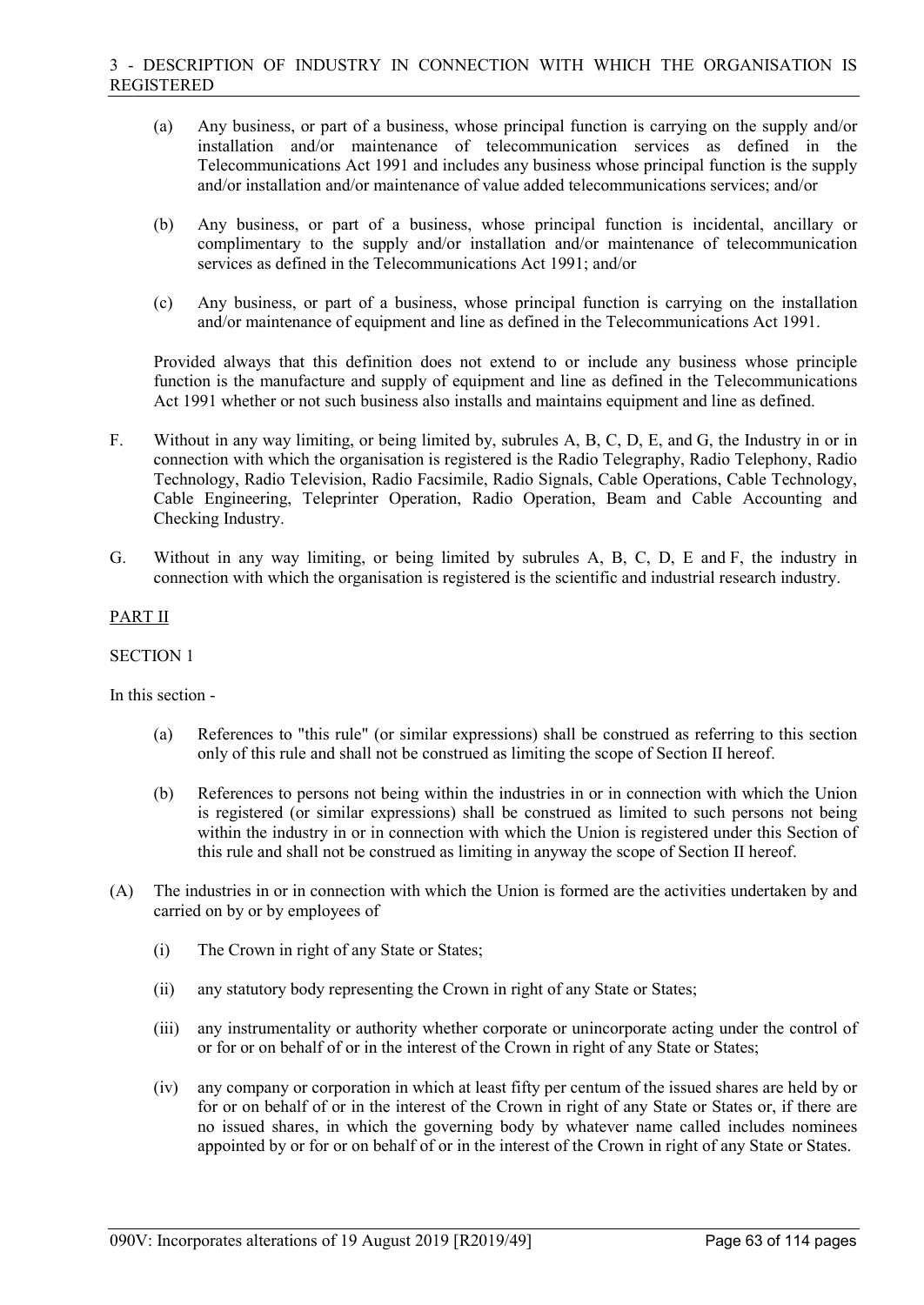Without limiting the generality of the foregoing these industries include:

Brickmaking and quarrying

Building and construction

Harbours including dockyards jetties and coastal waters excluding the industry of shipping

Engineering

Finance and investment in commercial or private undertakings or projects and purposes of a non-governmental character excluding the industries of banking and credit unions

Housing including without limiting the generality thereof the acquisition planning survey subdivision improvement sale or lease of land construction of residential premises for sale or lease and management of developed properties Insurance but in Queensland, to the extent only of persons who are:-

- (i) permanent employees of the Queensland Government or (in relation to the Crown in the right of the State) of a Crown Corporation, Crown Instrumentality or Minister representing the Crown; and
- (ii) (a) employed in Suncorp Insurance and Finance as that body operated on 1 October, 1991 or any Public Sector successors of that body to the extent that such successor performs the functions of that body, or
	- (b) employed in the Workers' Compensation Board of Queensland as that body operated on 1 October, 1991 or to public sector successor of that body to the extent that such successor performs the functions of that body.

Manufacturing for commercial or private undertakings or purposes of a non-governmental character

The storage, conveyance and marketing of dairy and farm produce, fish, meat, grain, coal and coke but excluding the sale of any of the foregoing commodities by wholesale or retail

Medical Officers and paramedical officers excluding legally qualified Medical Practitioners or persons studying or training to obtain such qualifications

### Mining

Power and fuel supply and sale excluding the manufacture distribution or sale of gas however defined provided that this exclusion shall not apply to salaried employees of The Pipelines Authority of South Australia

Printing and publishing provided that the Union shall maintain but not extend its industrial coverage of employees who are covered by Federal or State Awards and Agreements or State or Federal Determinations in the printing industry

Regional Development and redevelopment including without limiting the generality thereof the acquisition planning survey subdivision improvement sale or lease of land for mixed commercial residential and public use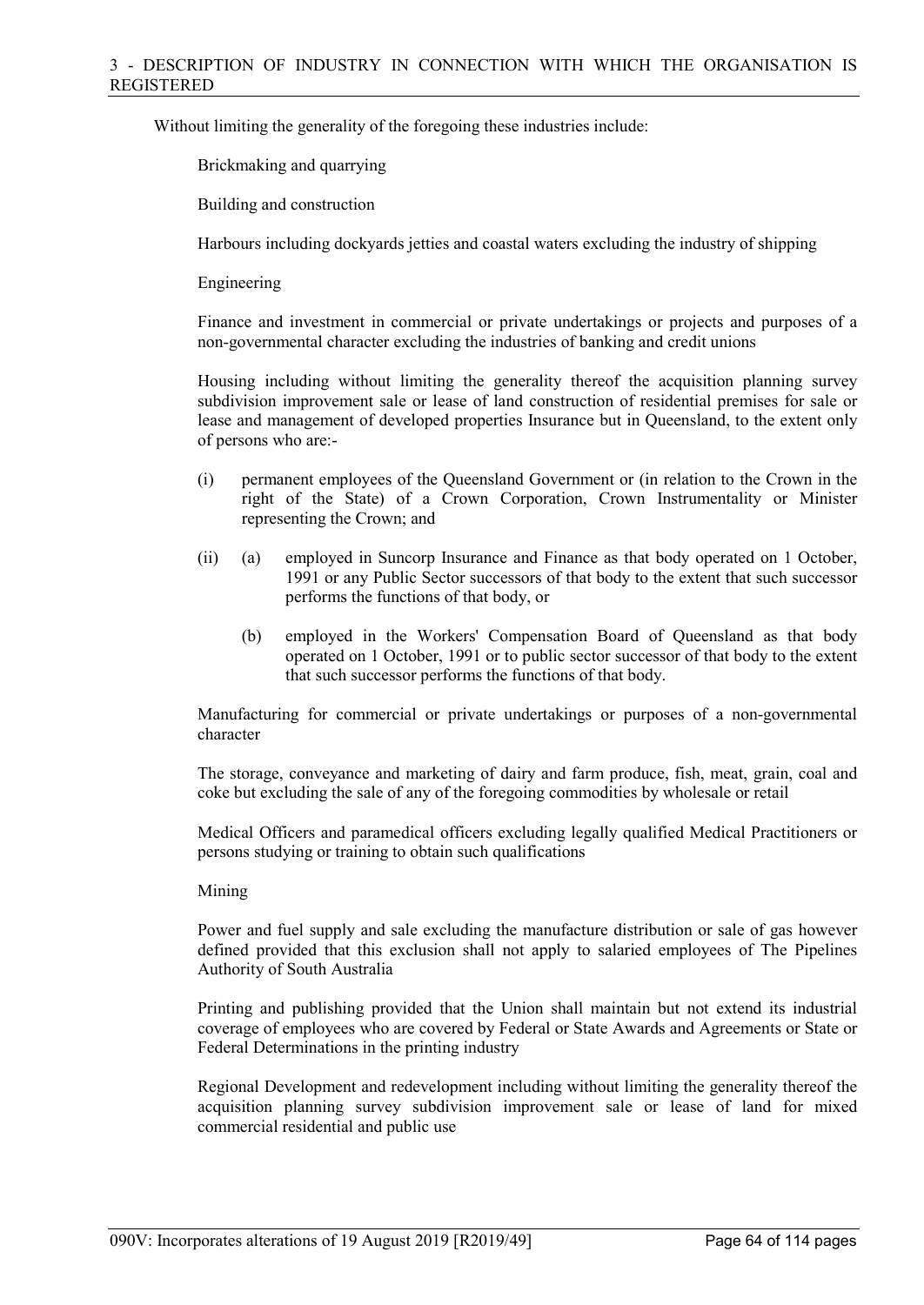Social Welfare, Child Care, Provision of Social Services, Charity Work and without limiting the generality of the foregoing probation and parole services including rehabilitation programme management, youth and community services, ethnic affairs, drug referral and rehabilitation, child and family care services, retarded persons services, mental health services and counselling in institutions, community centres and crisis service areas

Theatrical and amusements of any kind whether outdoor or indoor or in or about theatre halls sports exhibitions and agricultural shows but not so as to include employees not engaged in administrative and clerical duties and excluding the industry of professional musicians

Tourism including without limiting the generality thereof the acquisition planning survey restoration improvement management and promotion of Zoological and National Parks, places of historic interest, resorts and tourist attractions generally excluding the transport of passengers or goods by land water or air

Universities and colleges of advanced education but not including academic staff

Water conservation and irrigation including without limiting the generality thereof the storage transport inspection control metering and sale of water

Architecture

**Chemistry** 

Science

Surveying

Draughting including tracing

- (B) Notwithstanding the foregoing and without limiting the generality thereof the industries in or in connection with which the Union is formed are also:
	- (1) In the State of New South Wales the industries carried on by and the activities undertaken by and carried on by
		- (a) employees of the Crown in Right of the State of New South Wales; for the purpose of this Constitution the term "employees of the Crown" without limiting the ordinary meaning of the term shall include employees of any person, firm, board, trust, company or corporation employing persons on behalf of the Government of the State; and
		- (b) Foremen Engineers and Administrative Officers exercising supervisory duties employed by the Board of Fire Commissioners; and
		- (c) (i) Employees who are graduates or graduands of a recognised university or who hold a diploma of a recognised body and who are engaged or usually engaged in any of the following callings or avocations whether as principal or assistant employees or employees in training in a public or private hospital or public dental clinic, namely: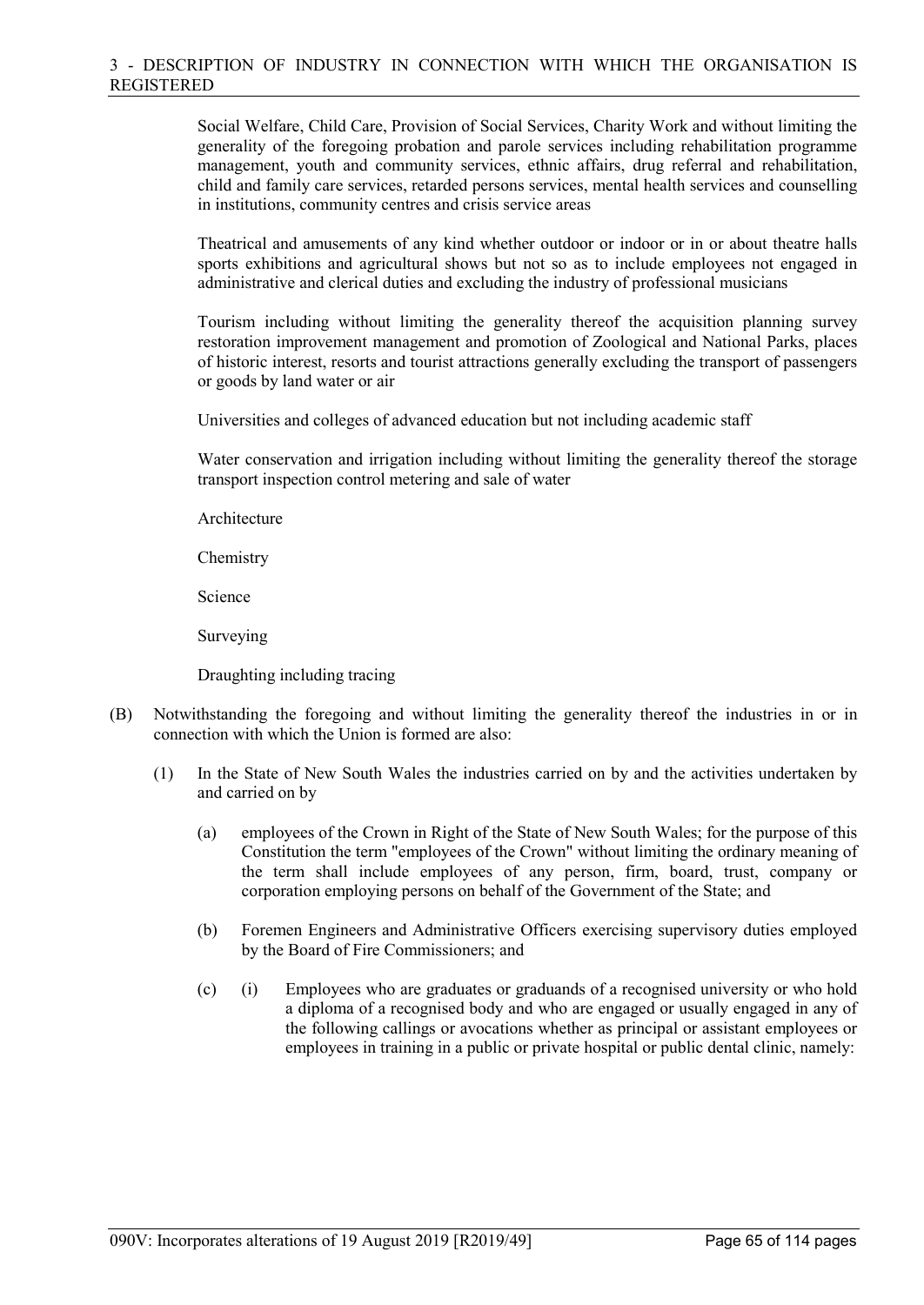Bacteriologist, Pathologist, Medical Scientist, Scientific Officer (other than Medical Technologist), Bio-Medical Engineer, Physician, Surgeon, Psychologist, Dental Scientist, Dentist, Optometrist, Oculist, Audiologist, Speech Therapist, Occupational Therapist, Music Therapist, Dietician, Librarian, Medical Record Librarian (or Administrator), Social Worker, Physiotherapist, Welfare Officer, Health Education Officer, Alcoholism Counsellor, Nurse Counsellor, Chiropodist (or Pediatrist);

together with such other employees who are engaged or usually engaged in the callings or avocations of Welfare Officer, Health Education Officer, Nurse Counsellor and Alcoholism Counsellor, Chiropodist (or Pediatrist), whether as principal or assistant employees or as employees in training and who hold a certificate of a technical college or of an institution deemed by the employer to be of similar standing.

(ii) Employees of any organisation registered or exempt from registration under the Charitable Collections Act, 1934, as amended, who are graduates or graduands of a recognised university or who hold a diploma of a recognised body and who are engaged or usually engaged in any of the following callings or avocations whether as principal or assistant employees or as employees in training, namely:

Bacteriologist, Pathologist, Medical Scientist, Scientific Officer (other than Medical Technologist), Bio-Medical Engineer, Physician, Surgeon, Psychologist, Dental Scientist, Dentist, Optometrist, Oculist, Audiologist, Speech Therapist, Occupational Therapist, Music Therapist, Dietician, Librarian, Medical Record Librarian (or Administrator), Social Worker, Physiotherapist, Welfare Officer, Health Education Officer, Alcoholism Counsellor, Nurse Counsellor, Chiropodist (or Pediatrist), Child Care Officer, Library Officer or Remedial Gymnast;

together with such other employees who are engaged or usually engaged in the callings or avocations of Welfare Officer, Health Education Officer, Nurse Counsellor, Alcoholism Counsellor, Chiropodist (or Pediatrist), Child Care Officer, Library Officer or Remedial Gymnast, whether as principal or assistant employees or as employees in training and who hold a certificate of a technical college or of an institution deemed by the employer to be of similar standing but excluding employees howsoever qualified who are engaged or usually engaged in the callings or avocations of Child Care Officer, Library Officer or Remedial Gymnast in a Domiciliary institution operated by an organisation registered or exempt from registration as aforesaid.

- (iii) Employees who are engaged or usually engaged in the callings or avocations whether as principal or assistant employees or as employees in training of School Dental Therapist, Dental Chairside Assistant or Dental Technician in a public hospital or by an organisation registered or exempt from registration under the Charitable Collections Act, 1934, as amended, or a public dental clinic.
- (iv) Provided that in the case of the callings or avocations of Nurse Counsellor, Alcoholism Counsellor, Child Care Officer, Welfare Officer and Health Education Officer;
	- (I) The certificate referred to above shall require at least two years full-time or three years part- time post Higher School Certificate level study.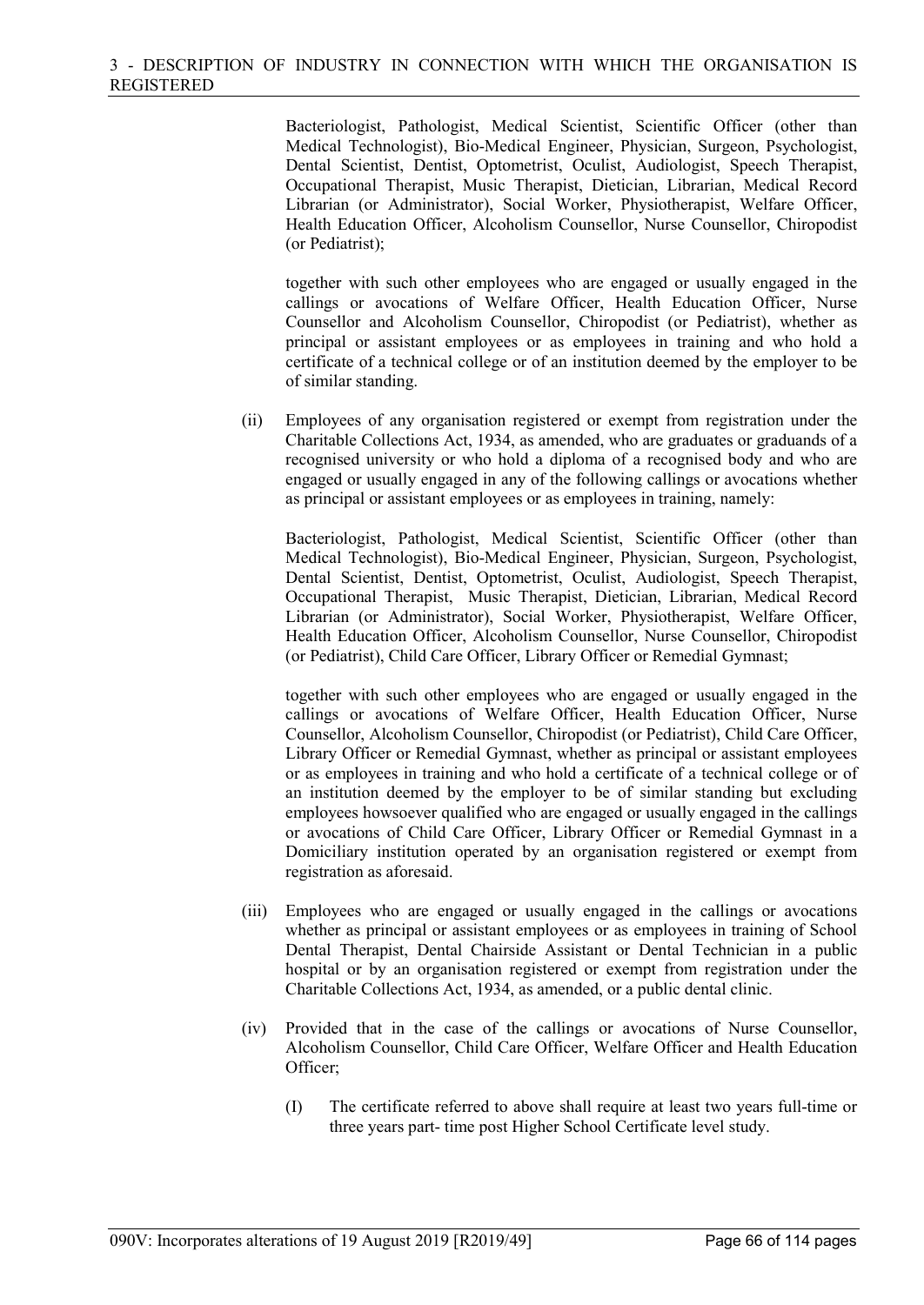- (II) The institution referred to above is reasonably and properly 'deemed' by an employer.
- (III) The employees are or should be reasonably and properly designated and classified as Nurse Counsellor, Alcoholism Counsellor, Child Care Officer, Welfare Officer and Health Education Officer respectively.
- (d) Persons employed by
	- (i) Colleges of Advanced Education;
	- (ii) the University of New South Wales, the University of Newcastle, the University of Wollongong or any Universities formed from a College of these Universities;
	- (iii) Agricultural Colleges;

including in each case

Foremen, Laboratory Craftsmen and those employed in a supervisory capacity.

- (iv) Persons employed, or unusually employed by or on behalf of The University of Sydney, Macquarie University and New England University in or in connection with one or more of the following industries or industrial pursuits General Library Assistants, Library Assistants, Senior Library Assistants, Assistant Librarians, Librarians- in-Charge, Senior Librarians, Library Technicians, Assistant Library Technicians and Library Officers.
- (e) The employees of the United Dental Hospital of Sydney.
- (f) Employees of the administrative, clerical and general staff of the Legislative Assembly and of the Legislative Council.
- (g) Senior executives, managers country branches, inspectors, sales supervisors, engineers, laboratory staff, floor and production management and senior clerical officers employed by the New South Wales Egg Corporation.
- (h) Persons in the Departments of Education or Technical and Further Education, Colleges of Advanced Education and in such other Departments, Sub-Departments or Institutions who are employed by any New South Wales Education Commission or its agents.
- (i) Associates to Justices.
- (j) Without in any way limiting the application of paragraphs (a) and (c) hereof:
	- (i) Persons employed in regional offices of any Department of State or corporation or body established by statute of the State of New South Wales administering or providing health services in the State of New South Wales and including such persons whose employment fulfils a function of such a regional office but who, due to the nature of their duties, are not employed within the precincts of that office.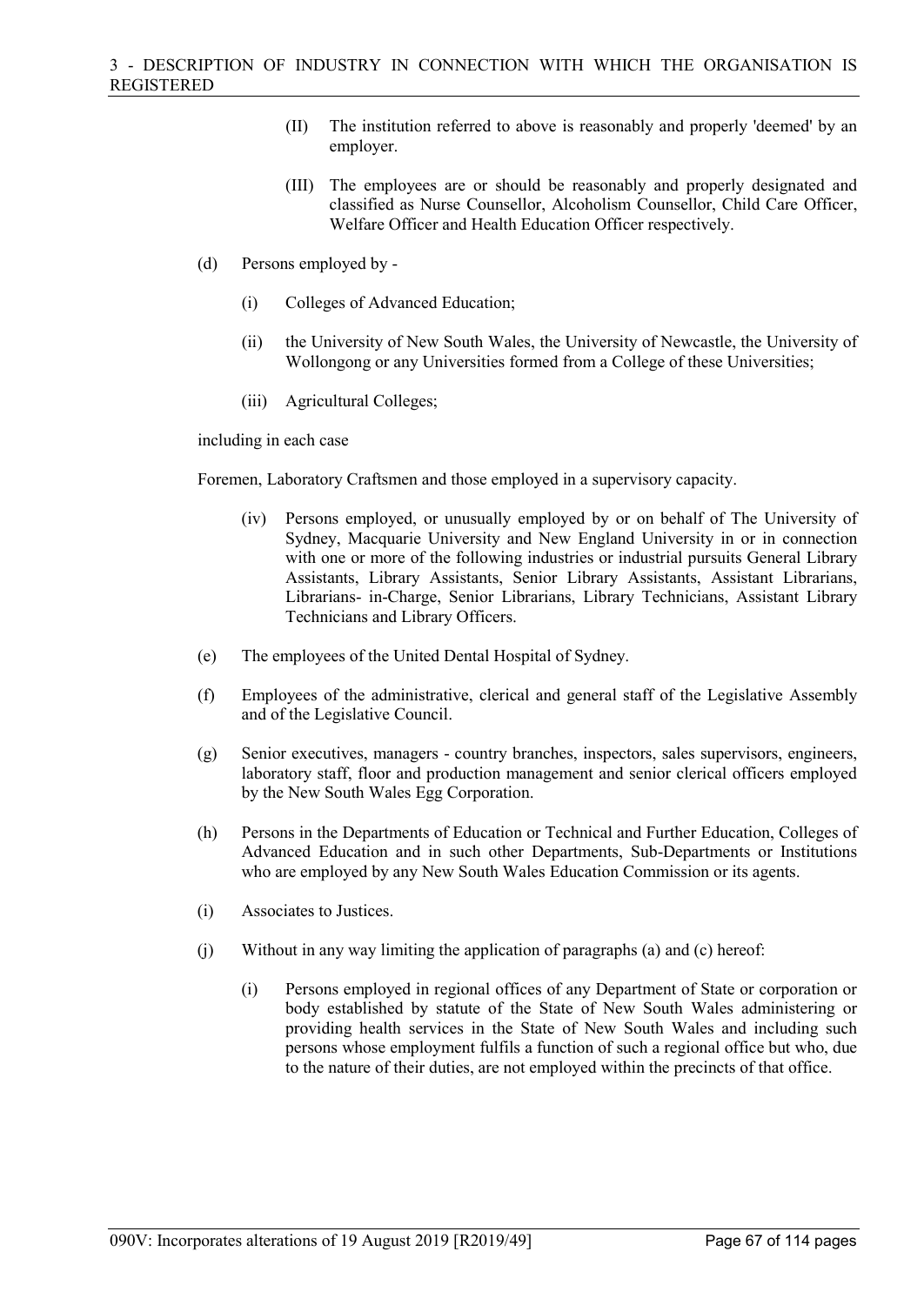- (ii) Persons employed in or by area or community health services (howsoever called) other than persons engaged in non-professional duties in,
	- (a) a State Public Hospital;
	- (b) a community health centre located within the precincts of a State Public Hospital; or
	- (c) an area health service (not being a community health centre) located outside the precincts of a State Public Hospital.

For the purposes of this sub-paragraph the term "non- professional" duties shall mean duties other than those performed by the persons described in paragraph (D)(c) of this rule.

- (iii) Persons, other than those described in paragraph  $(B)(1)(c)$  of this rule, employed at the Sexually Transmitted Diseases Clinic and the Medical Examination and Immunisation Centre whilst such establishments are operated at locations not within the precincts of a Public Hospital by which such persons are employed.
- (iv) Persons employed in or by or in connection with the administration of:

The Drug and Alcohol Authority New South Wales State Cancer Council The United Hospitals Auxiliary The Institute of Psychiatry

- (v) Persons employed in or by or in connection with the administration of any body (whether incorporated or unincorporated) established for the purpose of registering persons for the practice of any profession, calling or vocation in the State of New South Wales.
- (vi) For a period of three years from the making of an order pursuant to the Health Administration Act, 1982, persons other than those referred to in sub-paragraphs (i) - (iv) hereof, who by virtue of that order would not otherwise be eligible for membership in the Union, provided that at the time of the making of the order such persons were members of the Union.

Provided that nothing in this paragraph shall render eligible for membership in the Union persons engaged in the professions of nursing or mental nursing employed as trained nurses, trainees and assistants in nursing.

- (k) Without limiting the generality of the foregoing paragraphs hereof, persons employed in or in connection with the provision of or rendering of medical and/or para-medical services in penal or like establishments deemed or proclaimed to be a prison pursuant to the Prisons Act, 1952, to persons incarcerated or otherwise detained.
- (l) Persons employed at the Sydney Entertainment Centre in administrative, clerical, technical, professional or managerial capacities, including employees of any lessee of the Centre for operation as a place of entertainment, provided such persons are not employed to perform front-of- house activities nor engaged in any other capacity in or in connection with the selling of goods.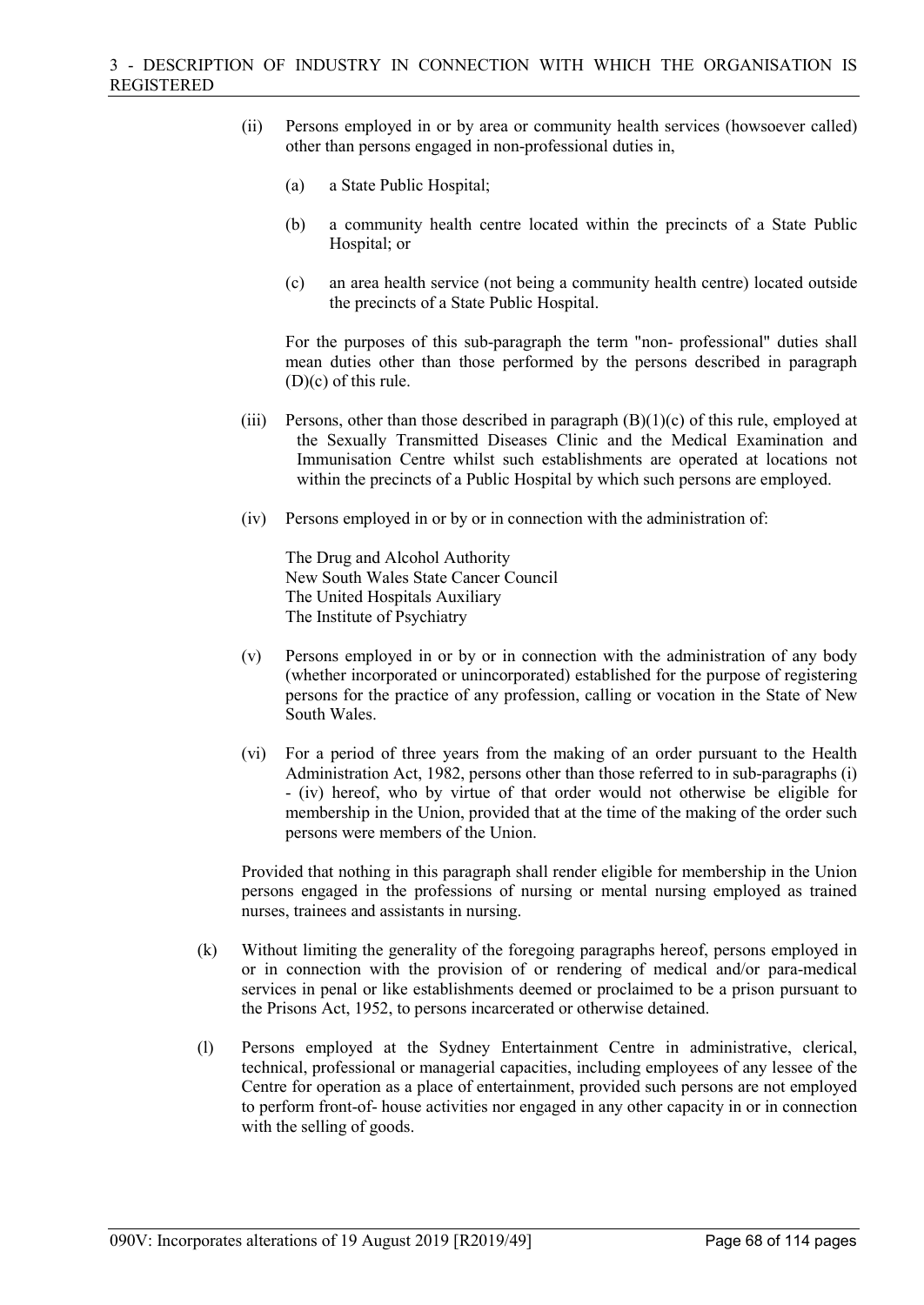- (m) Employees of the Australia Music Centre Ltd, and of any successor, assignee or transmittee of the business and/or functions of the said corporation or any part thereof.
- (n) Without limiting the generality of any of the foregoing paragraphs hereof, all employees of the Joint Coal Board and any successor in law to it or any legal entity, whether corporate or unincorporated and whether or not owned by or on behalf of the Crown in right of the State of New South Wales, carrying on the functions described in the Coal Industry Act 2001 (NSW).
- (o) Persons employed as barristers, solicitors, barristers and solicitors, lawyers, legal officers, attorneys, patent attorneys or in any other position or under any other title which the holder is required to process legal qualifications or be registered as a legal practitioner or hold a practising certificate as a legal practitioner.
- (p) Employees of Coleambally Irrigation Co-operative Limited, Jemalong Irrigation Limited, Lower Murray Irrigation Limited, Murray Irrigation Limited, Murrumbidgee Irrigation Limited and any successor in law to any of the aforesaid, employed as administrative and clerical staff, clerks, clerical officers, professional officers (excluding professional engineers), channel attendants, senior channel attendants, senior operations officer, operations manager, works manager, weeds inspectors, mechanical inspectors, mechanical service officers, technical officers, operations superintendents, engineering assistants, field officers environmental, field officers water distribution channel attendants (excluding field officers employed to carry out general labouring duties).
- (q) Employees of the Museum of Contemporary Art
- (r) Persons employed or engaged to work in:
	- (i) any private correctional facility, other than the Junee Correctional Centre; and
	- (ii) prisoner transport, including the provision of security escort services to and from correctional facilities, court and/or hospitals

Provided that nothing in this sub-paragraph will render teachers or nurses eligible for membership of the Union.

Provided further that nothing in this sub-paragraph will render employees eligible for membership of the Union who are:

- (a) not directly employed or engaged by operators of correctional facilities or prisoner transport activities; and
- (b) who are employed, or who become employed, performing either construction, refurbishment or installation work in private prisons or the maintenance or repair of private prison transport vehicles.
- (s) Persons who are, or usually are, employees in the New South Wales electricity supply industry, supplying electricity directly or indirectly to the public in a professional or para-professional capacity requiring theoretical or technical knowledge of accountancy, economics, engineering, law, medicine, science, or surveying or requiring specially acquired knowledge other than that required for crafts, trades or purely clerical work.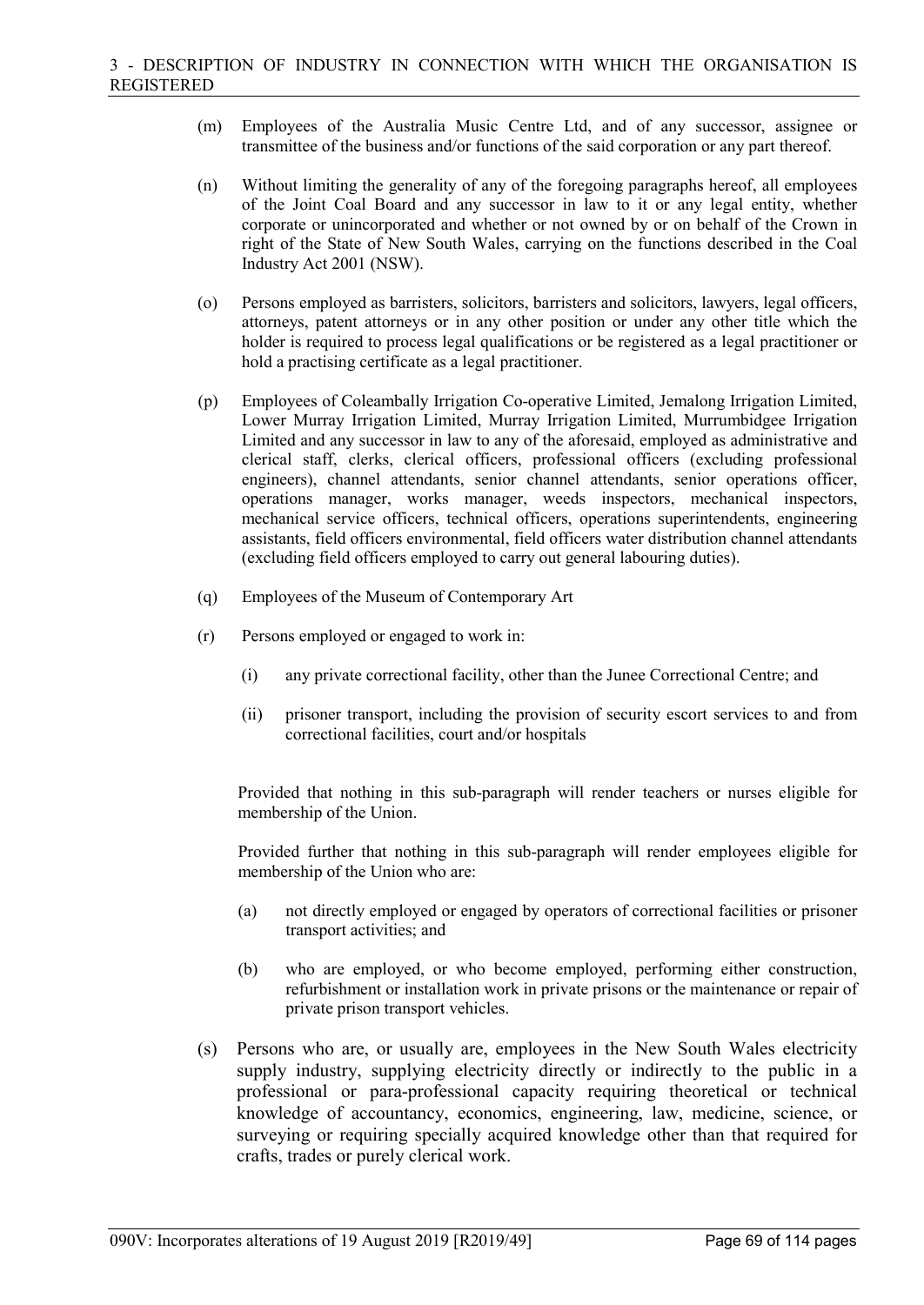- (t) Persons employed in the generation, transmission or distribution of electricity in New South Wales in a professional (but for Professional Engineers), administrative, clerical or salaried technical position.
- (u) Persons employed or to be employed by companies or organisations who are successors to and performing the roles, functions or responsibilities of the Home Care Service of New South Wales, other than those employed in classifications covered by the *Care Worker Employees – Department of Family and Community Services – Ageing, Disability and Home Care (State) Award 2014* as it was at 31 October 2014.
- (2) In the State of South Australia the industries carried on by and the activities undertaken by and carried on by persons:
	- (a) Employed permanently or temporarily in the Public Service within the meaning of the Government Management and Employment Act, 1985.
	- (b) Employed by or under any Board, Trust, Commission, Commissioner, Committee, or other public or statutory authority, appointed by the South Australian Government.
	- (c) Employed as Timekeepers, Foremen, or Inspectors in any department of the Public Service of South Australia.
	- (d) Employed on annual salary in any hospital or institution by or under the control of the South Australian Government.
	- (e) Employed by the Board or Committee of Management of the Adelaide Children's Hospital Incorporated, The Queen Victoria Hospital Incorporated, Lyell McEwin Hospital Incorporated, The Julia Farr Centre Incorporated, Minda Home Incorporated and any Hospital or Health Centre Incorporated under the South Australian Health Commission Act 1975-1976 as amended and any other public or country community hospital or health centre.
	- (f) Employed as Executive Officers or in administrative, managerial or in a professional capacity by the Foundation for Multi Disciplinary Education in Community Health.
	- (g) Employed as nurses by the following State Government Hospitals The Royal Adelaide Hospital, the Queen Elizabeth Hospital, the Flinders Medical Centre, The Modbury Hospital, the Whyalla Hospital, Port Pirie Hospital, Port Augusta Hospital, Port Lincoln Hospital, Mount Gambier Hospital, Walleroo Hospital, Ru Rua Nursing Home.
	- (h) Employed as nurses who are Public Servants within the meaning of the Government Management and Employment Act, 1985 and in particular but without limiting the generality thereof, senior mental health nurses.
	- (i) Employed as nurses pursuant to direct Ministerial appointment (but not persons employed by "subordinates" of any Minister in respect of whom the Minister's consent only is required) and in particular, but without limiting the generality thereof, nurses employed pursuant to S.6 of the Alcohol and Drug Addicts (Treatment) Act 1961-1971.
	- (j) Employed as nurses in the following psychiatric hospitals and institutions, Enfield Hospital, Glenside Hospital, Hillcrest Hospital, Willis House, Palm Lodge, the Psychiatric Day Hospital, Strathmont Hospital who were members of the Union as at 17 April, 1980, who remain members continuously thereafter.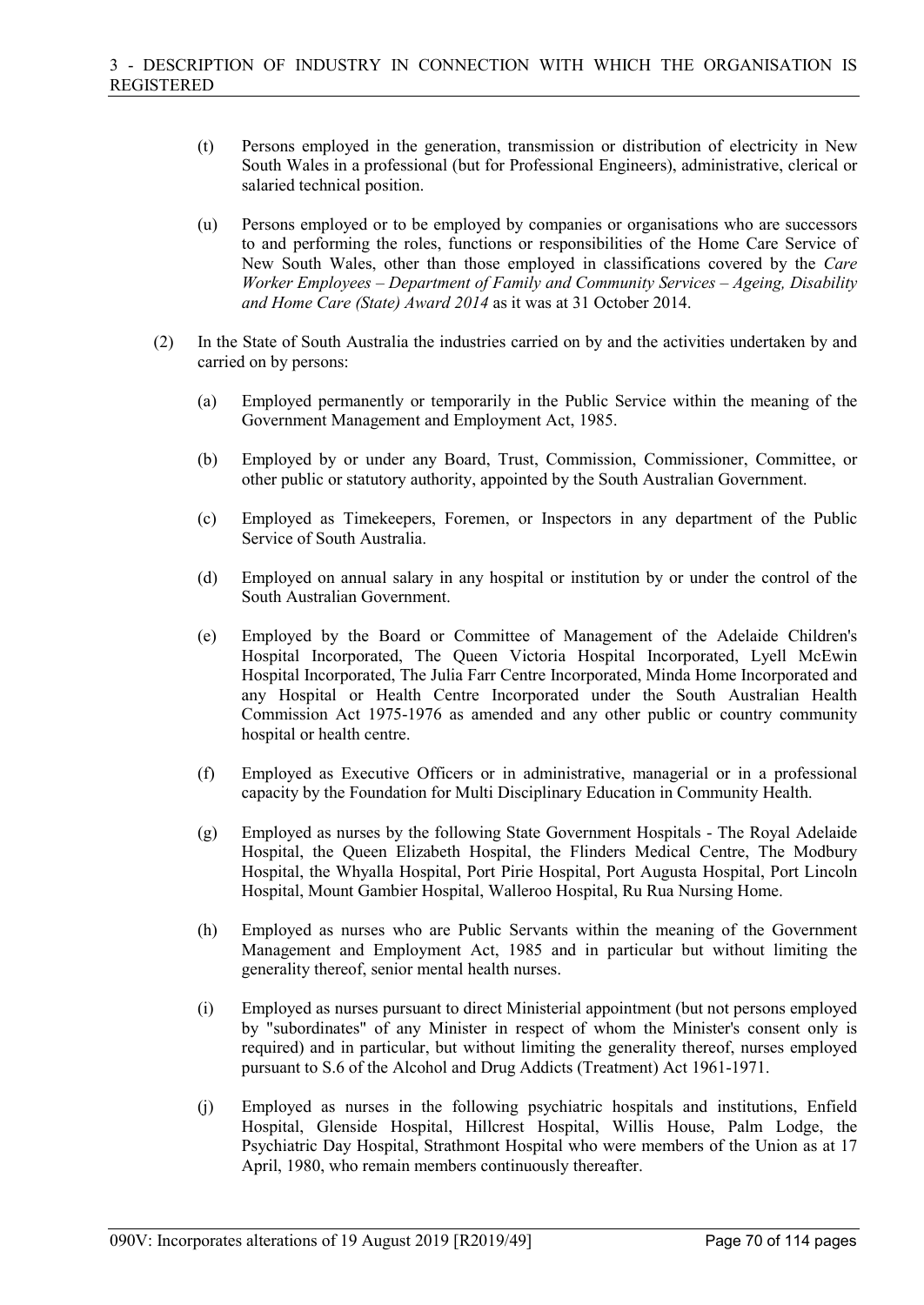- (k) Employed as nurses by the Health Commission, any community health centre, the Queen Victoria Hospital, Minda Home, country community hospitals who were members of the Union as at 17 April 1980, who remain members continuously thereafter.
- (l) Employed as Dental Nurses.
- (m) Notwithstanding anything contained in this rule, persons employed by the State Transport Authority of South Australia in a supervisory, clerical, administrative or inspectorial capacity who are members of the Federation as at 20th day of August, 1993 for so long as they remain members of the Federation and engaged in a supervisory, clerical, administrative or inspectorial capacity within the STA of SA.
- (n) Employed in any capacity by The Crippled Children's Association of South Australia Incorporated, excluding persons eligible for membership of the Australian Nursing Federation.
- (o) For the purpose of giving effect to the orders made on 9 May 1997 and recorded in Print P0067, with effect from 1 October 1997 and subject to further order of the Commission to vary or set aside the orders, employed in any administrative, clerical, managerial, or professional capacity by United Water International Pty Ltd, excluding any person employed by United Water International Pty Ltd:
	- (i) in any technical capacity, other than those persons who were members of the Union at 12 November 1996 and who retain that membership;
	- (ii) in any supervisory positions in non-clerical or non-administrative structures, including positions designated as "plant superintendent", other than those persons who were members of the Union at 12 November 1996 and who retain that membership;
	- (iii) as Managing Director or those Executive Managers that report directly to him or her, other than those persons who were members of the Union at 12 November 1996 and who retain that membership; and
	- (iv) who is eligible for membership of the Union only by virtue of this paragraph and who is eligible for membership of the Australian Liquor, Hospitality and Miscellaneous Workers Union of Australia other than those persons who were members of the Union at 12 November 1996 and who retain that membership.
- (3) In the State of Tasmania the industries carried on by and the activities undertaken by and carried on by persons employed in a permanent or temporary capacity by -
	- (a) the State;
	- (b) a State Authority which means any persons or body of persons or Authority, whether corporate or unincorporate, which is constituted or established under the authority of any Act or under Royal prerogative for the State of Tasmania;
	- (c) a State public hospital which means any hospital receiving aid from the State that is prescribed as a State public hospital and with which a board is charged with the management, maintenance, and regulation. Provided that nothing in this paragraph shall render eligible for membership of the Union any person employed on the general staff and/or nursing staff of a State public hospital in the State of Tasmania.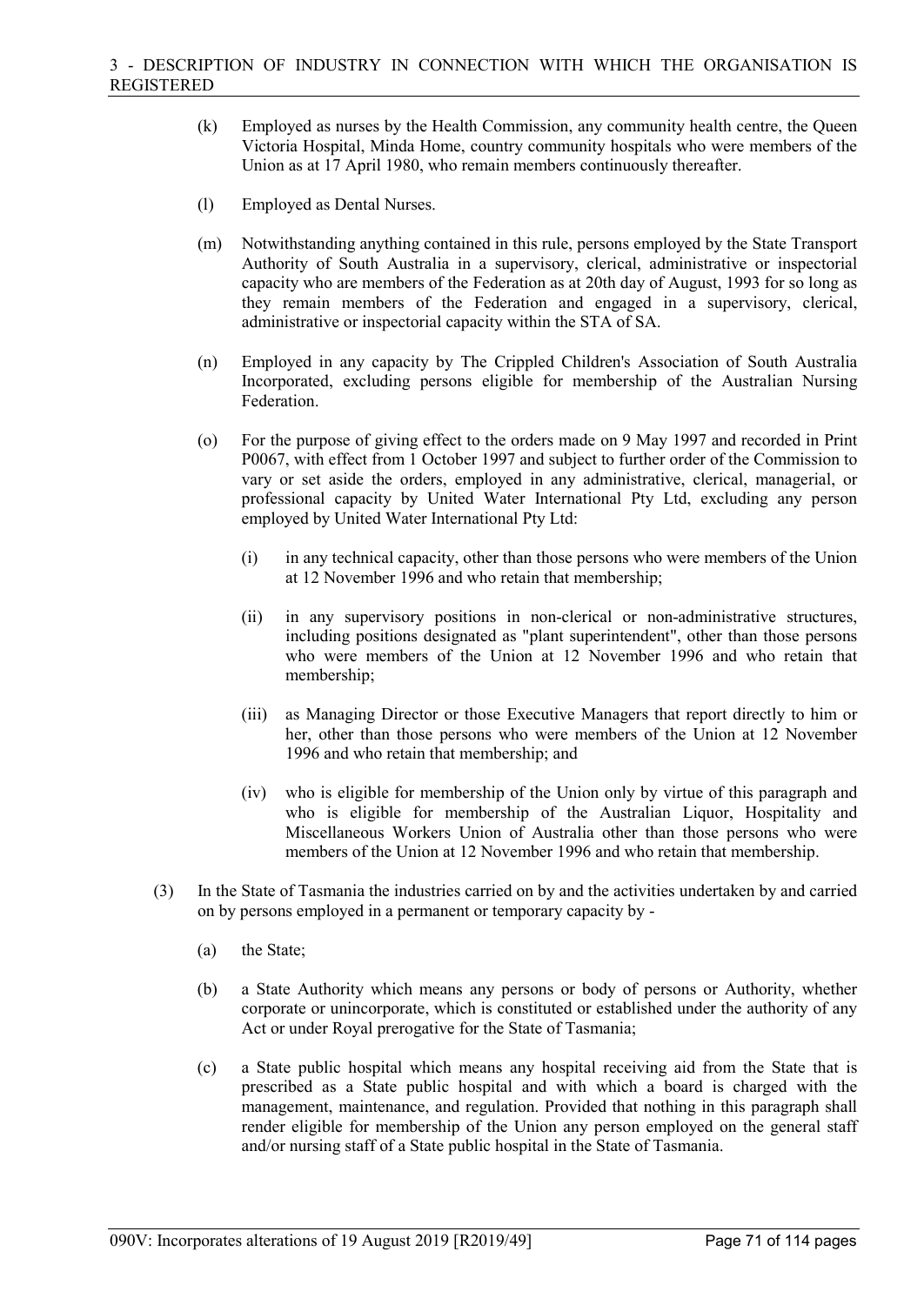- (4) In the State of Victoria the industries carried on by and the activities undertaken by and carried on by:
	- (a) Persons employed in the Public Service of Victoria or employed in any State instrumentality or other undertaking carried on by public authorities, commissions, or corporations under any State Charter, statute, enactment, or proclamation of the State of Victoria and including any such person transferred or on loan to the Public Service of another State or to any instrumentality or other undertaking carried on under any statute, charter or enactment or proclamation of any State.
	- (b) Notwithstanding anything contained in this rule, persons employed by the Rural Water Corporation, Wimmera Mallee Rural Water Authority, Southern Rural Water Authority, Gippsland Rural Water Authority, Goulburn Murray Rural Water Authority and Sunraysia Rural Water Authority where the functions and activities of those bodies were undertaken by the Rural Water Corporation as at 22 November 1993.
	- (c) Persons registered as dental therapists under the Dental Practices Act 1999 or licensed as dental therapists under the Dentist Act 1972, wherever employed.
	- (d) Persons employed or engaged in:
		- (i) any private correctional facility, including but not limited to Fulham Correctional Centre, Port Phillip Correctional Centre and the Melbourne Custody Centre; and
		- (ii) prisoner transport, including the provision of security escort services to and from correctional facilities, court and/or hospitals

Provided that nothing in this sub-paragraph will render managers, teachers or nurses eligible for membership of the Union

Provided further that nothing in this sub-paragraph will render employees eligible for membership of the Union who are:

- (a) not directly employed or engaged by operators of correctional facilities or prisoner transport activities; and
- (b) who are employed, or who become employed, performing either construction, refurbishment, or installation work in private prisons or the maintenance or repair of private prison transport vehicles.
- (e) Employees engaged to perform work in or in connection with traffic law detection, prosecution and enforcement, court or warrant enforcement, or the collection or enforcement of other criminal or civil court orders not related to traffic law infringement, by any person, corporation or business entity, that undertakes, or is contracted to the Government of the State of Victoria to undertake such work.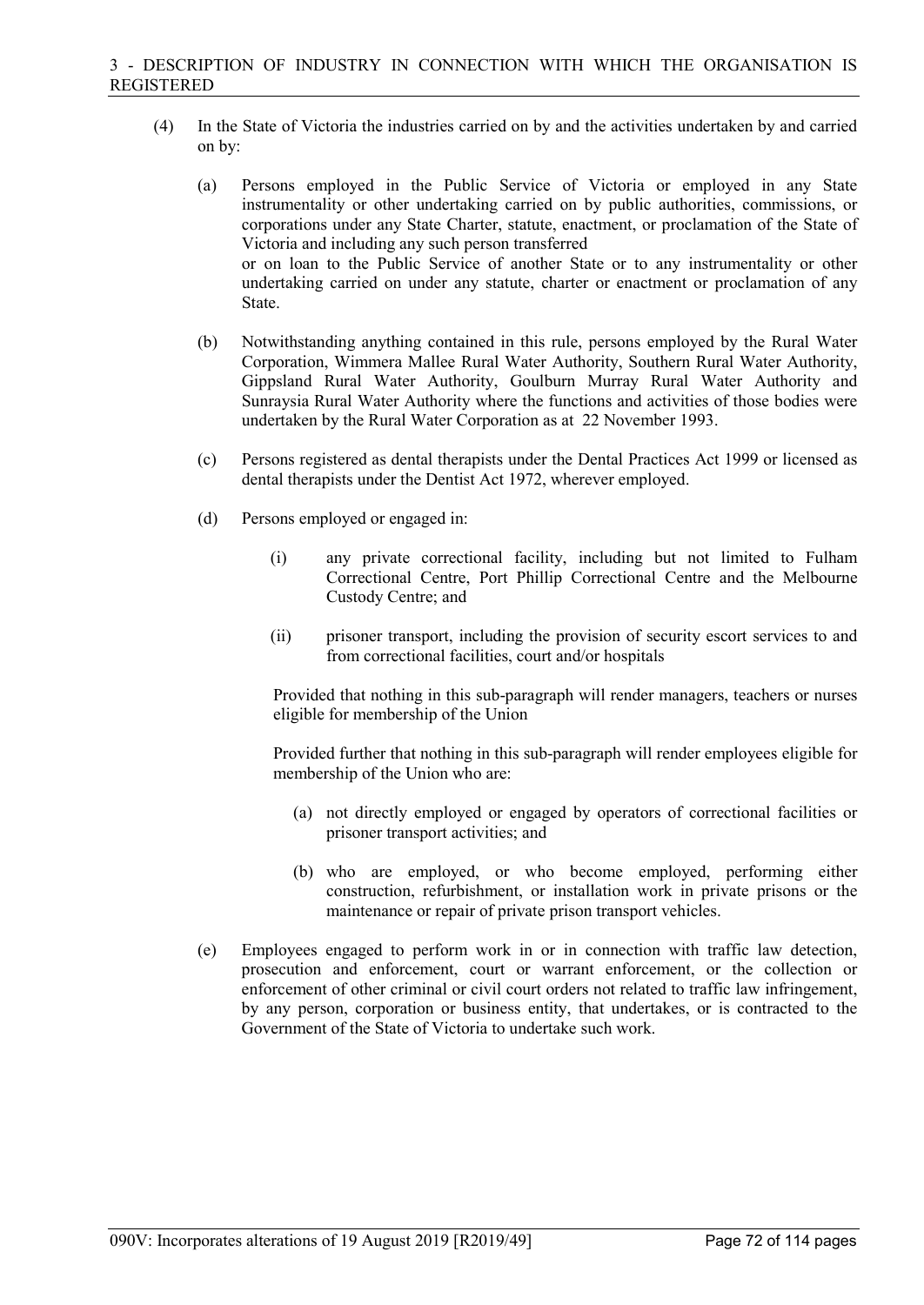Provided that the coverage enabled by this sub-paragraph does not extend to the following classes of employees:

- (i) persons employed to perform electrical/electronic work (including work covered by the National Electrical, Electronic and Communications Contracting Industry Award 1998) in the manufacture, installation, maintenance and service of traffic law detection devices and equipment including traffic lights, traffic cameras, speed cameras and radar equipment.
- (ii) persons employed in or in connection with education institutions including preschools, schools, technical and further education, universities, adult education or associated research, or persons employed as teachers or teachers' aids in detention centres or correctional facilities.
- (iii) persons employed or engaged in local government in work involving traffic or parking by-law enforcement.
- (5) In the State of Western Australia the industries carried on by persons
	- (a) employed as an officer under and within the meaning of the Public Service Act, 1978- 1980, or
	- (b) employed under the Forests Act, the Main Roads Act, or any Act now in force or hereafter enacted whereby any Board, Commission or other body is constituted to administer any such Act, or
	- (c) otherwise employed in any of the established branches of the Public Service of the State of Western Australia, including State trading concerns, business undertakings and government institutions controlled by boards.
	- (d) employed within private prisons or private correctional facilities in the State of Western Australia provided that nothing in this sub paragraph will render eligible for membership of the Union employees in the State of Western Australia who are:
		- (i) engaged solely to work in prisoner transport, including the provision of security escort services to and from correctional facilities, court and/or hospitals; or
		- (ii) nurses employed in private correctional facilities; or
		- (iii) employed by local government or by organisations owned or controlled by local government; or
		- (iv) employed to provide social and or welfare services to prisons or prisoners at a private correctional facility by an employer who is not the operator of the private prison or private correctional facility other than employees of the State of Western Australia; or
		- (v) employed to provide social and or welfare services to prisoners or former prisoners at a location which is not a private prison or private correctional facility except for employees of any private provider who perform sentencing roles, community corrections or parole roles formerly performed by employees of the State of Western Australia; or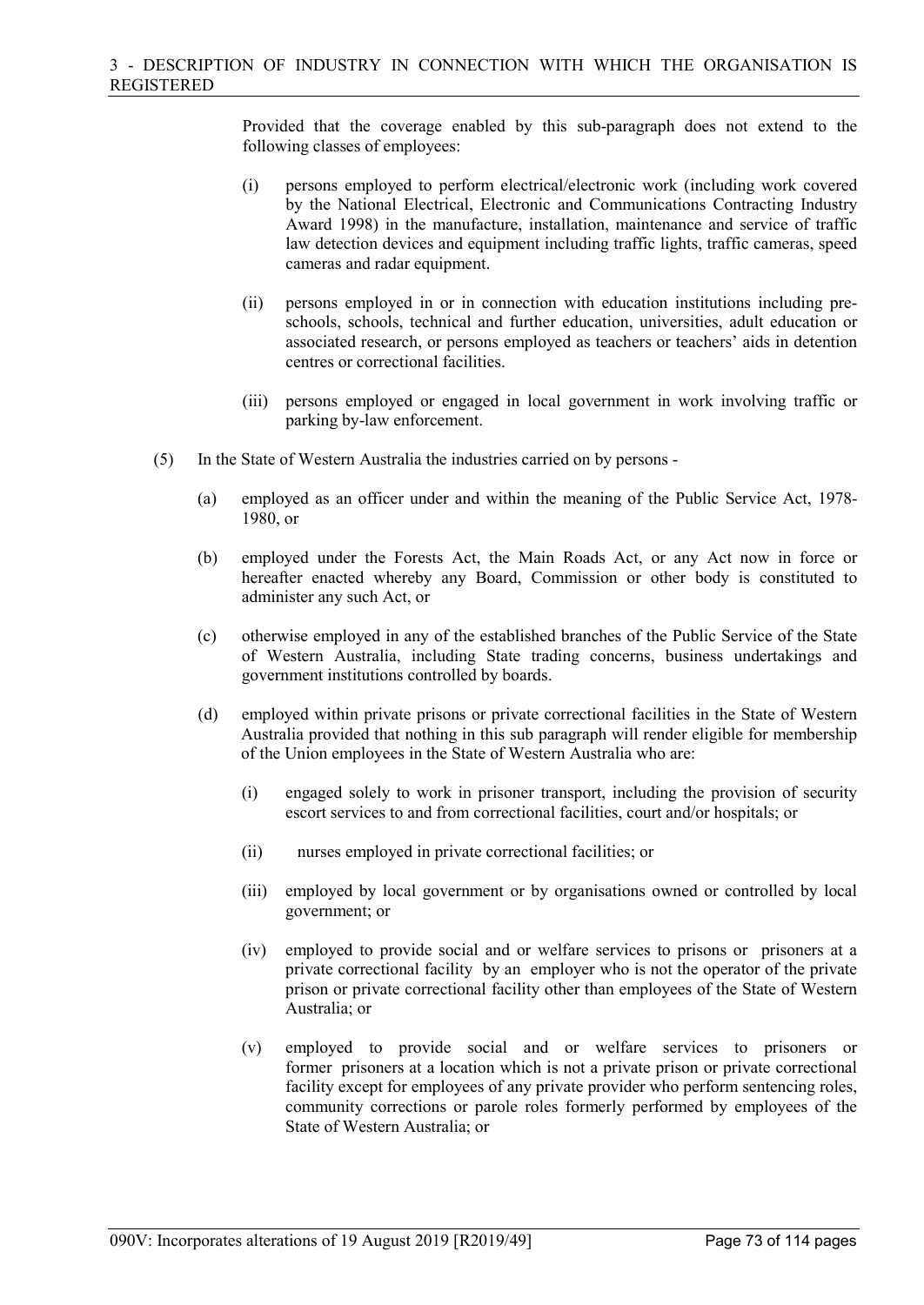- (vi) eligible for membership of the AMWU and who are employed or become employed performing construction, fabrication, installation, refurbishment, project shut down, modification or maintenance work.
- (e) employed by Racing and Wagering Western Australia, or any successor, assignee or transmittee of its business or part thereof in the State of Western Australia, except in the classifications of tote callers, announcers and production assistants.
- (f) engaged to perform clerical, administrative, technical and/or professional work (excepting teaching roles) in or in connection with the provision of vocational, community, or adult education and/or training, by an employer that undertakes, or is contracted to the Government of the State of Western Australia to undertake such work provided that nothing in this sub-paragraph will render persons eligible for membership of the Union employees in the State of Western Australia employed by Local Government or a community based training organisation or by an organisation owned or controlled by either local government or a community based training organisation.
- (g) employees engaged to perform work for any person, corporation or business entity that undertakes, or is contracted to the Government of the State of Western Australia to undertake, work in or in connection with: traffic law detection, prosecution and enforcement, or the collection or enforcement of other criminal or civil court orders not related to traffic infringement.
- (h) engaged to perform work for any person, corporation or business entity that undertakes, or is contracted to the Government of the State of Western Australia to undertake, work in or in connection with: vehicle learner driver training and assessments, vehicle inspections and/or assessments of road worthiness, the assessing of applications for driver licences and issuing of such licences provided that nothing in this sub-paragraph will render eligible for membership of the Union employees that are:
	- a. eligible for membership of the AMWU who are engaged in classifications covered by the Vehicle, Manufacturing, Repair Services and Retail Award 2010 as at 1 July 2010 whose primary duties are not of a regulatory character in the performance of vehicle inspections, assessments of roadworthiness, assessments for driver licences or the issue of those licenses.

# Exclusions

Notwithstanding anything hereinbefore contained

(i) Any person who is employed by any Instrumentality of the Crown including without limiting the generality of the foregoing the following instrumentalities:-

## Victorian Instrumentalities

Ballarat Water Board Bendigo Water Board Road Construction Authority of Victoria Dandenong Valley Authority Gas & Fuel Corporation Port of Geelong Authority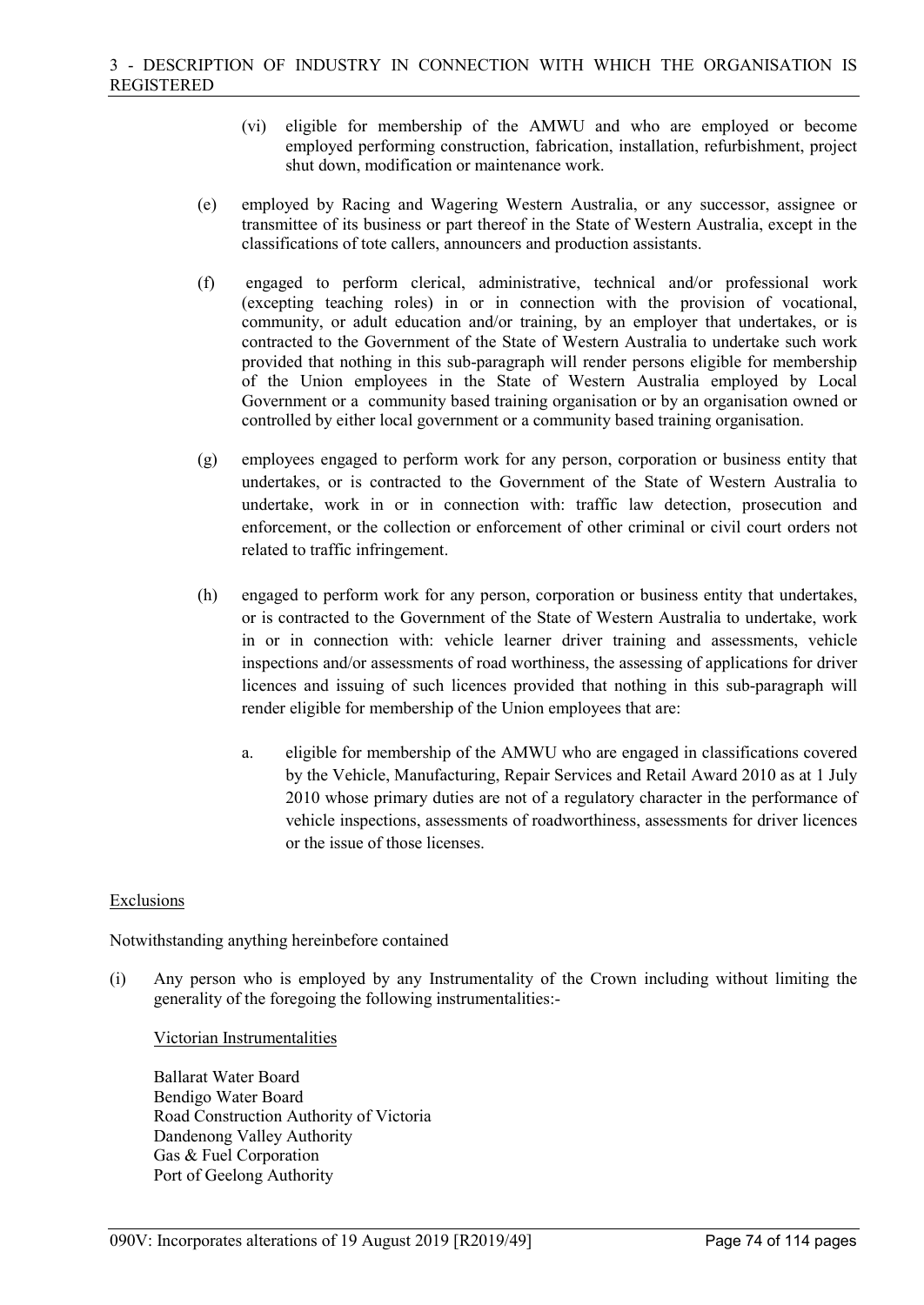Geelong Water Board Latrobe Water Board Melbourne Harbour Trust Melbourne & Metropolitan Board of Works The Metropolitan Transit Authority Port of Melbourne Authority State Transport Authority State Electricity Commission of Victoria Hospital & Charities Commission Housing Commission

## Western Australian Instrumentalities

Fremantle Port Authority Main Roads Department Western Australian Railways State Energy Commission

## South Australian Instrumentalities

Electricity Trust of South Australia South Australian Housing Trust The Pipelines Authority of South Australia

## Tasmanian Instrumentalities

Marine Board of Burnie Marine Board of Devonport Marine Board of Hobart Hydro-Electric Commission Port of Launceston Authority Hobart Regional Water Authority Tasmanian Department of Transport

## New South Wales Instrumentalities

Electricity Commission Urban Transit Authority Hunter District Water Board Department of Main Roads Maritime Services Board Metropolitan Water, Sewerage and Drainage Board Department of Motor Transport Water Resources Commission State Rail Authority Traffic Authority of N.S.W.

and is or has been a Corporate Member or Graduate Member of The Institution of Engineers, Australia, or has passed the prescribed examinations for or is the holder of qualifications published by The Institution of Engineers, Australia, as granting eligibility for Graduate or Corporate Membership of the said Institution or in respect of whom The Institution of Engineers, Australia, has given written notification that his qualifications would render him eligible for Graduate or Corporate Membership of the said Institution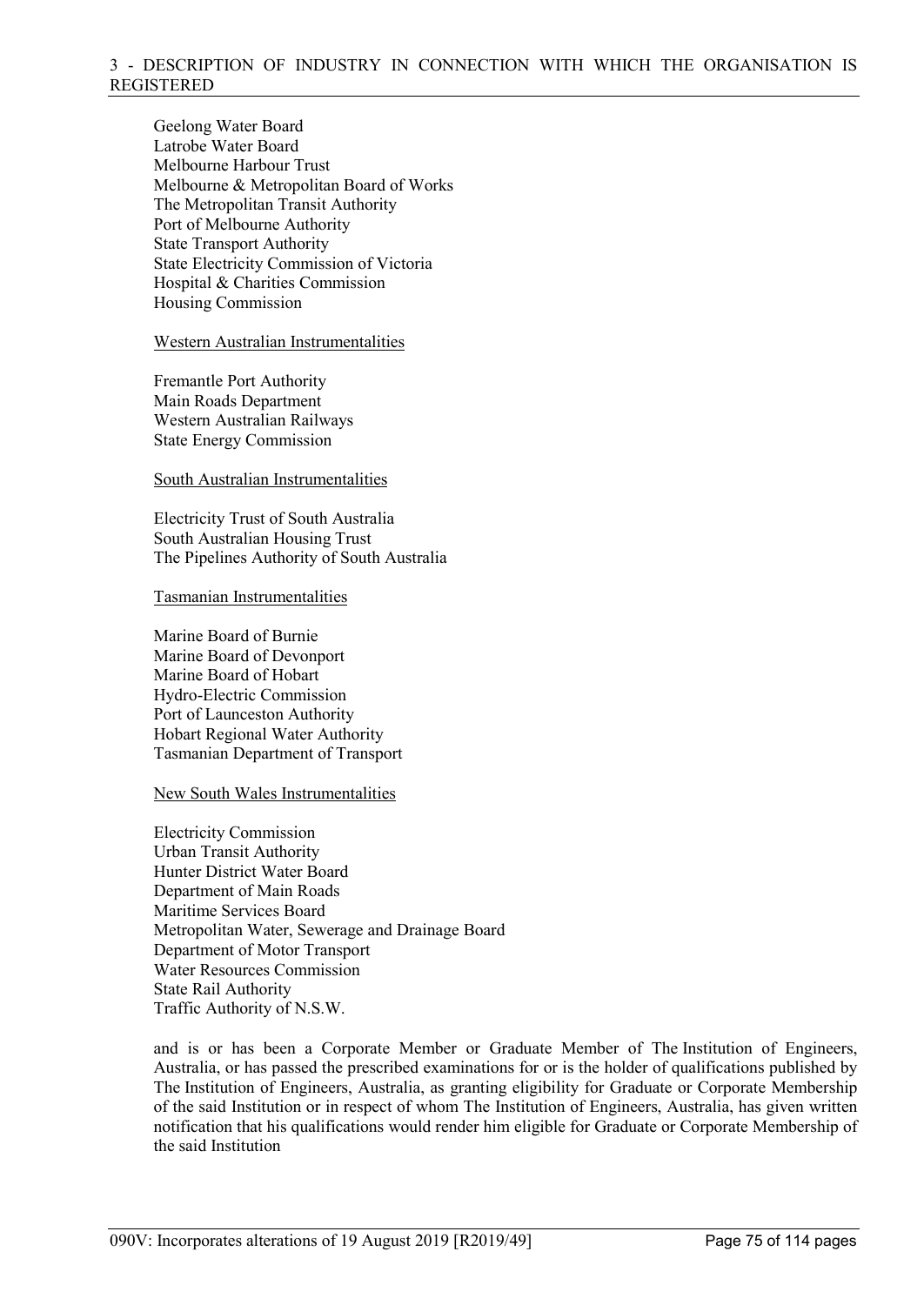shall not be within the industries in connection with which the Union is formed.

(ii) Any person who is employed in the tourist promotion section of the Public Transport Commission of N.S.W., the tourist promotion section of Victorian Railways, the Mt. Buffalo Chalet operated by the Victorian Railways or the tourist section of the marketing division of the N.S.W. Public Transport Commission

shall not be within the industries in connection with which the Union is formed.

(iii) Any person employed by:

Australian National Railways Commission Melbourne and Metropolitan Board of Works Road Construction Authority of Victoria Hydro-Electric Commission of Tasmania Australian Mineral Development Commission Electricity Trust of South Australia State Electricity Commission of Victoria Port of Geelong Authority Melbourne Harbour Trust Port of Melbourne Authority The Metropolitan Transit Authority Metropolitan Transport Trust of Tasmania State Energy Commission of Western Australia Maritime Services Board of N.S.W. Melbourne Wholesale Fruit and Vegetable Market Trust Pest Plant Control Boards in the State of South Australia Vertebrate Pest Control Boards in the State Of South Australia [Provided that Pest Plant Control Boards and Vertebrate Pest Control Boards shall neither mean nor include any or all of the Pest Plant Commission, the Vermin Control Administration Committee or the Vertebrate Pest Control Authority each in the State of South Australia] Totalizator Agency Board of Victoria Totalizator Agency Board of South Australia as a casual employee

shall not be within the industries in connection with which the Union is formed.

(iv) Any person employed in a professional capacity by:

Public Transport Commission of N.S.W., Commissioner for Motor Transport, N.S.W., Victorian Railways Board, Railway Construction Board, Victoria, Transport Commission, Tasmania, Western Australian Government Railways Commission, State Transport Authority of South Australia (Rail Division)

shall not be within the industries in connection with which the Union is formed.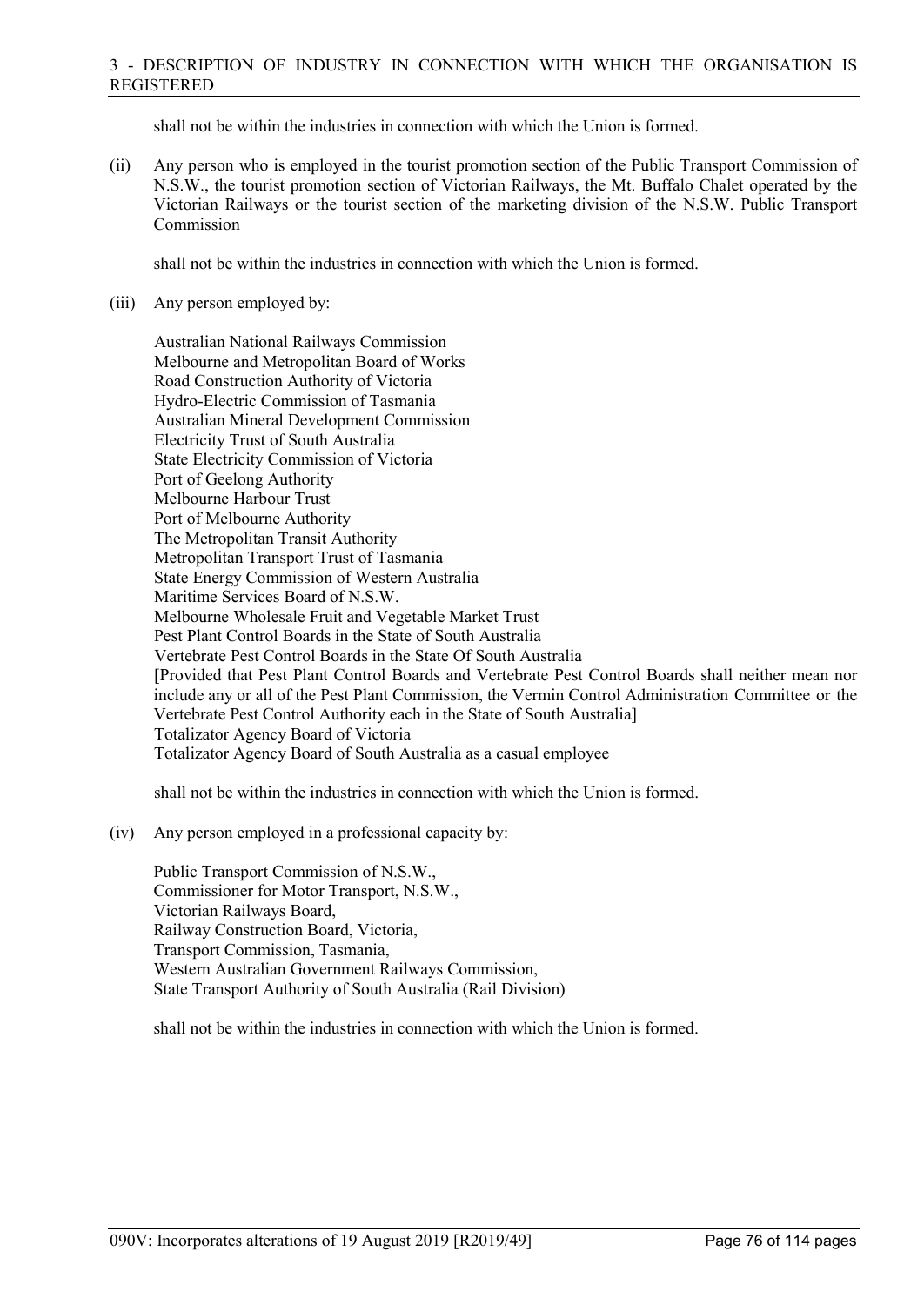(v) Employees of Municipal County Shire Councils Trusts or other Local Government Authorities (other than employees of the Sydney Cove Redevelopment Authority) Water Supply Boards or Trusts (other than employees of the New South Wales Water Resources Commission, the Metropolitan Water Authority of Western Australia and the Metropolitan Water Board of Tasmania), Sewerage Board or Trust (other than employees of the New South Wales Metropolitan Waste Disposal Authority), Road Boards (other than employees of the New South Wales Department of Main Roads and the Western Australian Main Roads Department), and employees (other than administrative or clerical staff) of any Western Australian Park Reserve Racecourse or Cemetery Board or Trust

shall not be within the industries in connection with which the Union is formed.

(vi) Any person employed by a College of Advanced Education in any State as a member of the academic staff (which shall include Directors, Principals, Deputy and Assistant Directors or Principals, by whatever name called) shall not be within the industries in connection with which the Union is formed provided that the following Agricultural

Colleges in the State of New South Wales shall not be regarded as Colleges of Advanced Education:

C B Alexander Agricultural College, Tocal The Murrumbidgee College of Agriculture

- (vii) Any person employed by,
	- I. The Crown in the actual operation of a system or systems of public transportation of persons and/or goods, wares, merchandise or any material whatsoever;
	- II. Any,
		- (a) statutory body representing the Crown;
		- (b) instrumentality or authority whether corporate or unincorporate acting under the control of or for or on behalf of or in the interest of the Crown;
		- (c) company or corporation in which at least fifty per centum of the issued shares are held by or for or on behalf of or in the interest of the Crown;

which has as its function the actual operation of a system or systems of public transportation of persons and/or goods, wares, merchandise or any material whatsoever; or

has as one of its functions the actual operation of such a system or systems of public transportation but only those persons employed in or in connection with the operation of these system or systems;

shall not be within the industries in connection with which the Union is formed.

III. (A) The foregoing exclusion however shall not render ineligible for membership employees of the following statutory bodies, departments or ministries, notwithstanding that such statutory bodies, departments or ministries did not in the past operate or are not at present operating a system or systems of public transportation:-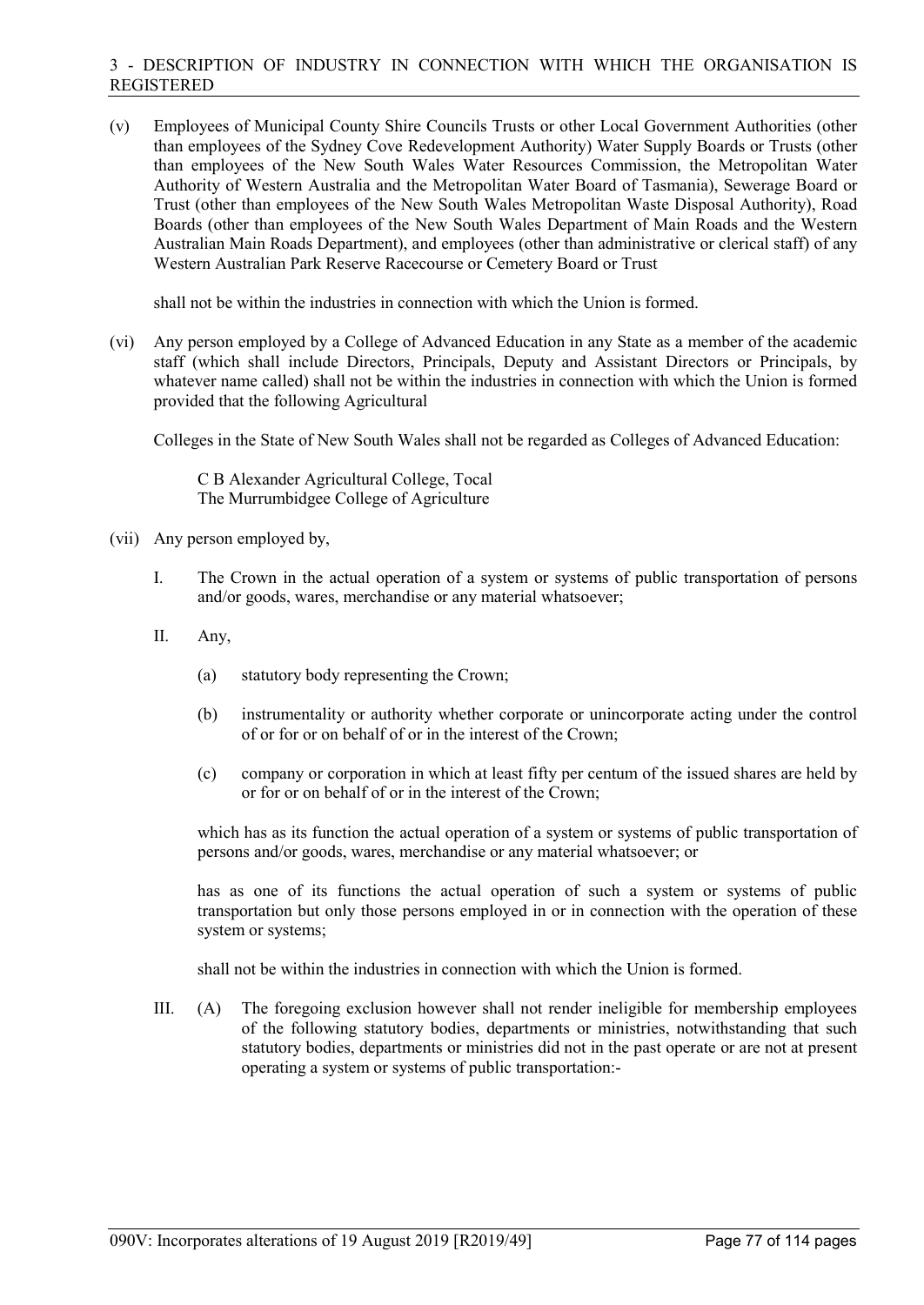- (a) Western Australian Coastal Shipping Commission
- (b) Albany Port Authority
- (c) Bunbury Port Authority
- (d) Esperance Port Authority
- (e) Fremantle Port Authority
- (f) Geraldton Port Authority
- (g) Port Hedland Port Authority
- (h) State Transport Commission (WA)
- (i) Ministry of Transport (Victoria)
- (j) Road Traffic Authority (Victoria)
- (k) Commissioner for Motor Transport or Department for Motor Transport (N.S.W.)
- (l) Department of Transport (S.A.)
- (m) Any statutory body, department or ministry which in the future assumes the current functions of any of the employers specified in such paragraphs (a) to (1) hereof.
- (B) Provided further that if any of the bodies, departments or Ministries specified or referred to in (A) hereof operates a system of public transportation the persons employed in or in connection with the actual operation of that public transportation system shall not be within the industries in connection with which the Union is formed.

(viii) In the State of New South Wales

- (a) Persons employed by Colleges of Advanced Education, the University of New South Wales, The University of Newcastle, The University of Wollongong and any University formed from a college of those Universities whose ordinary duties consist of work usually performed by watchmen, caretakers, cleaners, tea attendants, together with persons (other than foremen, laboratory craftsmen and those employed in a supervisory capacity) employed as carpenters, joiners, tile-layers, bricklayers, tuck-pointers, slaters, roof-tilers, shinglers, ridgers, cement-tilers or roof fixers, painters, decorators, sign-writers, glazers, glass-cutters, paper-hangers, plasterers, plaster fixers, granolithic floor-layers, plumbers, gasfitters or pipe-fitters.
- (b) Persons employed by the University of New South Wales, the University of Newcastle, the University of Wollongong and any University formed from a college of those Universities as academic staff.
- (c) Persons employed by the United Dental Hospital in the profession of nursing as trained nurses, trainees and assistants in nursing.
- (d) Persons employed by the Legislative Assembly and the Legislative Council as caretakers, cleaners, gatekeepers, lift attendants, tea attendants and watchmen.
- (e) Persons in New South Wales who are employed as
	- (I) Teachers, supervisors, counsellors (not being counsellors engaged in Social Welfare work or in the practice of social work or psychology or medicine), engaged in pre-school, infant, primary or secondary public education controlled by the Government or employed by the Education Commission;
	- (II) Teachers, supervisors, counsellors (not being counsellors engaged in Social Welfare work or in the practice of social work or psychology or medicine), and trainee teacher advisers engaged in technical and further education or adult migrant education or employed in evening colleges;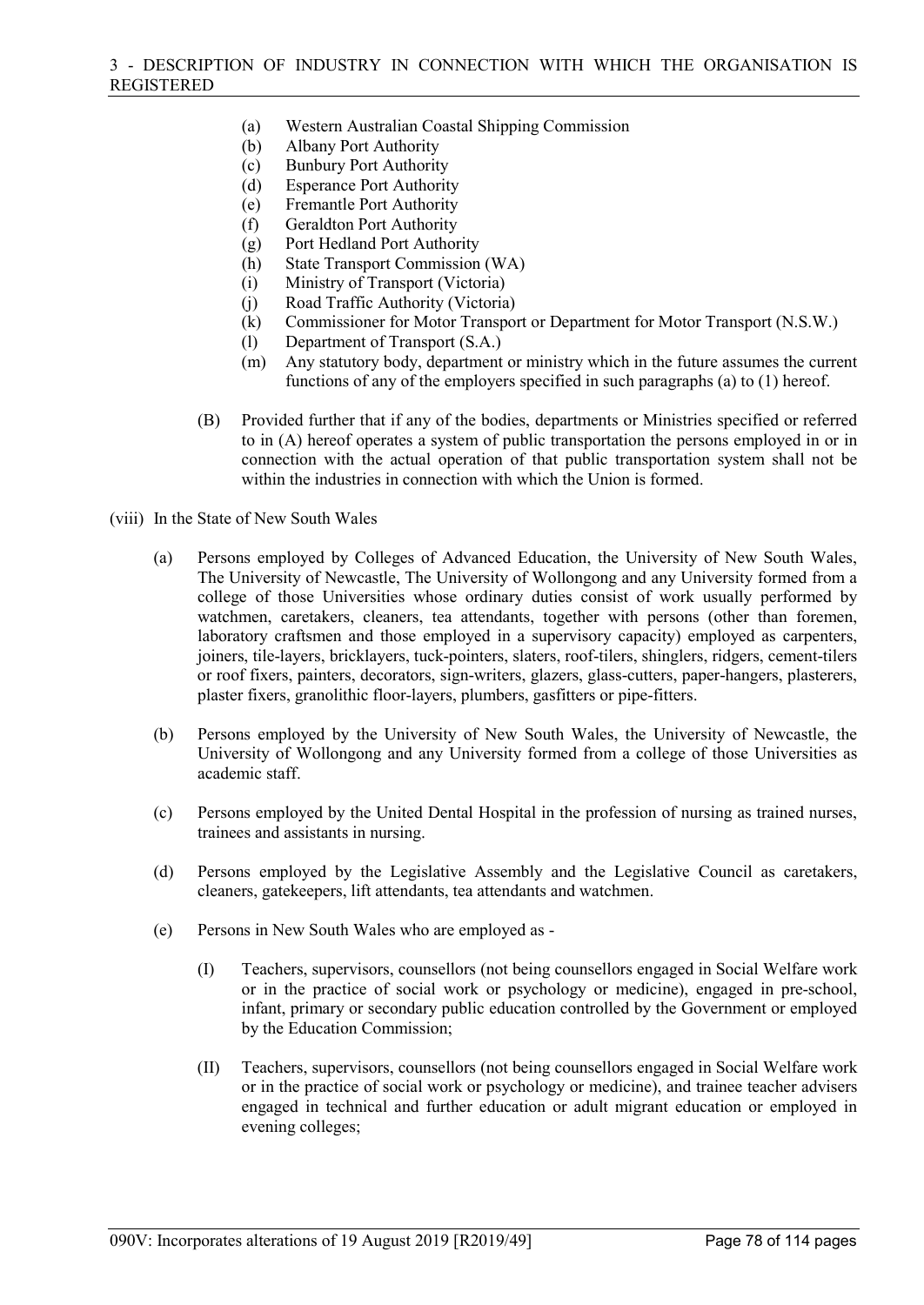- (III) Education officers (performing teaching duties) and teachers working in the Department of Corrective Services;
- (IV) Teachers seconded as officers of the Research and Guidance Branch of the Education Department.
- (f) Persons appointed to be members of the Police Force of New South Wales in a noncommissioned capacity.
- (g) Persons employed in or in connection with theatrical and amusements of any kind, other than persons employed upon:
	- I Clerical duties
	- II Administrative duties
	- III Professional and/or management duties, not being duties which are an element of Frontof-House or Back-of-House functions

Provided that the following persons shall not be excluded from membership of the Union by this sub-paragraph:

Persons employed in zoological parks

Persons employed in or in connection with the operation and administration of Lotteries howsoever described

Persons employed by Totalizator Agency Boards and like organisations providing betting services of any kind but not so as to include Front-of-House staff employed in casinos and like venues

Persons employed by or in connection with the operation of Sporting or Gaming Control Boards howsoever described

Persons employed in or in connection with Departments of Sport and Recreation howsoever described.

- (h) Employees of the Totalizator Agency Board of N.S.W. in clerical classifications for which the commencing salary is at or below the highest salary level for Branch Assistant Manager.
- (i) Persons employed by any State Public Hospital in the retail sale of goods.
- (j) Persons employed in the Education Department in or in connection with the operation of school canteens and kiosks but not excluding persons so employed in an administrative, clerical, technical, professional or managerial capacity.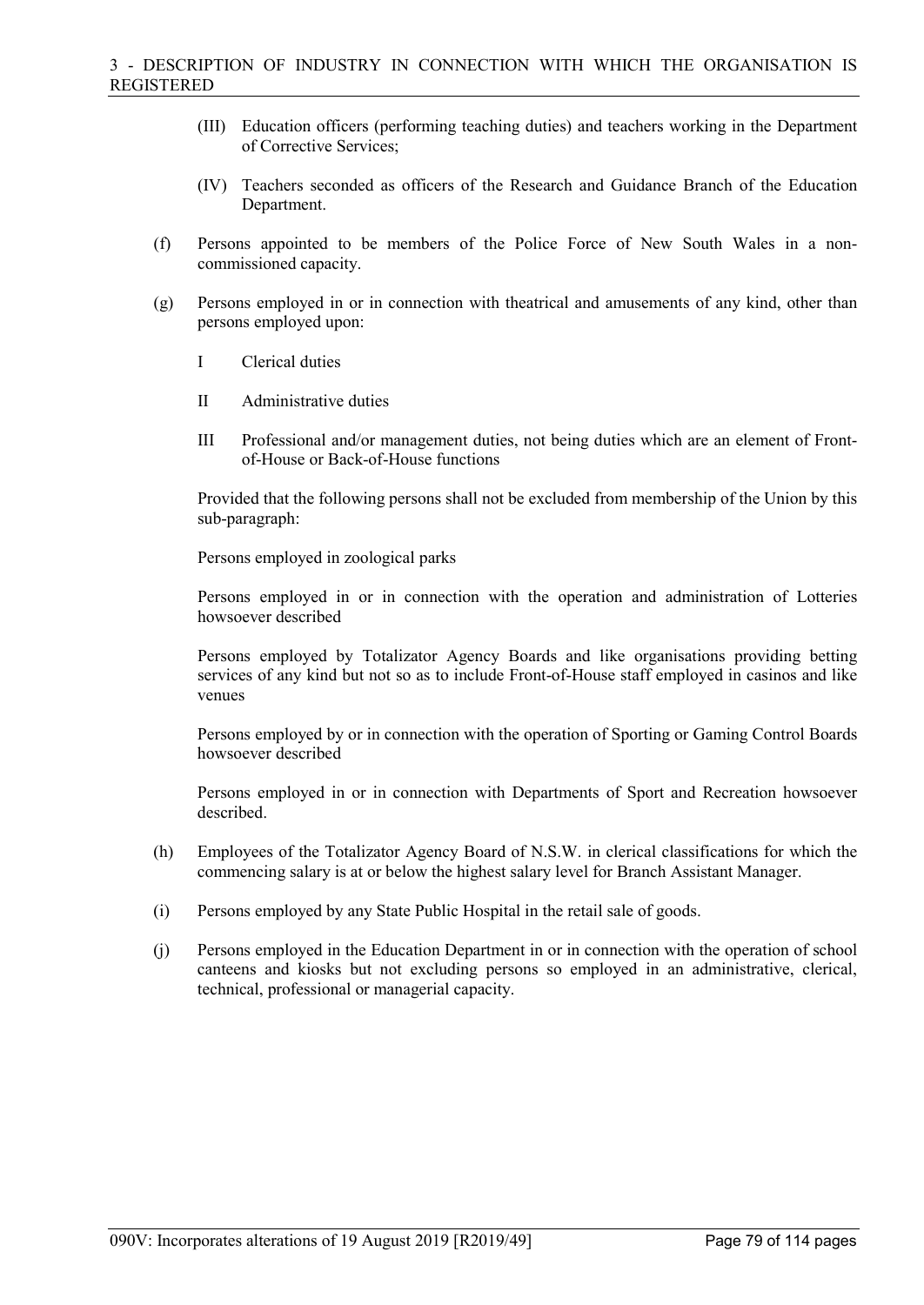(k) Persons wholly, mainly or principally engaged (and however designated) in the work of lift attending, porter's work, tea attendant, cleaning and related pollution control (except persons employed in a supervisory capacity above the level of leading hand and persons who perform mixed functions and a substantial part of whose duties comprise other work such as attendants, gardeners, general assistants, guides or messengers) and caretaking (except persons employed in a supervisory capacity above the level of leading hand and persons who perform mixed functions and a substantial part of whose duties comprise other work such as attendants, gardeners, general assistants, guides or messengers and also persons employed in or for a substantial part of their time in Court Houses, historic houses or Government House), or employed in child care centres, day nurseries, or pre-school kindergartens by the Department of Education or the Department of Technical and Further Education (other than teacher aides in pre-school kindergartens and nurseries within the grounds of public schools but excluding nursery cooks or nursery helps employed in the Department of Education Nursery Schools) or under the Youth Employment Scheme by Government Departments, other than by the Department of Corrective Services, but not excluding ancillary staff in schools and persons employed in supervisory positions above the level of the officer in charge of such a child care centre, or persons employed in a professional, inspectorial, administrative, clerical or technical capacity, provided that no persons employed by the United Dental Hospital shall be excluded by reason of this paragraph.

shall not be within the industries in connection with which the Union is formed.

- (ix) In the State of South Australia:
	- (a) Salaried Medical Officers
	- (b) Storemen and Packers
	- (c) Ministerial Press Secretaries
	- (d) Persons employed by Minda Incorporated below the level of and including the occupation of charge attendant and persons employed by the Electricity Trust of South Australia in the occupation of caretaker, cleaner, watchman or security officer
	- (e) Employees engaged or usually engaged as electrical fitters, armature winders, electrical mechanics, battery winders, railway electricians, telephone fitters, radio workers, cable joiners, linesmen and lamp trimmers, electrical labourers, electric crane attendants, rail welders and their assistants, electrical welders whose work is associated with the work of an electrician, electricians engaged or usually engaged or employed in running and maintaining electrical plants dynamo, motor attendants or the like
	- (f) Nurses other than:
		- (I) Nurses employed by the following State Government Hospitals -

The Royal Adelaide Hospital, the Queen Elizabeth Hospital, the Flinders Medical Centre, the Modbury Hospital, the Whyalla Hospital, Port Pirie Hospital, Port Augusta Hospital, Port Lincoln Hospital, Mount Gambier Hospital, Wallaroo Hospital, Ru Rua Nursing Home.

(II) Nurses who are public servants within the meaning of the Government Management and Employment Act, 1985 and in particular but without limiting the generality thereof, senior mental health nurses.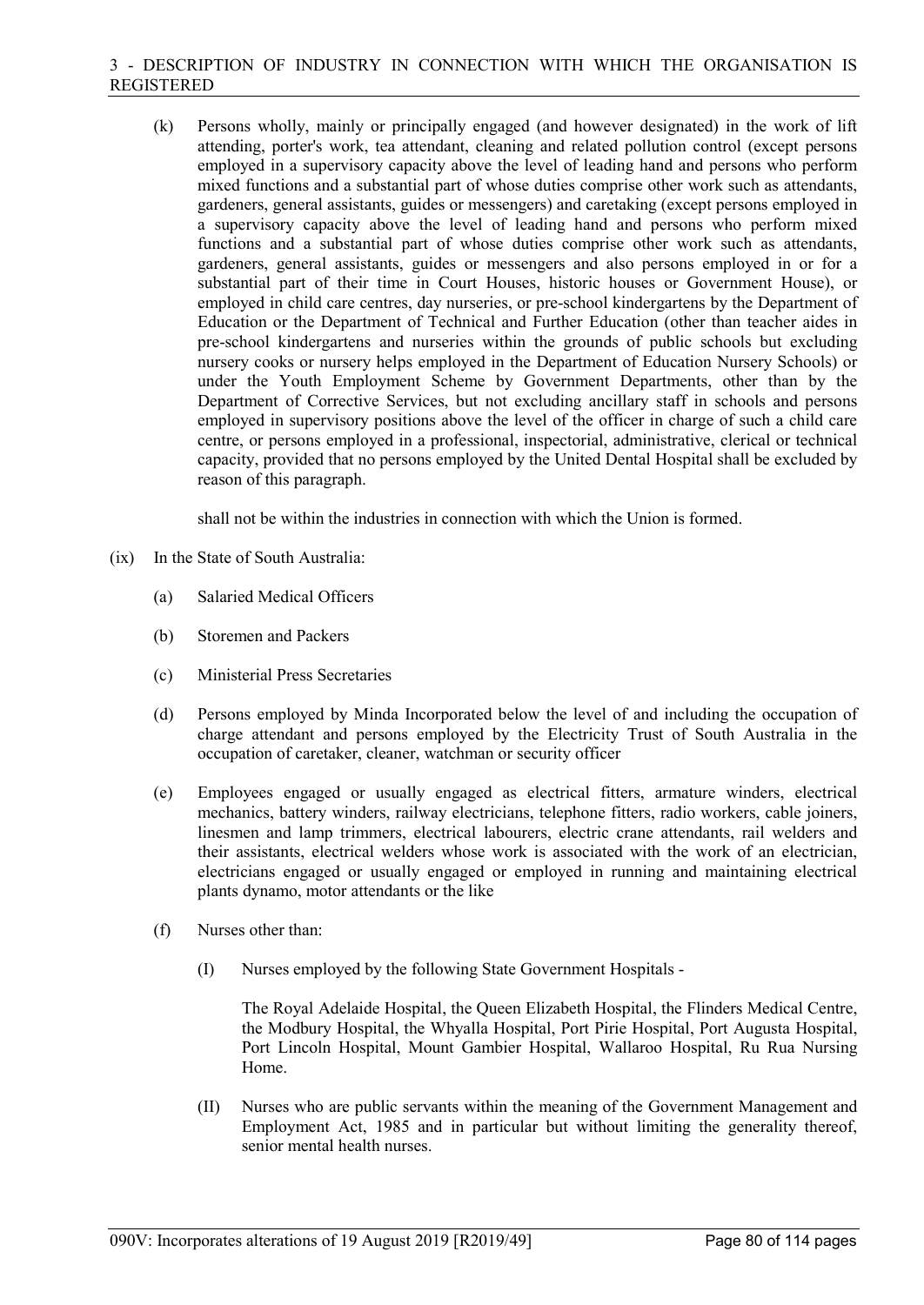- (III) Nurses who are employed pursuant to direct Ministerial appointment (but not persons employed by subordinates of any Minister in respect of whom the Minister's consent only is required) and in particular, but without limiting the generality thereof, nurses employed pursuant to S.6 of the Alcohol and Drug Addicts (Treatment) Act 1961-1971.
- (IV) Nurses employed in the following psychiatric hospitals and institutions, Enfield Hospital, Glenside Hospital, Hillcrest Hospital, Willis House, Palm Lodge, the Psychiatric Day Hospital, Strathmont Hospital who were members of the Union as at 17 April 1980, who remain members continuously thereafter.
- (V) Nurses employed by the Health Commission, any community health centre, the Queen Victoria Hospital, Minda Home, country community hospitals, who were members of the Union as at 17 April, 1980, who remain members continuously thereafter.
- (g) Persons who are employed or are usually employed in any capacity whether permanent or casual in or in connection with:
	- (I) Breweries, malt houses, bottling establishments, distilleries, wine cellars, wineries and spirit stores;
	- (II) Aerated water, cordials, cider and ginger beer or other non- intoxicating beer factories and employees retailing to the public any of the products of these factories;
	- (III) Hotels, wine saloons, wine bars, coffee palaces, coffee lounges, tea rooms, soda fountains, milk bars, fruit juice or flavour bars;
	- (IV) Marine stores or yards, cork cutting factories, bottle washing establishments, patent yeast and vinegar factories;
	- (V) Clubs, restaurants, meeting houses and board and lodging and apartment houses, catering establishments;
	- (VI) Race courses, football grounds, cricket, dog racing, coursing and other sports grounds, industrial canteens, motels and casinos.
- (h) Employees below the classification of foreman employed in the printing and kindred industries.
- (i) Persons employed on a weekly or daily basis in the timber industry (provided that notwithstanding the generality of the foregoing, excluding persons employed as mill hands, saw men, timber graders or the like).
- (j) Employees engaged or usually engaged in the process trade or business connected with or incidental to the manufacture, assembling or repairing of carriages, carts, wagons, trucks, railway cars, tram cars, motor cars, motor cycles, side cars, aircraft and other vehicles used in air transit and all other vehicles or parts thereof and whether in wood and/or metal and/or other material.
- (k) Daily or weekly paid employees engaged in any of the following industries or callings:

Agricultural, horticultural, viticultural, construction or maintenance of roads, footpaths, aerodromes, bridges, reservoirs, lochs, drains, dams, weirs, channels, tunnels, school grounds or playgrounds, water and sewerage, land surveying and works and undertakings carried out by or on behalf of any local governing body.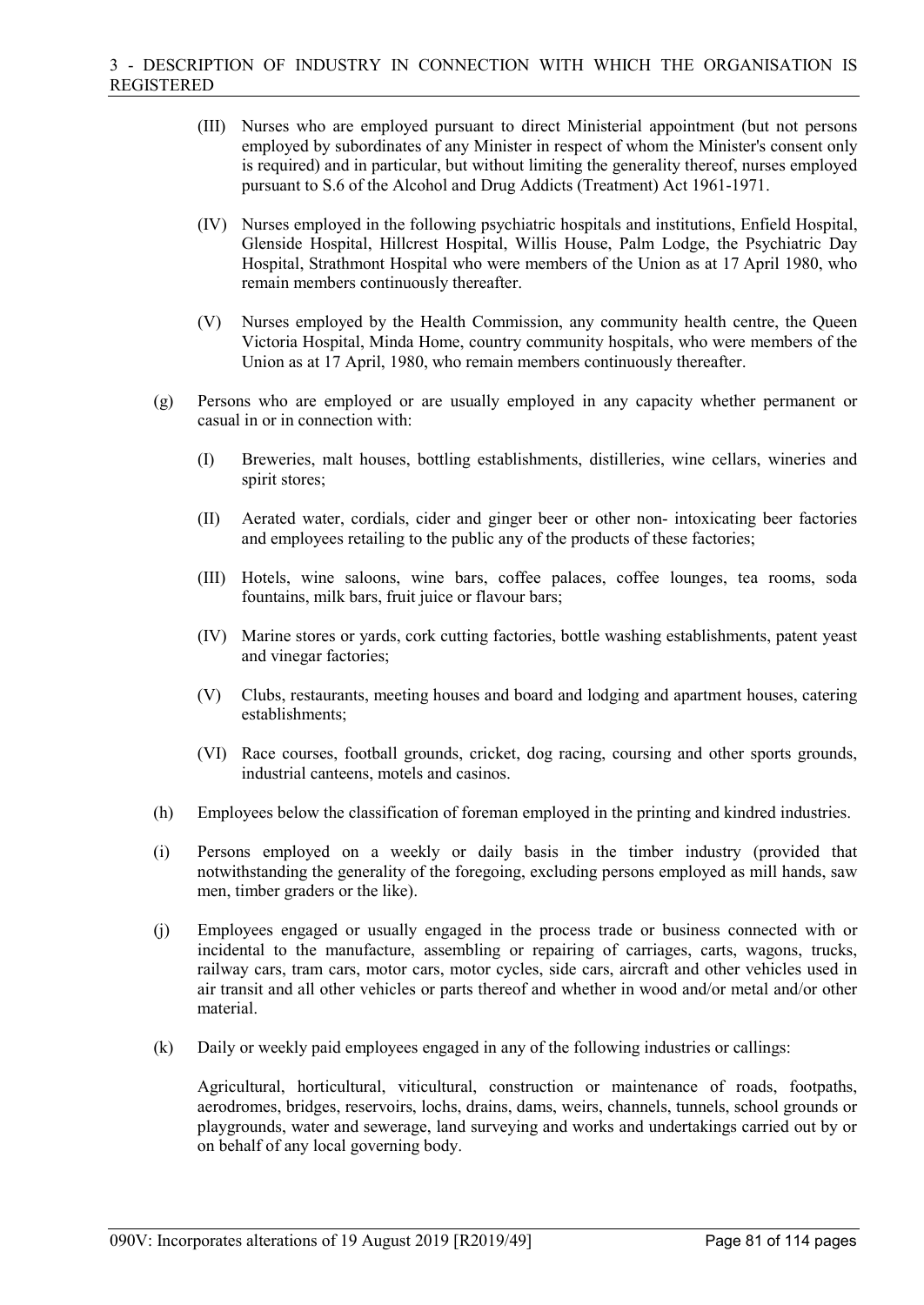- (l) Persons employed or usually employed or engaged in or in connection with the industries or industrial pursuits of carpenters and joiners or as brick-layers, tuck pointers or in the trade or calling of a slater, roof tiler, shingler, ridger or cement tiler, fixer of roofing sheets of asbestos, fibre, fibrolite or cement mixtures and accessories, malthoid, sisalkraft or bituminous roofing materials and all accessories made of the same or similar materials.
- (m) Carpenters and joiners, including ship's carpenters and joiners.
- (n) Persons employed or engaged in or in connection with the industries of driving and the transport of persons and/or passengers and/or goods, wares, merchandise or any material whatsoever by or on vehicle or animals or by aircraft or by motor steam, oil, electric or other mechanically propelled contrivances, drivers assistants and conductors of same and stable work wheresoever performed, all yard and garage cleaning, and other work in connection with driving and transport, including washing, greasing, oiling, cleaning, polishing, tyre fitting and general attendance of horse or mechanically propelled vehicles and mechanical contrivances, loading and unloading onto and/or from any vehicle.
- (o) Persons employed as roof plumber drainers, gasfitters, sanitary plumbers, registered drainers, plumber welders mechanical services plumbers, water plumbers or the like.
- (p) Persons employed in:
	- (I) making and/or repairing the whole or any part of any male or female garment or of any article of wearing apparel whatsoever and the dyeing, cleaning, repairing or pressing or ironing of any such articles;
	- (II) making and/or repairing the whole or any part of any description of umbrella;
	- (III) making and/or repairing any description of handkerchiefs, serviettes, pillow slips, pillow shams, sheets and table clothes, towels, quilts, aprons, mosquito nets, bed valances or bed curtains;
	- (IV) embroidering or otherwise ornamenting any of the abovementioned articles;
	- (V) the industry of a furrier;
	- (VI) the making of chenille and the making and/or repairing of articles of all descriptions as are made of chenille.
- (q) Firefighters, control room operators, probationary firefighters, fire equipment servicemen and hose-room men.
- (r) Persons employed at the Australian Mineral Development Laboratory and the Electricity Trust of South Australia in a drafting capacity or a technical capacity.
- (s) Persons who are employed in South Australia
	- (I) As teachers in any Government school, pre-school, child- parent centre or technical and further education institution;
	- (II) In a technical and further education institution and responsible for the co-ordination of teaching therein;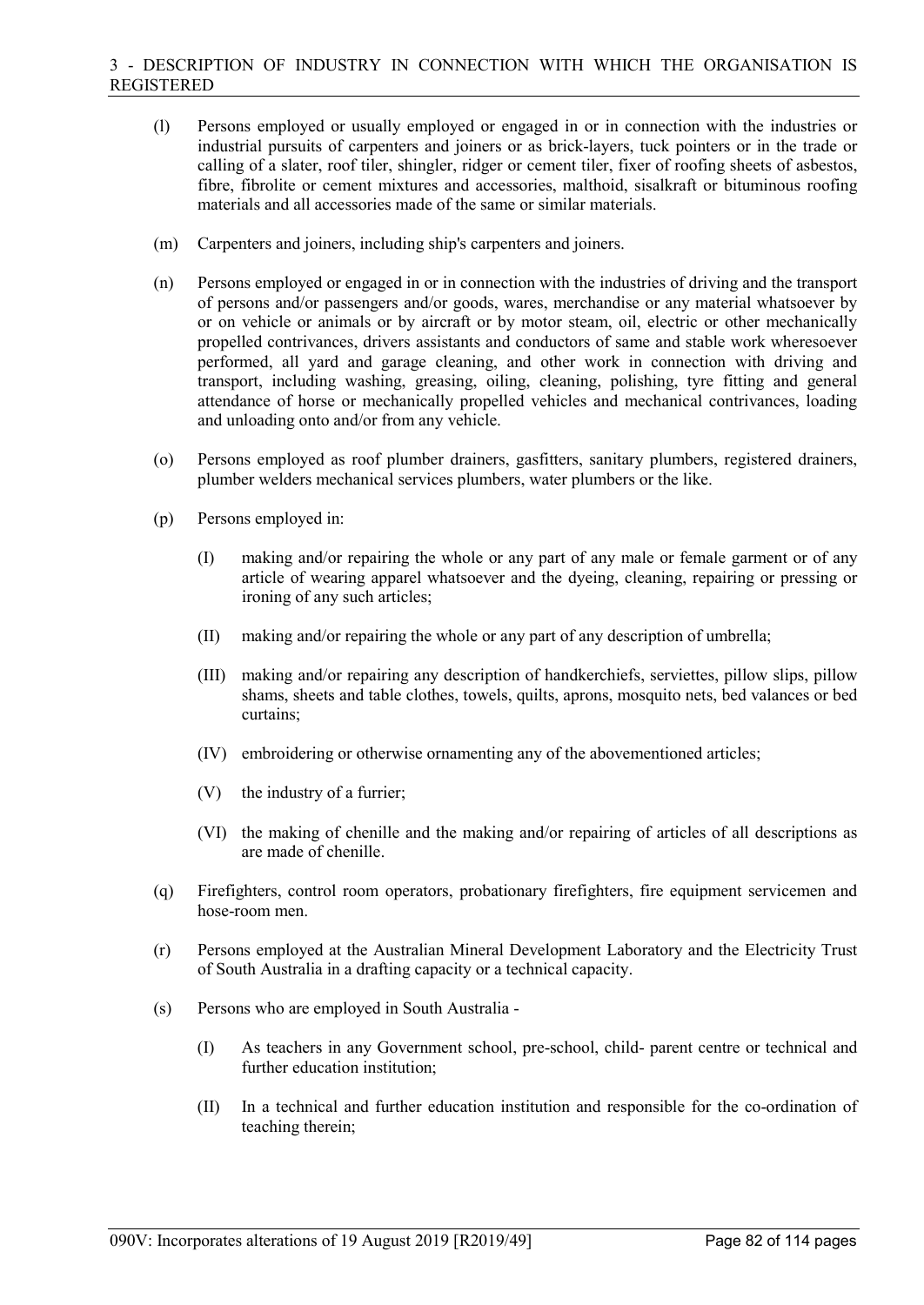- (III) As pre-school aides OR assistants in child parent centres.
- (t) The Commissioner, Deputy Commissioner, any Commissioned Officer and any other person who is a member of the Police Force of South Australia or who is undergoing training in order to qualify for appointment as a member of the Police Force of South Australia.
- (u) Persons employed in or in connection with theatrical and amusements of any kind, other than persons employed upon:
	- I Clerical duties
	- II Administrative duties
	- III Professional and/or management duties, not being duties which are an element of Frontof-House or Back-of-House functions

Provided that the following persons shall not be excluded from membership of the Federation by this sub-paragraph

Persons employed in zoological parks

Persons employed in or in connection with the operation and administration of Lotteries howsoever described

Persons employed by Totalizator Agency Boards and like organisations providing betting services of any kind but not so as to include Front-of-House staff employed in casinos and like venues

Persons employed by or in connection with the operation of Sporting or Gaming Control Boards howsoever described

Persons employed in or in connection with Departments of Sport and Recreation howsoever described.

(v) Persons employed by the Adelaide Festival Centre Trust in the retail sale of goods or the supply of food or drink for consumption on the premises or for take away, but not excluding persons so employed in an administrative, clerical, technical, professional or managerial capacity.

shall not be within the industries in connection with which the Union is formed.

- (x) In the State of Western Australia
	- (a) Persons employed as Clerical Officers in -

the State Engineering Works except those who are employed pursuant to the provisions of the Public Service Act;

(b) Persons employed as Clerical Officers in positions which, on a salary basis, are less than the salary paid to the respective Public Service Classifications set out hereafter -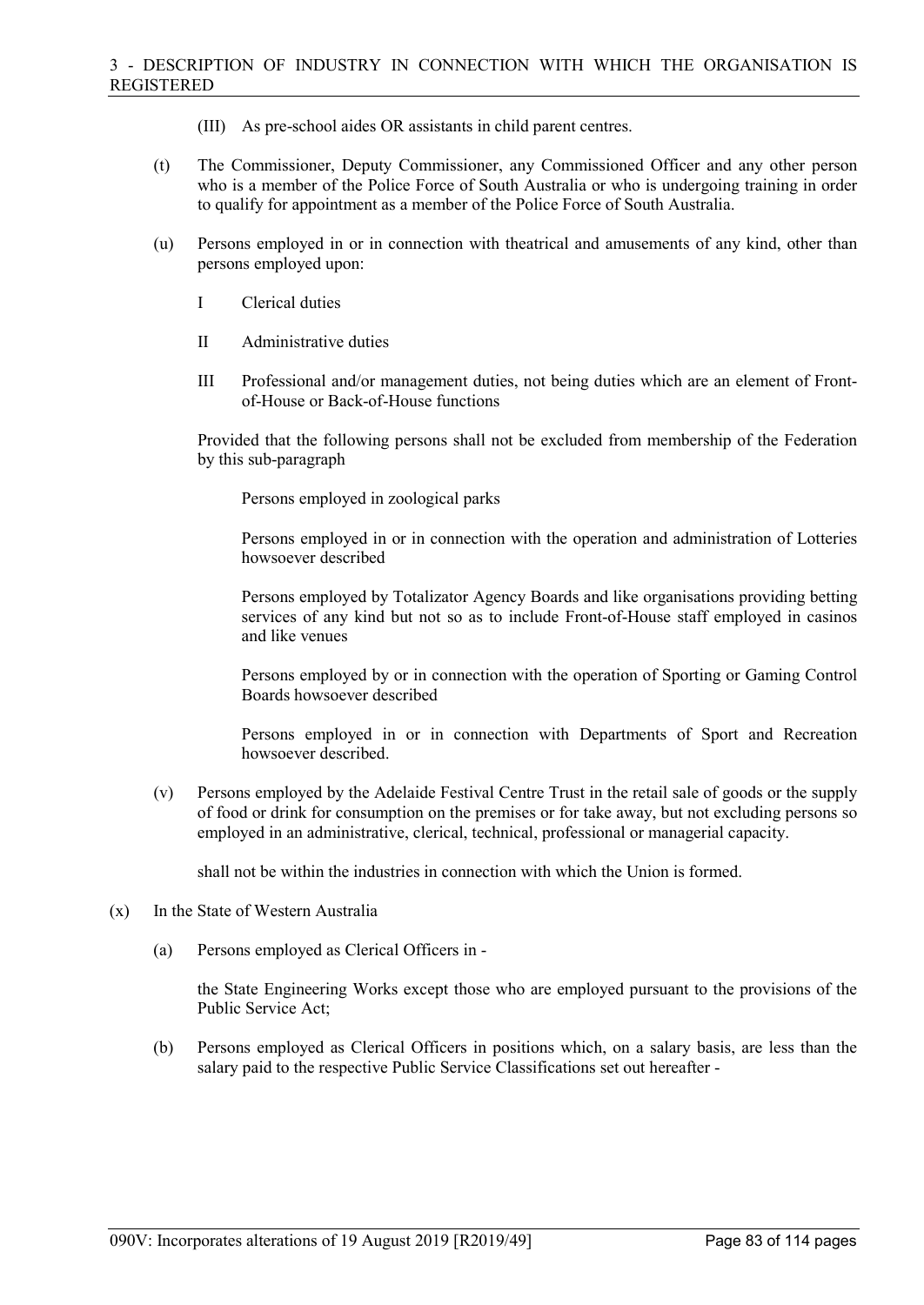| Western Australian Meat Commission Robbs Jetty, | C 11 6.        |
|-------------------------------------------------|----------------|
| Western Australian Coastal Shipping Commission, | $C$ 11 10.     |
| Western Australian Egg Marketing Board,         | C 11 7.        |
| Fremantle Port Authority,                       | C 11 $10/11$ . |

(c) Persons employed as Clerical Workers by -

the Minister for Water Supply, Sewerage and Drainage the Metropolitan Water Supply, Sewerage and Drainage Board, or the Minister for Works

in connection and maintenance work in the field, on the job, or elsewhere away from Head Office.

- (d) Persons engaged as wharfinger, assistant wharfingers, officers in charge of goods sheds or clerks at the ports under the control of the Department of Marine and Harbours in Western Australia.
- (e) Deleted.
- (f) Persons appointed as Commission Agents by the Totalizator Agency Board.
- (g) Persons employed as Foremen except those who are employed by the Minister for Mines.
- (h) Persons employed as Police Officers, Police Cadets and Police Aides.
- (i) Persons employed as Marine Pilots.
- (j) Persons employed on an annual salary by the Western Australian Government Railways.
- (k) Persons employed on an annual salary in a clerical, inspectorial or professional capacity by the Chairman of the Metropolitan Transport Trust.
- (l) Persons employed in the profession or industry of nursing and being registered or entitled to be registered with the Nurses Board of Western Australia or as student nurses, other than those employed under the Public Service Act or by the Nurses Board of Western Australia.
- (m) Persons employed as Shift Engineers, Royal Perth Hospital.
- (n) Persons employed in the callings of foreman; laundryman; laundress; general hand; driver; gardener; security man; storeman; press operator; seamstress; sorter; cook; tradesman; dry cleaner; presser; cutter in the Hospital Laundry and Linen Service or other persons employed as Laundry Workers.
- (o) Persons employed in Doctors' surgeries.
- (p) Persons employed by the Western Australian Division of the Red Cross Society as Clerks.
- (q) Persons employed by the Spastic Welfare Association as Tradesmen who perform the usual trade duties.
- (r) Persons employed by universities as academic staff.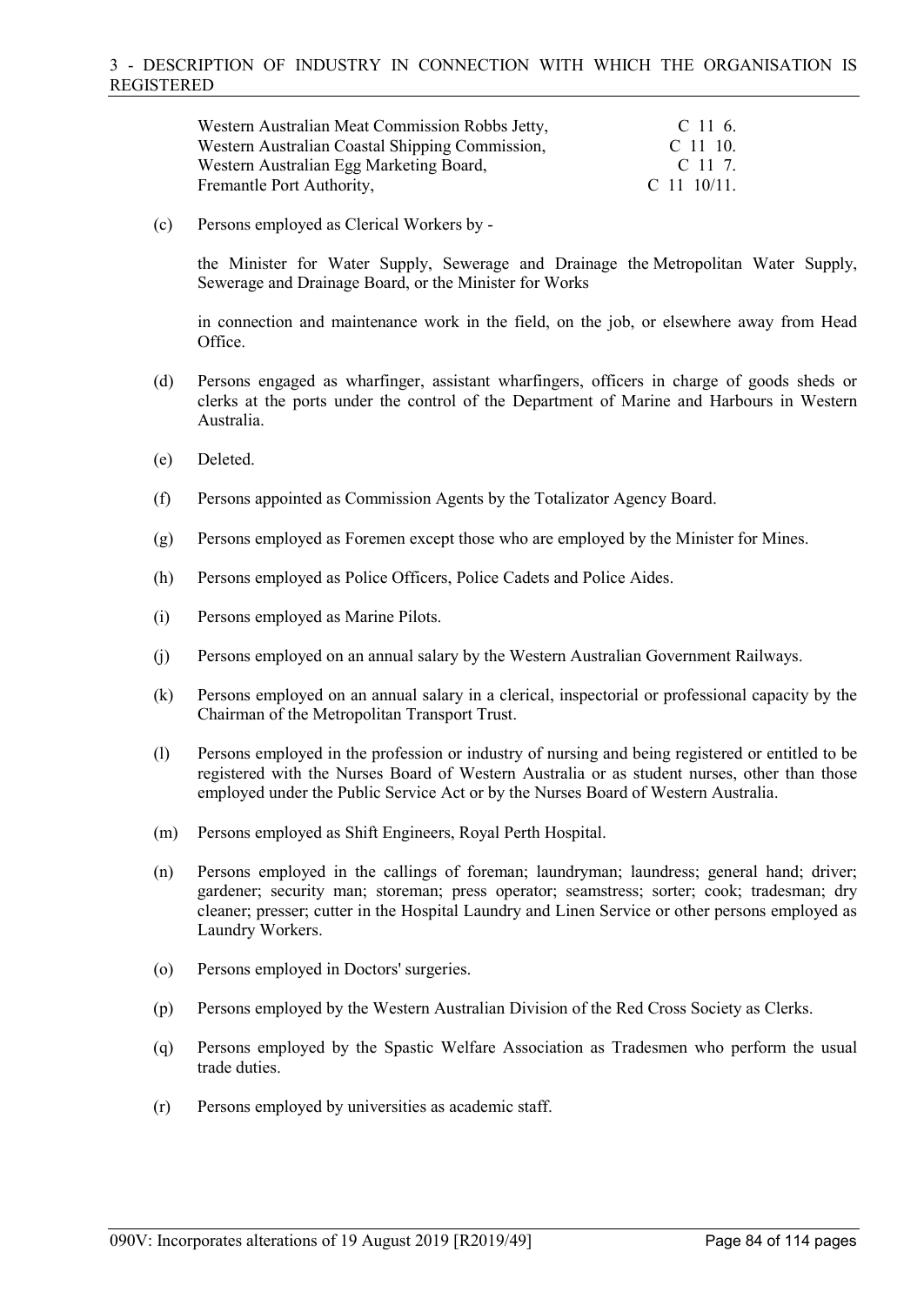- (s) Any person employed by the University of Western Australia who has an academic salary nexus and academic status.
- (t) Any person employed by a university in the position of "The University Librarian".
- (u) Persons employed in or in connection with theatrical and amusements of any kind, other than persons employed upon:
	- I Clerical duties
	- II Administrative duties
	- III Professional and/or management duties, not being duties which are an element of Frontof-House or Back-of-House functions

Provided that the following persons shall not be excluded from membership of the Union by this sub-paragraph

Persons employed in zoological parks

Persons employed in or in connection with the operation and administration of Lotteries howsoever described

Persons employed by Totalizator Agency Boards and like organisations providing betting services of any kind but not so as to include Front-of-House staff employed in casinos and like venues

Persons employed by or in connection with the operation of Sporting or Gaming Control Boards howsoever described

Persons employed in or in connection with Departments of Sport and Recreation howsoever described.

- (v) Persons employed by the Totalizator Agency Board of Western Australia in casual or part time clerical duties.
- (w) Persons employed as wages employees as storemen, storemen operator or storemen-in-charge at:
	- (1) Building Management Authority
	- (2) Education Supplies Branch
	- (3) Fremantle Port Authority
	- (4) Government Stores Department
	- (5) Library Board of Western Australia
	- (6) State Engineering Works
	- (7) State Health Laboratory
	- (8) State Housing Commission
	- (9) WA Education Department
	- (10) WA Institute of Technology
	- (11) WA Meat Exports Pty Ltd
	- (12) WA Potato Marketing Board
	- (13) Police Department

(14) Any other Government Store listed as a named respondent to the Storemen Government Award 1979, No 20/1969.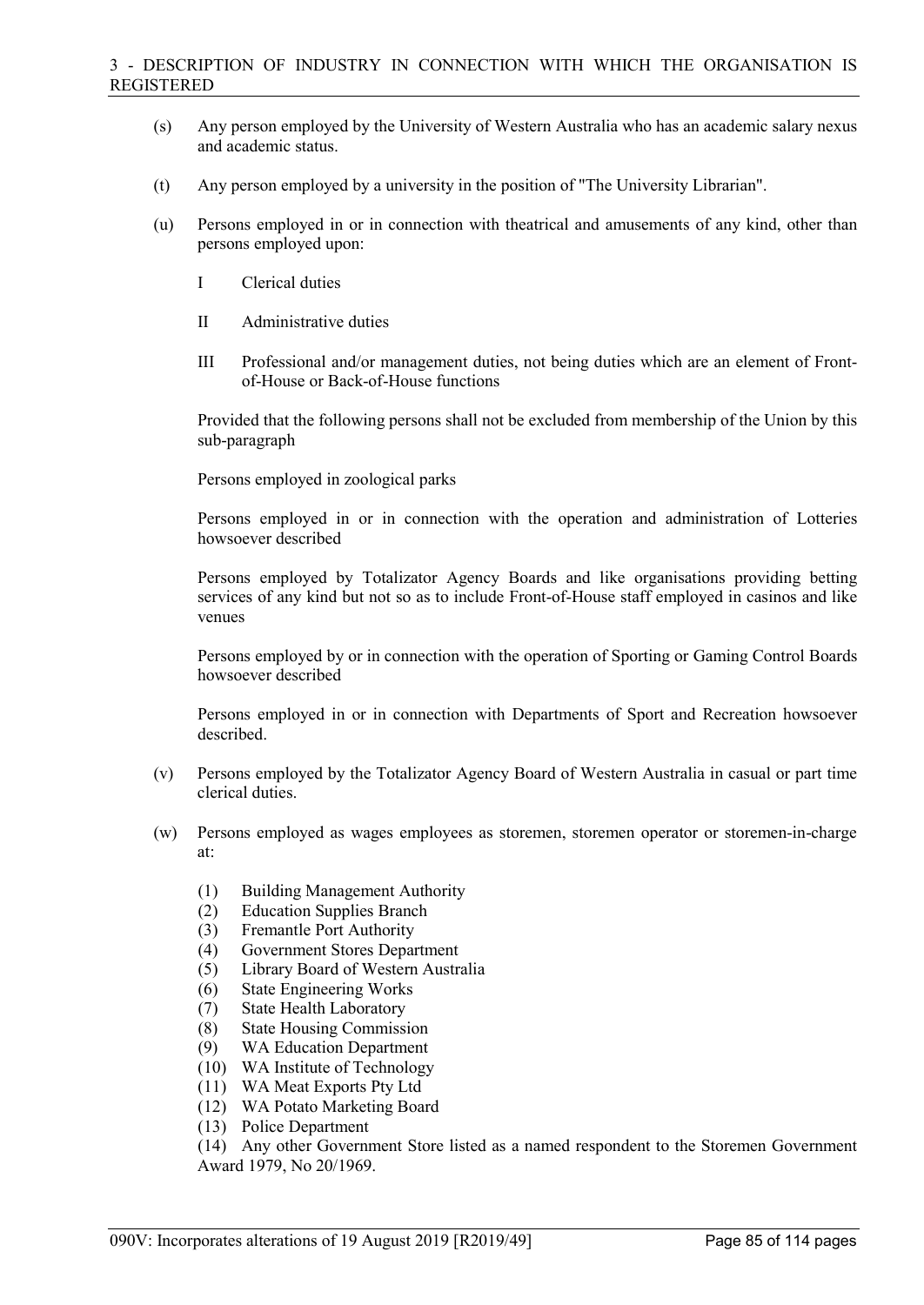- (x) Persons in Western Australia who are employed as teachers, education officers, (performing professional duties requiring teaching qualifications) guidance officers, demonstrators or counsellors (not being counsellors engaged in social welfare work or in the practice of social work or psychology or medicine), -
	- (I) by the Education Department;
	- (II) in a technical and further education institution;
	- (III) in pre-school centres (provided that teachers in pre-school centres hold or are enrolled in a course leading to a teaching academic qualification): OR
	- (IV) in community colleges.
- (y) (i) Persons employed in the callings of cleaner; caretaker; lift attendant; window cleaner; watchman; charwoman; usher; doorkeeper; gatekeeper; porter; janitor; cleaning and pollution control; attendant in ladies' retiring rooms; commissionaire; tea attendant; day or night patrolman; gardener; groundsman; gardener's labourer; maintenance labourer; home economics assistant; waiter; waitress; kitchen hand; maid; cook; horticulturist; domestic; trainee horticulturist; apprentice; security man

### but not so as to exclude

persons employed for the purpose of undertaking professional, supervisory, technical, administrative and/or clerical functions including, notwithstanding the generality of the foregoing, maintenance assistants; general assistants; maintenance officers and curators.

- (ii) Persons employed in the callings of the keeper; aquarist or ranger in National Parks and Zoological Gardens.
- (iii) Persons employed in the callings of power-mower operator; tractor-mower operator or leading hand employed by the Building Management Authority Mowing Services.
- (iv) Persons employed in the occupation of teachers' aide.

## but not so as to exclude

school assistants; technical assistants; library assistants; laboratory assistants and attendants.

(v) Domestic work, including leading hands,

### but not so as to exclude

persons employed for the purpose of undertaking supervisory, administrative and/or clerical functions or for the purpose of instructing in domestic work or persons employed as homemakers.

(vi) Attendants, employed on wages, by the Trustees of the Western Australian Museum or the Board of the Art Gallery of Western Australia.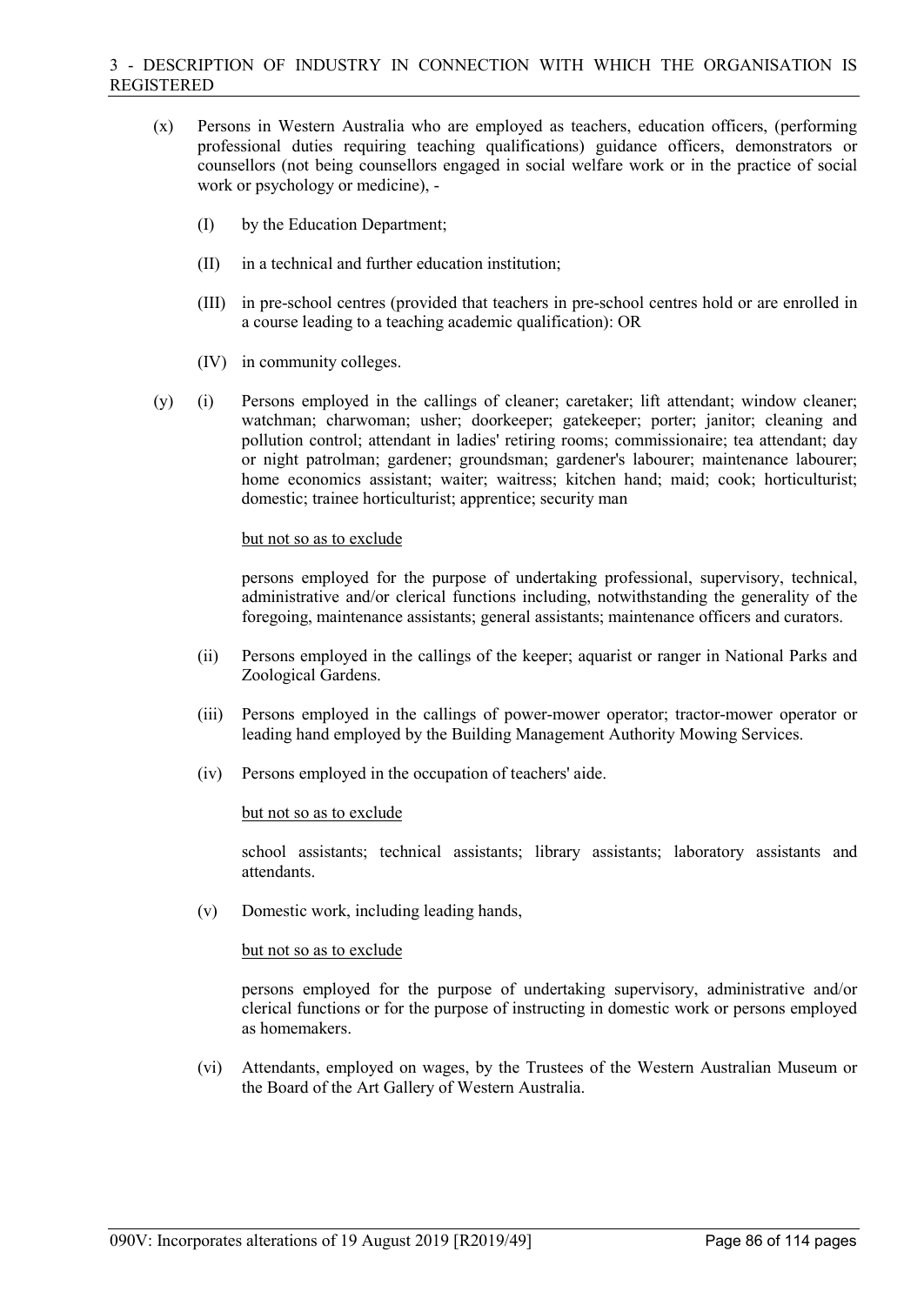- (vii) Persons employed in the callings of the first aid attendant or security officer by the State Energy Commission.
- (viii) Persons employed in pre-school centres, child minding centres or day nurseries in the callings of Pre-School Teacher or Qualified Child Care Worker or Unqualified Child Care Worker.
- (ix) Persons employed in the calling of car park attendant other than persons employed by Universities or other tertiary education institutions in Western Australia.
- (z) Employees of the Western Australian Water Authority solely or substantially engaged in or in connection with labouring; operation of portable or non-portable machinery or equipment for construction or maintenance purposes; tradespersons leading hands (except salaried supervisors); blacksmith's striker; dresser; oxy or electric welding assistant; driving of motor transport, articulated vehicles or mechanical equipment; and employees solely or substantially engaged in the callings of alarm room attendant; watchman; radio control room operator; caretaker; supervising storeman; senior storeman; storeman in charge; storeman; water treatment plant operator; assistant on water treatment plant; testers (including testers in charge and senior testers); ganger; survey hand; chain man; instrument hand; senior instrument hand; senior catchment warden; catchment warden; ranger; senior ranger; and employees engaged as non-trades foreman or assistant foreman; supervising or senior foreman; and employees engaged on the construction and maintenance of country water supplies as water supply controller, electric pump attendant or pumping station attendant.
- (aa) Persons employed by:-
	- (i) any Public or Private Hospital, or
	- (ii) the SLCG (Inc) or
	- (iii) Silver Chain Nursing Association (Inc.), or
	- (iv) in establishments known as Princess Margaret Hospital for Children, Sir James Mitchell Spastic Centre, Ngal-a Mothercraft Training Centre, The Braille Hospital, Nadezda and Homes of Peace,

## In the callings of

(a) home help or home care aide (Silver Chain Nursing Association (Inc.) only); social trainer (Nulsen Haven and SLCG (Inc) only); cottage parent or assistant supervisor (SLCG only); nursing assistant; enrolled nurse; student enrolled nurse; dental technician (Perth Dental Hospital only); cleaner; domestic maid; gardener; handyman; housemaid; kitchen man; kitchen maid; laundry worker; dry cleaner; orderly; pantry maid; wardsmaid; yardsman; seamstress; washing-machine hand; boiler-firing orderly; shaving orderly; storeman; driver; bus driver; chef; cook; window cleaner; dry cleaner; steward; animal house attendant; gardener and propagator; senior gardener; head gardener; butcher; carpenter; butcher's assistant; car park attendant; laboratory attendant; waitress; cafeteria assistant; theatre orderly; theatre assistant; ward assistant; CSSD assistant; CSSD orderly; farm assistant; head orderly; bootmaker; housemother (Mount Henry, Olive Jones Nurses' Home, Fremantle and Country Hospitals only); telephonist and receptionist (Swanbourne-Graylands Hospital only); training assistant (Spastic Welfare Association of W.A. (Inc.))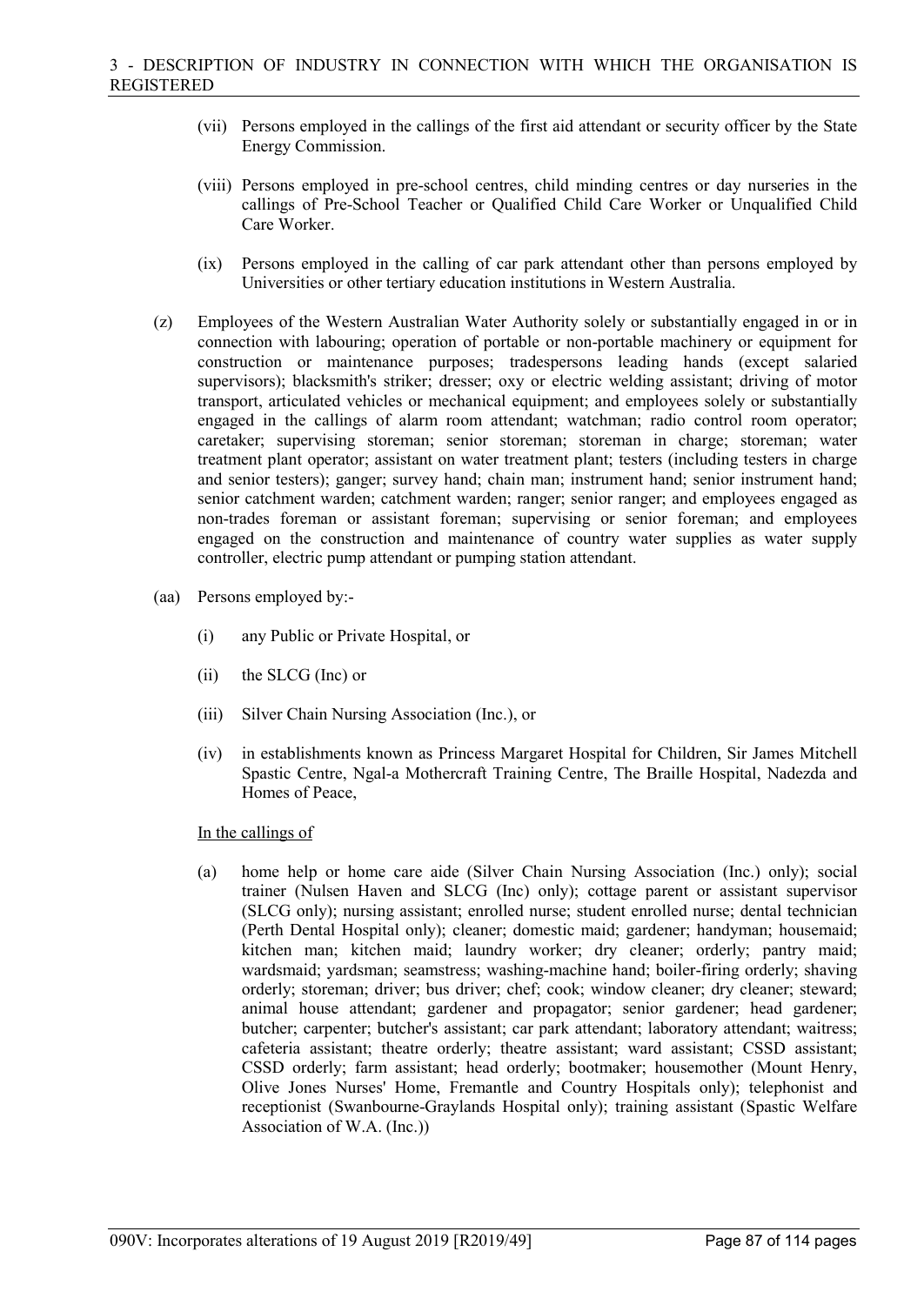### but not so as to exclude the callings of

- (b) home help supervisors; supervising dental technician; cleaning services officer or supervisor; general services supervisor; curator; grounds' supervisor; maintenance officer; assistant food supervisor; food supervisor; food staff supervisor; laundry manager; linen service officer; assistant linen service officer; storeman-clerk; stores officer; catering and domestic supervisor; catering officer; animal house technician; garage supervisor; laboratory assistant; warden; physiotherapy assistant; occupational therapy assistant; farm supervisor; manager, orderly and/or transport services; and orthopaedic appliance worker or assistant.
- (bb) Employees of the Commissioner for Public Health in the Community Health and Child Health Services Branch of the Health Department in the calling of health worker or health worker (special).
- (cc) Persons other than persons employed as officers under and within the meaning of the Public Service Act 1978 to 1980 (W.A.) employed
	- (i) by any public or private hospital;
	- (ii) by the Hospital Laundry and Linen Service;
	- (iii) by the Western Australian School of Nursing or any service ancillary to the practice of medicine, including institutions or facilities all substantially engaged in providing medical laboratory services, radiological services, physiotherapy services, occupational therapy services, speech therapy services, social work services;
	- (iv) by the Western Australian Division of the Red Cross Society;
	- (v) by the Cerebral Palsy Association of Western Australia (Inc.);
	- (vi) by the Silver Chain Nursing Association (Inc.);
	- (vii) by the ACTIV Foundation (Inc.);
	- (viii) by dentists as dental therapists;
	- (ix) by the Paraplegic-Quadriplegic Association of Western Australia (Inc.), Good Samaritan Industries or F.C.B. industries or facilities or services;
	- (x) in Western Australia eligible for membership of the Health Services Union of Australia and whose class or grade of employment falls within the scope of the Nurses (WA Mental Health Services) Award 1991 as at 17 August 1992.

shall not be within the industries in connection with which the Union is formed.

- (xi) In the State of Victoria
	- (a) Persons who are members of the Police Force of Victoria of the designations and/or ranks of Constable, Sub Officer, Commissioned Officer or Commissioner of Police or who are undergoing a full-time course of training the object of which is to qualify such persons for employment as members of the Police Force of Victoria in one or more of the designations and/or ranks aforesaid or who are members of the Retired Police Reserve of Victoria.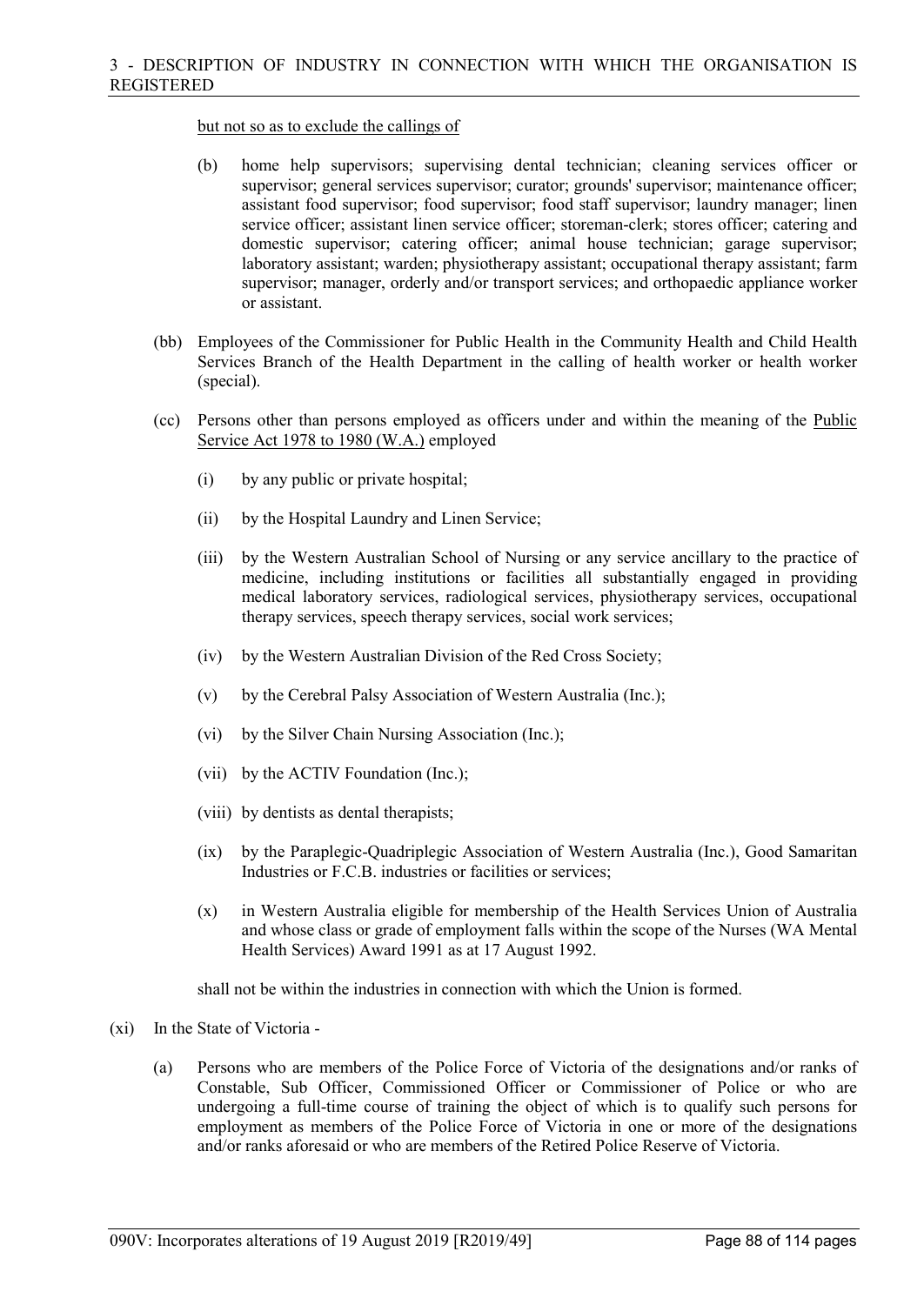- (b) Persons employed by the University of Melbourne as academic staff.
- (c) Persons employed in or in connection with theatrical and amusements of any kind, other than persons employed upon:
	- I Clerical duties
	- II Administrative duties
	- III Professional and/or management duties, not being duties which are an element of Frontof-House or Back-of-House functions

Provided that the following persons shall not be excluded from membership of the Union by this sub-paragraph

Persons employed in zoological parks

Persons employed in or in connection with the operation and administration of Lotteries howsoever described

Persons employed by Totalizator Agency Boards and like organisations providing betting services of any kind but not so as to include Front-of-House staff employed in casinos and like venues Persons employed by or in connection with the operation of Sporting or Gaming Control Boards howsoever described

Persons employed in or in connection with Departments of Sport and Recreation howsoever described

Persons employed at the State Film Centre of Victoria.

- (d) Persons employed by any State Public Hospital in the retail sale of goods.
- (e) Persons employed by the State Transport Authority and the Metropolitan Transit Authority in the retail sale of goods
- (f) Persons in Victoria who are
	- (I) employed in technical schools of the Education Department or in technical and further education institutions or in teaching classes administered by such institutions as teachers, lecturers, emergency teachers, teacher librarians, instrumental musicians or in school to work transition programmes;
	- (II) employed as teachers in a Technical-High School or in a High School with a technical education component or a post-primary school;
	- (III) employed as student teachers by the Education Department in technical and further education institutions or in the Technical and Further Education Teaching Service or by a technical and further education institution;
	- (IV) registered by the Victorian Technical Teachers' Education Board or by the Technical and Further Education Teaching Service Registration Board and are employed by the Victorian Institute of Secondary Education or the Victorian State Board of Education or any Victorian Technical and Further Education Board to perform professional duties requiring teaching qualifications;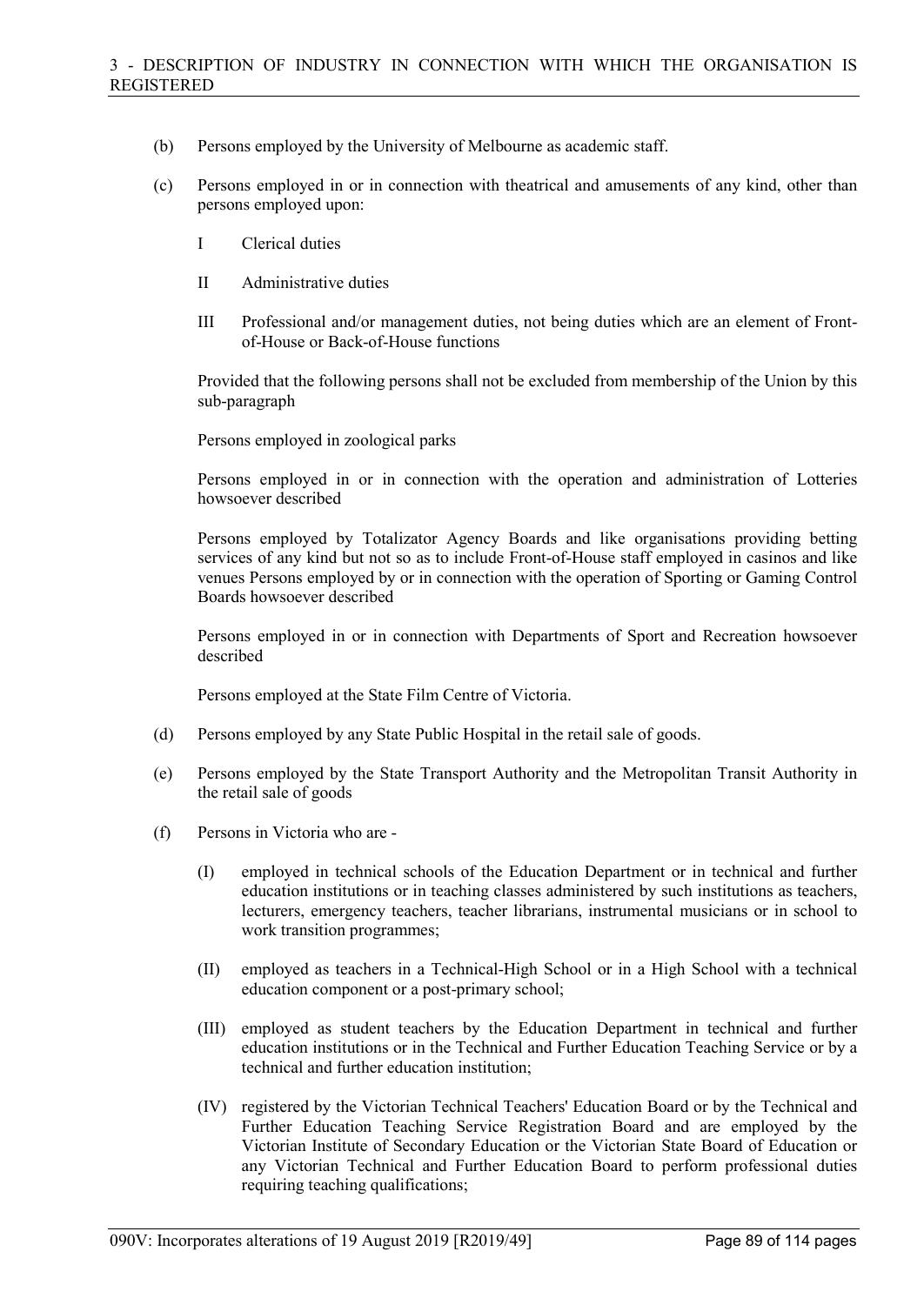- (V) registered or eligible to be registered by the Technical Teachers' Registration Board, the Secondary Teachers' Registration Board or the Primary Teachers' Registration Board and are members of the Victorian Teaching Service employed in non-school positions to perform professional duties requiring teacher qualifications;
- (VI) registered by the Victorian Secondary Teachers' Registration Board and employed in the secondary schools of the Education Department as teachers, librarians, instrumental teachers, remedial teachers, language assistants or persons who are employed by the Victorian Institute of Secondary Education or the Victorian State Board of Education to perform professional duties requiring teaching qualifications or in school to work transition programmes;
- (VII) employed in the teaching service of the Education Department;
- (VIII) who teach or supervise teaching
	- (i) in day training centres registered pursuant to the Mental Health Act 1959 (Victoria) or any Act in substitution or amendment thereof, or
	- (ii) in institutions in Victoria for the education of the socially, physically, sensorily, educationally or intellectually handicapped, or
	- (iii) in institutions conducted by the Victorian Institute of Education Administration.
- (g) (i) Caretakers, cleaners, domestic arts maids, gardeners, home economics assistants, security officers (other than administrative/clerical or above the level of leading hands) and teacher aides (but not excluding ancillary staff in the same areas, such as persons employed as clerical assistants, technical assistants, typists, library assistants, laboratory assistants and attendants, administrative officers and the like) employed other than as permanent or temporary officers of the Victorian Public Service by the Ministry of Education or Schools' Councils constituted pursuant to the Education Act 1975 as amended;
	- (ii) Caretakers, cleaners, gardeners, laundry workers, security officers (other than administrative/clerical or above the level of leading hands) and teacher aides (but not excluding ancillary staff in the same areas such as persons employed as clerical assistants, technical assistants, typists, library assistants, laboratory assistants and attendants, administrative officers and the like) employed other than as permanent or temporary officers of the Victorian Public; Service by Colleges of Technical and Further Education pursuant to Section 3 of the Post Secondary Education Act 1978 as amended;
	- (iii) Caretakers, cleaners, gardeners, security officers (other than administrative/clerical or above the level of leading hands) and teacher aides (but not excluding ancillary staff in the same areas, such as persons employed as clerical assistants, technical assistants, typists, library assistants, laboratory assistants and attendants, administrative officers and the like) employed other than as permanent or temporary officers of the Victorian Public Service by Colleges of Advanced Education constituted pursuant to the Post Secondary Education Act, 1978 as amended;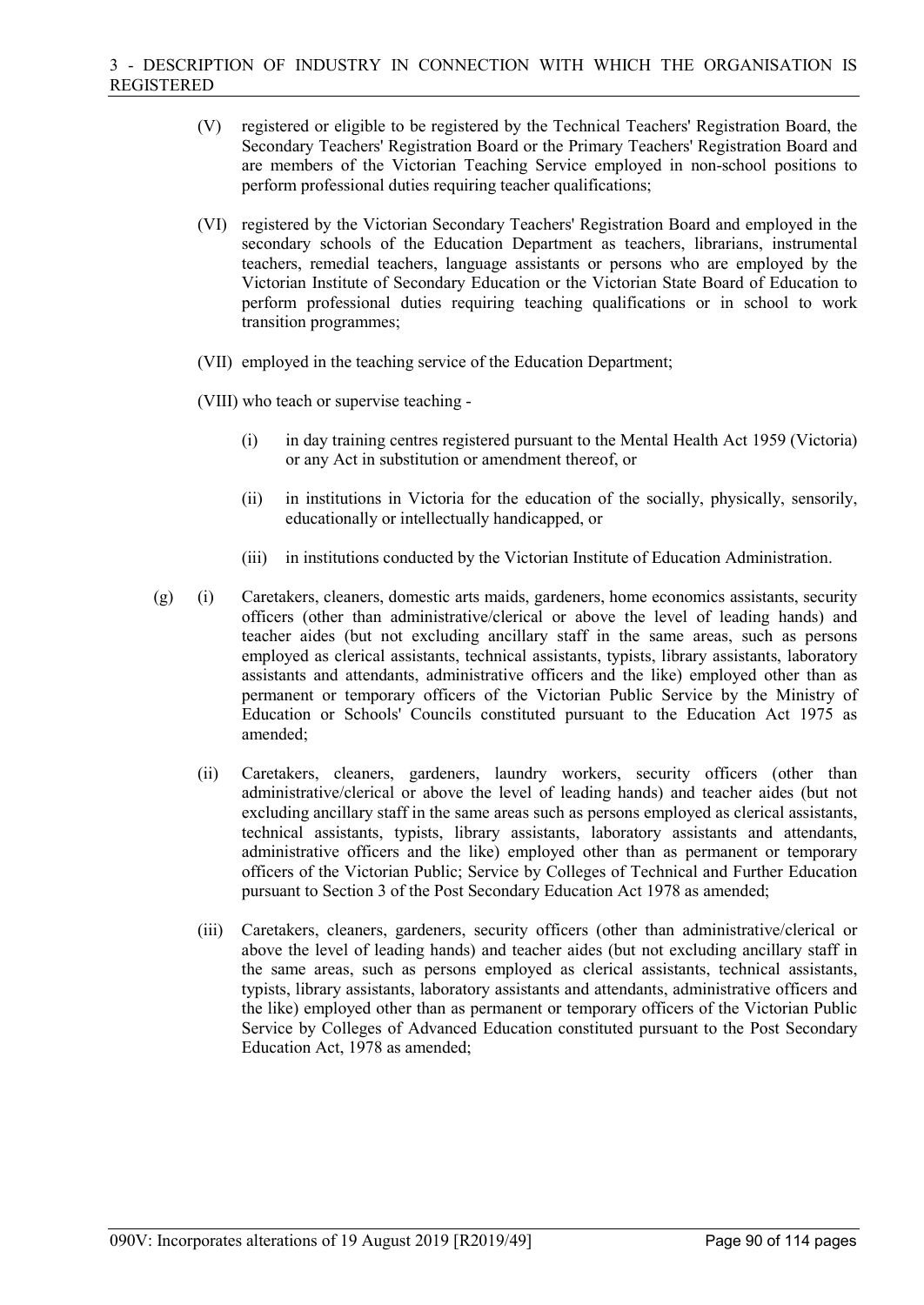- (iv) Persons who are employed under Section 41A of the Public Service Act, 1974 or any successor thereto and whose wages or conditions of service are governed by any of the following awards or any instrument successor thereto in relation to such employees in the administrative units listed hereunder or any successor thereto had such employees been employed in their present employment as at 11th November 1986. The awards referred to are:-
	- (a) The Award of the Cleaners' Conciliation and Arbitration Board; known colloquially as the Cleaners' Award.
	- (b) The Award of the Security Employees' Conciliation and Arbitration Board, known colloquially as the Security Employees' Award.

The Administrative Units referred to are:-

The Department of Property and Services, the Ministry for the Arts, the Law Department, the Ministry for Housing and the Department of Agriculture and Rural Affairs.

- (v) Parking Officers and community guardians employed under Section 41A of Division 8 of the Public Service Act 1974 and/or any successor thereto;
- (vi) Jury keepers (but not so as to exclude jury pool supervisors);
- (vii) Animal attendants, caretakers, cleaners, gardeners, security officers, zoological keepers employed by the Zoological Board of Victoria (other than administrative/clerical or above a level equivalent to that of leading hands);
- (viii) Dental Technicians and Dental Nurses employed by the Cancer Institute, the Royal Dental Hospital, Melbourne or by any hospital registered pursuant to the Health Commission Act, 1977 or other than as permanent or temporary officers of the Victorian Public Service by Community Health Centres;
- (ix) Persons employed in pre-school kindergartens, centres for day or part-day care of children, day or part day nurseries and children's play centres, employed other than as permanent or temporary officers of the Victorian Public Service or except where the functions of such undertakings are carried on within the Victorian Public Service or where such functions are transferred or relocated outside the Victorian Public Service or become carried on by persons redeployed from employment in or by the Victorian Public Service.
- (h) (i) persons employed in the Public Service of Victoria in the classes or grades listed in Schedule 5 of the Salary Schedules made by the Public Service Board under the Public Service Act 1974 (Vic) in psychiatric, intellectual disabilities and alcohol and drug services;
	- (ii) persons whose employment is within the jurisdiction of the Health Professional Services Conciliation and Arbitration Board established pursuant to the Industrial Relations Act 1979 (Vic) as at 31 July 1992;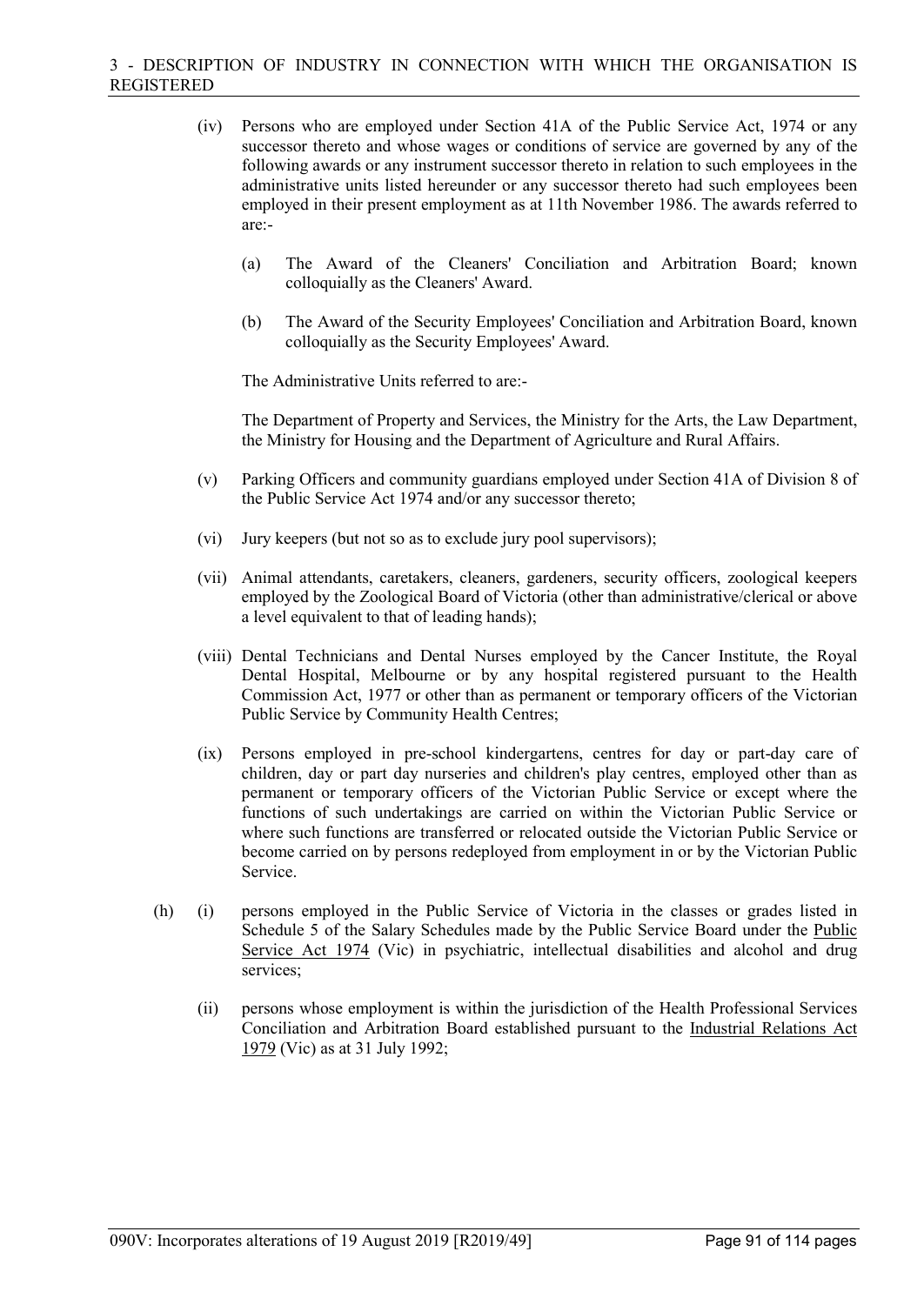(iii) persons whose employment is within the jurisdiction of the Health and Allied Services Conciliation and Arbitration Board established pursuant to the Industrial Relations Act 1979 (Vic) as at 31 July 1992;

## EXCEPT FOR:

persons employed in the Public Service of Victoria in the classifications or grades listed in the Schedules 1-4 of the Salary Schedules who are members of the SPSF as at 12 August 1992 and who remain members of the SPSF and who become employees of another employer as a consequence of the process of integration of services currently provided by the Health Department of Victoria into the public hospital system.

(j) Persons employed in the public and/or private health and community services sector in the State of Victoria who satisfy the conditions of eligibility for membership of the Health Services Union of Australia as at 18 April 1994.

shall not be within the industries in connection with which the Union is formed.

- (xii) In the State of Tasmania
	- (a) Persons who are members of the Police Force of Tasmania or who are undergoing a full-time course of training the object of which is to qualify such persons for employment as members of the Police Force of Tasmania
	- (b) Persons employed in or in connection with theatrical and amusements of any kind, other than persons employed upon:
		- I Clerical duties
		- II Administrative duties
		- III Professional and/or management duties, not being duties which are an element of Frontof-House or Back-of-House functions

Provided that the following persons shall not be excluded from membership of the Union by this sub-paragraph

Persons employed in zoological parks

Persons employed in or in connection with the operation and administration of Lotteries howsoever described

Persons employed by Totalizator Agency Boards and like organisations providing betting services of any kind but not so as to include Front-of-House staff employed in casinos and like venues

Persons employed by or in connection with the operation of Sporting or Gaming Control Boards howsoever described

Persons employed in or in connection with Departments of Sport and Recreation howsoever described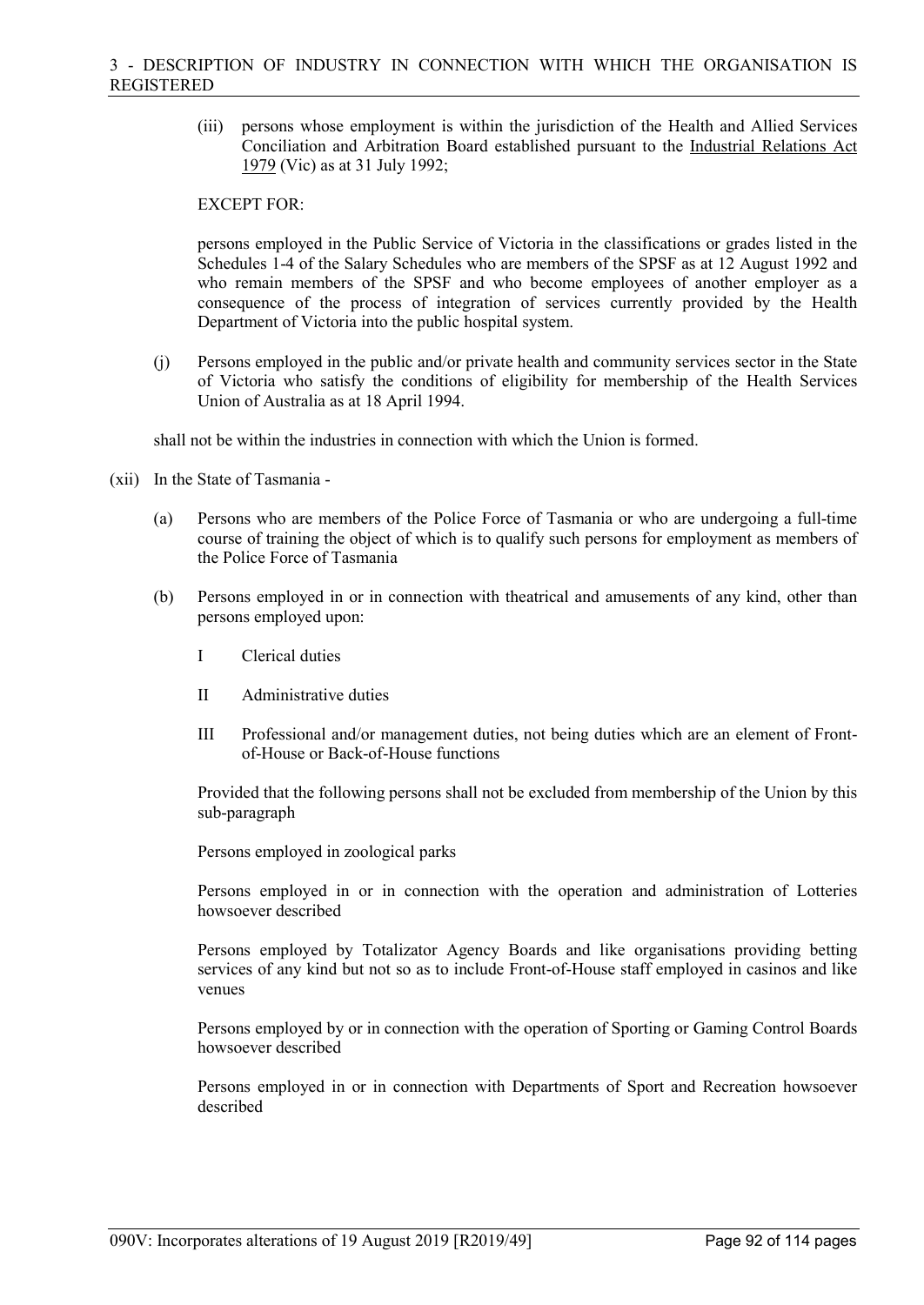- (c) Persons in Tasmania who are employed as
	- (I) teachers, (including part time and/or relieving teachers, teacher librarians, student counsellors (not being counsellors engaged in Social Welfare work or in the practice of social work or psychology or medicine), supervisors and educational officers or any such other classification of employment incidental to education) engaged in kindergartens, preschools, infants, primary, secondary, senior secondary and technical and technical and further education under the control of the Government of Tasmania and such teachers seconded as officers or permanently employed as officers of the Service and Guidance Services branches of the Education Department;
	- (II) employed as professional officers in the Education Department to perform professional duties requiring teaching qualifications;
	- (III) Recreation Officers in the Education Department;
	- (IV) part-time and/or temporary relieving teachers employed by the Government of Tasmania;
	- (V) teachers in training on Government studentships
- (d) (i) persons employed in the Department of Education except professional, administrative, clerical, technical and supervisory (above the level of leading hand) staff, teacher aides (including, but not limiting the generality thereof, aide, audio-visual aide, kindergarten aide, kindergarten teacher's aide, teacher's aide, teachers assistant, library aide, bus aide, laboratory aide, library assistant, recreation assistant, visual aides assistant, library/home economic aide, childcare aide), office assistant, machinist, bus driver, driver, store-man, stores officer, material storeman, and employees at the Media Centre Hobart and the Science Centre, Hobart.
	- (ii) cleaners other than employed by the employing authority for public hospitals.
	- (iii) ferry workers employed by Transport Tasmania.
	- (iv) traffic wardens.
	- (v) persons employed by the employing authorities for boarding schools and/or student hostels.
	- (vi) persons performing work presently classified as utility officer in the Department of Education whether or not the same are included in paragraph (i) hereof.

shall not be within the industries in connection with which the Union is formed.

#### SECTION II

The Union is also formed in connection with the industry covering the following:

(a) The Crown in the right of the States of New South Wales and Queensland; and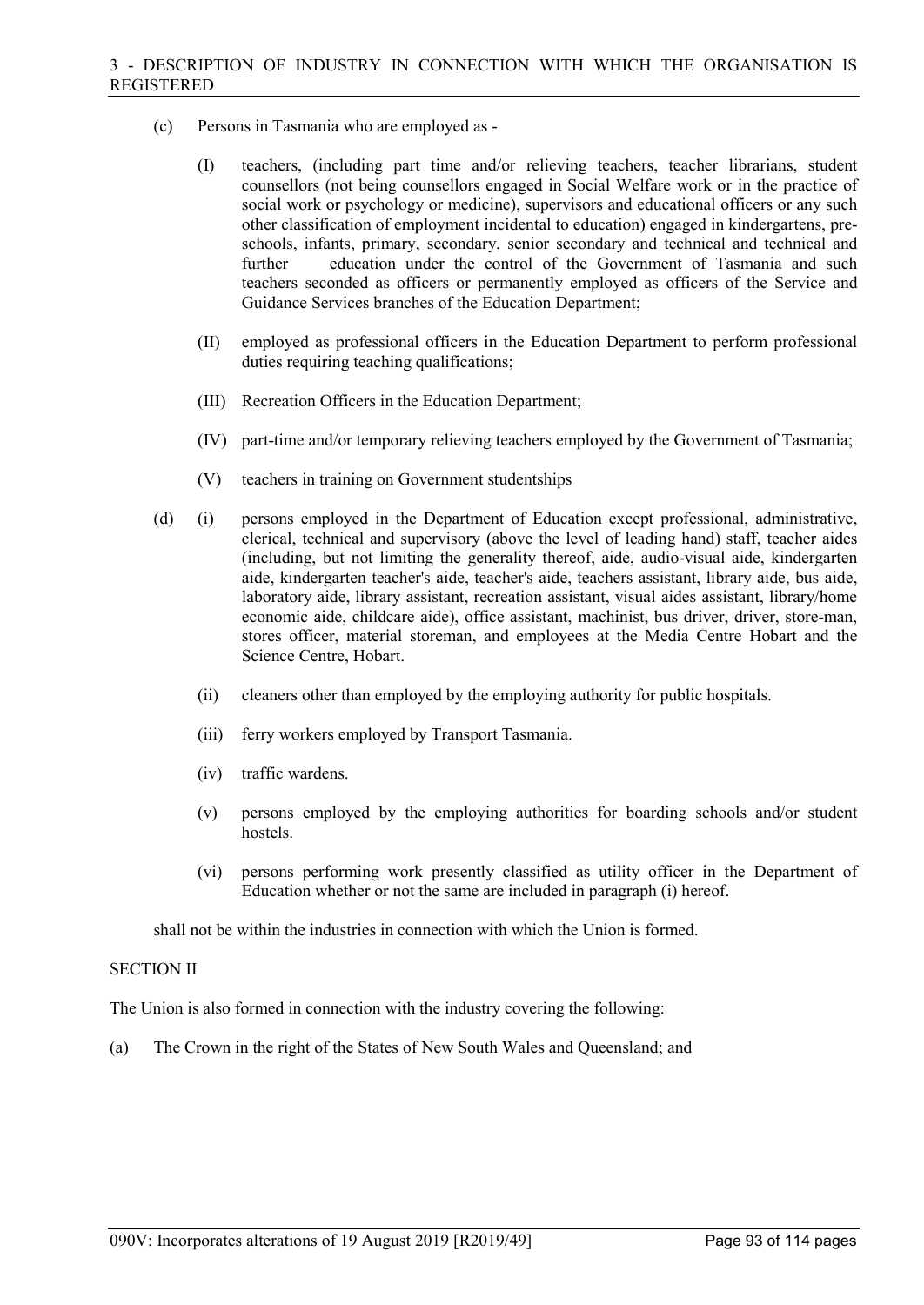## 3 - DESCRIPTION OF INDUSTRY IN CONNECTION WITH WHICH THE ORGANISATION IS REGISTERED

- (b) Any Statutory Corporation, Instrumentality, Authority or other similar statutory body, whether corporate or unincorporate, established by the Crown in the right of the States of New South Wales and Queensland; and
- (c) The University of New South Wales (excluding the Medical School thereof);
- (d) Any educational institution in the State of Queensland designated as a University or College of Advanced Education;
- (e) The Mater Misericordiae Hospitals in the State of Queensland: and
- (f) The Australian Red Cross Society (Queensland Division), Blood Transfusion Service.

and without limiting the generality of the foregoing shall include the following:

#### In New South Wales

- (a) The Public Employment Industrial Relations Authority, or
- (b) The Water Conservation and Irrigation Commission, or
- (c) The Department of Main Roads of New South Wales, or
- (d) The Electricity Commission of New South Wales, or
- (e) The Maritime Services Board of New South Wales

#### In Queensland

- (a) Chief Executives of State Government Departments under the Public Service Management Act 1988,
- (b) General Manager, State Government Insurance Office,
- (c) The Senates of Universities in Queensland,
- (d) The Councils of Colleges of Advanced Education in Queensland,
- (e) The Cane Prices Board,
- (f) The Council of the Queensland Institute of Medical Research,
- (g) The Chairman of the Metropolitan Public Abattoir Board,
- (h) Public Hospitals Boards in Queensland (Established under the Queensland Hospital Act),
- (i) The Parliamentary Services Commission,
- (j) The Queensland Corrective Services Commission.

### SECTION III

- 1. Without in any way limiting or being limited by the provisions of sections I and II of this Rule the Union shall consist of an unlimited number of persons, other than academic staff, who are:
	- (a) Employees in professional, administrative, clerical and technical (except trades up to and including the level of leading hand) occupations employed by Murdoch University, Edith Cowan University, the University of Western Australia, Curtin University of Technology and The University of Notre Dame Australia; or
	- (b) Employees employed by Macquarie University; or
	- (c) Employees employed by the University of Technology, Sydney or the University of Western Sydney; or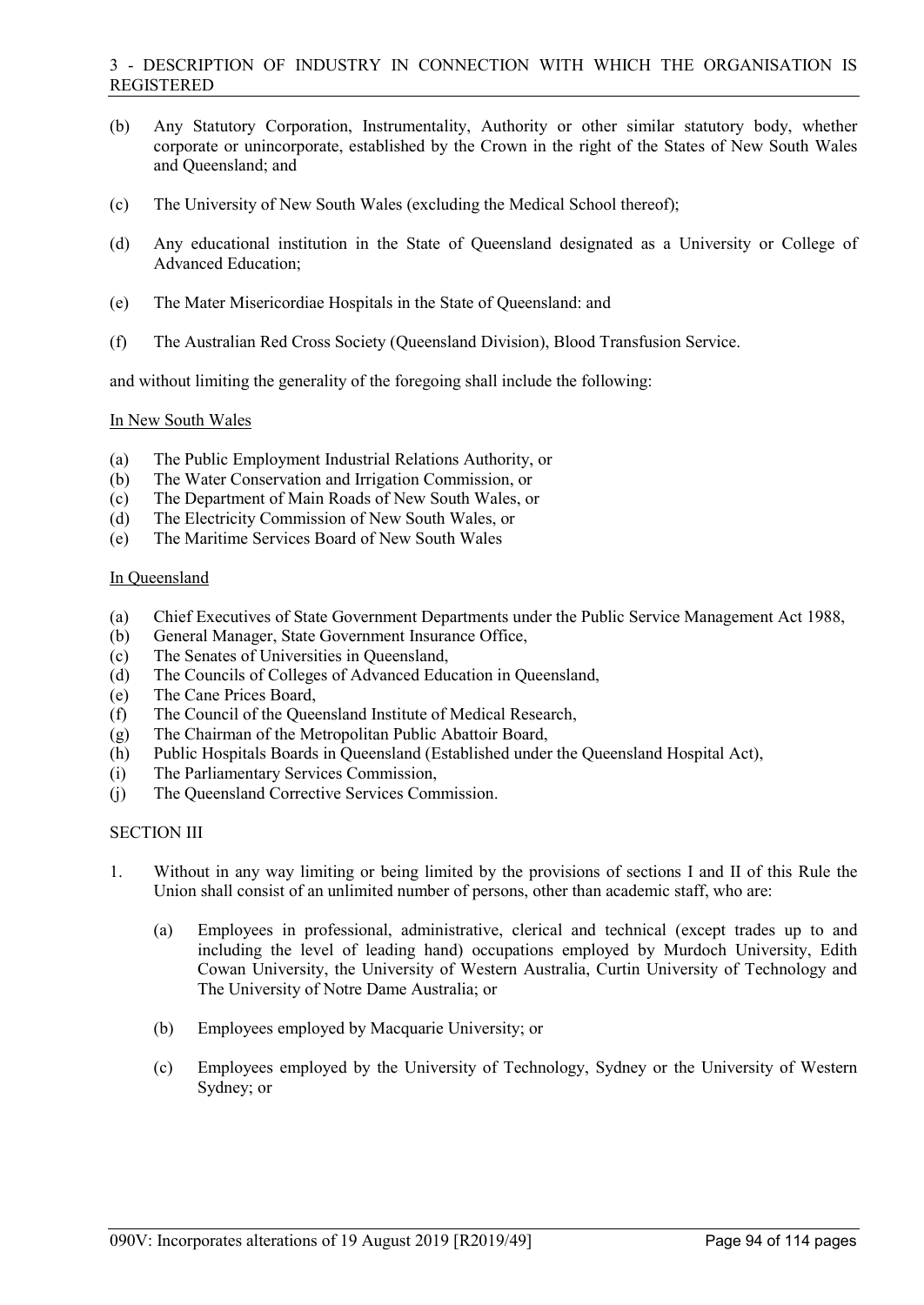- (d) Employees in professional, administrative, clerical and technical (except trades up to and including the level of leading hand) occupations employed by the University of New England; or
- (e) Employees in professional, administrative, clerical and technical (except trades up to and including the level of leading hand) occupations employed by the Southern Cross University; or
- (f) Employees employed by the University of Sydney; or
- (g) Employees in professional, administrative, clerical and technical (except trades up to and including the level of leading hand) occupations employed by the University of New South Wales and the University of Newcastle (other than employees employed by those two universities in their medical schools); or
- (h) Employees in professional, administrative, clerical and technical (except trades up to and including the level of leading hand) occupations employed by Charles Sturt University or the University of Wollongong; or
- (i) Employed in professional, administrative, clerical and technical (except trades up to and including the level of leading hand) occupations employed by the University of Melbourne, or LaTrobe University or the Victorian College of Agriculture and Horticulture Limited; or
- (j) Employees in professional, administrative, clerical and technical (except trades up to and including the level of leading hand) occupations employed by the University of Tasmania; or
- (k) Employees in professional, administrative, clerical and technical (except trades up to and including the level of leading hand) occupations employed by the University of Adelaide; or
- (l) Employees in professional, administrative, clerical and technical (except trades up to and including the level of leading hand) occupations employed by Flinders University of South Australia; or
- (m) Employees in professional, administrative, clerical and technical (except trades up to and including the level of leading hand) occupations employed by the University of South Australia; or
- (n) Employees in professional and technical (except trades up to and including the level of leading hand) occupations (but not including administrative or clerical occupations) employed by the University of Queensland or Griffith University, or James Cook University of Northern Queensland, or Queensland University of Technology, or the University of Central Queensland, or the University of Southern Queensland; or
- (o) Employees in professional (other than engineering), administrative and clerical occupations employed by the University of New South Wales at the Australian Defence Force Academy; or
- (p) Employees in professional and technical (except trades up to and including the level of leading hand) occupations (but not including administrative or clerical occupations) employed by the Australian Catholic University in Queensland; or
- (q) Employees in professional, administrative, clerical and technical (except trades up to and including the level of leading hand) occupations employed by the Australian Catholic University in New South Wales; or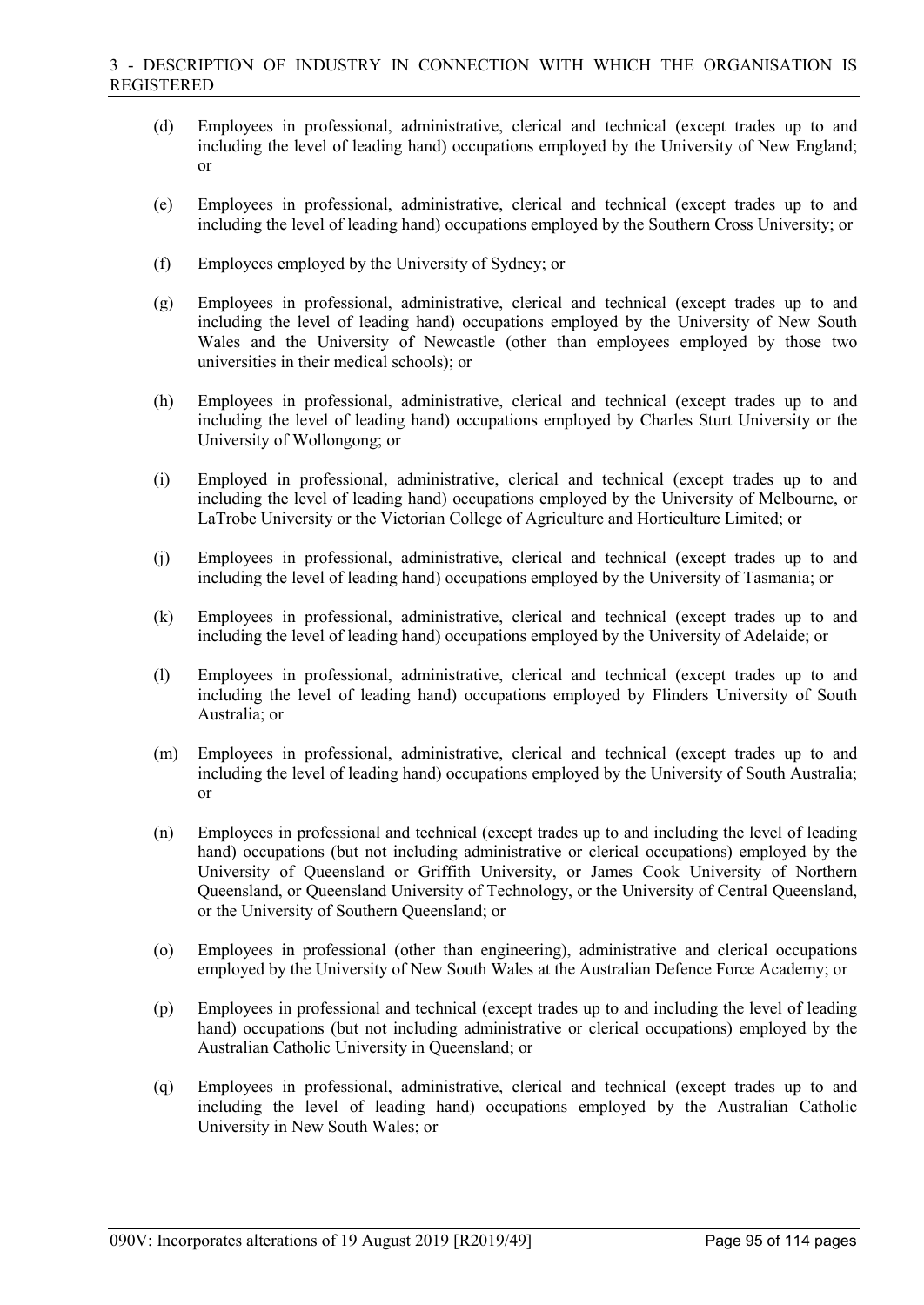- (r) Employees in professional, administrative, clerical and technical (except trades up to and including the level of leading hand) occupations employed by the University of Canberra; or
- (s) Employees in professional, administrative, clerical and technical (except trades up to and including the level of leading hand) occupations employed by the Northern Territory University.
- (t) Employees in all professional, administrative, clerical, computing and technical occupations (not including catering, cleaning, security, parking attendants, caretakers and handy persons, gardening, child care, trades up to and including the level of leading hands, and health, fitness and leisure instructors and attendants, but including managerial positions) employed by student unions, associations, guilds or councils howsoever titled in higher education in New South Wales, Tasmania and Northern Territory.
- (u) Employees of Campus Living Villages Pty Ltd and Campus Living Funds Management Limited, and of any successor, assignee or transmittee of the business and/or functions of the said corporations or any part thereof, other than employees engaged in construction or employees, up to the level of leading hand, engaged in maintenance functions.
- 2. In the interpretation of the terms professional, administrative, clerical, technical and trades occupations which appear in this rule (with the exception of Rule 3, Section  $3(1)(n)$ ), assistance in the ascertainment of the meaning of those terms shall be given by consideration of the broad functions described in, and the indicative classifications set out in the demarcation agreement between The State Public Services Federation and the Federated Miscellaneous Workers Union relating to coverage of general staff in Higher Education dated 24 August 1990 [which agreement is set out as Schedule A to these Rules].
- 3. Notwithstanding anything contained elsewhere in these rules all professional, administrative, clerical, computing and technical (except trades up to and including the level of leading hand) occupations of non-academic staff employed by or in Howard Florey Institute, the Walter and Eliza Hall Institute, the Ludwig Institute and the Murdoch Institute but not so as to include persons registered or enrolled or entitled to be registered or enrolled by any nursing authority, practitioners not engaged in research and/or teaching and medical practitioners engaged in a research and/or teaching capacity who are also employed by a teaching hospital; and, persons employed by the Victorian Clinical Genetics Service Ltd shall not be eligible for membership.

## SECTION IV

Without in any way limiting or being limited by the provisions of Sections I, II or III of Part II of this Rule, the industries in or in connection with which the Union is formed are the activities carried on by an unlimited number of persons employed in or in connection with the administration of superannuation schemes operating for the benefit of persons eligible for membership of the Union; except persons eligible to be members of the Australian Municipal, Administrative, Clerical and Services Union employed to administer the:

Local Authorities Super Pty Limited (Vic), Quadrant Superannuation Fund (TAS), Local Government Super Scheme (SA/NT), West Australian Local Government Superannuation Plan (WA), Western Power Superannuation Fund (WA), Queensland Local Government Superannuation Scheme, Brisbane City Council Superannuation Plan, Queensland Electricity Supply Industry Employees Superannuation Scheme, Local Government Industry Superannuation Fund (NSW), Energy Industry Superannuation Scheme Pty Ltd (NSW) and successor funds.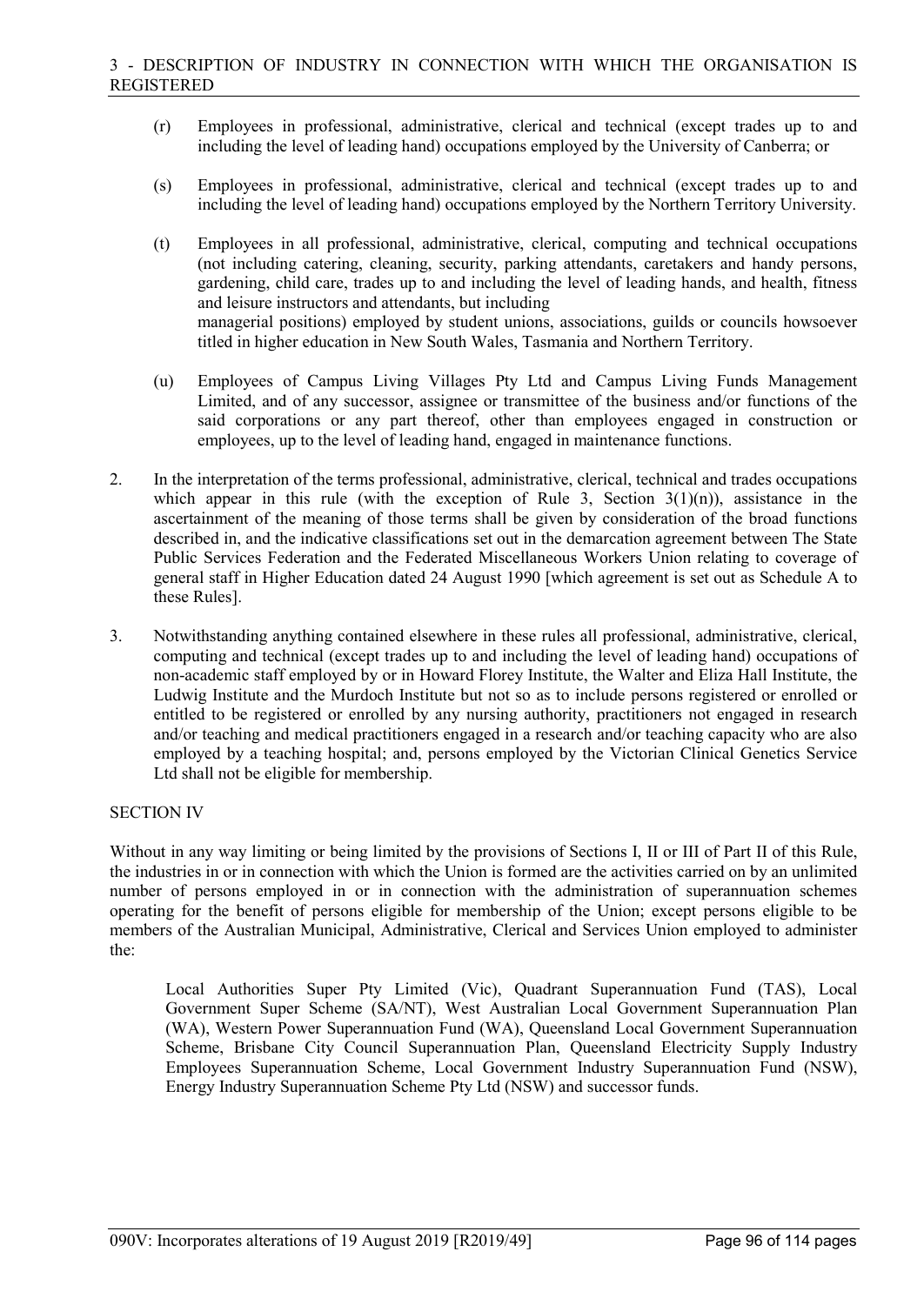# PART III

Independent contractors who, if they were employees performing work of the kind which they usually perform as independent contractors, would be eligible for membership of the Union under Part I or Part II of this Rule shall be eligible for membership of the Union.

### PART IV

No restriction or qualification to the description of industry under Part I of this Rule shall restrict or qualify the description of industry under Part II of this Rule and no restriction or qualification to the description of industry under Part II of this Rule shall restrict or qualify the description of industry under Part I of this Rule.

#### **4 - OBJECTS**

The objects for which the Union is established are:

- (a) To provide a national Union representative of members and by all lawful means, and by taking steps under any law:
	- (i) to protect the rights of members in connection with their employment collectively or individually;
	- (ii) to uphold the rights and improve, protect and foster the industrial, social, intellectual and general welfare of members;
	- (iii) to provide membership services such as education, insurance, medical and other financial services to advance the interests of members in these areas;
	- (iv) to assist members by financial or other lawful means including the provision of legal assistance;
	- (v) to assist by the granting of scholarships and bursaries in the education of children of members.
- (b) To obtain registration of the Union or of any Branch thereof as an industrial union or association of employees under the legislation of a State of the Commonwealth, and to obtain registration as an organisation of employees pursuant to the Act and any amendment thereof and by this means to bring into being and maintain in being a registered organisation of employees by which eligible members may be represented for the purposes of that Act.
- (c) To preserve to members the right of submission to arbitration of claims in relation to wages, conditions of employment and other matters and:
	- (i) to submit industrial disputes to conciliation and arbitration in accordance with the policy and procedures of the Act.
	- (ii) to participate in any system or scheme of industrial conciliation and arbitration or for the prevention or settlement of industrial disputes or for the regulation of industrial affairs pursuant to the legislation of a State of the Commonwealth.
	- (iii) to seek and obtain or to oppose the making of Awards or Agreements by the Australian Industrial Relations Commission or by any successor to that body by whatever name called or by any State industrial authority as the interests of members may from time to time require.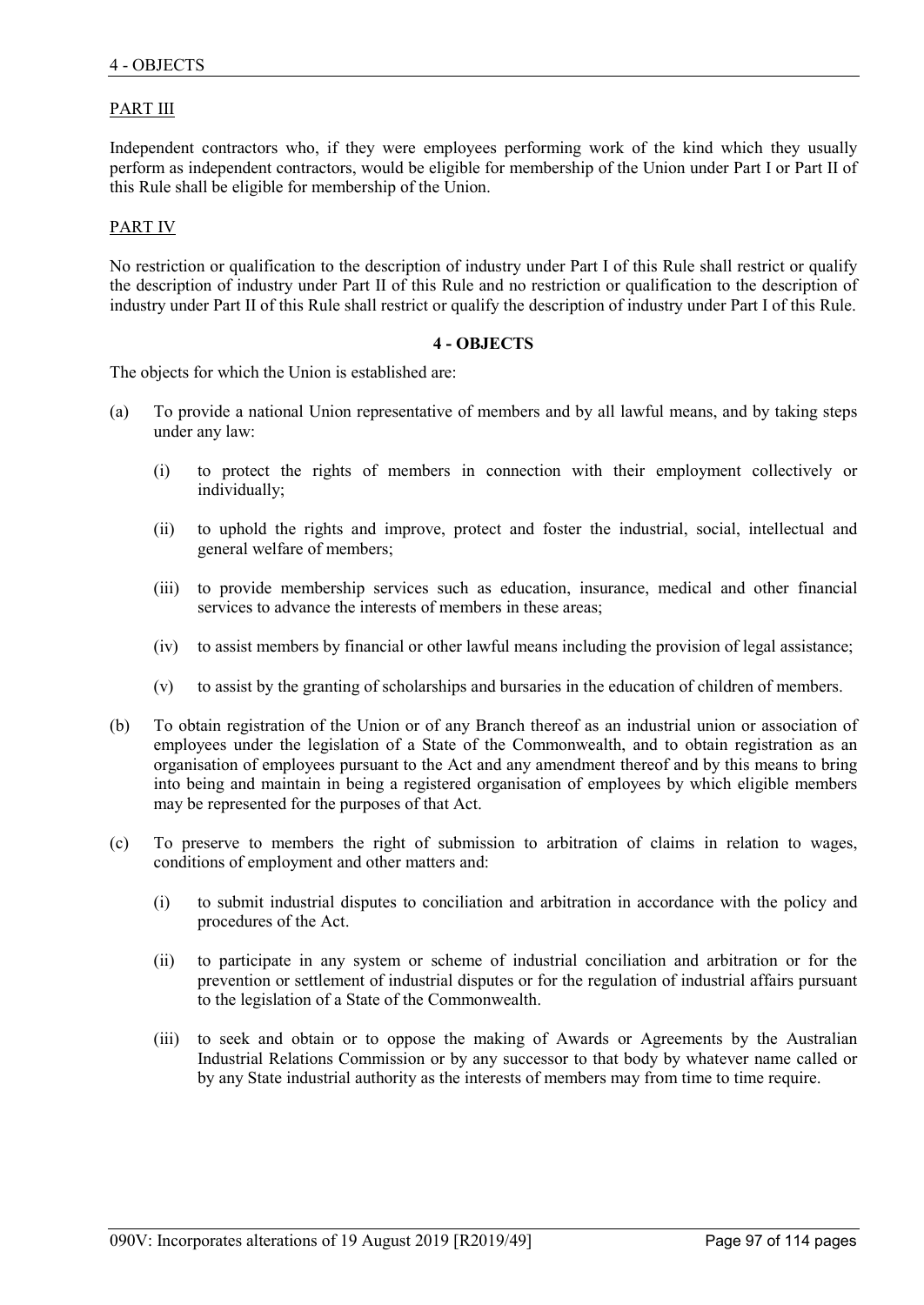- (d) To provide a means for officers and members of the Union to be promptly advised of and consult together upon agreements, awards, decisions, disputes, rates and relativities affecting the industrial interests and welfare of members of the Union; and to afford opportunities for discussing other matters of common interest.
- (e) To maintain a Journal or co-operate with kindred organisations in maintaining a Journal to promote the objects of the Union.
- (f) To promote the mutual co-operation of members and constituent units of the Union and to establish and/or support co-operative ventures generally.
- (g) To develop and implement strategies to ensure equality of opportunity for all members and to pursue the objects of the Union in an equitable manner.
- (h) To fix and vary from time to time entrances fees, subscriptions, contributions, levies or capitation dues payable by members or constituent units of the Union.
- (i) To raise funds by all lawful means for the furtherance of these objects and to give security for the repayment thereof and to establish funds for mutual assistance and support and for the object herein set forth.
- (j) To create, replenish, draw upon and make provision for a National Fund and for funds of constituent units to be operated in accordance with the Act in accordance with these rules.
- (k) Subject to the Act to purchase, sell, mortgage, lease, retain, develop, exchange or otherwise deal with all property both real and personal.
- (l) To elect, appoint, and employ officers and employees for the furtherance of the Union's Objects and:
	- (i) to remunerate such officers and employees by salaries, wages, honoraria and other emoluments, including contributions to and financing of Superannuation Schemes, retirement, death or disability funds for the benefits of such officers and employees;
	- (ii) to enter into such agreements as may be necessary for the carrying out of this purpose;
	- (iii) to dismiss or vary the terms of employment of employees.
- (m) To amalgamate affiliate with or incorporate with other unions organisations or bodies having any objects in common with the Union or able to assist it in the attainment of any of its objects and to be represented thereon and to pay subscriptions and make donations thereto.
- (n) To assist in the establishment and maintenance of a code of ethics, and standards of professional or other qualifications, training and performance, for appropriate members.
- (o) To protect the interests of former members of the Union who are no longer eligible for membership and/or their dependents in respect to matters arising out of their employment during their membership of the Union.
- (p) To promote scientific research and development and to protect associated funding arrangements.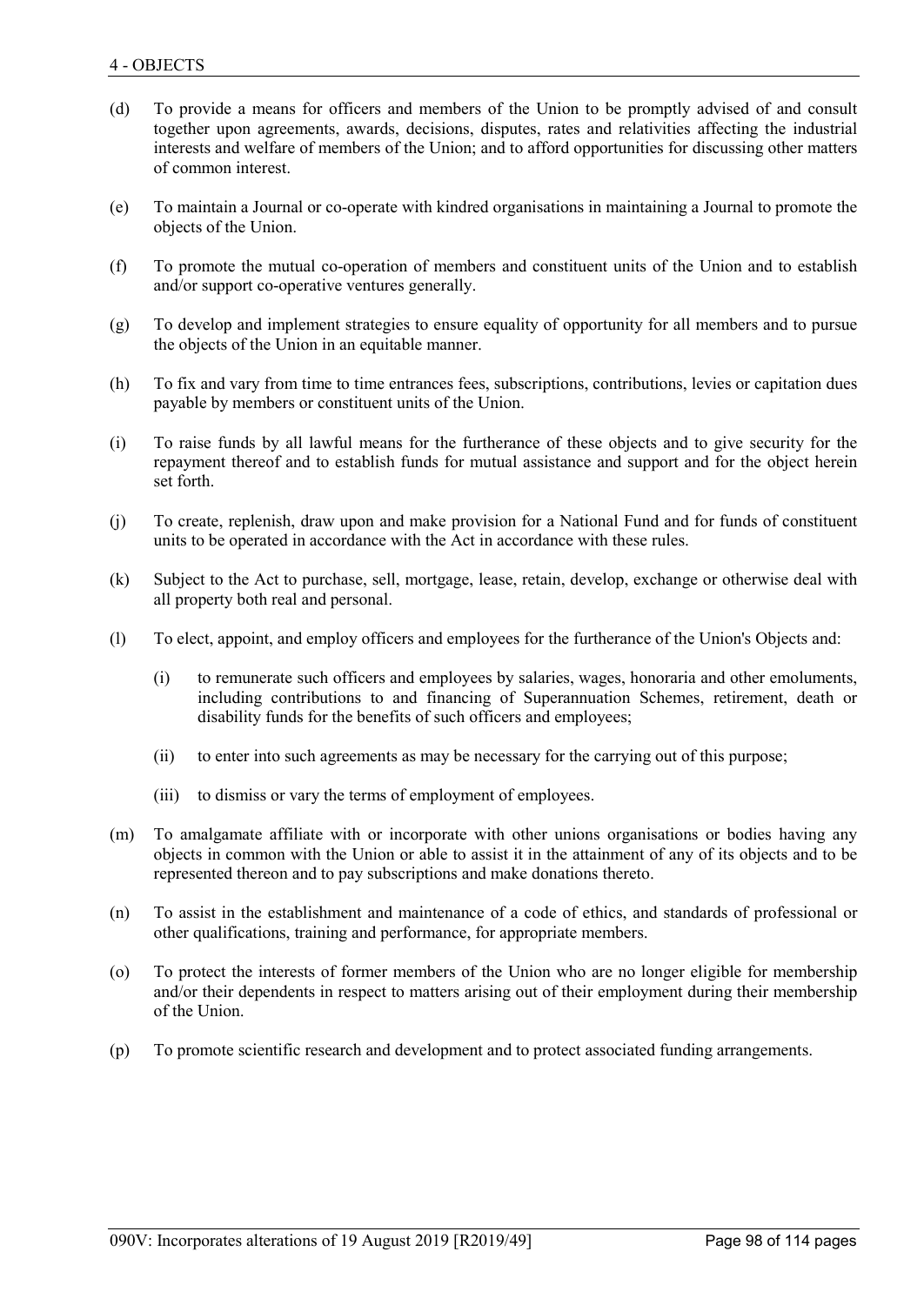# 5 - DEFINITIONS

- (q) To provide services for registered or unregistered trade unions, industrial organisations, peak councils and other kindred organisations; to receive payment from such bodies for the provision of such services; to receive services from such bodies and to pay such bodies for those services; and to enter into agreements with such bodies for those services; and to enter into agreements with such bodies to formalise any of the aforementioned arrangements. To assist such bodies by financial or other lawful means including the provision of legal assistance, and to co-operate with, lend assistance to, obtain assistance from, and otherwise deal with for mutual benefit, registered or unregistered trade unions, industrial organisations, peak councils and other kindred organisations, and without limiting the generality of the foregoing, to enter into agreements with such bodies.
- (r) To enter into an agreement or other arrangement with each or any Associated Body pursuant to which the Union and that Associated Body mutually covenant and agree:
	- (i) to consult with each other, inform each other and keep each other informed about decisions taken or proposed to be taken by the other party which could reasonably be considered to affect that other party's interests;
	- (ii) to refrain from acting in a manner which may reasonably be considered to be damaging to the interests of the other party or the interests of the executive body of that party; and/or
	- (iii) to refrain from using their respective financial and other resources in any way which could reasonably be considered as intended to affect the outcome of any election held pursuant to the rules of the other party

PROVIDED THAT such Associated Body has the authority and power pursuant to its rules and objects to enter into such agreement or other arrangement and is not prohibited by law from doing so.

- (s) To take such action as may be necessary proper or convenient to carry out the Objects of the Union.
- (t) To do all other acts provided for in these Rules.

## **5 - DEFINITIONS**

- (a) "Union" or "Amalgamated Body" means "CPSU, the Community and Public Sector Union";
- (b) "Act" means the *Workplace Relations Act 1996*, as amended;
- (c) "Associated Body" or "Associated Body of the SPSF" means:
	- (i) The Public Service Association and Professional Officers' Association Amalgamated Union of New South Wales,
	- (ii) The Public Service Association of South Australia Incorporated,
	- (iii) The State Public Services Federation Tasmania,
	- (iv) The Civil Service Association of Western Australia Incorporated,
	- (v) The Western Australian Prison Officers' Union of Workers.

or any successor thereto or reconstitution thereof by whatever name called.

- (d) "Groups" means the PSU Group and the SPSF Group as both defined in Chapter A Rule 10 of these Rules.
- (e) "PSU" means "the Public Sector, Professional, Scientific Research, Technical, Communications, Aviation and Broadcasting Union".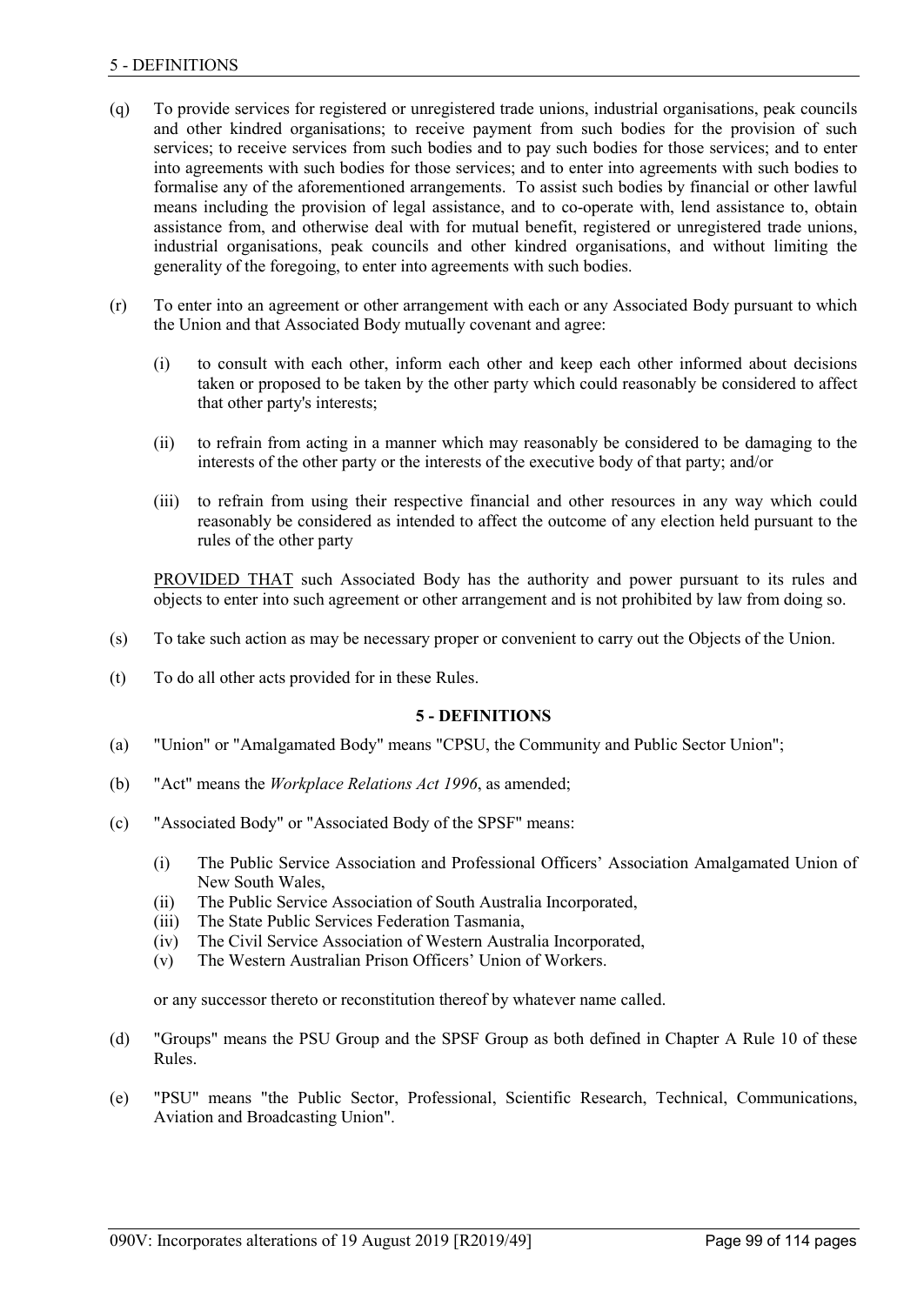- (f) "SPSF" means "The State Public Services Federation".
- (g) "Amalgamation" means the amalgamation of the "Public Sector, Professional, Scientific Research, Technical, Communications, Aviation and Broadcasting Union" (the "PSU") and the State Public Services Federation (the "SPSF").
- (h) "Date of amalgamation" means 1 July 1994.
- (i) "NOC" means the National Officers Committee referred to in Chapter A Rule 17 of these Rules.
- (j) Unless otherwise expressly provided, the expressions "the Rules" or "these Rules" shall mean the Rules from time to time of the Union.
- (k) Until and including 31 December 1996, a reference in this Chapter to "Chapter B" shall be read so as to include a reference to "Chapter B1".
- (l) "Transitional Period" means the period from 1 July 1994 to 30 June 1996.

## **6 - REGISTERED UNION**

- (a) The National Secretary shall be the registered officer of the Union and for the purposes of the Act the National Secretary shall be empowered to act on behalf of the Union and to sue and to be sued under that Act.
- (b) Either Joint National Secretary shall be the National Secretary for the purposes of this Rules and either Joint National Secretary or any other official authorised by the National Officers Committee shall be authorised to notify the Australian Industrial Relations Commission of any industrial disputes to which the union is, or might become, a party.

## **7 - SITUATION OF NATIONAL OFFICE**

- (a) The Registered National Office of the Union shall be situated at Sydney in the State of New South Wales.
- (b) In addition to the Registered National Office, the Union shall establish and maintain such additional National Office premises and facilities as may be determined from time to time by the National Officers Committee.

#### **8 - MEMBERSHIP**

- (a) Applicants for membership of the Union shall be admitted to membership in accordance with the relevant Group Rules set out in Chapter B or Chapter C of these Rules as the case may be. In the event of any dispute or disagreement concerning the appropriate Group of the Union to which the applicant for membership should be admitted, the National Officers Committee shall determine the appropriate Group.
- (b) On the date of the amalgamation, persons who were, immediately before that day, members of the PSU and the SPSF shall on and from that day be members of the Union without payment of entrance fees and with maintenance of such rights and benefits as may have attached to their pre-amalgamation membership of the PSU or the SPSF, as the case may be.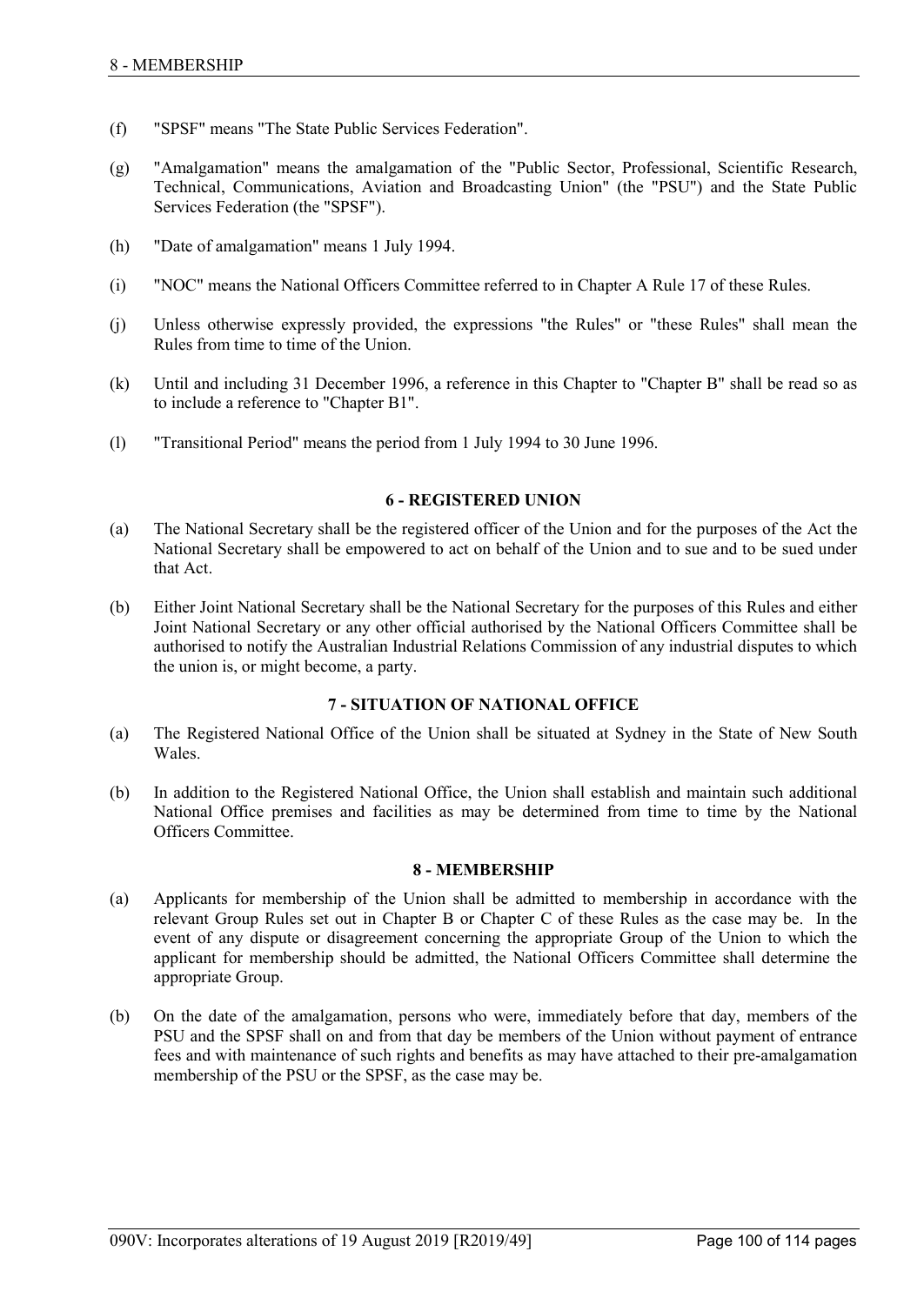- (c) On the date of the amalgamation, persons who were immediately before that day financial members of the PSU or of the SPSF shall on and from that day be financial members of the Union and members of the PSU Group and the SPSF Group respectively. Where, as at the date of amalgamation a person is entitled to financial member status within SPSF pursuant to the Registered Rules of the SPSF and by virtue of their having met their financial obligations to an associated body of the SPSF as defined, such person will be deemed to have the status of a financial member of the amalgamated Union for the balance of the period for which they have paid such membership fees in advance. Subject to the provisions of this Sub-Rule, following amalgamation the financial obligations of members of the PSU Group and SPSF Group shall be as provided in Chapter B and Chapter C of these Rules respectively.
- (d) Where a period of membership or financial membership is required under these Rules for eligibility to nominate for any office provided for under these Rules, membership (or financial membership) of the PSU and the SPSF shall be counted in the calculation of any period of membership so required.

# **9 - POWER TO ENTER BINDING AGREEMENTS**

- (a) Subject to Rule 4, Objects, the Union may, by its officer duly authorised pursuant to these Rules, enter into binding agreements including agreements evidenced by formal Deed, executed under seal of the Union as provided in these Rules including agreements with any one or more of the Associated Bodies, as defied by these Rules.
- (b) Notwithstanding any other provisions in these Rules, the Union may, by resolution of the National Officers Committee, enter into any agreement with any registered or unregistered Trade Union, industrial organisation, peak council, employer, employer body or like organisation that is not contrary to law, and without limiting the generality of the foregoing, may enter into agreements in terms of Section 202 of the *Workplace Relations Act, 1996* or any statutory provision amending, replacing or supplementing that provision.

### **10 - GROUPS**

- (a) The Union shall consist of two Groups, namely the PSU Group and the SPSF Group.
- (b) The PSU Group shall consist of:
	- (i) All members who immediately prior to the date of amalgamation were members of the PSU;
	- (ii) All persons who are eligible to join the Union under Part I of Rule 3; and
	- (iii) All members allocated to the Group by decision of the National Officers Committee.
- (c) The SPSF Group shall consist of:
	- (i) All members who immediately prior to the date of amalgamation were members of the SPSF;
	- (ii) All persons who are eligible to join the Union under Part II of Rule 3; and
	- (iii) All members allocated to the Group by decision of the National Officers Committee.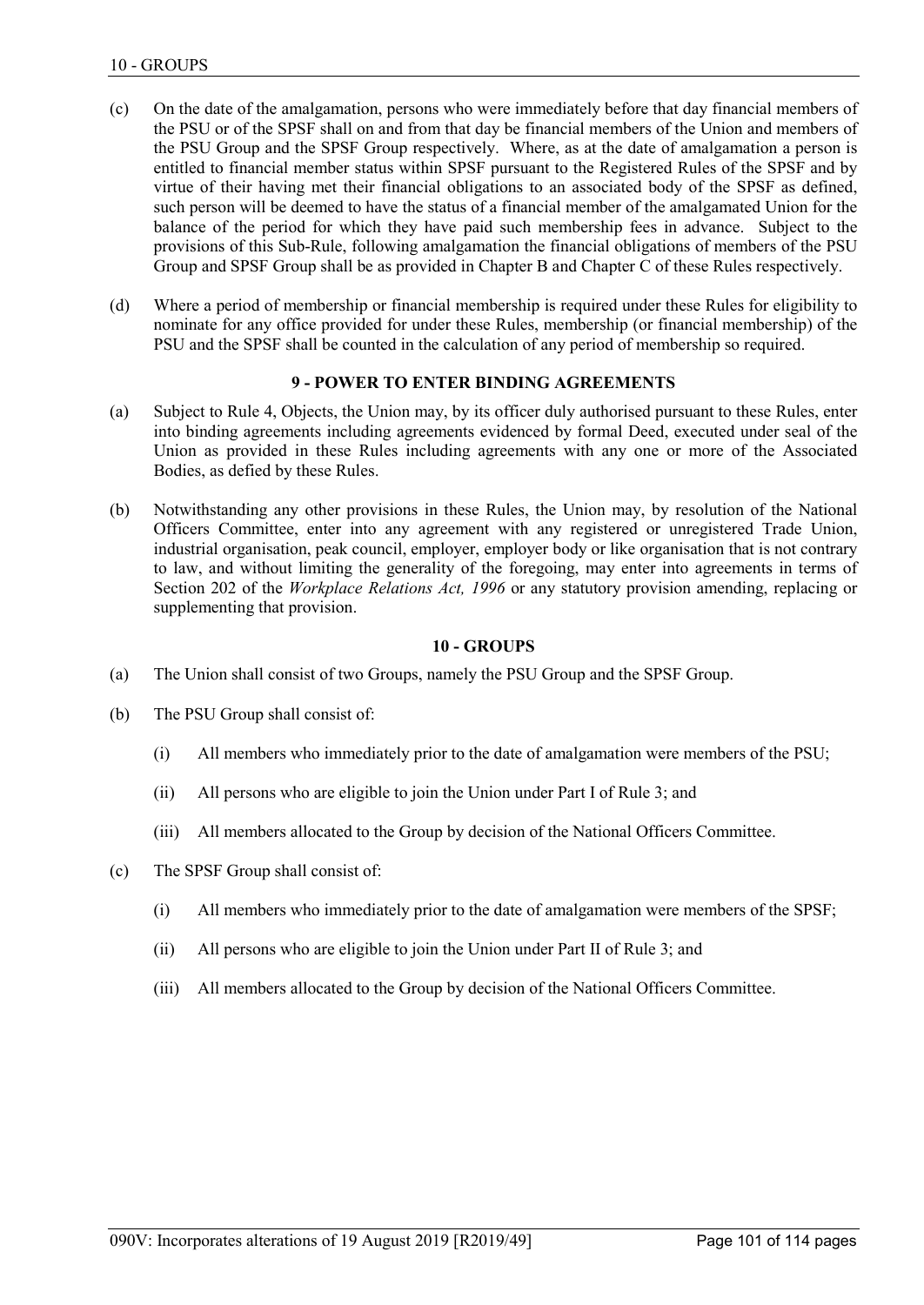- (d) The Branches of the SPSF Group shall be as follows:
	- i. CPSU, the Community and Public Sector Union SPSF Group Victoria Branch;
	- ii. CPSU, the Community and Public Sector Union SPSF Group, New South Wales Branch;
	- iii. CPSU, the Community and Public Sector Union SPSF Group South Australian Branch;
	- iv. CPSU, the Community and Public Sector Union SPSF Group Tasminian Branch;
	- v. CPSU, the Community and Public Sector Union, Western Australian Branch; and

vi. CPSU, the Community and Public Sector Union, SPSF Group, Western Australian Prison Officers' Union Branch.

- (e) All Sub-Branches of the SPSF existing immediately prior to the date of amalgamation shall be as and from that day Sub-Branches of the SPSF Group.
- (f) The Group Rules of the PSU Group and the SPSF Group shall be those Rules set out in Chapter B and Chapter C respectively of these Rules.

## **11 - NATIONAL OFFICERS**

There shall be:

- (a) Two Joint National Secretaries of the Union, such Offices being held ex officio by the National Secretary of the PSU Group and the Federal Secretary of the SPSF Group;
- (b) Two Joint National Presidents of the Union such Offices being held ex officio by the National President of the PSU Group and the Federal President of the SPSF Group;

## **12 - DUTIES OF NATIONAL OFFICERS**

- (a) The Joint National Secretaries shall summon and attend all meetings of the National Officers Committee and shall perform all such other duties as may be determined from time to time by the National Officers Committee.
- (b) The Joint National Presidents shall attend all meetings of the National Officers Committee and shall alternate (or otherwise by agreement between them) in the chairing of sessions of the National Officers Committee. When so doing, Joint National Presidents shall have the authority to preserve order and do all such things to preserve the orderliness and priority of the meeting. Upon the minutes being confirmed, a Joint National President shall sign the minutes. If the Joint National Presidents are absent or unavailable, the NOC shall appoint one of its members to perform the duties of the National President.

## **13 - POWERS OF GROUPS**

- (a) The powers to be exercised by the PSU Group shall be in accordance with Chapter B of these Rules subject always to the operation of any Rule in Chapter A of these Rules which provides the exercise of such power by the National Officers Committee (NOC) of the Union.
- (b) The powers to be exercised by the SPSF Group shall be in accordance with Chapter C of these Rules subject always to the operation of any Rule in Chapter A of these Rules which provides the exercise of such power by the National Officers Committee (NOC) of the Union.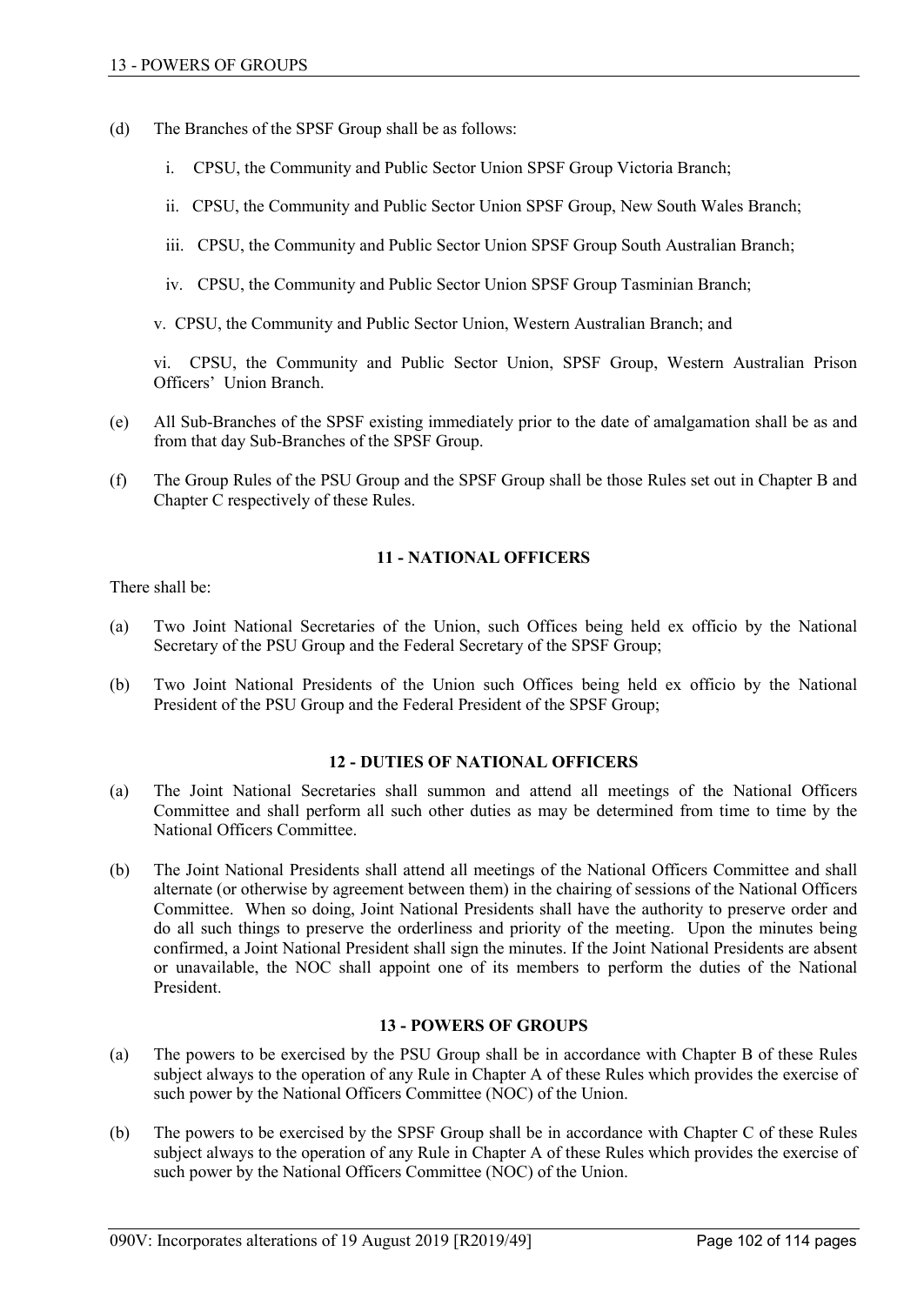# **14 - NATIONAL OFFICERS COMMITTEE (NOC)**

- (a) There shall be a National Officers Committee (NOC) which will be the National Committee of Management of the Union.
- (b) The NOC shall consist of persons, who shall hold office as members of the NOC ex officio as follows:

PSU GROUP POSITION NOC POSITION National Secretary Joint National Secretary National President Joint National President Deputy National President NOC Member Assistant National Secretary NOC Member SPSF GROUP POSITION<br>
Federal Secretary 
Secretary

State 
State 
Ioint National Secretary

State 
Note 
Note 
Note 
Note 
Note 
Note 
Note 
Note 
Note 
Note 
Note 
Note 
Note 
Note 
Note 
Note 
Note 
Note 
Note 
Note 
Note Federal President Joint National President Senior Federal Vice-President NOC Member Federal Vice-President NOC Member

Joint National Secretary

## **15 - POWERS OF NATIONAL OFFICERS COMMITTEE**

The powers of the National Officers Committee shall be:

- (a) To manage and control the affairs of the Union;
- (b) To review and where necessary make recommendations to the Groups on the structure of the union;
- (c) To determine both national and international affiliations of the Union where the affiliation applies to both Groups;
- (d) To alter the Rules of the Union, other than the Rules of the SPSF Group Branches, providing always that:
	- (i) alterations to the Rules of Chapter A shall be subject to approval by:
		- (1) the NOC by a majority of the votes exercisable in accordance with rule 16 in favour; and
		- (2) the SPSF Group Federal Council; and
		- (3) the PSU Group Governing Council

provided that the sequence of the approvals may occur in any order; and

- (ii) alterations to the Rules of Chapter B shall be approved by the NOC, by a majority of the votes exercisable in accordance with rule 16 in favour, only on the recommendation of the PSU Group Governing Council; and
- (iii) alterations to the Rules of Chapter C shall be approved by the NOC, by a majority of the votes exercisable in accordance with rule 16 in favour, only on the recommendation of the SPSF Group Federal Council.
- (e) To require Groups to provide membership statistics and membership and distribution lists when necessary;
- (f) To publish and distribute National promotional material, including a National Journal which shall be the official journal of the Union. Editorial control of the publications published pursuant to this Rule shall be exercised by the Joint National Secretaries;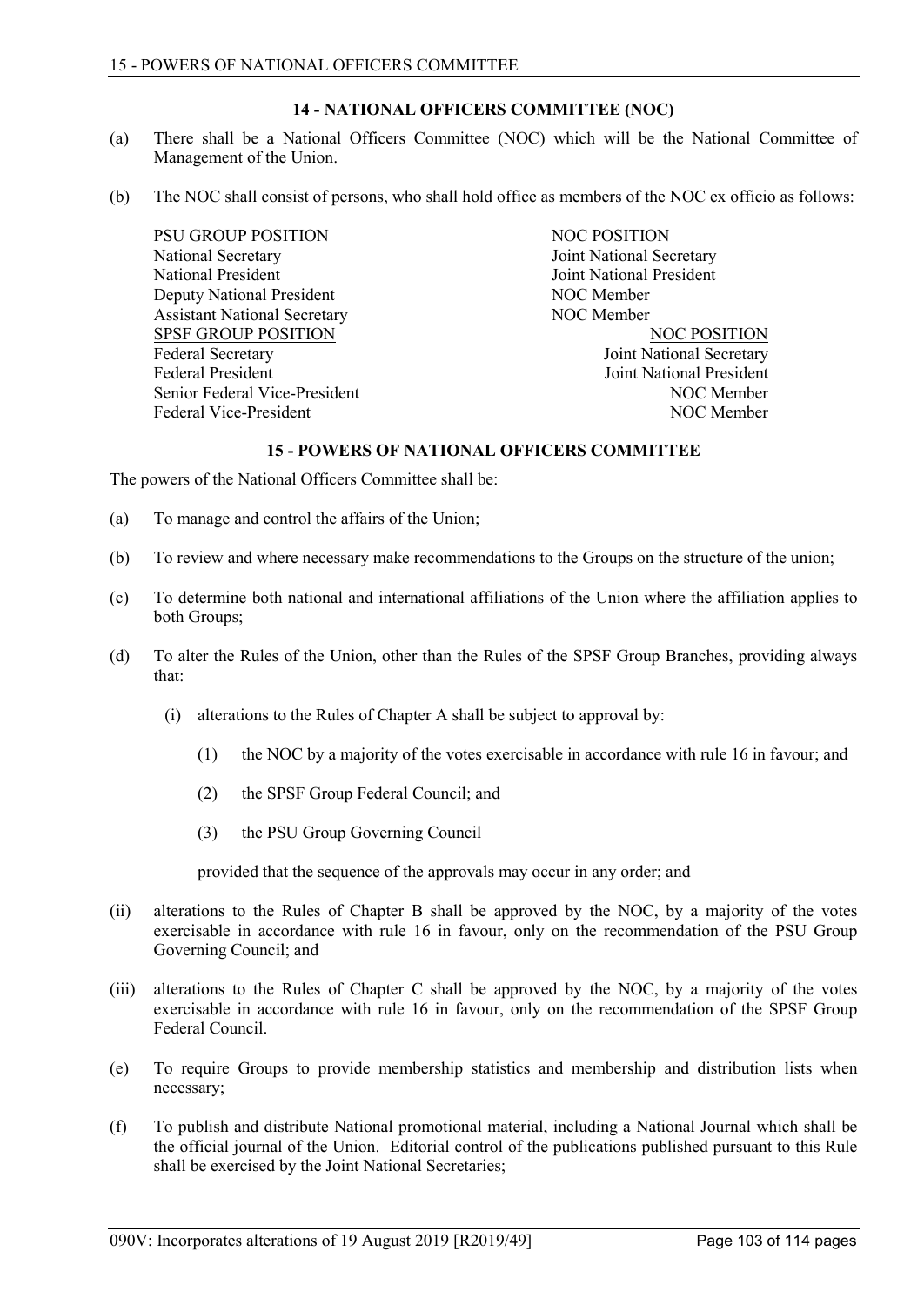- (g) To be responsible, through the Joint National Secretaries, for the operation of the Joint National Secretariat.
- (h) To determine its method of operation, including rules of debate and standing orders.
- (i) Where matters affect members of each Group, to seek and obtain or oppose the making of Awards by the Australian Industrial Relations Commission or by any successor to that body by whatever name called as the interests of members may from time to time require; and to resolve industrial disputes and where necessary and appropriate submit industrial disputes to conciliation and arbitration in accordance with the policy and procedures of the Act.

## **16 - VOTING - NATIONAL OFFICERS COMMITTEE**

- (a) Votes exercisable by Group representatives on the National Officers Committee at meetings of the National Officers Committee shall be allocated as between the two Groups on the basis of one vote per one thousand financial members of the Union, or part thereof. The relevant date for calculation of the votes to be allocated pursuant to the provisions of this Rule shall be 30 June in the preceding year. In addition each Joint National Secretary shall exercise six votes.
- (b) When the number of votes to be allocated to each Group has been ascertained in accordance with the formula set out in Sub-Rule (a) of this Rule, the number of votes exercisable by each member of the NOC (or their proxies) shall be as follows:-

## (i) PSU GROUP REPRESENTATIVES ON NOC

Each of the members of the NOC representing the PSU Group shall be entitled to exercise a vote calculated by dividing the total PSU Group vote allocated in accordance with the formula set out in Sub-Rule (a) of this Rule by the number of members of the NOC representing the PSU Group.

## (ii) SPSF GROUP REPRESENTATIVES ON THE NOC

Each member of the NOC representing the SPSF Group shall exercise between them a total vote determined in accordance with the allocation of votes to the SPSF Group in the formula set out in Sub-Rule (a) of this Rule.

These votes shall be allocated between the Federal President and the Vice-Presidents in accordance with following:

- (A) The number of branch financial members of the Branch from which the Federal President, Federal Secretary or Vice-President comes shall be expressed as a percentage of the total number of Group financial members.
- (B) The total votes to be exercised by the Group shall be allocated to the Federal President, Federal Secretary and Vice-President in accordance with the percentages thus calculated, providing that any fractional remainder shall be at first disregarded, but if any votes remain to be allocated they shall be allocated to the Federal President or Vice-Presidents in order of the size of the fractional remainders relating to each Branch, beginning with the largest.
- (c) A member of the NOC may appoint a proxy from the same Group and the person so appointed to hold the proxy may cast such vote or votes at a meeting of the NOC provided that a person who is a member of the NOC may hold and cast as proxy the vote or votes of one but not more than one other member of the NOC.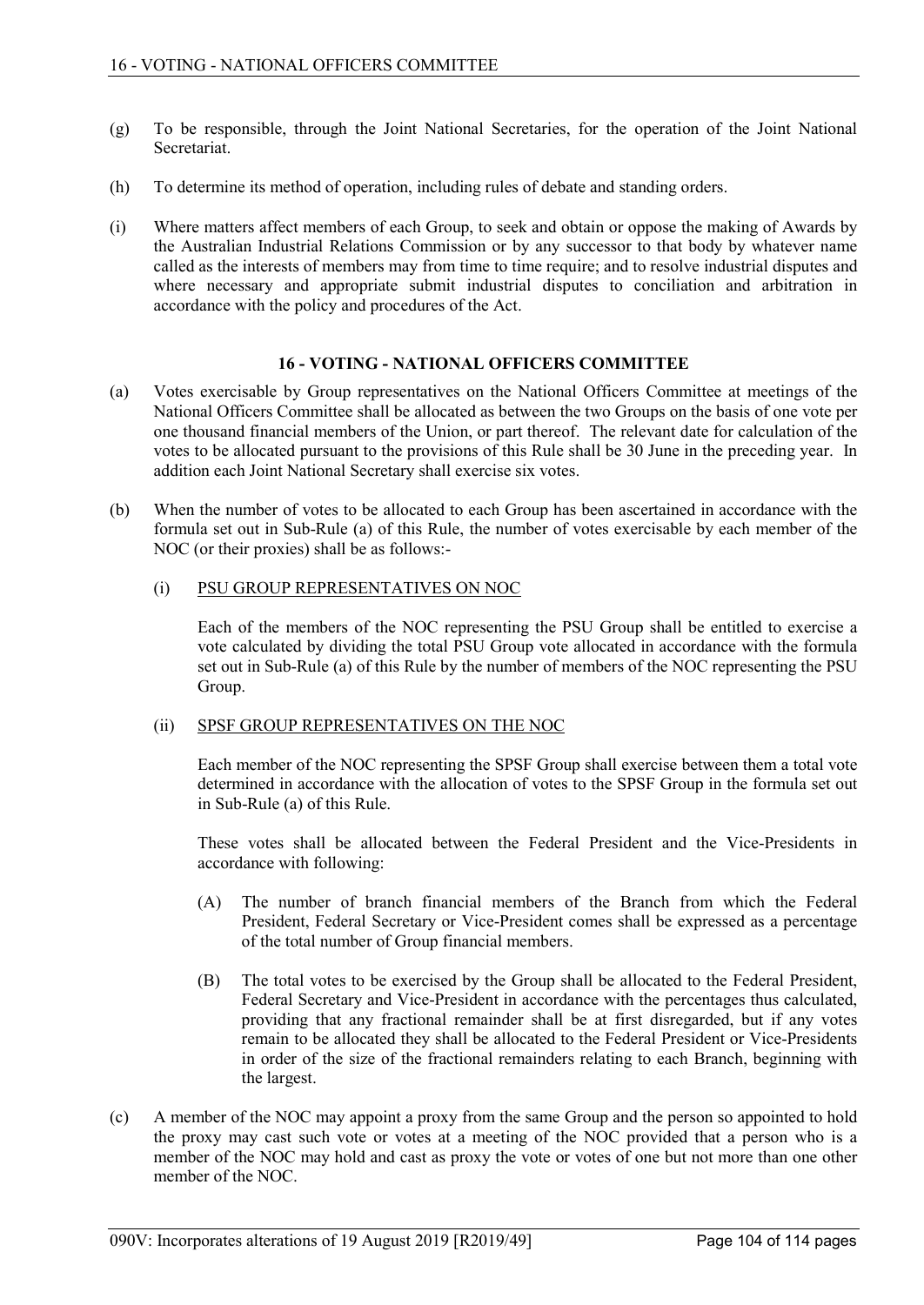(d) Where a member of the NOC is absent from a meeting of the NOC and has not appointed a person to act as proxy, the vote or votes exercisable by the absent member of the NOC shall be allocated evenly, for the meeting from which they are absent, among the remaining members of the NOC from the absent members' Group. This sub-rule shall also apply in the case of the absence from the meeting of a person who has been appointed as a proxy by a member of the NOC.

# **17 - MEETINGS OF NATIONAL OFFICERS COMMITTEE**

- (a) The National Officers Committee shall meet not less than twice ever calendar year. Additional meetings may be convened as required in accordance with paragraph 17(b).
- (b) Meetings of the NOC may be convened:-
	- (i) by a resolution of the NOC; or
	- (ii) by either the PSU Group Executive Committee or the SPSF Group Federal Executive; or
	- (iii) by the Joint National Secretaries acting together.
- (c) If either Group or the Joint National Secretaries convene a meeting in the manner prescribed in Rule  $17(b)(ii)$  or (iii) in order to process a rule change to Chapter B or C such a meeting will take place within thirty five (35) days of the meeting being formally convened.
- (d) At meetings of the NOC a quorum will comprise a majority of each of the Groups representatives or their proxies.
- (e) At meetings of the National Officers Committee observers may attend providing that they are authorised by a Joint National Secretary. Each Group shall determine its own observers at meetings of the NOC.
- (f) In addition to meetings of the NOC at which members are assembled at one location, meetings of the NOC may be conducted by telephone or other electronic hook-up and out-of-session voting may be conducted by post, facsimile or other forms of electronic communication.
- (g) In convening meetings of the NOC, the Joint National Secretaries shall give reasonable notice to all members of the NOC, in normal circumstances this will be fourteen days notice to all members of the NOC.
- (h) Minute books of meetings of the NOC shall be kept and shall record the proceedings and resolutions of meetings of the NOC.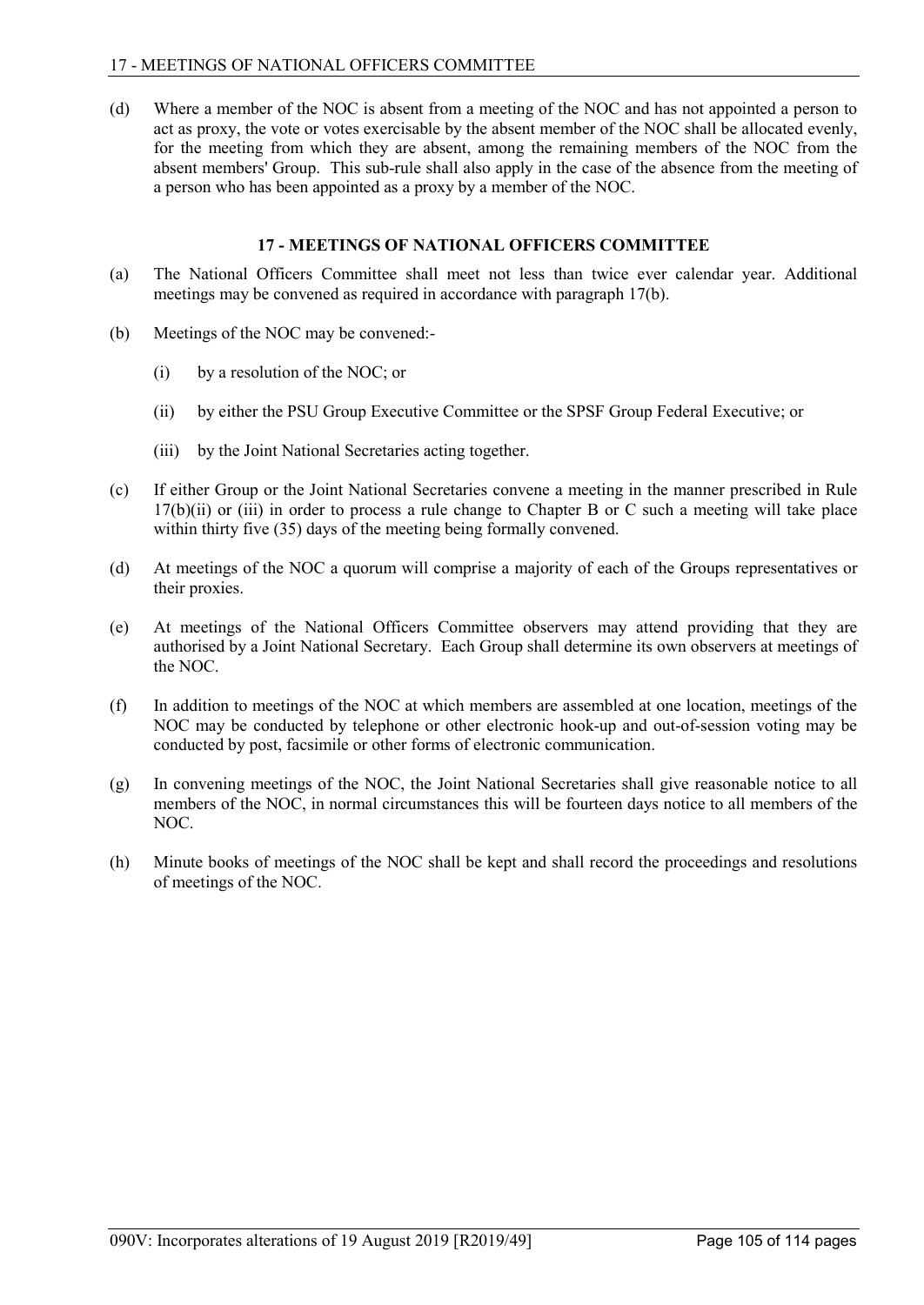# **18 - NATIONAL PLEBISCITE**

- (a) The National Officers Committee may obtain the opinion of members of the Union on any question by submitting it to a plebiscite of financial members.
- (b) Subject to paragraphs (c) and (d), the National Officers Committee shall, if requested in writing by ten percent of the financial members of the Union, obtain the opinion of financial members on any question by plebiscite.
- (c) A request for a plebiscite pursuant to paragraph (b) shall be in the form of an affirmative question and shall be accompanied by an objective statement of the facts and arguments in support of the question.
- (d) When a request is received pursuant to paragraph (b), it shall be submitted to the next meeting of the National Officers Committee. Should the question be agreed to the decision shall be put into effect forthwith. Should a meeting of the National Officers Committee not take place within 30 days of receipt of a request under the provisions of paragraph (b) then the matter shall be referred to members of the National Officers Committee under the provisions of subrule 17(e).
- (e) Should the question be determined in the negative by the National Officers Committee, it shall thereupon be referred to plebiscite of financial members, provided that the National Officers Committee may determine that several plebiscites shall be conducted by a single ballot of financial members.
- (f) The National Officers Committee shall prepare an objective statement of the arguments against the question to accompany the question and statement in support.
- (g) The arrangements for the taking of a plebiscite shall be made by the National Officers Committee. The cost of conducting a plebiscite shall be borne by the Groups on a financial membership proportional basis.
- (h) The National Officers Committee shall appoint a National Returning Officer and such Assistant National Returning Officers and Scrutineers as it deems necessary. Assistant Returning Officers shall assist in the conduct of the plebiscite as directed by the National Returning Officer.
- (i) In a plebiscite, the National Returning Officer shall issue to each financial member with the ballot paper the statements prepared in accordance with paragraphs (c) and (f).
- (j) Voting by proxy shall not be permitted in a plebiscite.
- (k) The National Returning Officer shall arrange for the ballot to be counted and shall declare the final result of the ballot in writing to the Joint National Secretaries.
- (l) Except as required in sub-rule 23(c) any question put pursuant to any provision of this Rule shall be determined by a simple majority.
- (m) When a question is carried in the affirmative by plebiscite it shall be put in to effect forthwith.
- (n) No question submitted pursuant to paragraph (b) of this Rule, or a question substantially the same in substance or effect, shall be resubmitted to plebiscite within a period of two years from the declaration of a ballot, provided that this provision shall not preclude the National Officers Committee from submitting any question to plebiscite at any time.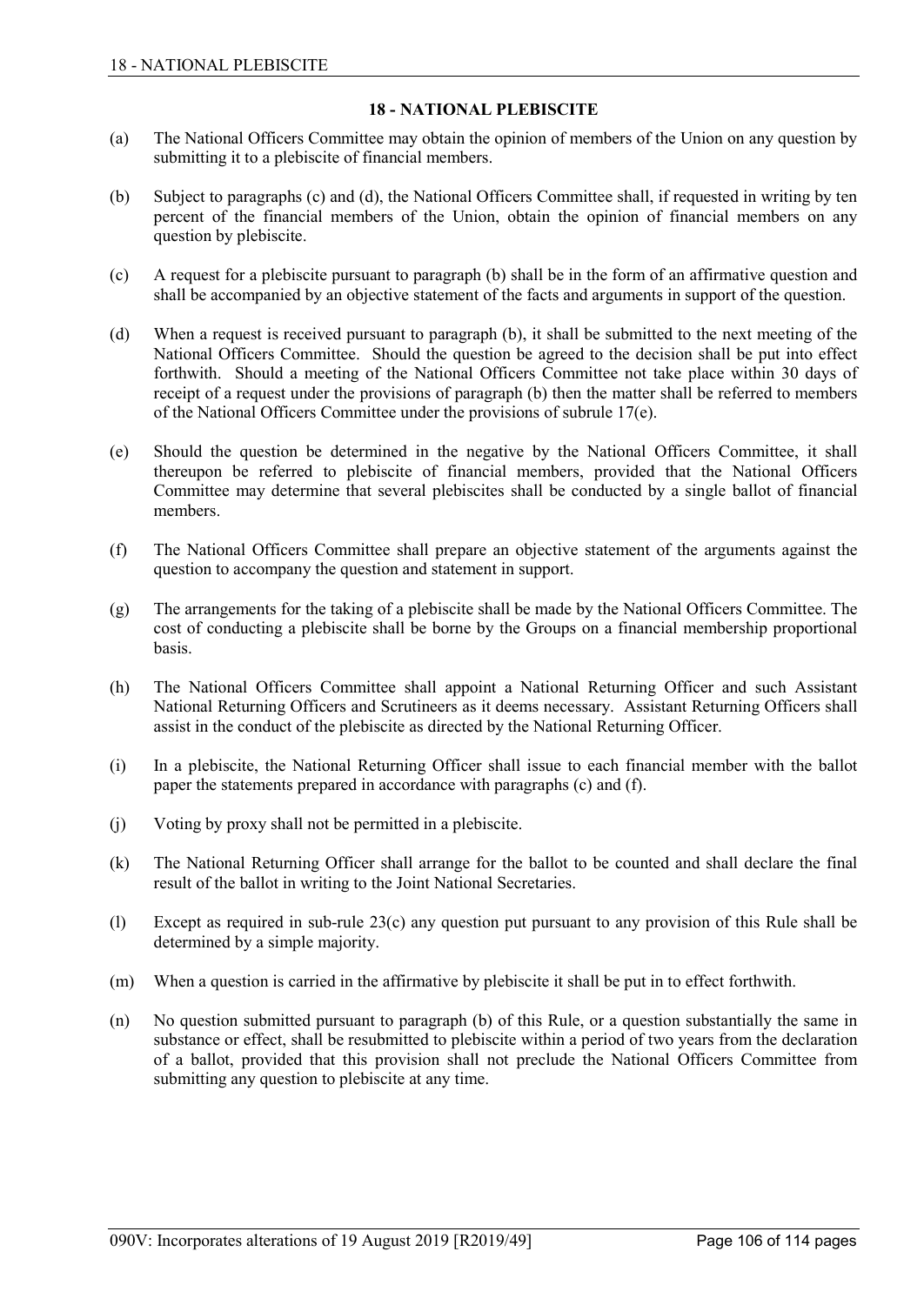# **19 - REMOVAL FROM OFFICE BY NATIONAL OFFICERS COMMITTEE**

- (a) The National Officers Committee, if two-thirds of its members present and entitled to vote so decide, may at any time remove from office any member of the National Officers Committee who has:-
	- (i) Committed a substantial breach of the Rules.
	- (ii) Been found guilty of gross misbehaviour or gross neglect of duty.
	- (iii) Misappropriated the funds of the Union.
- (b) Any such person shall be given twenty-one days' notice in writing by registered post by the Joint National Secretaries, or such other members of the National Officers Committee as designated by the National Officers Committee, of the charge and of the time and place of the meeting at which the charge is to be dealt with, and shall be entitled to be heard on his or her own defence before any motion for removal is put.

## **20 - JOINT NATIONAL SECRETARIAT**

- (a) There shall be a Joint National Secretariat created by the Joint National Secretaries acting in accordance with the directions of the NOC.
- (b) The Joint National Secretaries shall direct the Joint National Secretariat in relation to the provision by it of specialist expertise and assistance in relation to:
	- (i) The preparation of affirmative action plans;
	- (ii) Research;
	- (iii) Industrial negotiations and advocacy;
	- (iv) Lobbying;
	- (v) International affiliations and commitments;
	- (vi) Library;
	- (vii) Information, technology, consultancy;
	- (viii) ACTU matters;
	- (ix) Promotional activities;
	- (x) Introduction of a common membership and financial system;
	- (xi) Introduction of an integrated planning approach;
	- (xii) National publication production;
	- (xiii) Membership services co-ordination;
	- (xiv) Other duties or functions allocated to the Joint National Secretariat by the NOC.
- (c) The Joint National Secretariat shall be resourced and funded by each of the Groups in the manner agreed from time to time by the Joint National Secretaries.

# **21 - GROUP MANAGEMENT STRUCTURES**

The management structures of the PSU Group and the SPSF Group shall be governed by the provisions of Chapter B and Chapter C of these Rules respectively provided that in the event of inconsistencies between those Chapters and Chapter A - General, of these Rules, the provisions of Chapter A shall prevail.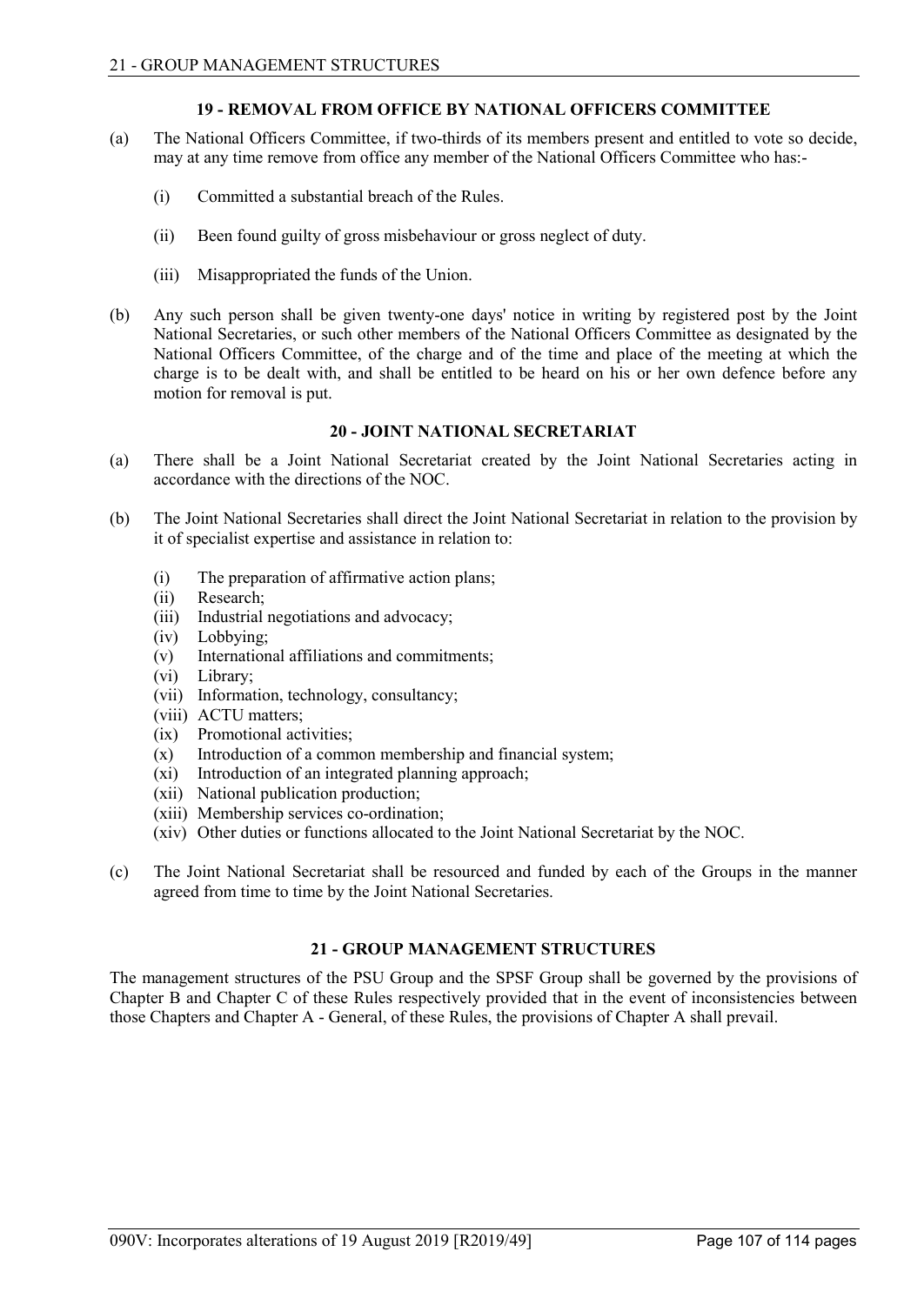# **22 - ALLOCATION OF RESOURCES**

- (a) The assets and resources held immediately prior to the date of amalgamation by the PSU and the SPSF respectively together with membership fees and other income received by the PSU Group and the SPSF Group respectively from the date of amalgamation shall be utilised specifically in representing and advancing the interests of members in each Group so that:
	- (i) the assets, liabilities and resources brought to the amalgamation by the PSU and income received and liabilities incurred by the PSU Group after amalgamation shall be utilised and managed by the PSU Group in accordance with Chapter B of these Rules: and
	- (ii) the assets, liabilities and resources brought to the amalgamation by the SPSF and income received and liabilities incurred by the SPSF Group after amalgamation shall be utilised and managed by the SPSF Group in accordance with Chapter C of these Rules.
- (b) The National Officers Committee shall not have custody or control of any funds.
- (c) The provisions for the audit of the funds of the Groups shall be those set out in the provisions of Chapter B in the case of the PSU Group and Chapter C in the case of the SPSF Group.

## **23 - ALLOCATION OF RESOURCES - ASSOCIATED BODIES**

- (a) In the event that during the Transitional Period any of the assets of an Associated Body, whether or not held by the Associated Body prior to the date of amalgamation, shall be transferred to the Union for any reason, then notwithstanding any contrary provision in the Rules such assets shall constitute part of the Branch Fund as referred to in Rule 46 of chapter C hereof of the State Branch of SPSF Group which represents members of the SPSF Group in the same State as the State in which that Associated Body is or was registered, incorporated or operates, so that such assets shall be managed and controlled by that State Branch in accordance with these Rules. Upon the expiration of the Transitional Period, any assets which were transferred by an Associated Body to the Union during the Transitional Period shall be dealt with as if the same has been transferred to the Union after the Transitional Period so that the provisions of paragraph (b) hereof shall apply thereto.
- (b) In the event that after the expiration of the Transitional Period any of the assets of an Associated Body, whether or not held by that Associated Body prior to the amalgamation, shall be transferred to the Union for any reason, then notwithstanding any contrary provision in the Rules such assets shall continue part of the Branch Fund of the State Branch of the Union which represents members in the same State as the State in which that Associated Body is or was registered, incorporated or operates, so that such assets shall be managed and controlled by that State Branch in accordance with these Rules.
- (c) Notwithstanding any other provision in the Rules to the contrary, neither this paragraph (c) nor paragraphs (a) or (b) of this Rule 23 shall be altered in any way (other than by being re-numbered or re-lettered or by deleting or amending a reference to another part of the Rules which has been deleted, re-numbered or re-lettered other than pursuant to a plebiscite of all financial members of the Union in which:
	- (i) during the Transitional Period a majority of not less than 2/3rds of the formal votes recorded in each and every SPSF Group Branch and in the PSU Group as a whole are in favour of such alteration; or
	- (ii) after the expiration of the Transitional Period a majority of not less than 2/3rds of the formal votes recorded in each and every Branch are in favour of such alteration.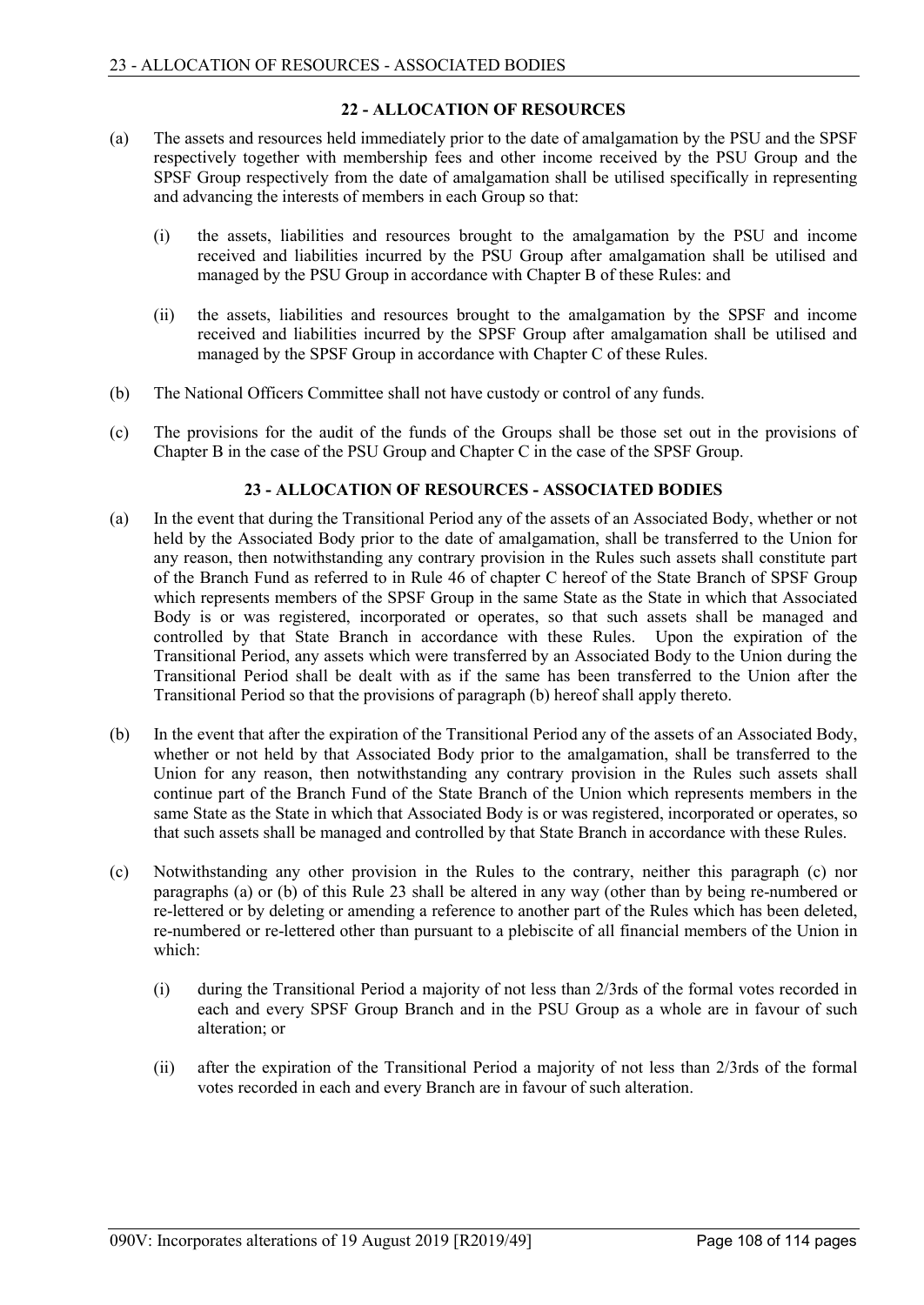### **24 - SEAL**

- (a) The Common Seal of the Union shall be kept in the custody of a Joint National Secretary and shall not be affixed to any instrument without the authority of:
	- (i) in the case of an instrument relating solely to the affairs of the PSU Group, the PSU Group Executive Committee; or
	- (ii) in the case of an instrument relating solely to the affairs of the SPSF Group, the SPSF Group Federal Executive; or
	- (iii) in any other case, the National Officers Committee.
- (b) When the use of the Common Seal is so authorised, it shall be accompanied by:
	- (i) in the case of sub-rule (a)(i), the signature of the PSU Group National Secretary and the signature of one other PSU Group National Officer; or
	- (ii) in the case of sub-rule (a)(ii), the signature of the SPSF Group Federal Secretary and the signature of one other SPSF Group Federal Officer; or
	- (iii) in the case of sub-rule (a)(iii), the signature of each Joint National Secretary or by the signature of one of the Joint National Secretaries together with the signature of one other member of the National Officers Committee so authorised by the National Officers Committee to sign.
- (c) When a decision is taken under sub-rule (a)(i) or (a)(ii), the relevant Joint National Secretary shall advise the other Joint National Secretary of the decision within 7 days.

### **25 - LOANS, GRANTS AND DONATIONS**

A loan, grant or donation of an amount exceeding \$1,000.00 shall not be made by the Union or by a Group within the Union unless the Committee of Management of the Union or of the Group as the case may be-

- (i) has satisfied itself
	- (a) that the making of the loan, grant or donation would be in accordance with other Rules of the Union or of the Group as the case may be; and
	- (b) in relation to a loan that, in the circumstances, the security proposed to be given for the repayment of the loan is adequate and the proposed arrangements for the repayments of the loan are satisfactory; and
- (ii) has approved the making of the loan, grant or donation.

#### **26 - REGISTER OF MEMBERS**

Each Group shall keep a register of its members and shall keep all other records as are required to be maintained by Organisations under the *Workplace Relations Act 1996*, in the manner and at the place prescribed in the Act and Regulations.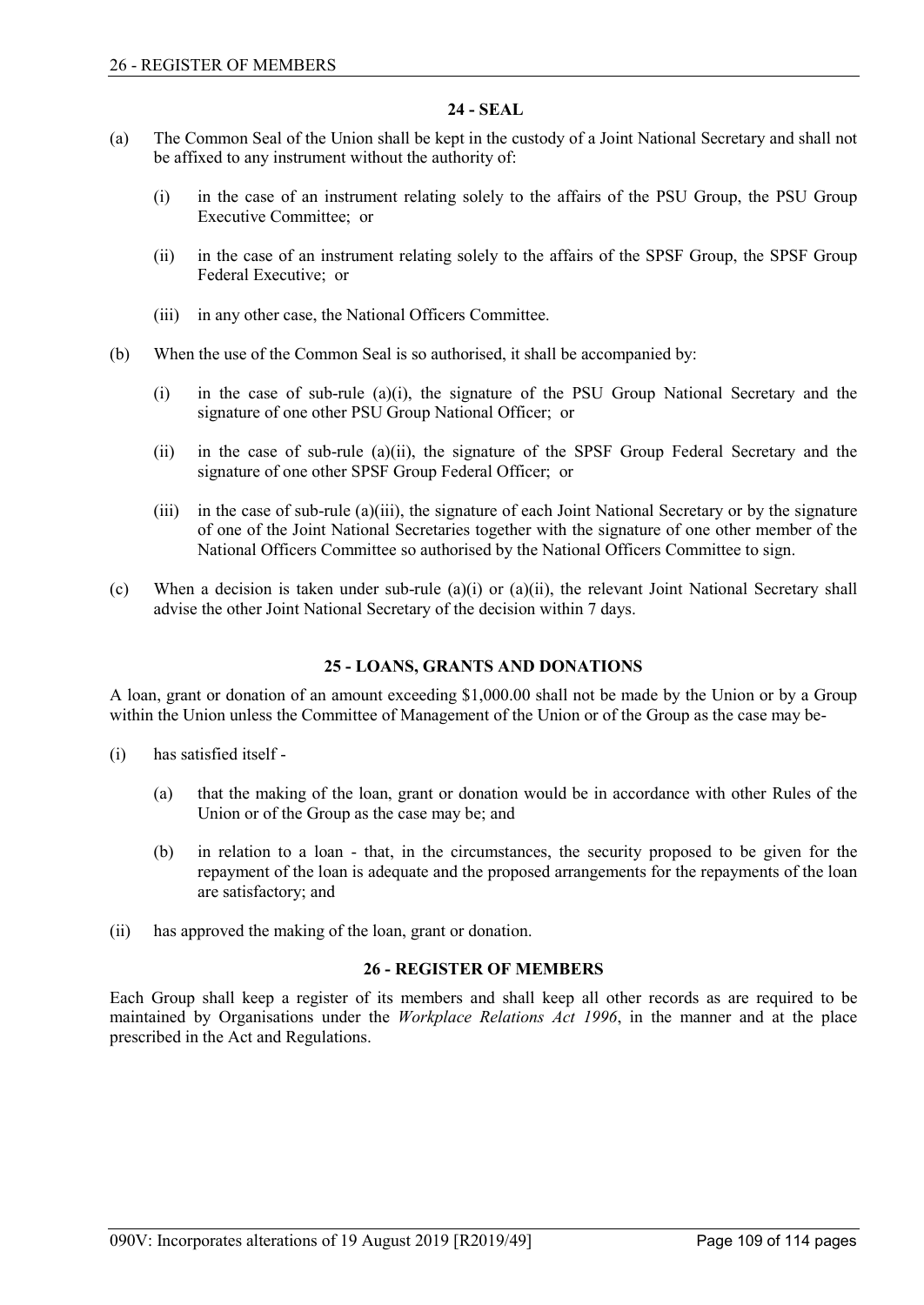### **27 - REFERENCES TO GOVERNING BODIES**

References in these Rules to the Governing Council and Executive Committee of the PSU Group shall, during the transitional period specified in Part 7 of Chapter B, equally apply to the respective governing bodies specified therein.

## **28 - FINANCIAL DISCLOSURE OBLIGATIONS OF NOC OFFICERS**

- (a) Officers on the National Officers Committee ("NOC") are subject to the financial disclosure, policy, and training obligations in the *Fair Work (Registered Organisations) Act 2009*.
- (b) NOC officers will comply with these requirements.
	- i. **office** has the same meaning as defined by section 9 of the *Fair Work (Registered Organisations) Act 2009*.
	- ii. **officer** has the same meaning as defined by section 6 of the *Fair Work (Registered Organisations) Act 2009.*
- (c) In addition to the disclosure obligations imposed by the Act, and without limiting those obligations in any way:
	- i. The disclosure obligations are also obligations owed by NOC officers under these rules.
	- ii. Where the disclosure obligations imposed on an NOC officer include an obligation to disclose a matter to the Registered Organisations Commission, the officer will forward the disclosure to the relevant Joint National Secretary who will keep a written record of the disclosure.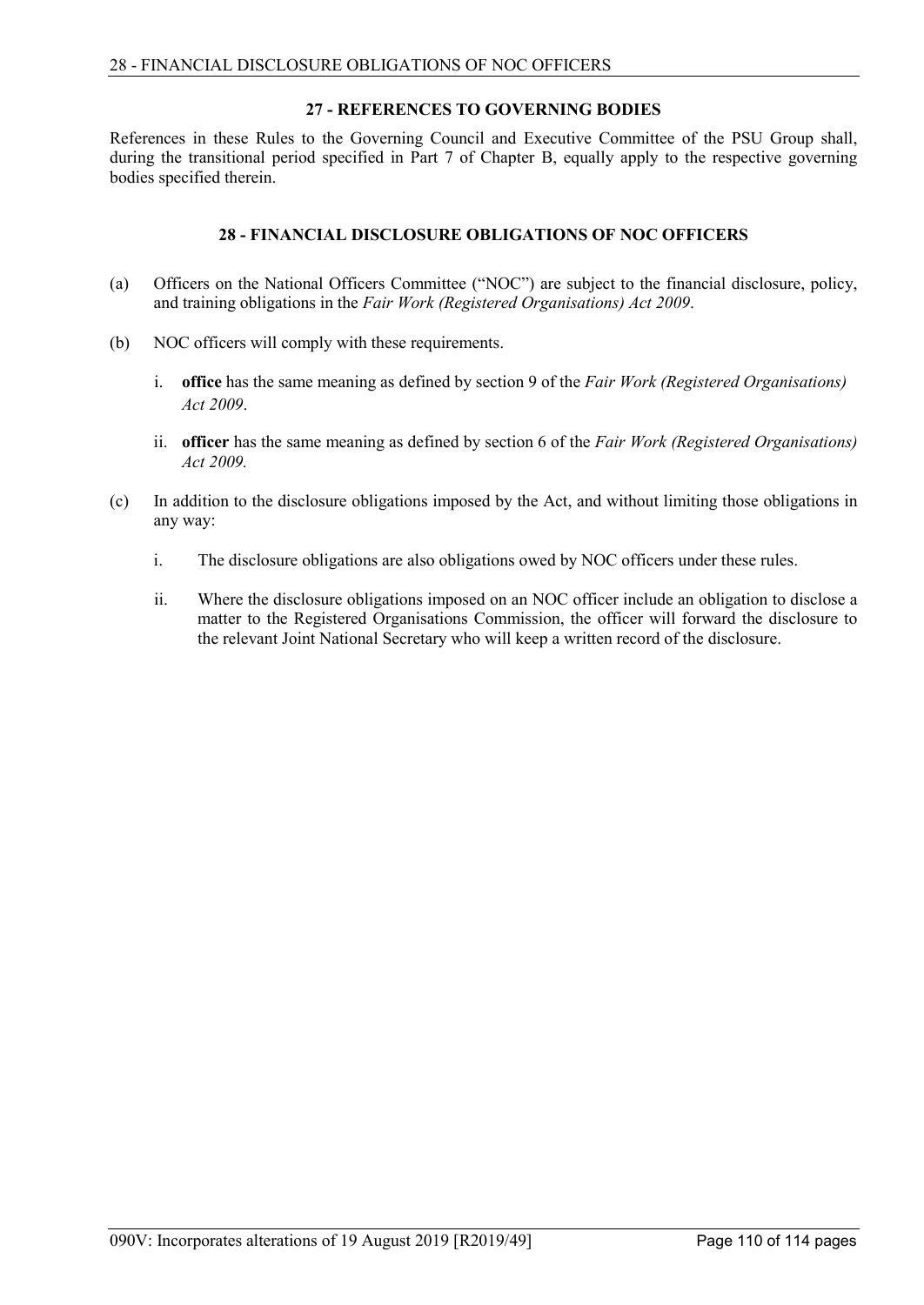## **SCHEDULE A**

## AGREEMENT DATED 24 AUGUST 1990 BETWEEN SPSF AND FMWU RELATING TO COVERAGE OF GENERAL STAFF IN HIGHER EDUCATION

#### PREAMBLE

- 1. FMWU and SPSF reaffirm their commitment to the ACTU policy on union rationalisation as adopted by the 1989 ACTU Congress. SPSF and FMWU are prepared to co-operate in a constructive manner with the progress of union rationalisation under the auspices of the ACTU provided that ACTU policy is applied in a consistent and practical manner across industries and between affiliates. The Interpretation of policy must be applied in a practical way having regard to the coverage in each industry and the various sectors in each industry. The definition of the industry is therefore crucial and must provide for an analysis of an industry to allow recognition of the different sectors and subindustries. This may result in union coverage and status in sectors, states and territories being different.
- 2. The issue of union coverage of general staff in higher education is currently being considered by the Australian Industrial Relations Commission under s.118. The ACTU has intervened in the proceedings. Following the authorisation of the majority of unions in the area for the ACTU to make a determination on the appropriate form of union rationalisation in the general staff area the ACTU officers put forward a position to a meeting of unions on 13 July 1990 and later that day to the Commission. That proposal defined the industry as a single industry made up of academic staff and general staff. as a result of this definition it was determined that there was currently no union which could claim to have principal union status as no union could currently cover both academic and general staff. It was proposed that there be 8 significant unions - FAUSA, UACA, SPSF, FMWU, HREA, FCU, ADSTE, VCUSA. It was further reported that should FAUSA (University Academics), UACA (College Academics) and VCUSA (representing approximately 40% of the unionised general staff in Victoria) amalgamate they may be given principal union status with rights to recruit all academic and general staff across Australia. Both SPSF and FMWU have formally rejected this proposal on the following grounds:
- 2.1 Higher education is made up of two main groups of employees academic and general staff (which in turn is broken down into white and blue collar work sectors). The development of union coverage has recognised the differing interests of these two groups (the only overlap being FAUSA's ability to cover a small number of senior administrative staff in South Australia and Victoria). The distinction between the groups is recognised by the AIRC and the ACTU in relation to the separation of awards applicable to general and academic staff in higher education. A similar distinction has been made by the ACTU under the proposals in the health industry which distinguishes between nursing and other health staff. SPSF and FMWU reject the view that academic and general staff should be in one union. The AHEIA (the employer organisation) has also rejected the concept of one union covering academic and general staff.
- 2.2 SPSF and FMWU collectively represent over 50% of the unionised workforce (SPSF has over 8,000 general staff members and FMWU has around 2,500). FMWU has constitutional coverage amongst general staff in all higher education institutions in Australia. SPSF has members in all institutions in the States. We reject the proposal that an amalgamation of the academic staff unions with a small state based union (VCUSA affiliated to the ACTU in September 1989 on the basis of 2,500 members) could legitimately extend their constitutional rules to cover all general staff. SPSF and FMWU do not believe it is appropriate that a union which does not have current constitutional coverage for at least a major proportion of an industry or an industry sector should be able to obtain principal union status pursuant to ACTU policy.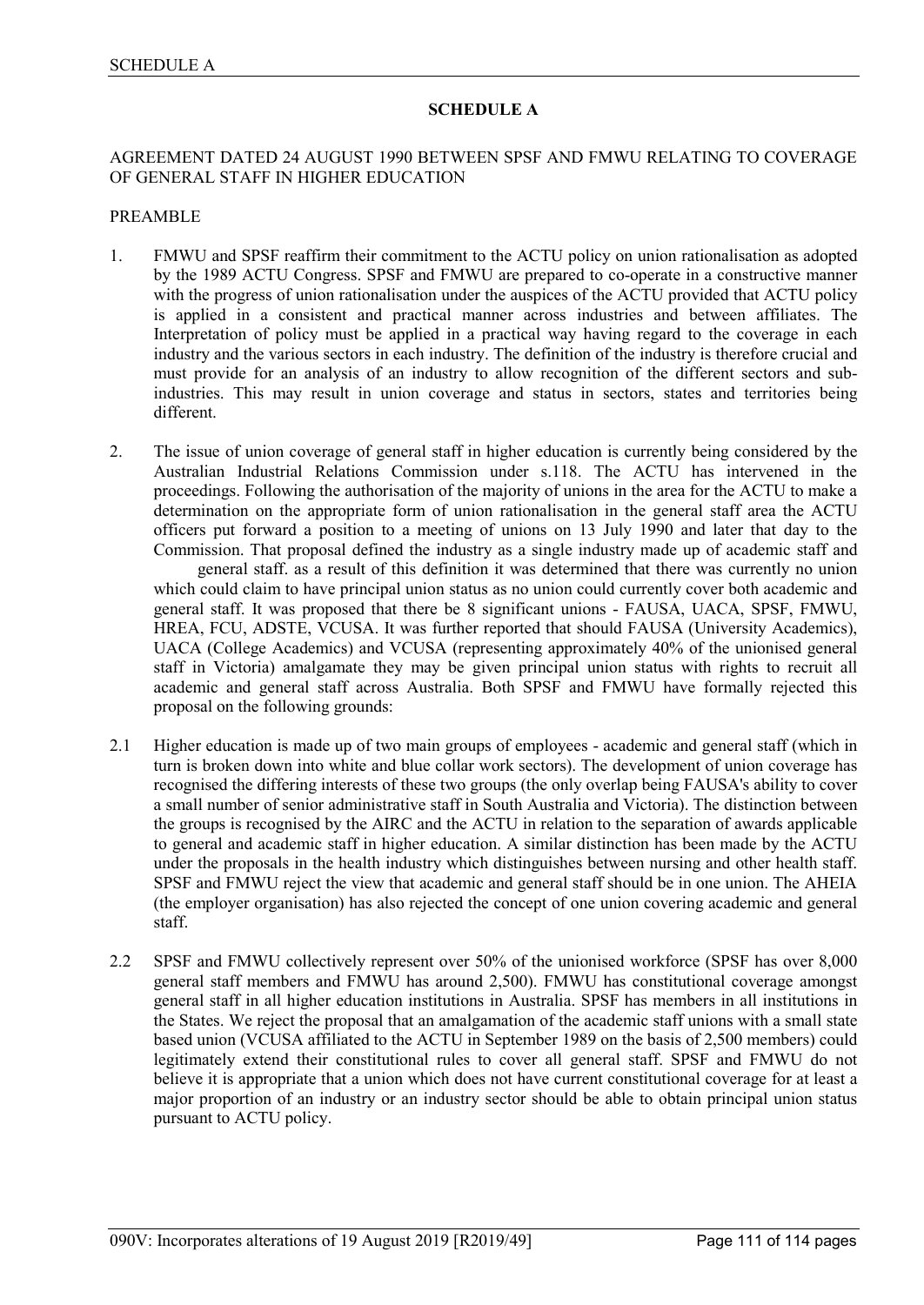2.3 It is the view of SPSF and FMWU that higher education should be considered in terms of the distinct sectors with principal union status being determined in terms of each of those sectors. FMWU and SPSF believe there are three distinct areas within higher education which are dominated by three unions, these are: academic - FAUSA/UACA; `white collar' (i.e. administrative/clerical, technical and professional) - SPSF; `blue collar' (i.e. general services) - FMWU.

It is upon this joint position on the appropriate approach to union coverage that the following demarcation is based.

#### DEMARCATION AGREEMENT.

- 1. This agreement between the FMWU and SPSF shall apply in all institutions currently in existence and those to be formed in the future with the exception of those in the Northern Territory (which shall be covered solely by the FMWU). It is agreed that this demarcation agreement shall replace the previous agreement between SPSF and FMWU concerning McAuley College. It is further agreed that this agreement is without prejudice to and current or future demarcation arrangements, or discussions relating thereto, between FMWU and SPSF.
- 2. It is agreed that the FMWU areas of coverage shall be in the following areas (howsoever designated).

#### Security and Cleaning

Indicative classifications: Security Officers, Security Attendants, Patrolpersons, Gatekeepers, Traffic Officers, Watchpersons, Parking Attendants, Cleaners, Car Detailers, Ushers, Doorkeepers, Parking Inspectors.

Residential/Building Services

Indicative classifications: Caretakers, Tea Attendants, Cooks, Domestics, Lift Attendants, Custodians, Handypersons, Porters, Housepersons, Kitchenhands, Counter Assistants, Laundry Workers, Storeworkers, Cellar Hands, Waiters, Shop Assistants, Stewards, Dry Cleaners, Retiring Room Attendants.

### \* Outside Services

Indicative classifications: Gardeners, Groundspersons, Machinery Operators, Mower Operators, Maintenance Labourers, Trade Assistants, Farmhands, Nursery Workers, Curators, Turf Management, Labourers, Horticulturalist, Messengers, Animal Attendants.

\* Trades

Indicative classifications: Mechanical/Electrical, Cooks, butchers, Plumbers, Painters, Building Trades.

\* Child Care

Indicative classifications: Child Care Workers, Aides, Directors.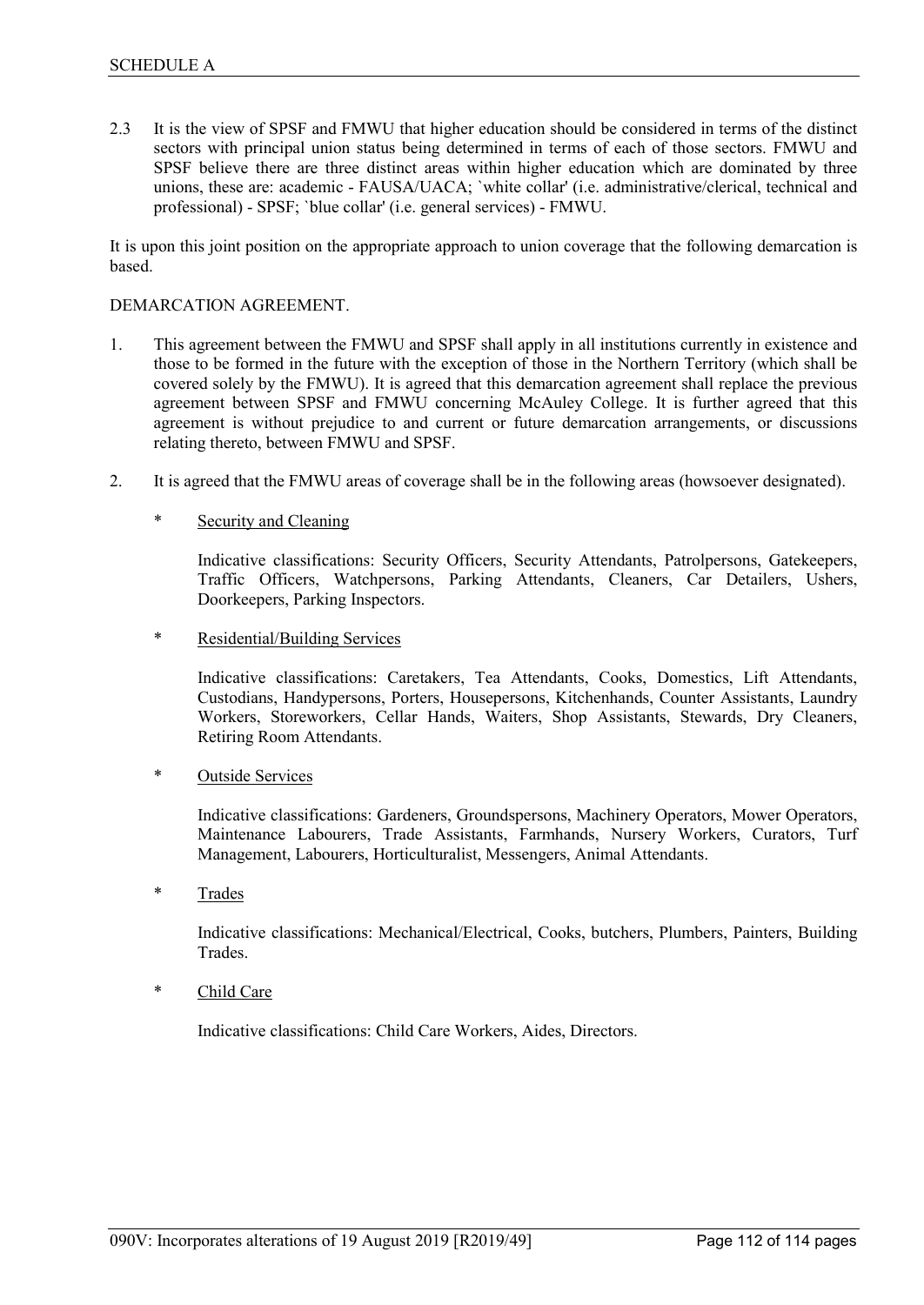- 3. (a) It is agreed that the FMWU shall cover all the above classifications up to and including the level of Leading Hand. Those classifications above the level of Leading Hand shall be covered by SPSF.
	- (b) It is agreed that where a classification involves mixed functions where a major or substantial part of the functions are those of classifications covered by the SPSF that classification shall be covered by the SPSF.
	- (c) It is agreed that where a classification involves mixed functions where a major or substantial part of the functions are those of classifications covered by the FMWU that classification shall be covered by the FMWU.
- 4. It is agreed that SPSF shall cover the following areas (howsoever designated).
	- Administrative/Clerical (other than Queensland)

Indicative classifications: Clerical Officers/Assistants, Administrative Officers/Assistants, Senior, Principals, Secretaries, P Operators, Typists, Stenographers, Photocopying Assistants, Supply Assistant, Finance Officers/Assistants, Personnel Officers, Industrial Relations Officers, Registrars, Assistant Registrars, Property Services Officers/managers, Publicity Officers/Public Relations Officers, Supervisors, Training Officers, Transport Officers, House Officers/Assistants, Building Supervisors, Bursars, Educational Services Officers, Registry Officers/Assistants, Telephonists, General Assistants (Clerical), Gallery/Museum Attendants, Sports Centre/Swimming Pool Attendants.

Professional

Indicative classifications: Professional Officers, Scientific Officers, Research Officers/Assistants, Legal Officers, Architects, Engineers, Computer Systems Officers, Computer Programmers, Agronomists, Accountants, Actuaries, Archivists, Cartographers, Dentists, Doctors, Nurses, Dental Assistants, Draftspeople, Economists, Librarians, Library Technicians, Library Assistants, Library Attendants, Library Officers, Occupational Therapists, Photographers, Journalists, Psychologists, Physiotherapists, Social Workers, Counsellors, Statisticians, Systems Analysts, Welfare Officers, Veterinarians, Veterinary Assistants, Graphic Artists/Designers, Artists, Projectionists, Animal Nurses.

\* Technical

Indicative classifications: Technical Officers/Assistants, Laboratory Assistants/Craftspeople Attendants, Seniors, Managers, Technicians, Audio-Visual Technician, Medical Technologist, Maintenance Officer/Supervisor, Reprographic Manager, Printing Assistants, Printers, Offset Operators, Supervisors, Computer Operators, Clerk of Works, Photographic Operator, Photographic Assistants, Photo Typesetter, Safety Officers, Glassblowers, Glass Attendants.

- 5. Other Unions
	- (a) SPSF and FMWU recognise the significant membership of HREA at Sydney University, the University of New England, Macquarie University and at the Australian National University. Whist neither union seeks to disturb HREA's coverage at these institutions it is the long term view of SPSF and FMWU that HREA should reconsider its involvement in the higher education industry.